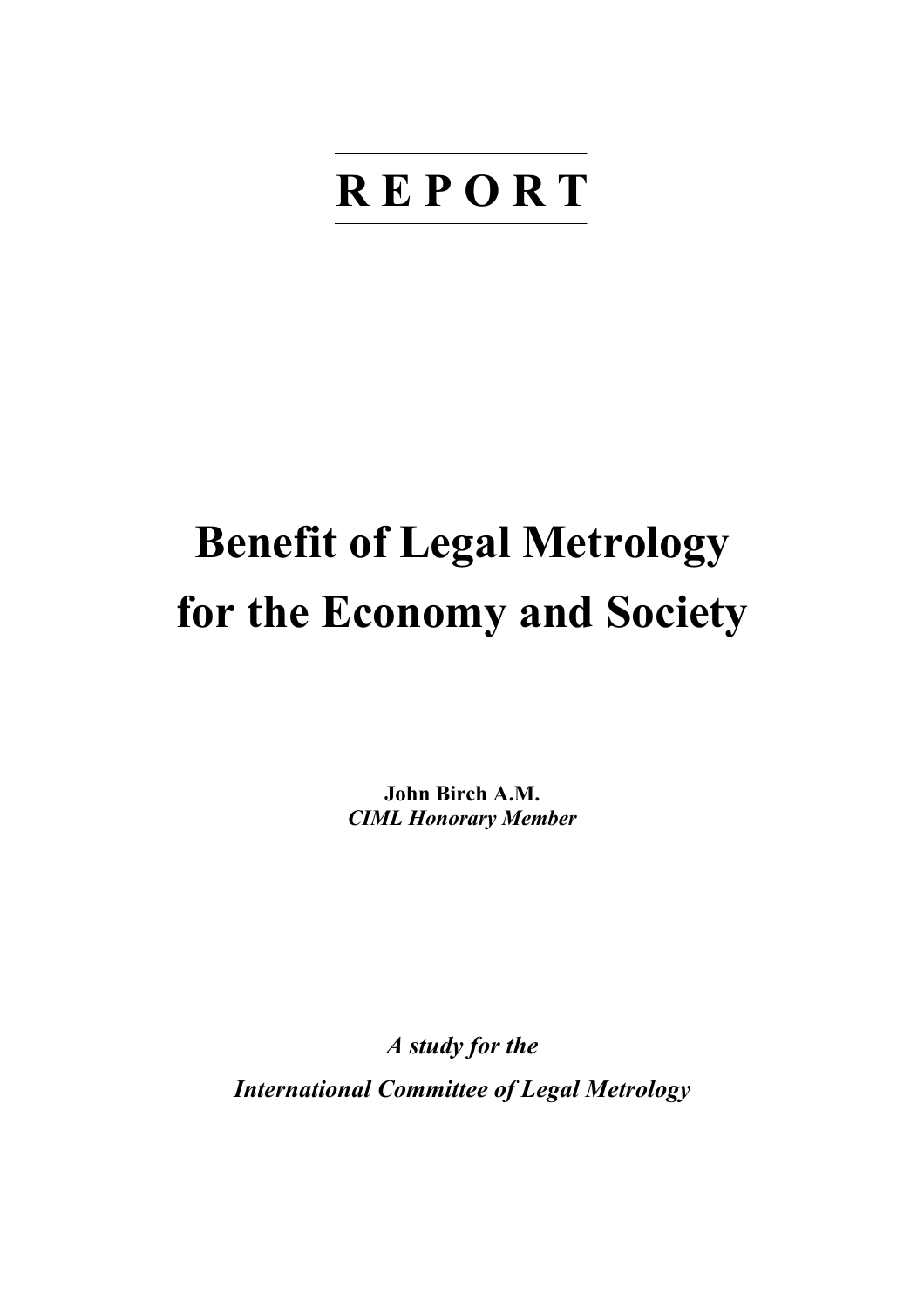**The purpose of studying economics is to avoid being deceived by economists** 

> Joan Robinson Prof. Economics, Cambridge Univ. (1965-1971)

**And still they come, new from those nations to which the study of that which can be weighed and measured is a consuming love** 

W.H. Auden (1935)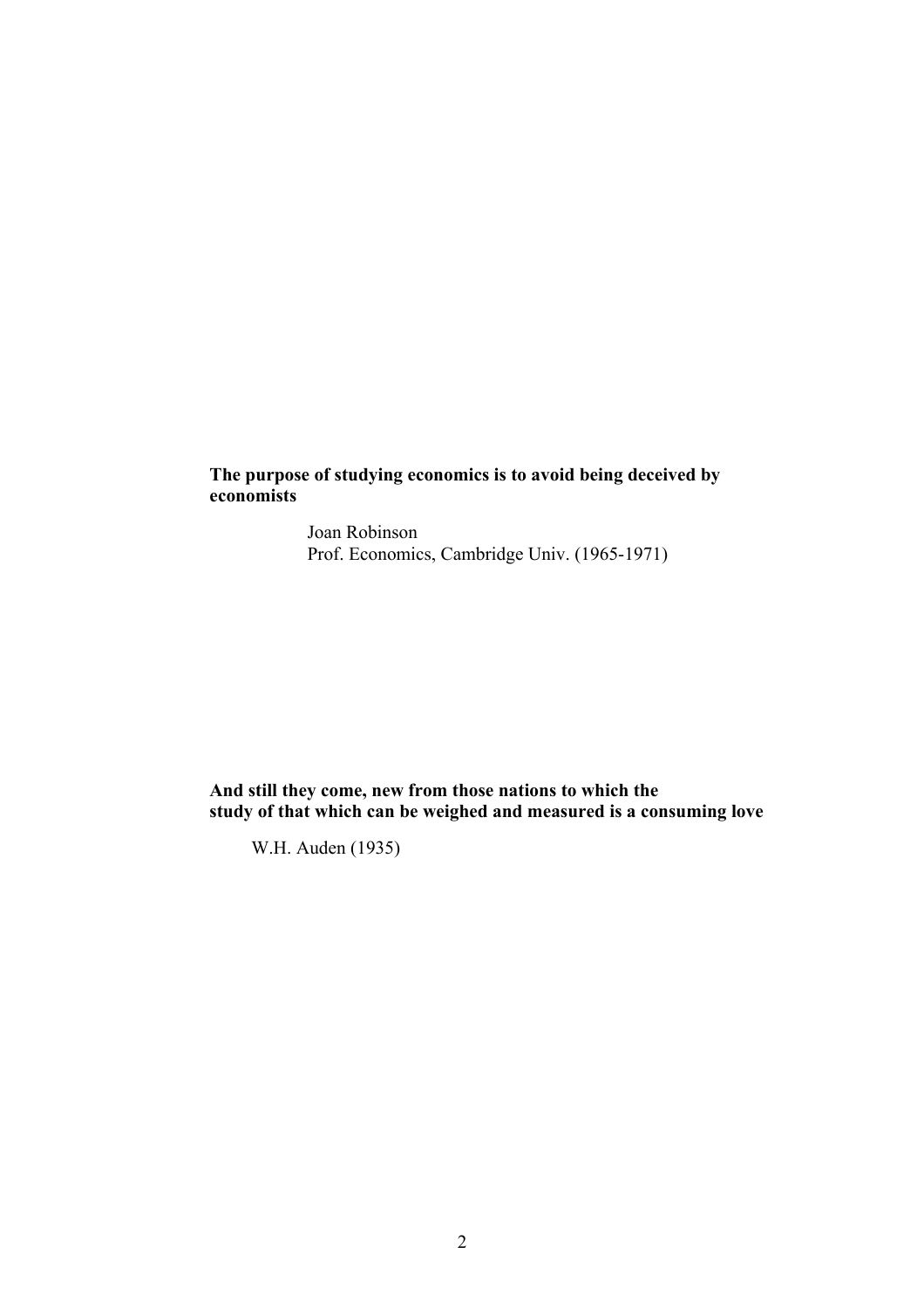## **Contents**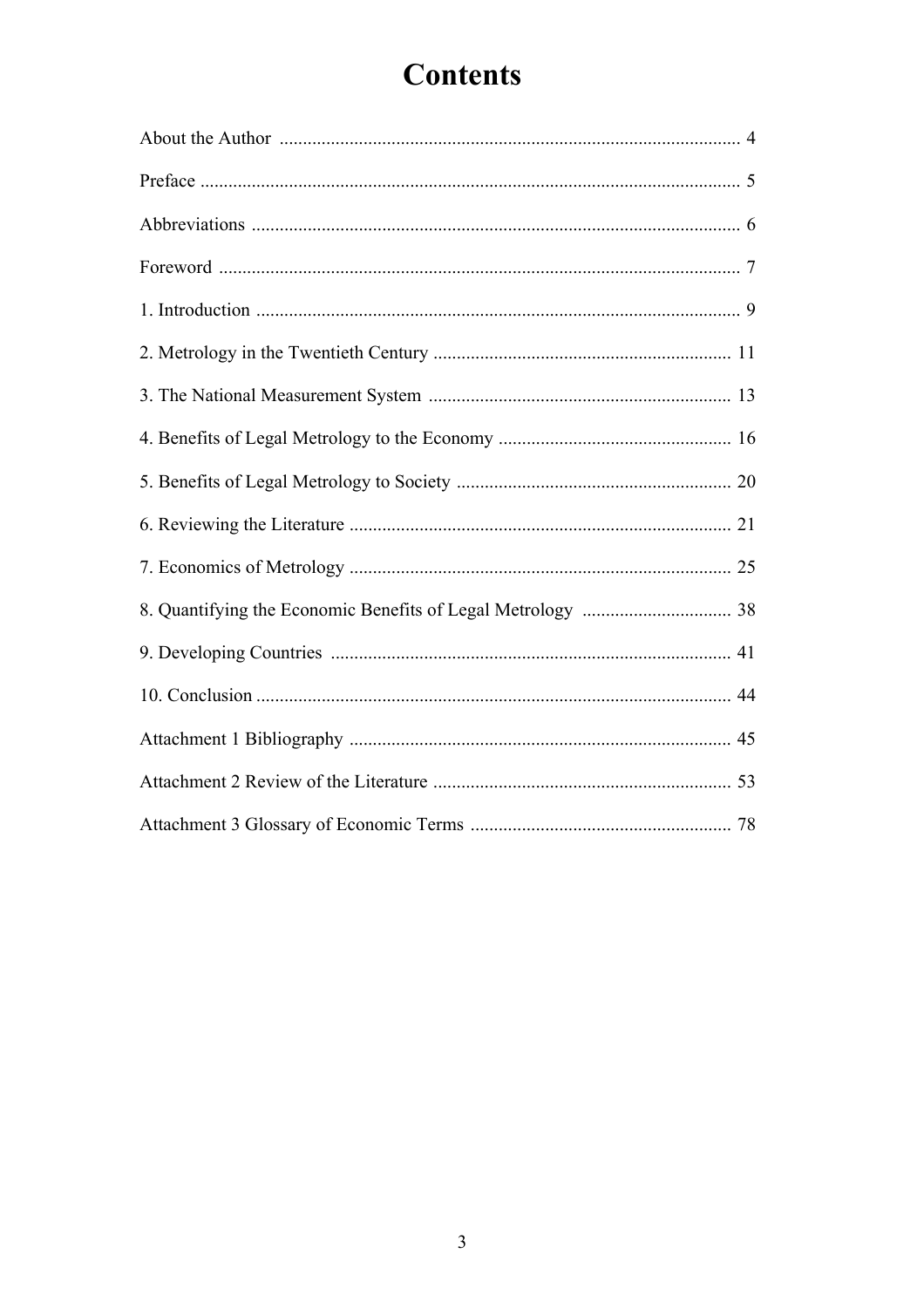John Birch was Executive Director of the Australian National Standards Commission from 1986 to 2000 and represented Australia on the CIML for that period. He was a member of the CIML Presidential Council from 1990 to 2000 and was appointed a Member of Honour of CIML in 2001.

In 1994 John Birch was instrumental in establishing the Asia Pacific Legal Metrology Forum (APLMF) and was Foundation President of APLMF from 1994 to 2001. He was appointed an Honorary Member of APLMF in 2001

*All Correspondence should be addressed to the author:* 

John Birch, 42 Alexandra St. Hunters Hill Australia 2110

Tel/Fax 61 2 9816 1794 E-mail jabirch@bigpond.com

Copyright © 2003, John Birch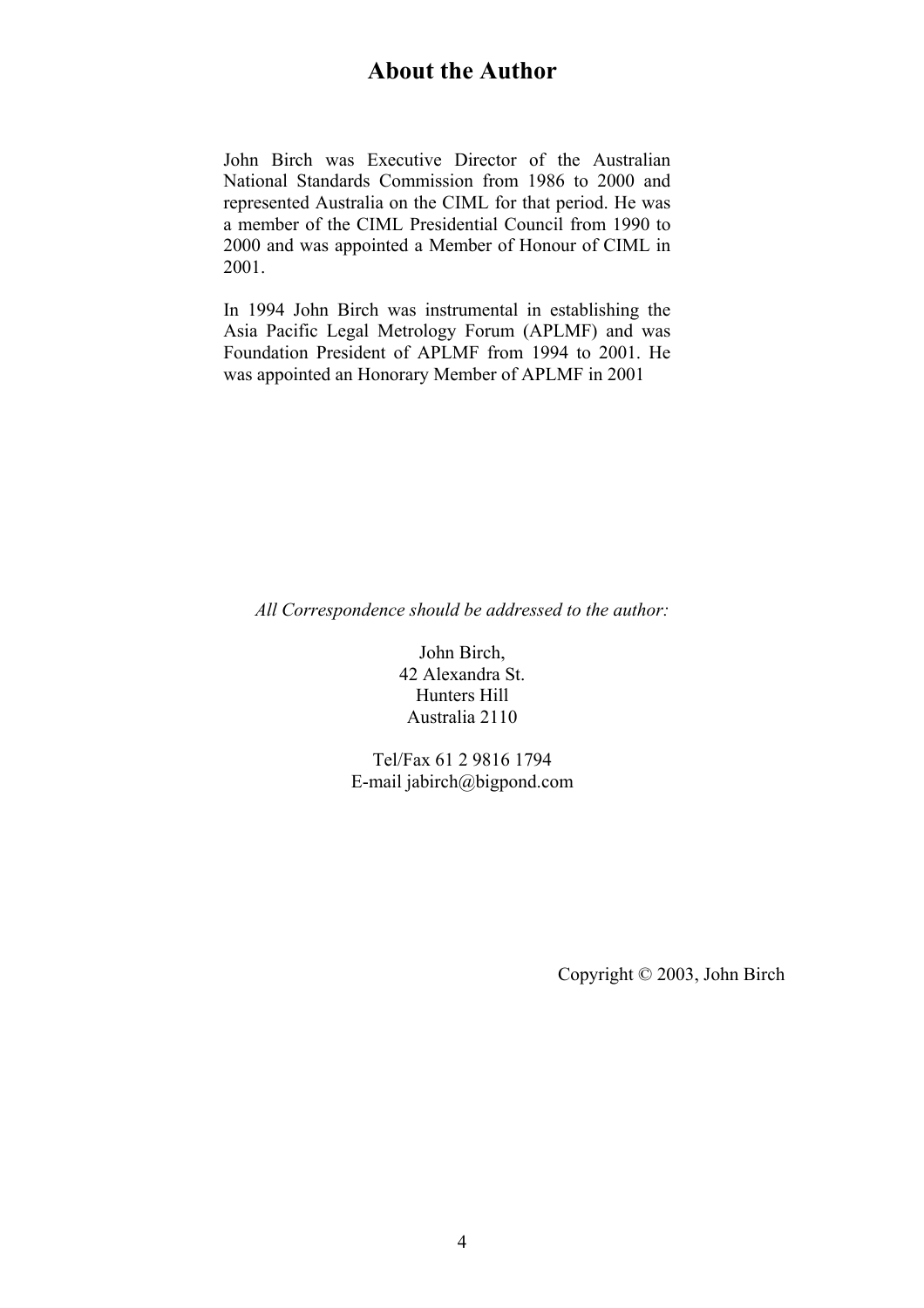### **Preface**

When Gerard Faber asked me to undertake this study for CIML, I accepted with enthusiasm as I had been interested in the topic for over thirty years but never had the time to conduct any significant analysis. However my reading had made me aware of the difficulty in quantifying the benefits of metrology and for that reason I suggested a short exploratory study of five weeks that would identify and survey the literature on the topic, provide some initial views about methodologies that have been used to quantify the benefits and suggest proposals for future work.

There was some delay in commencing the study due to a very limited response from CIML members to provide studies conducted in their national systems. However a Progress Report was produced in August 2002 and discussed at the CIML meeting in Saint-Jean-de-Luz in October and a further brief progress report was provided to the Presidential Council in February 2003.I also at this time received comments from a number of CIML members and incorporated these into the draft final report.

I would hope that the Final Report will stimulate an increased engagement by the legal metrology community with governments and economists and lead to further studies to quantify the considerable economic and social benefits provided by legal metrology.

I would like to express my appreciation of the assistance and encouragement I have received from CIML members and a wide range of metrologists and economists. I would particularly like to thank Gerard Faber for proposing the study and Jean-Francois Magana for his continuing encouragement and advice. I was also greatly assisted by information, advice and discussions with Dr Gregory Tassey, Dr Chuck Ehrlich and Henry Oppermann of NIST, Aves Thompson and Ross Andersen of NCWM, Alan Johnston and Giles Vinet of Measurement Canada and Richard Knapp, Dr Seton Bennett of NPL, Jeff Llewellyn of NWML, Shelley Charik of DTI (UK),Ron Gainsford of TSI (UK), Dr Geoffrey Williams of University of Oxford, Dr Frank Kinghorn of NEL and Dr Knut Birkeland.

I also greatly appreciated the comments on the Progress Report received from Dr Manfred Kochsiek, Dr Wilfried Schulz and Dr Schwartz of PTB, Lex Rooijers and Gep Engler of NMI, Wayne Stiefel of NIST, Alan Johnston of Measurement Canada and the late Kialou Angat of NISIT, PNG, and for the interest shown in the study by Gabrielle Rebello de Silva, INNOQ, Mozambique, Cho Young of MPI and Yeon-Jae Lee of KATS of Republic of Korea, Ricardo Munoz Rodriguez of DGN, Mexico, Dr Hidetaka Imai and Dr Mitsuru Tanaka of AIST, Japan, C M Lo of SCL, Hong Kong, Ivan Skubic of MIRS, Slovenia and K. Mordzinski of Central Office of Measures, Poland.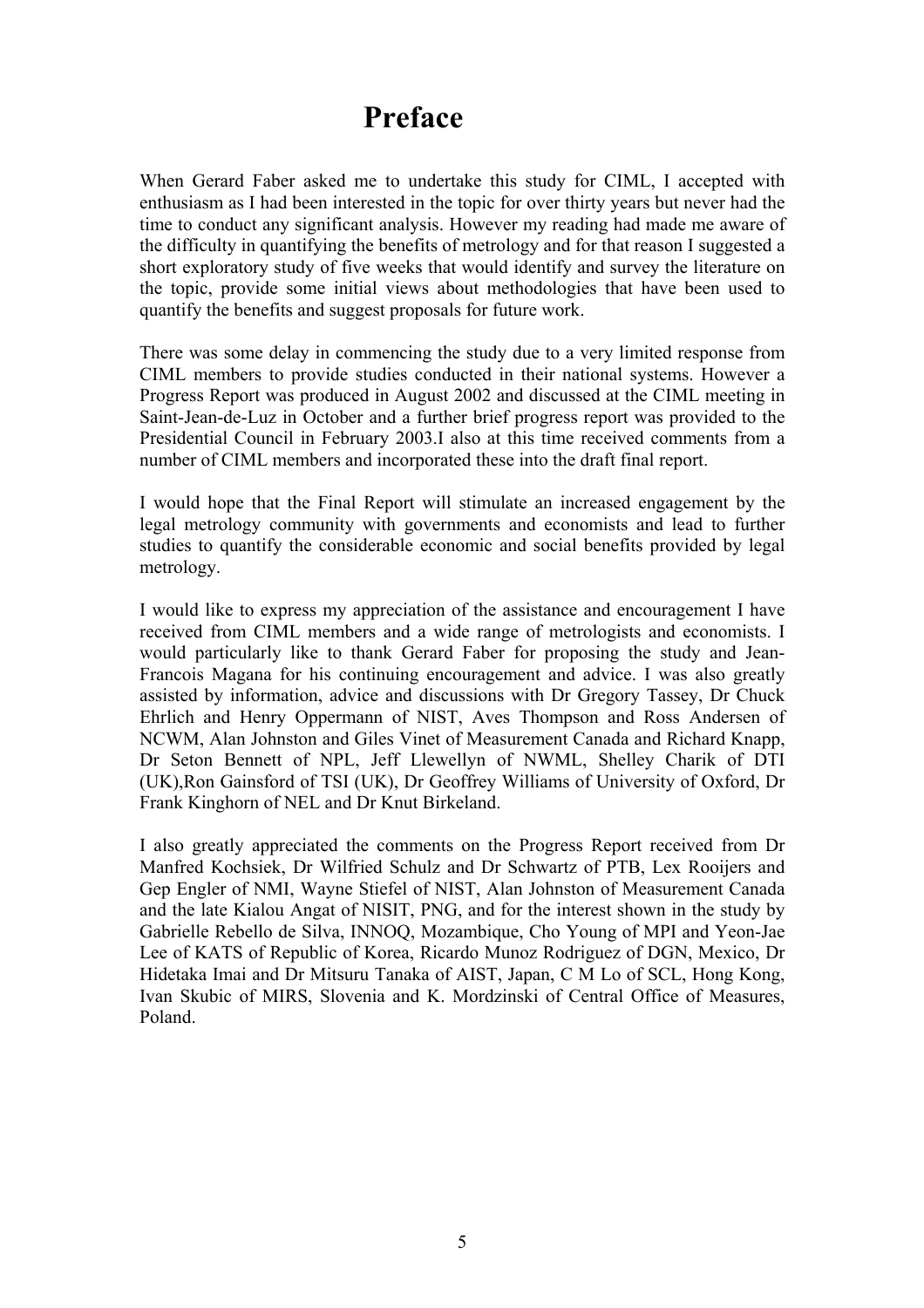## **Abbreviations**

|                      | ASEAN  Association of South East Asian Nations               |
|----------------------|--------------------------------------------------------------|
|                      | APEC  Asia Pacific Economic Co-operation                     |
|                      | APLMF  Asia Pacific Legal Metrology Forum                    |
|                      | BIML  International Bureau of Legal Metrology                |
|                      | BIPM  International Bureau of Weights and Measures           |
|                      | CGPM  General Conference of Weights and Measures             |
|                      | CIML  International Committee of Legal Metrology             |
|                      | CIPM  International Committee of Weights and Measures        |
|                      | DTI  Department of Trade and Industry (UK)                   |
| EU  European Union   |                                                              |
|                      | GDP  Gross Domestic Product                                  |
|                      | GNP  Gross National Product                                  |
|                      | INMS  Institute for National Measurement Standards (Canada)  |
|                      |                                                              |
|                      | KPMG  an international management consulting firm            |
|                      |                                                              |
|                      |                                                              |
|                      | MAA  Mutual Acceptance Agreement                             |
|                      | MRA  Mutual Recognition Agreement                            |
|                      |                                                              |
|                      | NCSL  National Conference of Stadardising Laboratories (USA) |
|                      | NCWM  National Conference on Weights and Measures            |
|                      |                                                              |
|                      |                                                              |
|                      |                                                              |
|                      | NMI's  National Measurement Institutes                       |
|                      | NMS  National Measurement System                             |
|                      |                                                              |
|                      | NWML  National Weights and Measures Laboratory (UK)          |
|                      | OECD  Organisation for Economic Co-operation and Development |
|                      | OIML  International Organisation of Legal Metrology          |
|                      | PNG  Papua New Guinea                                        |
|                      | PTB  Federal Physical and Technical Institute (Germany)      |
|                      |                                                              |
|                      |                                                              |
|                      | TBT  Technical Barriers to Trade                             |
|                      | UNCTAD  UN Conference on Trade and Development               |
| VAT  Value Added Tax |                                                              |
|                      | WTO  World Trade Organisation                                |
|                      |                                                              |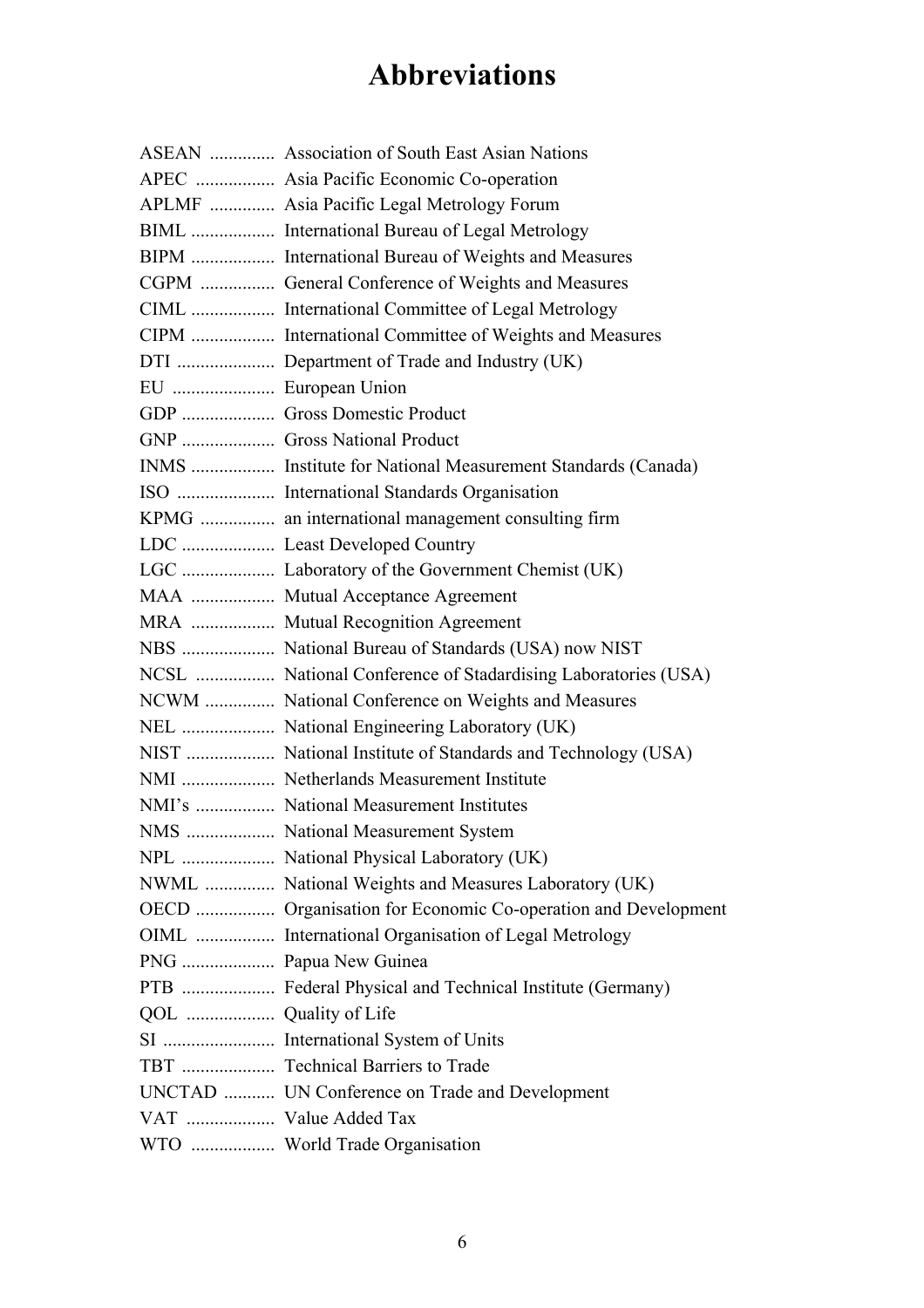### **Foreword**

In November 2001 the International Bureau of Legal Metrology contracted the author to undertake a study on *The Benefit of Legal Metrology for the Economy and Society* with the following terms of reference.

#### *Terms of Reference*

*The Consultant will review previous studies of the economics of metrology and particularly legal metrology and provide a summary report and analysis in accordance with the following schedule.* 

- *1. BIML will contact all CIML members and Corresponding members to obtain copies of studies relevant to the topic of this study.*
- *2. The Consultant will review these studies and provide a draft report to BIML by 31 March 2002*
- *3. The Consultant will visit appropriate authorities to discuss previous studies and the draft review and provide a report to BIML BY 31 May 2002*
- *4. The Consultant will prepare an analysis of the material obtained with the aim of developing* 
	- *a) Economic and social analysis criteria to assist legal metrology authorities to determine priorities for resource allocation*
	- *b) A rudimentary cost/benefit analysis of the main components of legal metrology*
	- *c) An analysis of the costs and benefits of State operated versus privatised legal metrology systems.*

#### *and provide the final report and analysis to BIML by 31 July 2002*

Mr Magana the Director of BIML contacted all CIML members and corresponding members in December 2001 requesting copies of any studies conducted in their nation on the topic. With a few notable exceptions, very few studies were received and as a result the author then drew upon studies that he had collected over the past twentyfive years which provided the bibliography of this study.

Key publications were then reviewed for their relevance to the topic of the study and Attachment 2 provides a summary of the ideas and concepts that were seen as relevant, particularly to the central issue of quantifying the economic and social benefits of legal metrology.

In June 2002 the author visited a number of the institutions which have been active in the field of economic analysis of metrology, in particular N.I.S.T. (USA), Measurement Canada and the Measurement Policy Unit of the Department of Trade and Industry in UK. These discussions were valuable in focussing the study.

Whilst there has been little analysis of the economics of legal metrology there has in the past few years been a number of studies on the economic and social benefits of scientific metrology. In particular studies by K.P.M.G. for the Institute of Measurement Standards (Canada) and the International Bureau of Weights and Measures and studies undertaken by the European Measurement Project. These studies have been particularly considered as to whether their methodologies could be applied to legal metrology.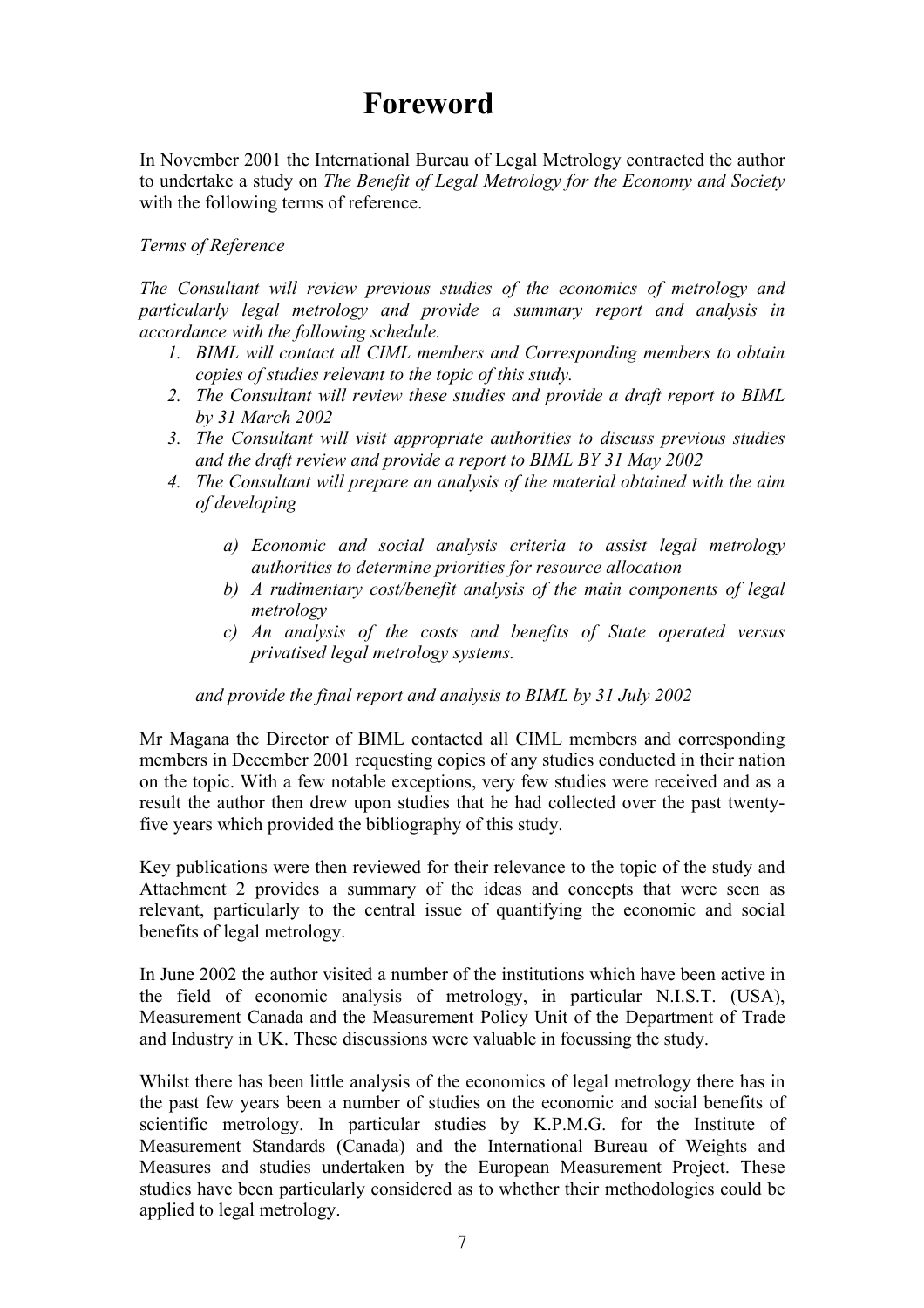The author made a presentation on the Progress Report at the October 2002 CIML meeting in Saint-Jean-de-Luz and there was considerable interest from members. Following discussions with Mr Magana the Progress Report was placed in December 2002 on the OIML members web site and members were asked for their comments and particularly requested to provide any brief case studies, illustrating benefits, that could be included in the Final Report

A further report was provided to the CIML Presidential Council meeting in February 2003. Subsequently comments on the Progress Report were received from Canada, Germany the Netherlands and the Presidential Council and the Final Report has included a number of the suggestions that were made.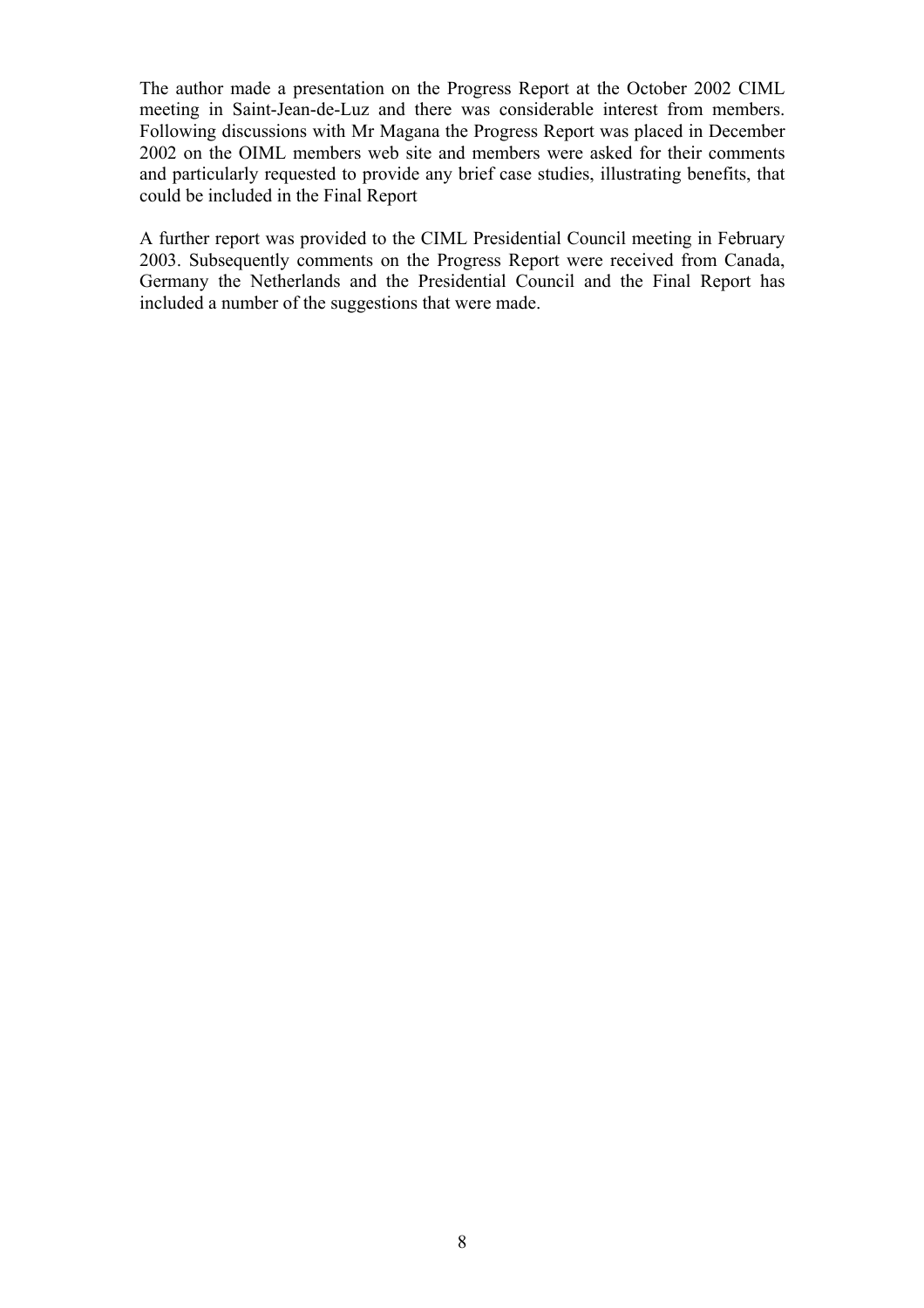#### **BENEFIT of LEGAL METROLOGY for the ECONOMY and SOCIETY**

#### **1. Introduction**

Legal metrology developed over 5000 years ago with the development of civilizations that required consistency of a wide range of measurements used in everyday life. These included<sup>-</sup>

> Time and the calendar Distance and area Weights and measures

The relationship between the State and metrology was symbiotic. The State needed measurements to provide the information necessary to organise, plan, defend and tax with efficiency. Such accounting depended on uniform measurements across wide geographical areas and across a broad spectrum of farming and manufacturing practices and work organisation. Metrology on the other hand required the mandate of the State to ensure conformity to measurement requirements.

As well as being a user of metrology the State was also required to provide the necessary trust and confidence in measurement by mandatory standards and requirements. This ensured the integrity of commerce and was realised by the State decreeing and enforcing measurement standards and requirements and controlling fraud to underpin market transactions.

The fundamental requirement, to ensure consistency, was that all measurement be derived from (royal) standards, what we now define as traceability. In addition moral precepts to ensure the integrity of the measurements were contained within the holy books - e.g. the Torah, Bible and Koran and in The Analects (Lun Yu) of Confucius and in early India the Arthashastra of Kautilya.

Trust and confidence inherent in the measurement system is a significant component of the social capital of all societies and contributes to the maintenance of a civil society.

In metrology confidence is generally used to indicate the extent to which the technical requirements for consistency have been met, trust relates to the normative relationship between parties to a transaction. Kenneth Arrow the Nobel laureate in Economics has written extensively about the importance of trust in economic transactions and the two following quotations from his publications highlight aspects of this concept.

"Virtually every commercial transaction has within itself an element of trust, certainly any transaction conducted over a period of time. It can be plausibly argued that much of the economic backwardness in the world can be explained by the lack of mutual confidence;" (137)

"Now trust has a very important pragmatic value, if nothing else. Trust is an important lubricant of a social system. It is extremely efficient; it saves a lot of trouble to have a fair degree of reliance on other people's word. Unfortunately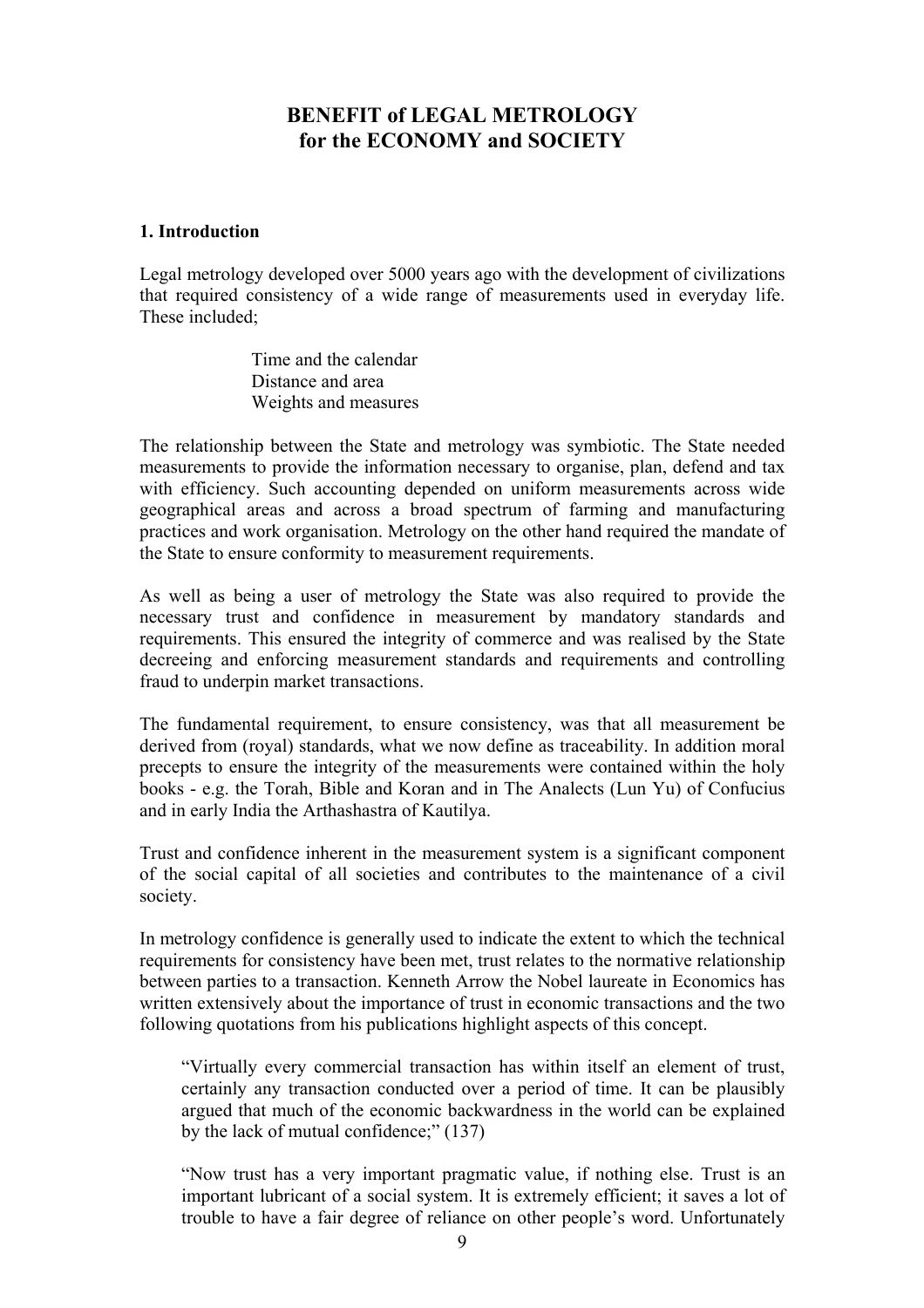this is not a commodity that can be bought very easily. If you have to buy it, you already have some doubts about what you have bought. Trust and similar values, loyalty or truth-telling, are examples of what the economists would call "externalities." They are goods, they are commodities; they have real, practical, economic value; they increase the efficiency of the system, enable you to produce more goods or more of whatever values you hold in high esteem. But they are not commodities for which trade on the open market is technically possible or even meaningful." (136)

China (155) well illustrates this traditional relationship between the State and metrology. During the Shang Dynasty some 3500 years ago a system of standard measuring instruments for length, mass and capacity was established. A State organisation with special officials was assigned responsibility for checking the accuracy of these instruments twice a year. As well as trade in commodities these standards were also mandatory for the production of weapons, vehicles, a wide range of handicrafts and the construction of buildings.

With the development of the modern State royal decrees and moral precepts were replaced by Weights and Measures legislation which gave legislative force to the rules of the measurement system and established enforcement mechanisms to ensure compliance. This provided the trust in the system, ensured consistency of measurement and established the foundation for what we now describe as legal metrology.

What is clear from the history of metrology is that its development was driven by a need of the State for information. Where the State was strong the need, particularly by the bureaucracy, was greatest and there was a strong commitment to the metrology system. As the State declined metrology declined with it and over the centuries the national metrology systems have ebbed and flowed with the power of the State.

France at the time of the Revolution, where non-uniformity of measures was upheld as a feudal right, illustrates this problem of metrological fragmentation. Over 800 differently named measures and untold units of the same name ensured inconsistency of measures, fraud and constant disputation. Hence the overwhelming demand at the meeting of the Estates General in Paris in 1789 for the establishment of a uniform system of weights and measures, out of which grew the metric system.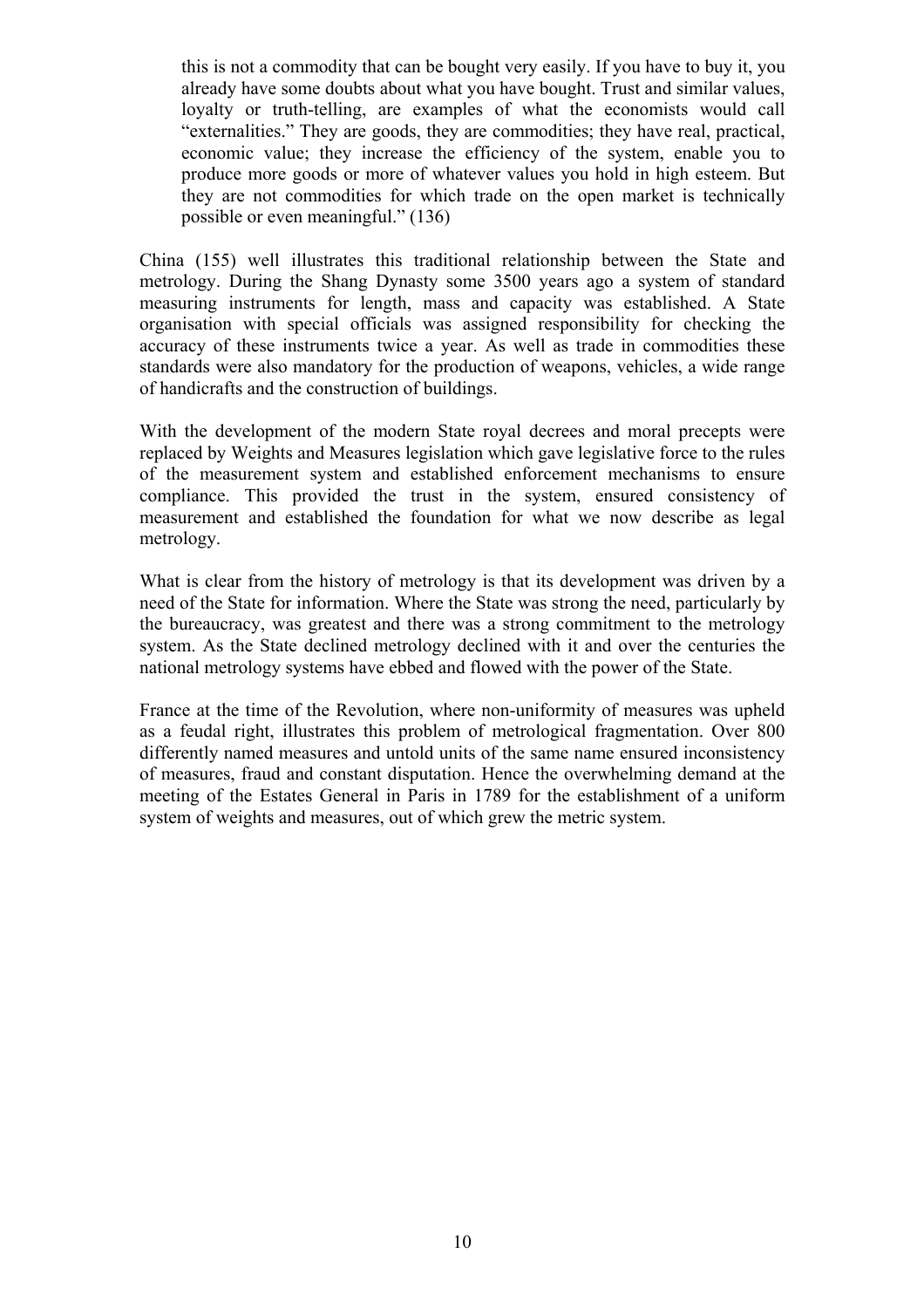#### **2. Metrology in the 20th Century**

#### **2.1 Scientific Metrology**

The late  $19<sup>th</sup>$  century saw a marked increase in international trade and metrology responded to this with initiatives to enhance the global consistency of measurements. The 1875 Treaty of the Metre with its aim of "international uniformity and precision in standards of weights and measures" was the most significant of these metrological initiatives and it resulted in the establishment of the International Committee of Weights and Measures (CIPM) and the establishment of National Measurement Institutes (NMI's) in the developed nations to maintain national standards of measurement and provide traceability to these standards. This was to provide one of the necessary infrastructures for the development of science and technology throughout the century.

In this regard the National Academy of Sciences (US) commented; (140)

"precise measurement is the hallmark of the remarkable advancement in understanding the physical universe in modern times"

Whilst the Treaty of the Metre was originally focussed on measurement of length and mass, the physical quantities of the weights and measures system, it's scope was extended in the  $20<sup>th</sup>$  century to measurement of electricity (1927), photometry and radiometry (1937), ionising radiation (1960) and to time scales (1988) and a degree of coherence in the measurement system was established by the adoption in 1960 by the 11<sup>TH</sup> CGPM of the International System of Units (SI).

#### **2.2 Legal Metrology**

One institutional aspect of the development of metrology in the  $20<sup>th</sup>$  century was the separation of metrology in many countries into scientific metrology, led by the NMI's, and practical or legal metrology, administered by weights and measures authorities, which continued to provided a legislative basis for measurements and measuring instruments when used for legal purposes, and supported the development of domestic and international trade and a wide range of government regulations. This division was eventually formalised in the two International metrology treaties.

Technological change also facilitated the development of a wide range of new measuring instruments and processes and a massive expansion in the scope of metrology. Metrology responded to these changes with the development of a range of new control mechanism that complemented traceability and were designed to maintain confidence in the integrity of the measurement system. These included

- 1. Introduction from the late nineteenth century of national pattern approval requirements and certification of trade measurement instruments to ensure fitness for purpose.
- 2. Introduction from 1947 of accreditation of calibration and testing facilities to ensure confidence in measurement capability.
- 3. Development of national and international documentary standards for measuring instruments and processes which ensured greater consistency of measurement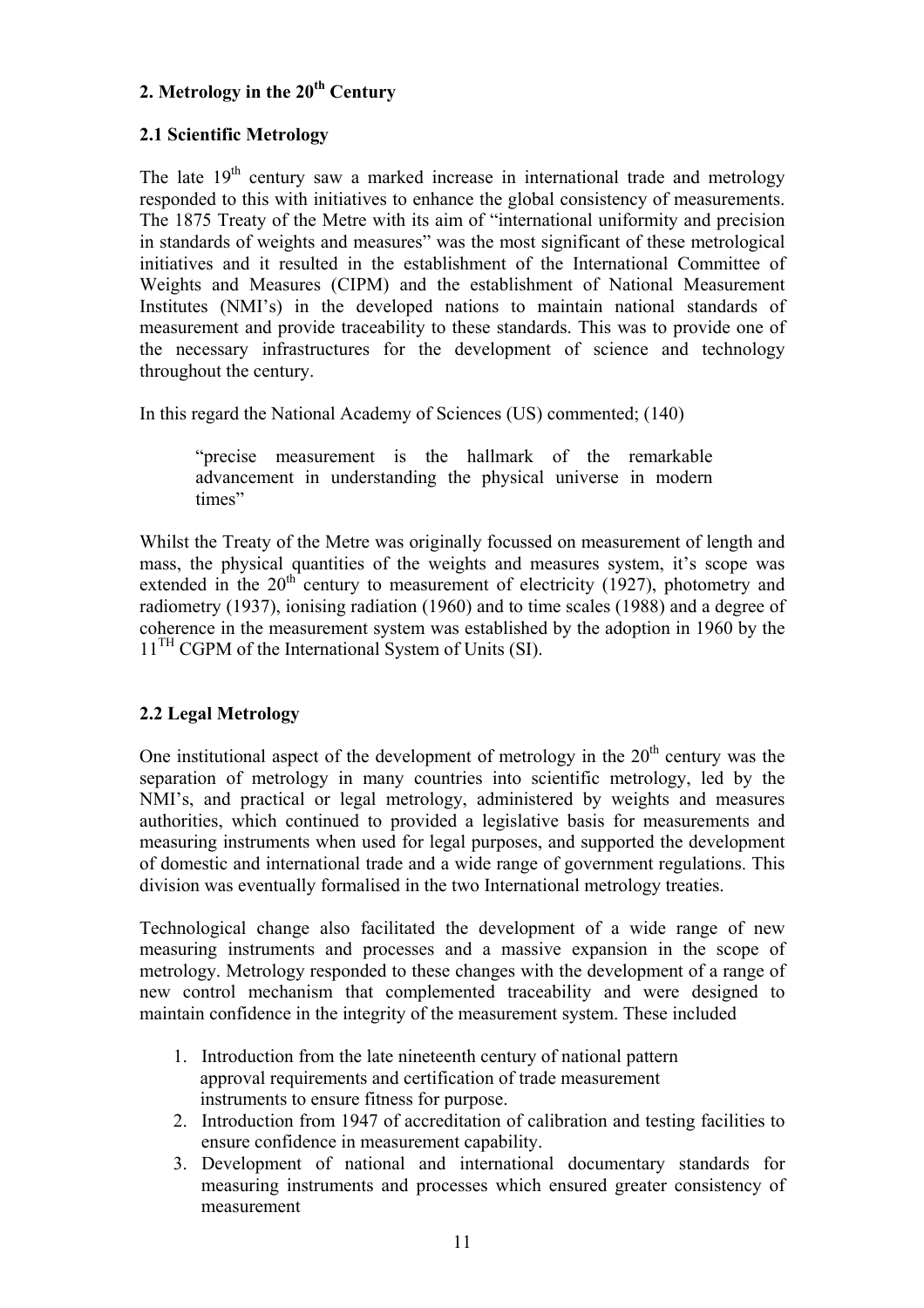4. Development of the SI system of units of measurement, which replaced a multiplicity of national, craft and industry units.

The need to ensure international consistency of trade and regulatory measurements, and to "resolve internationally the technical and administrative problems raised by the use of measuring instruments", led to the establishment in 1955 of a second metrology Treaty organization, the International Organisation of Legal Metrology (OIML). Originally focussed on trade metrology, the rapid expansion in the use by governments of regulatory measurements has seen OIML become increasingly involved in establishing international requirements for a wide range of environmental, occupational health and safety and medical measurements.

Legal metrology comprises both regulated measurements conducted by private individuals and controlled by a State authority e.g. trade metrology and regulated measurements conducted by State authorities e.g. environmental & traffic control etc. As each of these types of legal metrology have distinctive costs and benefits they will be generally be dealt with separately in this report.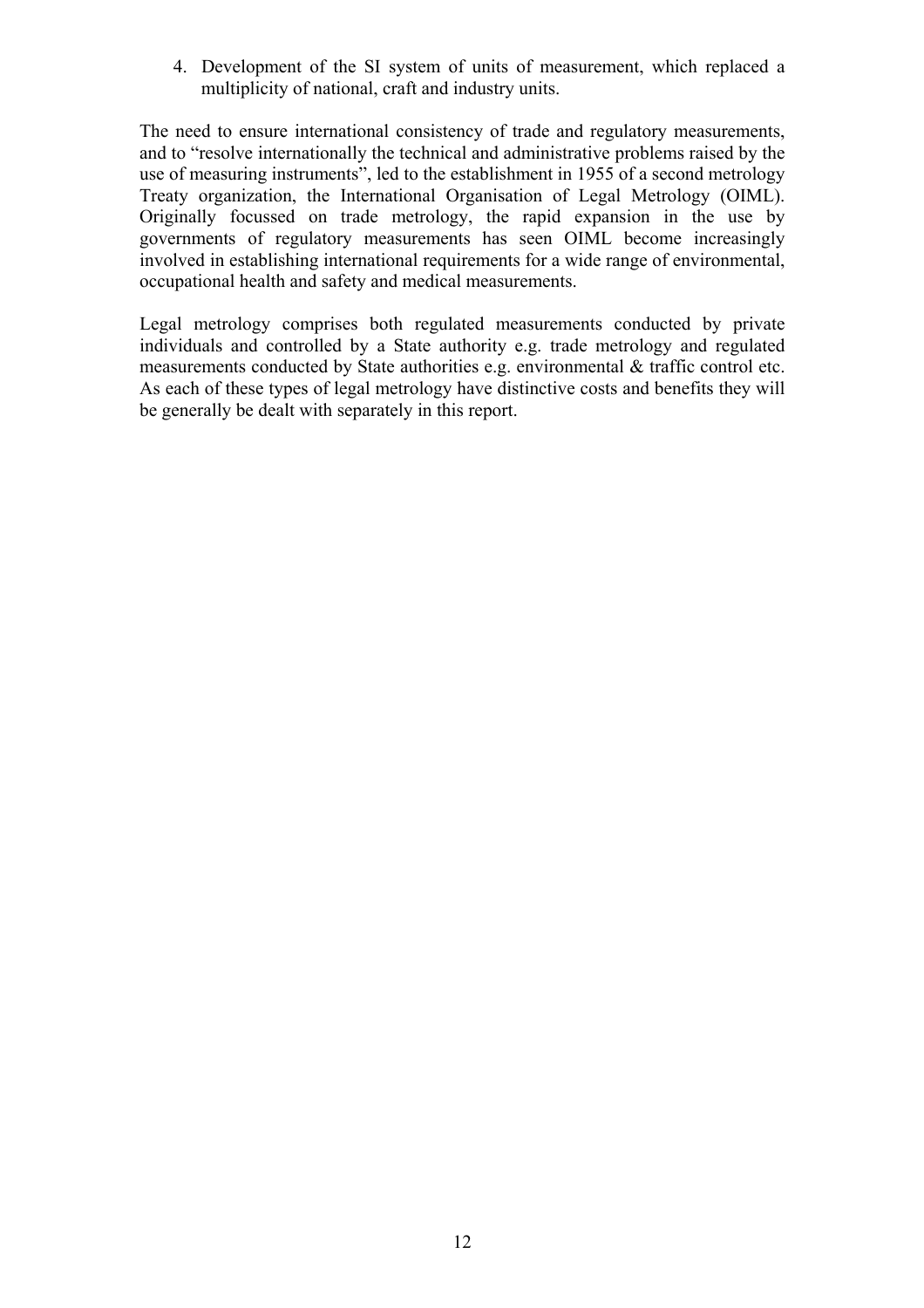#### **3. The National Measurement System**

The wide application of measurement after World War 11, promoted by the development of electronic technologies, saw the introduction of physical measurements into a wide range of new applications with a proliferation of industry based units for physical quantities. A major advance in bringing coherence to this highly diverse and fragmented system was the adoption in 1960 by the CGPM of the International System of Units (SI) that established a single unit for each physical quantity.

There was also a massive expansion in expenditure on measurement related activities. Studies conducted by NBS (9,11,12,14,17) between 1967 and 1984 indicated that the expenditure on measurement by industry, government and the community was between 3 and 6% of GNP and sectoral measurement intensity i.e. the expenditure on measurement related activities as a percentage of total expenditure varied between 20% and less than 1% of sector expenditure. Major users included Government, trade, electric gas and water utilities.

This expansion created concerns that the lack of centralisation of control of these measurements could be effecting their quality. Hunter (14) expressed these problems most clearly when noting the very large expenditure by government and industry on measurement activities that had been identified by NBS (US) said

"If the direct cost of making measurements is large, the indirect cost of making poor measurements must be huge."

And concluded

"The responsibility for and control of the nation's measurement systems is poorly centralized. It is possible that this diffusion is healthy for the development of viable measurements. Further, it is probably impossible to coalesce the nation's diverse measurement requirements into any single pattern. But clearly the quantity of the scientific measurements now required by our measurement-intensive laws and regulations are piling up, while many of the desirable physical and statistical characteristics of good measurement methods and associated measurement systems are being given short shrift. The result is that the quality of many scientific measurements is suspect. The time appears ripe for a review of the adequacy of our present approach to scientific measurement."

In 1967 a paper by Huntoon (9) put forward the Concept of a National Measurement System and the concept was further developed at NBS in the early 1970's (9, 11, 12) and was defined as comprising (11)

"All of the activities and mechanisms-intellectual, operational, technical and institutional –used by the country to produce the physical measurement data needed to create the objective, quantitative knowledge required by our society. This knowledge is used to describe, predict, communicate, control and react in many aspects of our personal and social lives, science and technology. The structure was seen as having five levels

1. The conceptual system that defines measurement quantities and units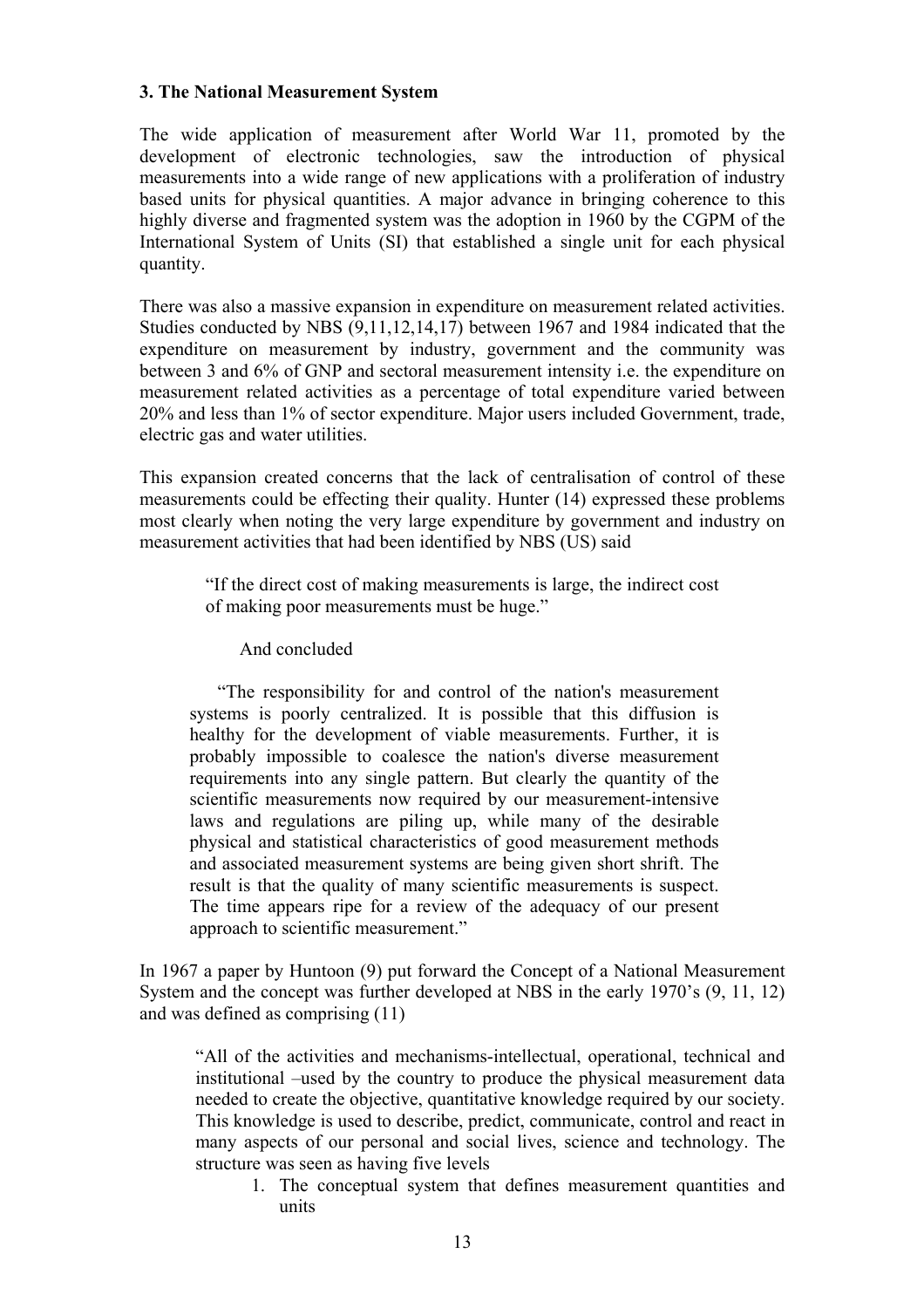- 2. Basic technical infrastructure that provides the tools and techniques to implement the conceptual system
- 3. Realized measurement capabilities, that allows the measurement of specific quantities to known accuracies
- 4. The institutional dissemination and enforcement network
- 5. End-use measurements, which all other levels of the system exist to support

The same definition was proposed for Canada in 1987.

The Australian National Standards Commission which has a legislative responsibility to co-ordinate the Australian national measurement system developed a similar definition viz.

"The national measurement system provides a coherent formal system which ensures that measurements can be made on a consistent basis throughout the country. It comprises all the activities and mechanisms in the Australian community that provide physical measurement data. These data provide a quantitative basis for decisions in many aspects of our life, for example commerce, industry, science, engineering, international trade, health and safety."

More recently Birkeland has proposed an equivalent definition for the global measurement system (88)

. "The global measurement system provides a coherent structure which ensures that measurements can be made on a consistent, appropriately accurate, transparent and internationally recognised basis throughout the world. It comprises all activities that provide measurement data as a basis for decisions in many aspects of life politics, commerce, industry, science, engineering, international trade, human health and safety, environmental and resource protection"

These definitions provided both a comprehensive and coherent way of studying the role of measurement and introduced a systems approach to the analysis (143). It should be noted that measurement legislation while not explicitly mentioned in these definitions is a key component of the national measurement system.

#### **3.1 Measurement Infrastructure**

Economic Infrastructure has generally been defined as those industry sectors that support the market economy e.g. energy, transport, water supply and sanitation and telecommunications. They are further underpinned by the Social Infrastructure e.g. schools, universities, hospitals, legal system, law enforcement. Due to their public good qualities these infrastructure have generally been regulated or provided by government.

In addition to the economic infrastructure there is also recognition of a technical infrastructure that also supports the social economy, many elements of which have public goods characteristics. Tassey (23) has coined the expression infra-technologies to cover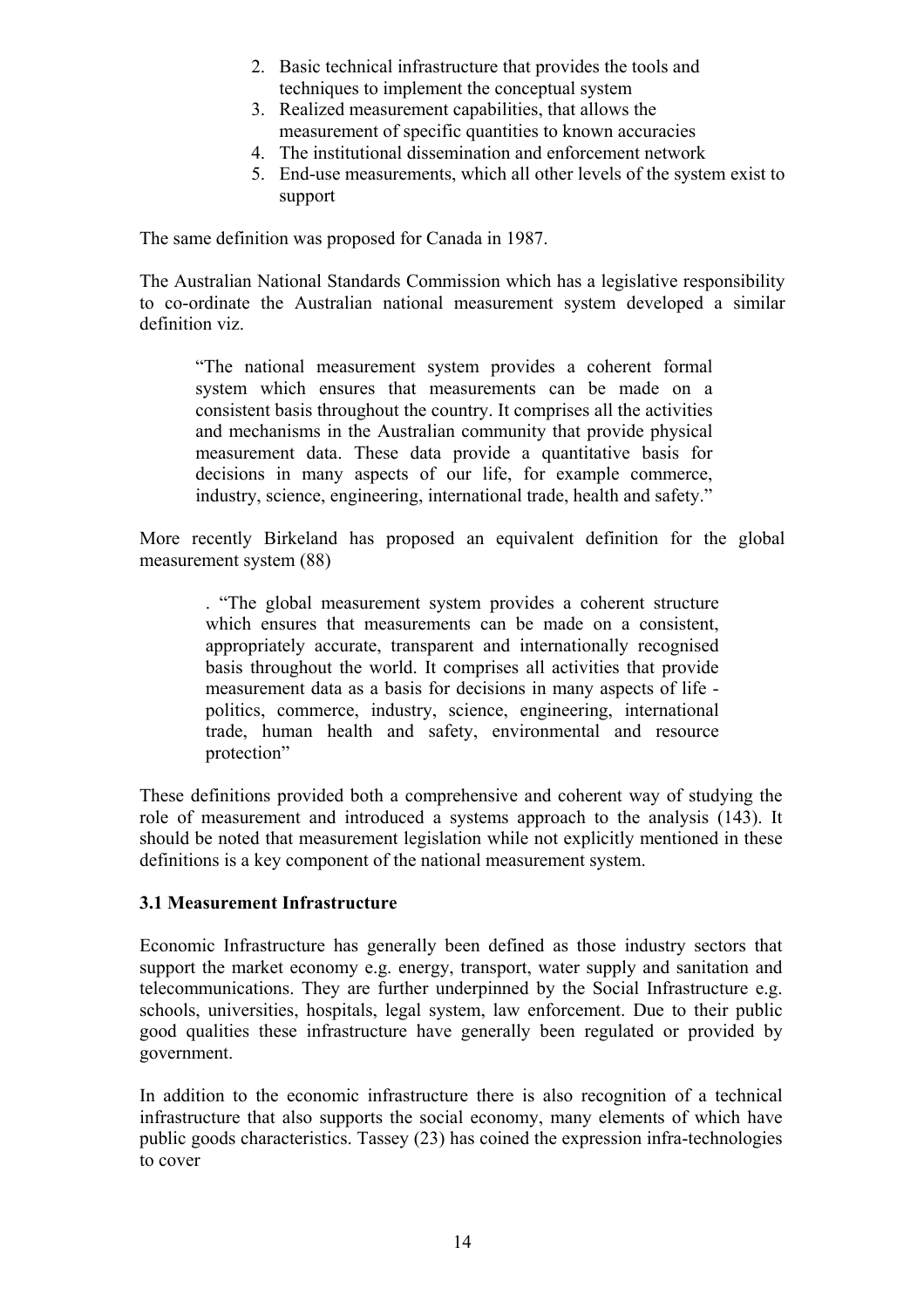"a varied set of technical tools that include measurement and test methods, artefacts such as standard reference materials that allow these methods to be used efficiently, scientific and engineering data bases, process models and the technical basis for both physical and functional interfaces between components of systems technologies such as factory automation and communications."

In this regard the national measurement system includes a substantial infrastructure to support the consistency of those measurements that are used as the basis for decision making both in industry, science and technology, the market economy, in government regulation and in the community.

This measurement infrastructure includes the International System of units of physical quantities (SI), the NMI's that maintain and develop the national standards of measurement, the calibration laboratories that maintain the traceability path and the laboratory accreditation organizations, the pattern approval testing laboratories, the measurement legislation and the enforcement of these measurement regulations, the scientific and technical committees that develop international measurement standards and recommendations and the training of metrologists and measurement engineers and technicians. This is equivalent to the first four levels in the NBS definition of the national measurement system, which exist to support the end-use measurements.

#### **3.2 Alternative definitions**

The 1989 UK White Paper *Measuring up to the Competition,* defined the UK National Measurement System as "the technical and organisational infrastructure which ensures a consistent and internationally recognised basis for measurement in the UK". This definition has been used in the subsequent studies by DTI (UK).

The European Measurement Project has defined (87) the National Measurement System as the "NMI's, Legal Metrology Laboratories and the national accreditation system."

These definition by not including the end use measurements in the NMS, are equivalent to the national measurement infrastructure definition in 3.1.

In considering the costs and benefits of metrology there are advantages in distinguishing between the measurement system and it's infrastructure.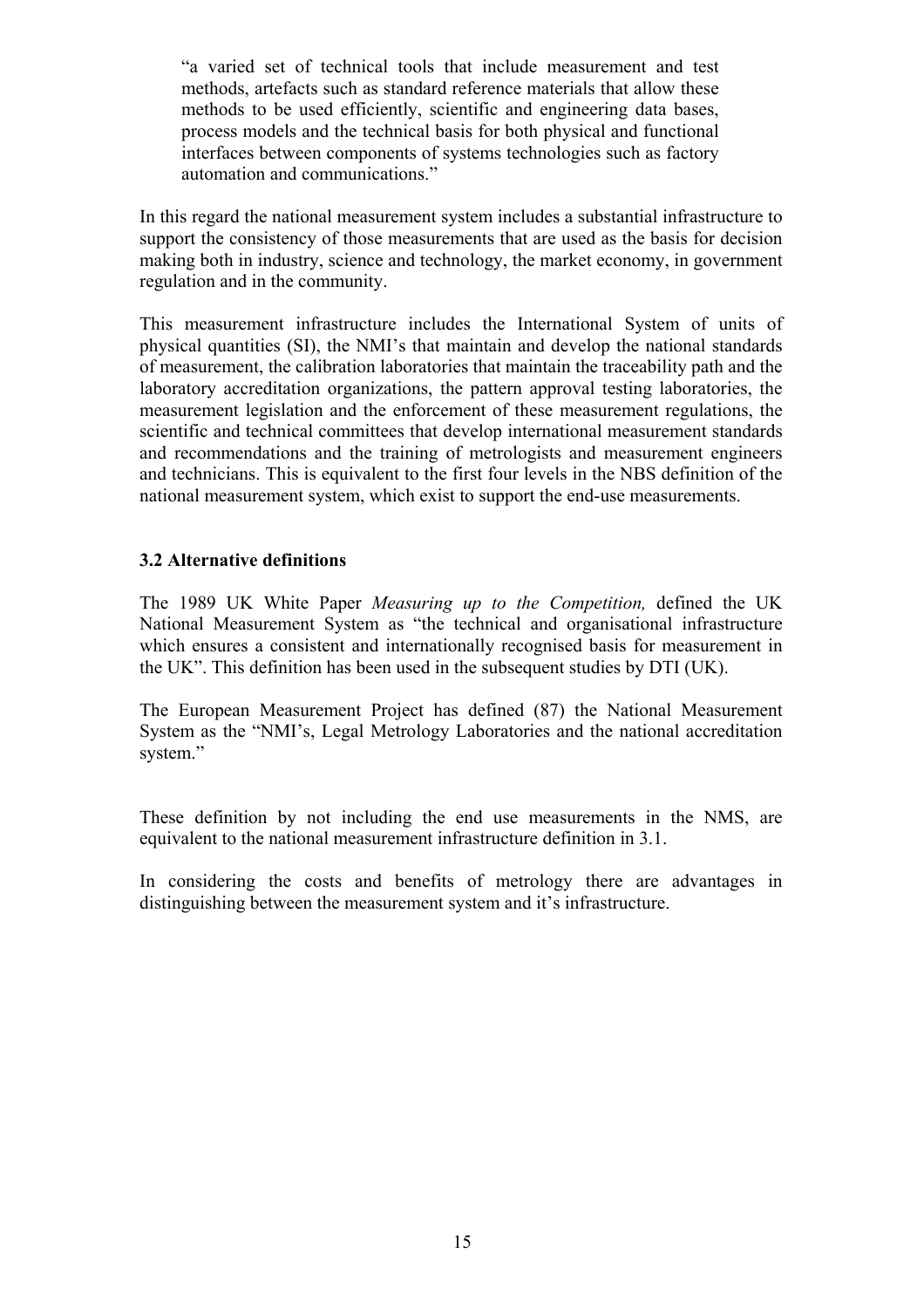#### **4. Benefits of Legal Metrology to the Economy**

#### **4.1 Trade Metrology**

In trade based on measurements Trade Metrology is generally perceived as providing the following benefits

#### **1. Reduced disputation and transaction costs**

From its beginning measurement was recognised as a provider of objective information. However when used in trade transactions where the measurement process lacked transparency, and there was asymmetry of information between the trader providing the measurements and the trader accepting these measurements (usually the purchaser in retail transactions, the producer in farm produce transactions and the smaller business in commercial transactions) there was considerable scope for uncertainty, disputation, transaction costs and market inefficiency. (133, 134, 139).

These transaction costs can result from concerns about the accuracy of the measurement e.g. short measure, and the consistency of the measurement e.g. paying more than other customers.

Typical examples of trade measurement transactions that may lack transparency and are difficult to check are

- 1. Petroleum sales to service stations and motorists.
- 2. Billing of telephone calls.
- 3. Sale of firewood
- 4. Sale of grain and rice by farmers based on moisture measurements.
- 5. Sale of alcohol where stamped glasses are not used
- 6. Utility measurements i.e. electricity, water and gas.

The State metrological compliance system was developed to provide, through legislative requirements, trust and confidence in the measurements and minimise disputation and transaction costs. Elements of the system included pattern approval of measuring instruments to ensure they were fit for purpose and third party auditing and inspection of instruments to ensure accuracy and detect fraud.

This central role of the State in setting rules was emphasised by The World Bank in its 1997 World Development Report on "The State in a Changing World" (97) that made the point;

"an effective State is vital for the provision of the rules and institutions that allow markets to flourish. Without it sustainable development both economic and social is impossible".

However in recent years a number of governments in developed countries have reduced their commitment to their metrology system and placed greater reliance on the market to resolve measurement disputes.

#### **2. Consumer protection**

Measurement, and goods packed by measure, has generally replaced number and simple measures (bucket, plate etc.) as the basis of transaction for a wide range of consumer commodities and products. The increased consistency of these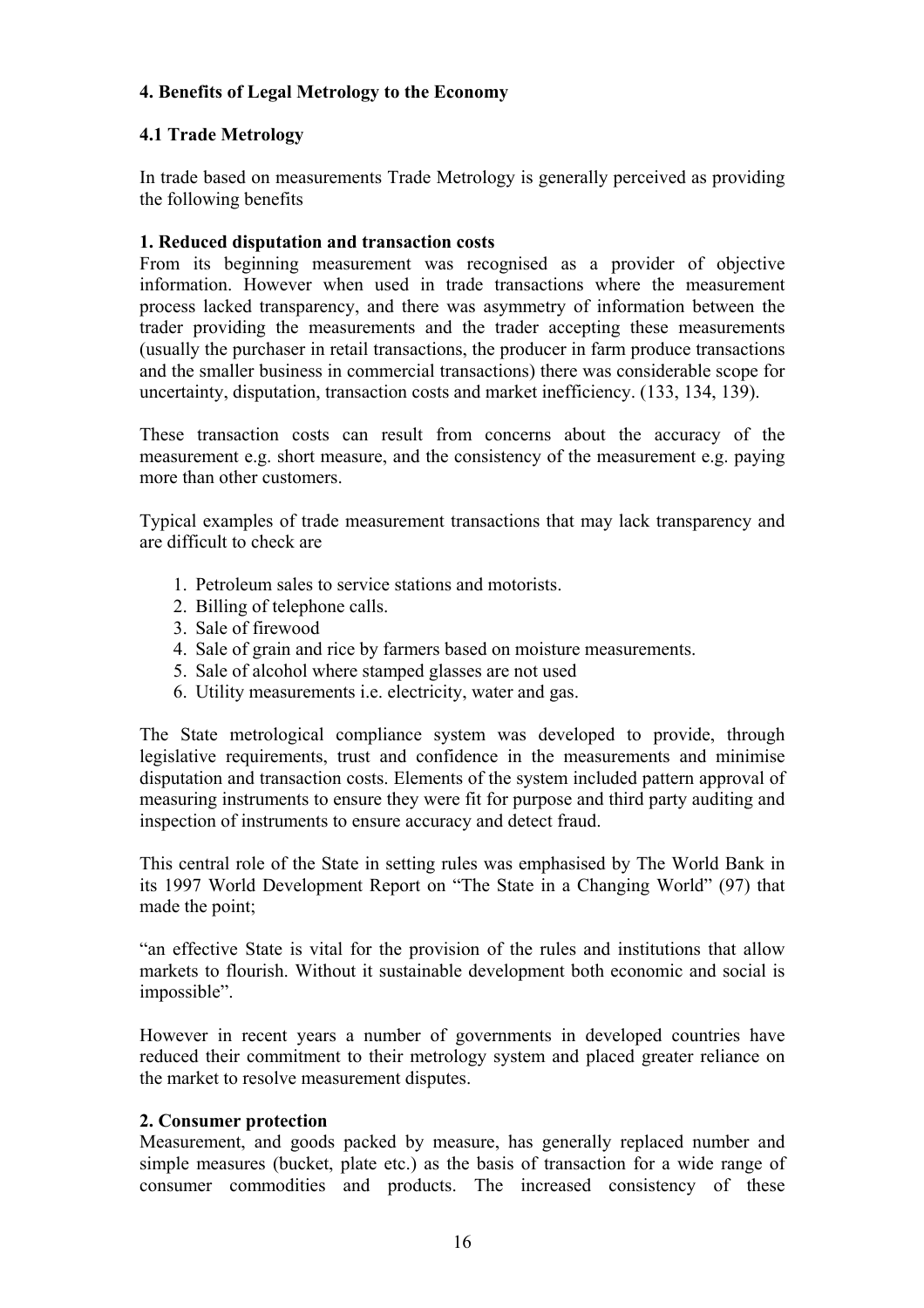measurements, when adequately controlled, has significantly reduced disputation, and fraud and increased the efficiency of the marketplace.

#### **3. Level playing field for commerce**

Metrological control ensures fair trading by eliminating the use of short measure to obtain commercial advantage over competitors in the market place and, through pattern approval and certification, eliminates the manufacture and sale of many trade measuring instruments that are not fit-for-purpose and would not meet internationally recognised standards.

#### **4. Effective stock control**

The aggregation of trade measurements by individual businesses provides accurate and effective stock control to facilitate the ordering of new stock. This is a spill-over benefit of the trade measurement system.

#### **5.Control of fraud**

As well as the control of fraud in the marketplace by State inspection, stock control by measurements can also provide effective fraud control for individual businesses. Pattern approval and certification also ensures that the design of measuring instruments do not facilitate fraud.

#### **6.Full collection of government excise and taxes based on measurement**

Governments of both developed and developing nations collect significant amounts of revenue through excise and resource rent taxes based on measurement. Papua New Guinea revenue well illustrates this point (76), viz.

 - Mineral products contribute 70%of PNG export income and 17% of government revenue

 - PNG has recently changed its taxes on alcohol and tobacco from an ad valorem tax to taxes based on weight and volume

 - There is a proposal to develop the PNG natural gas deposits and export the gas to Australia by a high pressure gas pipeline.

All of these sources of government revenue and national income rely on accurate and consistent measurement.

#### **7. Full national benefit for commodity exports**

Export income from the sale by measure of bulk and pre packed commodities is a significant component of both export and national income for many nations. Often for reasons of jurisdiction or lack of technical capability these measurements are not metrologically controlled by the State with a consequent risk of loss of national income (107).

Recent concerns by the European Commission on the accuracy of the quantity of grain exported from Europe led to the development of the UNISTOCK Charter for grain measurements, based on OIML international Recommendations

Developing countries have even greater concerns. In trade contracts to meet the short measure requirement of trade contracts, commodity export countries give away value to the extent of the uncertainty of the measurement (107). The Asia Pacific Legal Metrology Forum (APLMF) has also expressed concern about the use of draft surveys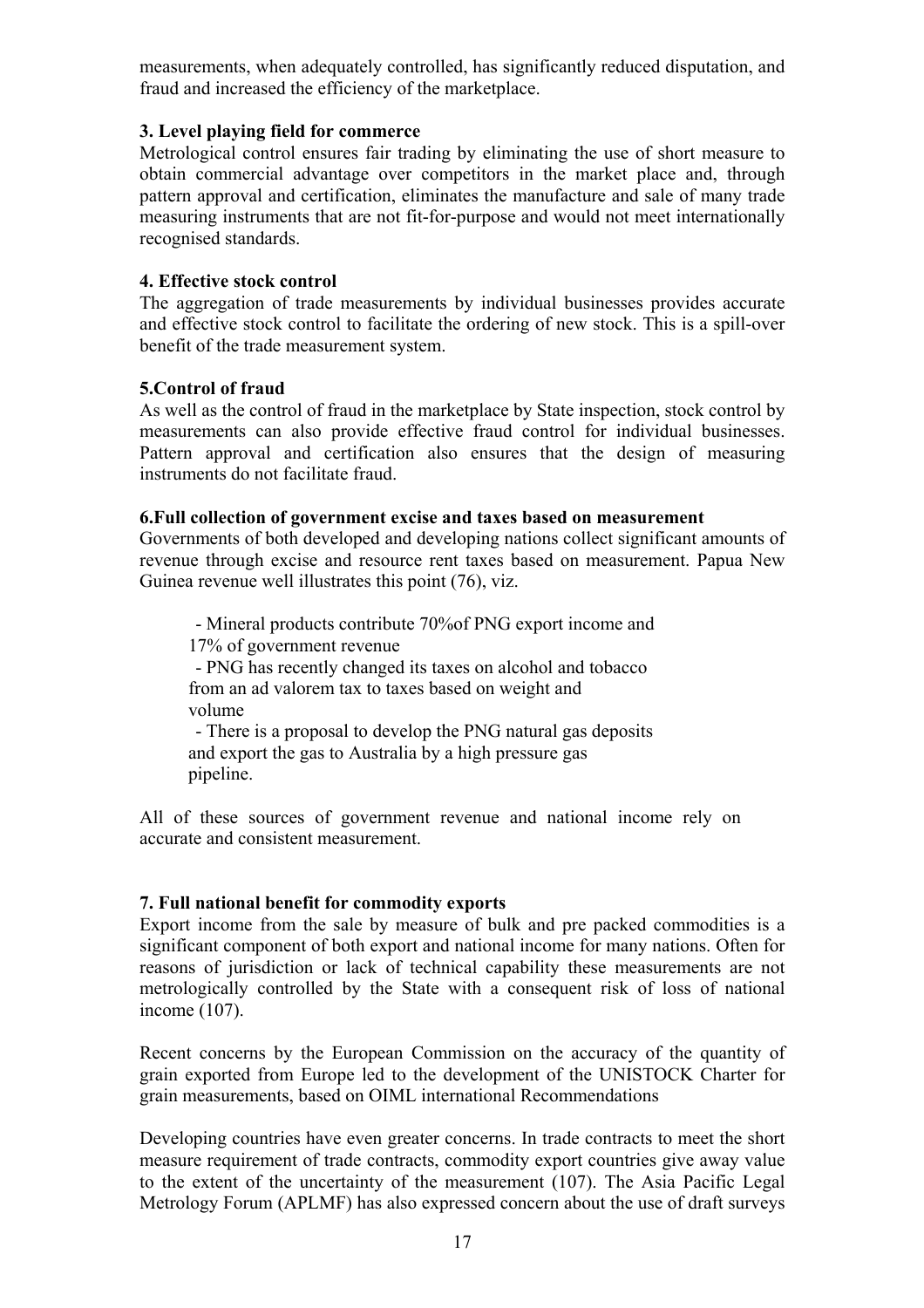(112) for commodity exports rather than the more accurate weighing and measurement systems. UNCTAD has noted (95) the importance for commodity dependent countries to develop an adequate measurement system for accurate valuation of goods.

#### **8. Support of global trade in measuring instruments**

The development of International Recommendations for the Pattern approval of measuring instruments supports the global market for measuring instruments to internationally recognised standards.

#### **4.2 Regulatory Metrology**

Governments now use measurements in a wide range of government regulations, particularly for the environment, occupational health and safety, traffic control and medicine. The benefits of legal metrology in these applications include

#### **1. Increased compliance**

Measuring instruments used for regulatory purposes are able to provide continuous monitoring and greatly increase the probability of apprehension. The objectivity of the measurements also provides enhanced acceptance by industry and the community

#### **2. Sound evidential basis for the measurements**

The legal metrology authority can provide a sound evidential basis for regulatory measurements by providing for certification of standards, measuring instruments, measurements and reference materials under National Measurement Legislation. Without such certification the measurements may be incorrectly interpreted by the courts using such rules as the English common law rule of the "presumption of accuracy of scientific instruments" (153). In addition the certification enhances community confidence in the measurements.

#### **3. Benefit/cost of metrology regulation can be greater than other policy options**

Regulation by legal metrology can provide cost effective solutions to a wide range of community issues by "social engineering" e.g. the application of radar speed devices and breathalysers have had a marked impact in changing the behaviour of car drivers and markedly reduced the road toll (67). An alternative policy option of road construction to avoid accidents would be much more costly

#### **4. International Recommendations provide level playing field for sale of appropriate measuring instruments**

OIML International Recommendations provide confidence in the instrument being fit for purpose and establish a level playing field for the manufacture and sale of these instruments.

#### **5. International Recommendations support global regulatory agreements**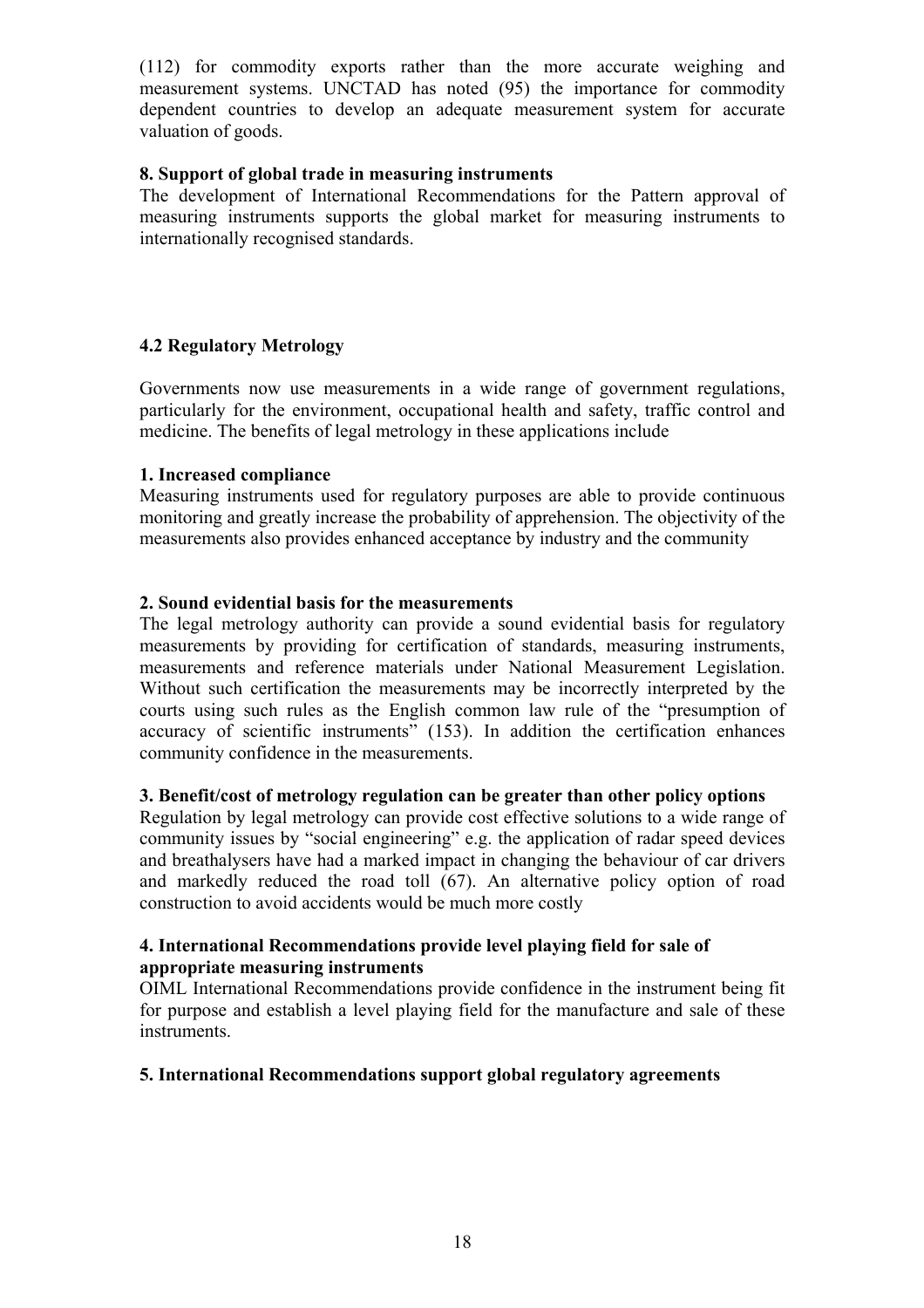OIML International Recommendations provide confidence in the global consistency of a wide range of environmental and health and safety measurements that are referenced in International Treaties, e.g. Greenhouse Gas Emissions.

Arrow (152) has proposed eight principles for Benefit – Cost Analysis in Environment, Health and Safety Regulation that could be applied to legal metrology.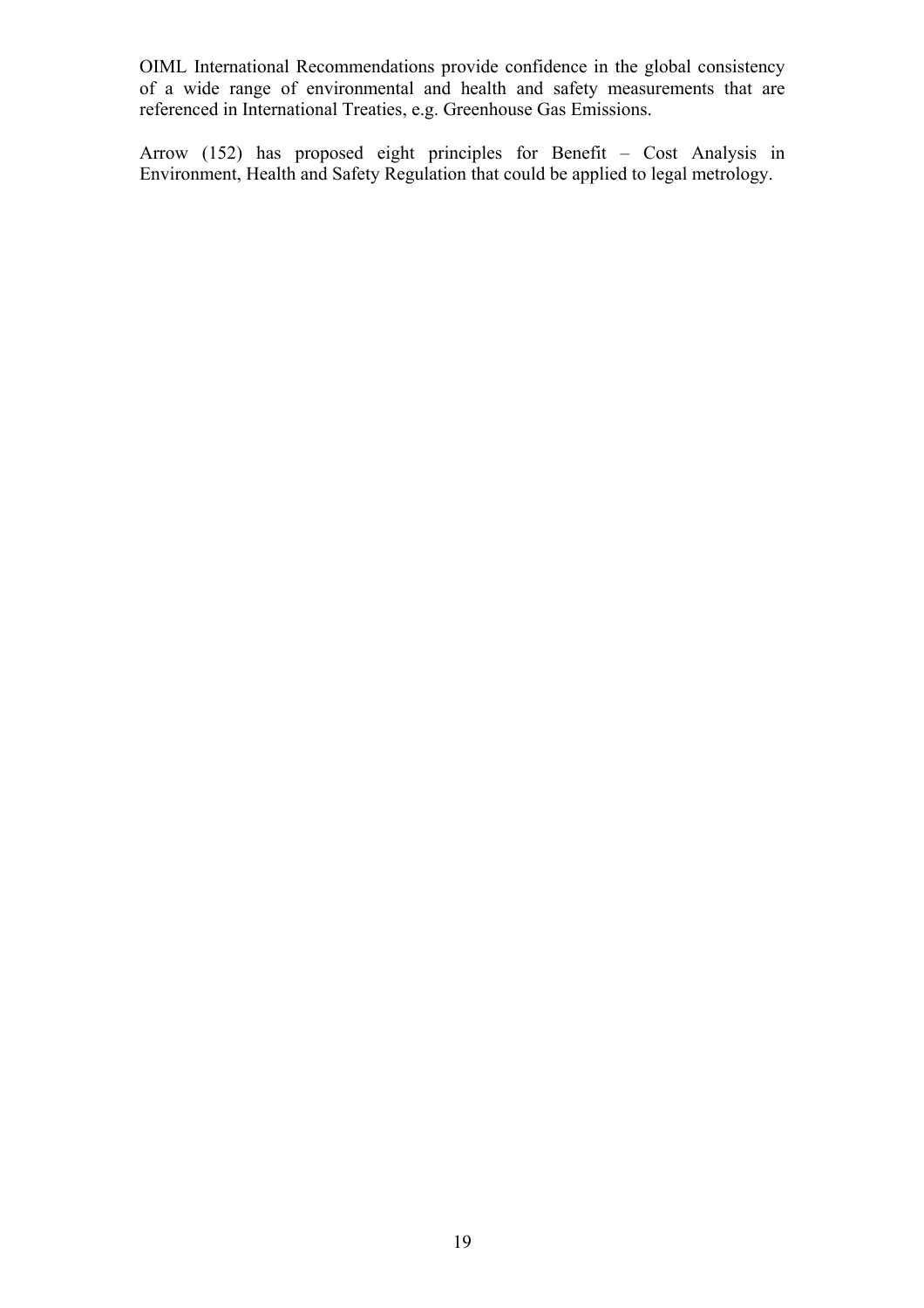#### **5. Benefits of Legal Metrology to Society**

Legal Metrology provides considerable benefits to society including:

#### **1. Support of a Civil Society**

As mentioned in the Introduction, measurement has been an important component of the culture of all civilisations. However when measurements are used in trade transactions or government regulation there is a lack of transparency and imperfect information about the measurements. This is overcome by government legislation that establishes the rules of the measurement system and by Government enforcement of these rules This system reduces disputation over trade transaction and government regulation and is an important component of the social capital of a society. As such an effective measurement system provides essential social capital and supports a civil society.

#### **2. Technological Education**

The systematic structure of the measurement system provides an important but largely unrecognised educational tool for industry and the community. The regular use of measurements in everyday life transfers simple but important technological concepts to the community (c.f. 141, 142, 144).The effectiveness of this education is particularly demonstrated by shoppers detecting fraud in the marketplace (157).

#### **3. Reduction of deaths and injuries from accidents**

Application of legal metrology in health and safety applications can significantly reduce accidents by changing peoples behaviour, providing early warning signals and providing effective enforcement of safety requirements. Birch (67) provides an example of the impact of the use of radar speed devices and breathalysers on the Australian road toll.

The economic impact of such reduction in fatalities can be very high. Stiglitz (8) provides a discussion on the economic value of a life with numbers of between \$US2million and \$US8million (in 1997 dollars).A study in Victoria, Australia estimated the saving to the community from a reduction in road fatalities of 380 was approximately \$A1.6 billion

#### **4. Improvement in the natural environment**

Legal metrology has a wide range of applications in the monitoring and control of the natural environment (35). Kleppan et al (113) provide an example of resource control in the fishing industry and OIML have developed a number of International Recommendations for instruments measuring organic and metal pollutants, pesticides and toxic substances and automobile emissions

#### **5. Improved health from standardisation of measurement and testing**

Legal metrology through timely and accurate diagnosis provides significant economic and social benefits in medicine and health. The NIST studies (34, 35) on cholesterol and radiopharmaceutical standards highlights these benefits and a number of case studies on medical applications of legal metrology are provided in *Measuring Man*  (80).

OIML has developed a range of International Recommendations in the fields of medicine, occupational health and safety.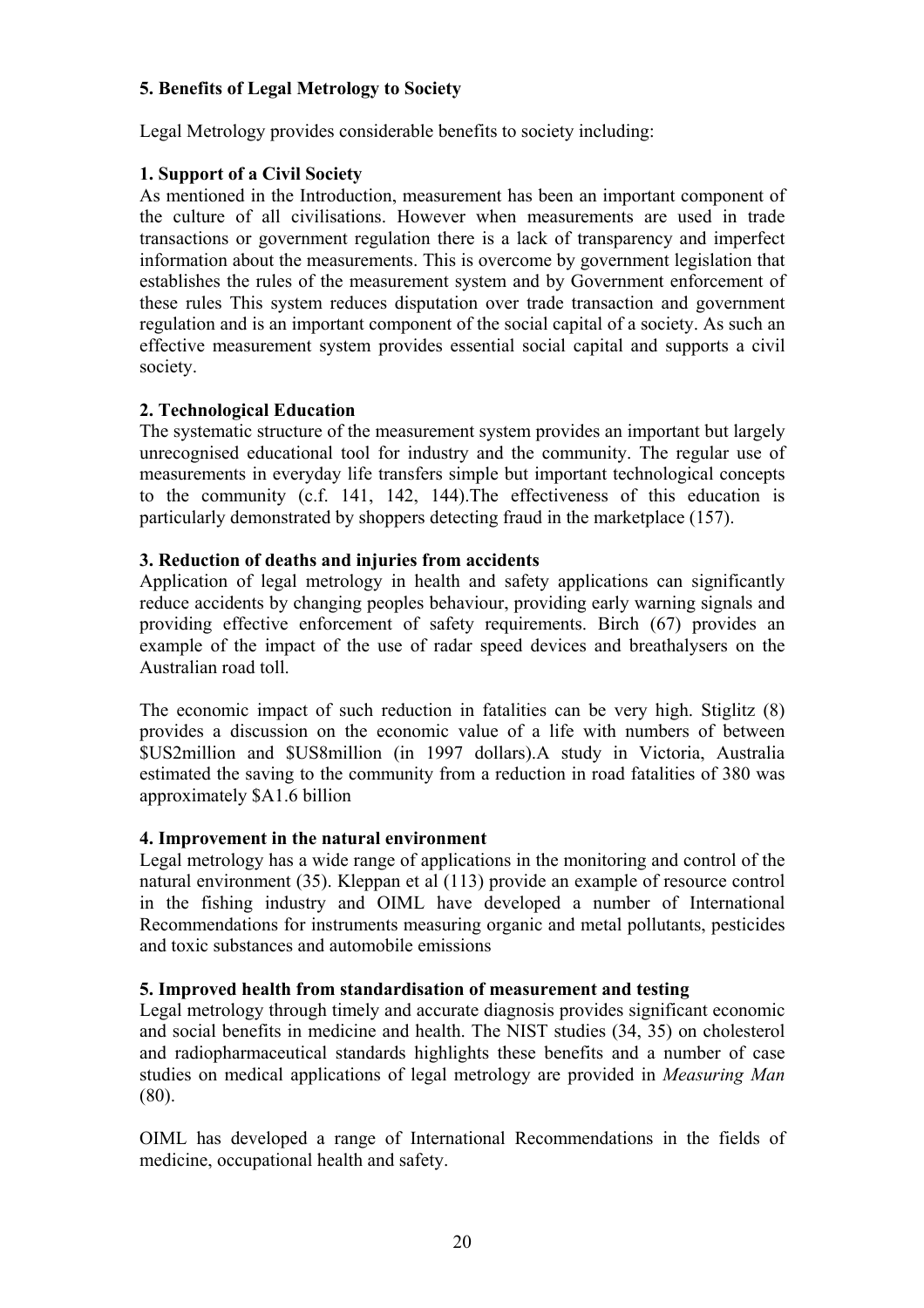#### **6. Reviewing the Literature**

A major component of this report was to review previous studies of the economics of metrology, and particularly legal metrology and provide a summary report and analysis.

The literature of the economics of metrology when published appears in a wide range of scientific, economic and industry publications rather than in metrology journals. However many studies were Government Department reports which are unpublished. Of the studies identified in the bibliography only three were published in the OIML Bulletin and seven in Measurement and Control. Searching the internet for "measurement" and "economics" identified few, and no new, publications.

Every effort was made to obtain a international balance of publications, however very few publications were received from CIML members and as a result the bibliography is heavily biased towards the authors contacts and reading over the past twenty-five years, and to publications in English.

Every effort was also made to include not only technical economic studies but also more introductory studies from journals such as Scientific American.

Attachment 1 provides a bibliography of 158 publications, published over the past twenty-five years, that were seen as relevant to the study. The survey of publications by Anglophone metrology authorities is reasonably comprehensive but the sectoral studies section is only a small sampling of what is a large and diverse literature.

Attachment 2. Provides a summary of forty-eight publications that were particularly relevant to the focus of the study. A number of these were by institutions which had developed particular methodologies for determining the economic impact of metrology. These different institutional approaches have been summarised below, with NBS and NIST being treated separately to reflect the change by that institution from analysis of the total measurement system to a sectoral case study approach.

#### **6.1 National Bureau of Standards (NBS, USA)**

NBS studies of the national measurement system from 1965 to 1977 included a number of micro and macro economic studies of the system (11,12,13) that identified the labour and equipment costs employed in making measurements in all industry sectors in the US. From these studies it was estimated that the cost of making measurements was 6% of GNP (12). However it was recognised that weaknesses of these studies were (12,14)

- 1. That they were conducted from the perspective of the physical scientist and the specific measurement function he was concerned with.
- 2. Improved measurements may not yield benefits in an economic sense, in particular it will depend on the extent to which it satisfies wants and maximises profits.
- 3. Costs and benefits of measurement to society may be significantly different from the sum of the costs and benefits to individuals due to complex secondary effects arising from political and humanitarian goals of society
- 4. An alternative approach would be to focus on the user and in particular consumers which would make it easier to explore secondary impacts of costs and benefits of measurement for the society as a whole. In addition measurement problems for consumers probably encompass most types of physical measurement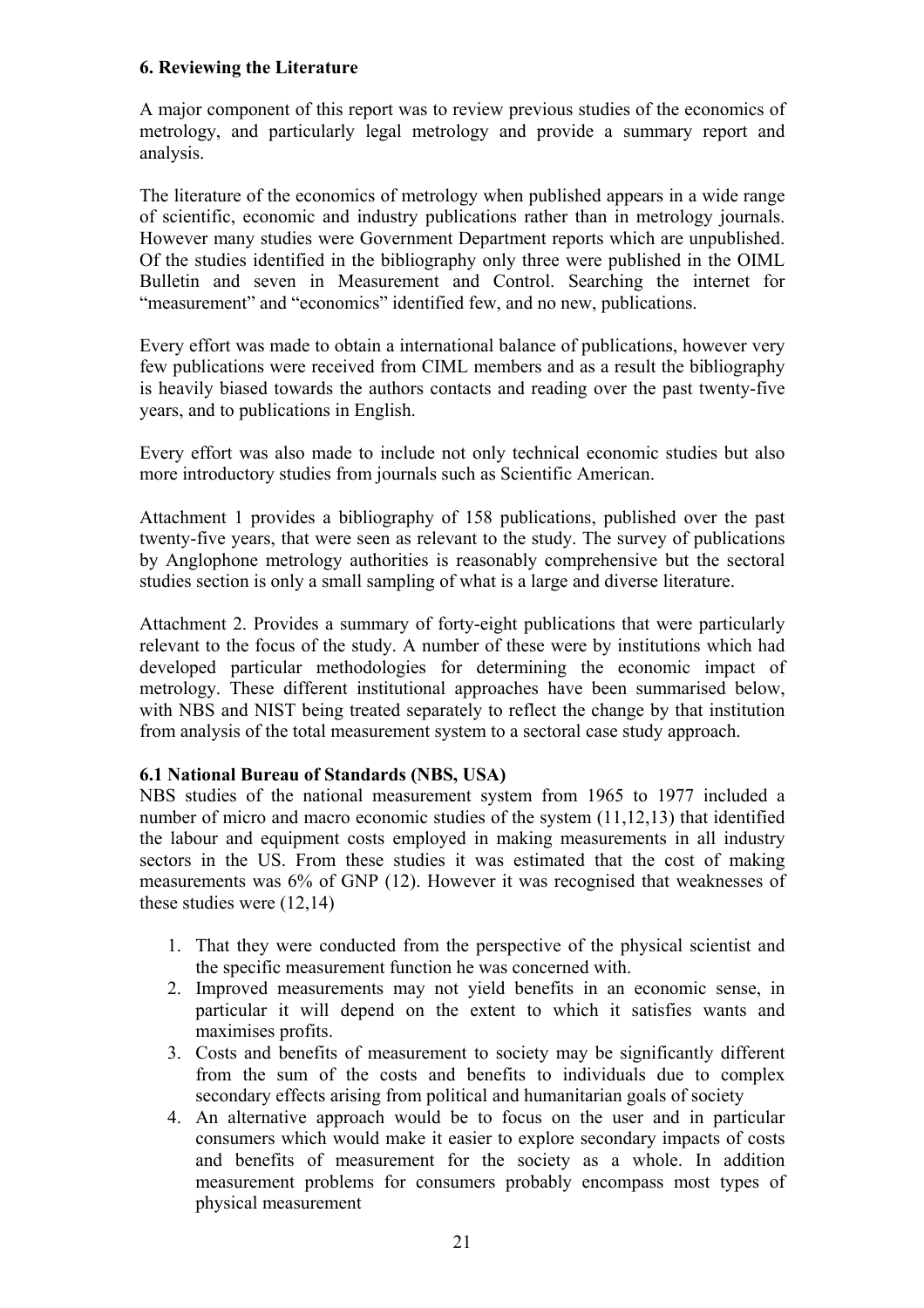In 1984 Don Vito (17) further extended these studies of the national measurement system to estimate the cost of measurement and the value added (defined as the value of goods and services sold less non-labour costs plus certain other items such as profits and indirect business taxes). The cost of labour is typically the largest component of value added.

Using Department of Commerce, Bureau of Economic Analysis figures for value added by each of the 81 industry sectors of the US economy, estimates of value added by measurement were calculated using survey estimates of measurement labour intensity and using the labour component of value added as a surrogate for total value added. From this analysis it was estimated that the average value added from measurement related activities was 3.5% of GNP

The total cost of measurement to industry (capital plus labour expenditures) was estimated to be \$US 163 billion in 1984, representing approximately two per cent of sales. Approximately three quarters of the cost of measurement was attributable to labour expenditure.

This analysis by Don Vito was strongly criticised by Klein (55 and 56) on the grounds of "the fallacy of estimating output values from input costs" and qualified by Birch  $(67)$ .

#### **6.2 Measurement Canada**

In the 1980's Measurement Canada conducted a series of studies (39, 40) to determine the economic impact of the Canadian trade metrology control system. The value of goods measured across trade measurement instruments was determined and when combined with the performance of these instruments provided an estimate of the benefit/cost ratio of the inspection system- found to be 11.4 for periodic inspection and 28.7 for targeted inspection- and the annual inequity corrected by inspectors.

The total economic impact of the Canadian trade metrology system derived from these studies were consistent with estimates made by NSC, Australia (67) and the Office of Weights & Measures, NIST (USA) (26). viz. that the annual aggregate value of trade measurement transactions was 50-60% of the GNP.

More recently Measurement Canada has developed a Market Place intervention Model for prioritising their degree of intervention in trade sectors based upon their economic significance, dependent vulnerability, metrological practices and negotiations with stakeholders.

#### **6.3 Dept. of Trade & Industry (UK)**

For over twenty years the UK government has funded the government measurement infrastructure on the basis of a customer contractor principle. This has been administered by the Measurement Policy Unit of the Department of Trade and Industry (DTI) who have established a variety of advisory bodies as proxy customers to determine priorities for the allocation of funds.

A number of studies have been conducted for the DTI to provide an economic rationale for this process and key elements of these studies relevant to this study have been highlighted in the Review attachment (52,53,55,56and58). The current methodology (58) uses ideas from endogenous growth theory to quantify the economic impact of measurement using the ratio of measurement related patents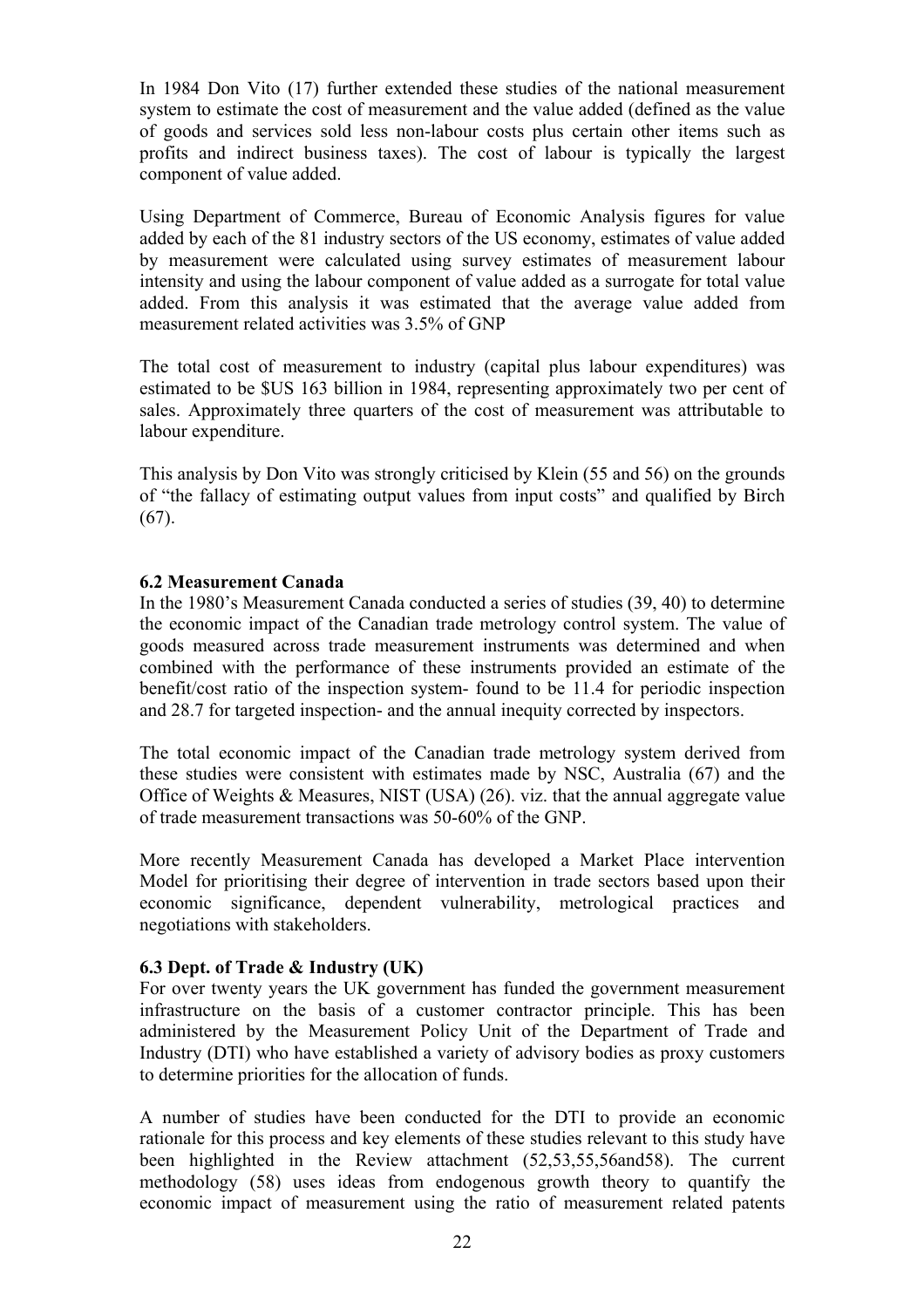(10%) to total patents to determine the percentage of economic growth generated by measurement.

They also use Mapping Measurement Impact (59,63) however it underemphasizes the pervasive impact of the measurement system and as such has limited application to legal metrology. One alternative being considered by DTI is sectoral measurement intensities as a proxy indicator for the influence of measurement

#### **6.4 N.I.S.T. (USA)**

Over the last fifteen years the Strategic Planning and Economic Analysis Group in NIST have conducted a large number of sectoral economic impact studies to effectively manage NIST research programs and characterize and estimate the size of various under-investment phenomena that require government co-operation with industry to address. A number of these studies have been included in the bibliography.

The quantitative metrics used are Net Present Value, Benefit-Cost Ratio, Social Rate of Return and Adjusted Internal Rate of Return. These are applied particularly to measurement standards projects where the benefits may be spread over a long period of time.

Two recent studies which directly relate to legal metrology are those on the electric utility industry (33) and Cholesterol standards (34).

The first of these related to the additional measurements required to capture the full benefits of wholesale and retail deregulation in the industry. The study identified a number of impact areas resulting from deregulation that could be addressed at least in part by measurement and standards. The estimates of economic impact were based upon interviews with forty industry experts.

The Cholesterol study limited its economic analysis to the impact of NIST standards on manufacturers and clinical laboratories, and surveys were undertaken with these groups to provide conservative estimates of economic impact

#### **6.5 K.P.M.G. study of I.N.M.S. (Canada)**

This study (50) conducted case studies on a number of current and future INMS projects most of which, with the exception of future deregulation of the electric utility industry had small economic impact. In addition the study developed an ISO Proxy Model to measure the public good component of maintaining primary metrological standards. The model uses the costs of registration by Canadian firms for ISO 9000 & 14000 as a measure of their willingness to pay for a known uncertainty in measurement and by extension traceability to national standards. For the 10,823 registered firms the total annual cost is \$C 18,929,427 and this is seen as a lower bound for market maintenance impact of primary standards.

#### **6.6 K.P.M.G. study for CIPM**

This study (94) examines the potential economic impact of the CIPM mutual Recognition Arrangement (MRA) in terms of the efficiency of a multilateral arrangement over multiple bilateral arrangements and the reduction in technical barriers to trade.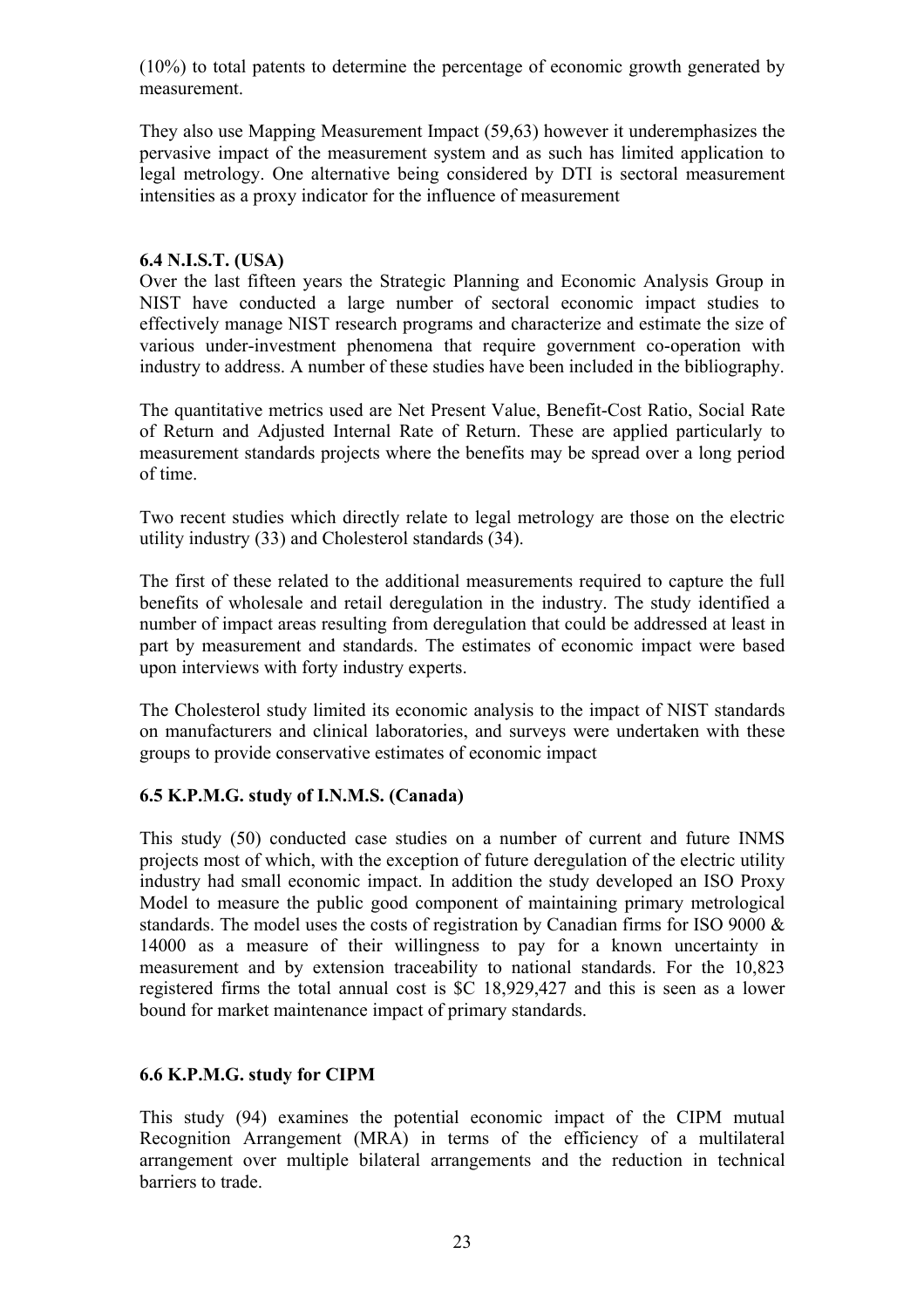The study is of particular interest to CIML that is currently finalising a MAA for pattern approval and possibly on pre packed goods.

The study conducted surveys of twenty-six NMI's who are signatories to the MRA and their cost of maintaining bilateral mutual recognition and estimated a saving of 75K Euros per annum in maintaining and establishing mutual recognition with each NMI compared with the cost pre MRA.

For the 48 members of the Treaty of the Metre the aggregate benefit is  $(n/2)(n-1)$ multiplied by 75k Euros i.e. 85M Euros per annum or about 2M Euros per member.

The study notes that a measure of the extent to which TBT might be limiting or raising the costs of trade has yet to estimated by the WTO, OECD the World Bank or other parties but noting that trade between 28 signatory nations is \$4 trillion, a one tenth per cent increase in trade values would translate into an increase in value of \$4 billion and this is viewed as a conservative estimate of the impact of the MRA on TBT.

#### **6.7 European Measurement Project**

This project "The Assessment of the economic role of measurement in modern society" is funded by DG-Research, of the European Commission as part of the GROWTH Programme. Twelve studies have been published and five that were relevant to this study have been reviewed.

Ref 84 on the scope and dimensions of measurement activity in Europe provided a compilation of information on measurement activity in the EU but it's economic analysis omits legal metrology. Making an assumption that 1% of industrial costs are spent on measurement - which is significantly less than found in the NBS studies - it found that expenditure on measurement in the EU, excluding legal metrology and social expenditure is 0.96% of GDP. It's estimated application benefits and knowledge spill-overs, but excluding externalities and benefits to society, provided benefits of 2.67% of GDP with a resulting Benefit to Cost ratio of 2.73.

Refs 81 and 87 the Summary and the Final Report considered the role of measurement in underpinning technologies that drive growth. It puts forward a model for quantifying the economic impact of measurement, using the percentage of EU patents citing measurement activity as a percentage of total patents, to provide a benchmark estimate of measurement innovation of 0.77% of GNP.

#### **6.8 Summary**

Generally the studies by NIST and DTI using detailed surveys of industry to estimate economic impact are valuable methodologies, but suffer from the limitations of the industry perspective of the people surveyed and are not likely to identify benefits for society as a whole. From a policy perspective the results obtained by interviews could be seen as subjective and internalised. The ISO Proxy Model developed by KPMG Canada, and the endogenous growth model, developed by PA Consulting for DTI and also used by the European Measurement Project, that measures the economic impact of measurement using quantity of measurement related patents as a percentage (10%) of all patents, are imaginative attempts to solve the problem of quantifying the economic benefit of metrology but there are major qualifications about the applicability of the models.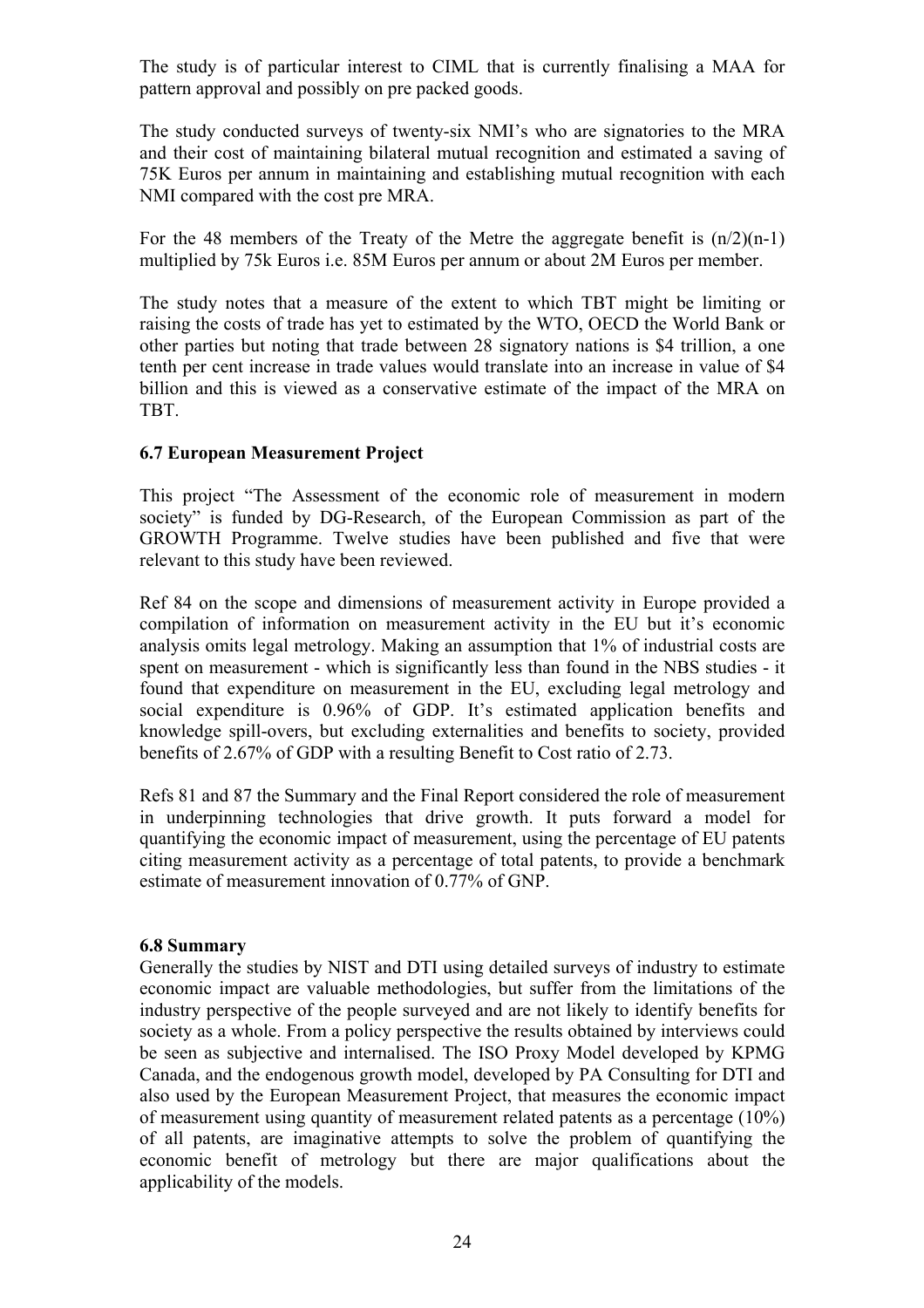#### **7. Economics of Metrology**

Paulson in his 1977 Report "The Economic Analysis of the National Measurement System" (12) stated;

 "an analysis of the total measurement system, especially in a quantitative benefit-cost mode, is bound to failure: Since a modern society could not function without a systematic way of acquiring measurement data, the value of having a measurement system is incalculable."

While his sentiments are understandable, in the ensuring twenty five years many governments have moved to a market economy approach to providing government services with a change in emphasis from output to outcomes. As a result there is a need to provide a measure of the benefits of government programs both to support and justify budgetary allocations and to prioritise expenditure between components of a program.

In section 6 we considered the approaches adopted by different metrology institution for quantifying the economic benefits of metrology. Consideration will now be given to the different approaches that have been adopted to assessing the economic impact of:

- 1) The National Measurement System
- 2) The Trade Measurement System
- 3) Specific functions of metrology authorities
- 4) Trade Measurement Industry Sectors.
- 5) Regulatory Measurements
- 6) International Recommendations

#### **7.1 The National Measurement System**

References: Paulson (12) Don Vito (17), Swan (57) DTI (UK) (58),

European Measurement Project (81)

These studies developed methodologies for quantifying the economic impact of the entire measurement system

#### **(I) Barry W. Paulson, Economic Analysis of the National Measurement System, September 1977, A report from the 1972-75 Study of the National Measurement System by the NBS Institute for Basic Standards p1-37.**

This report summarised the results of studies on the economics of measurement conducted by NBS between 1966 and 1975 Expenditure on measurement related activity in 1963 was found to be \$36 billion or 6% of GNP and the principal users were

- 1) Government \$ 11.3 billion
- 2) Trade \$ 4.3 billion
- 3) New Construction \$ 1.3 billion
- 4) Elec. Gas & Water Utilities \$ 1.1 billion
- 5) Aircraft Manufacture \$ 1.1 billion

#### The report

1) Notes that the costs and benefits of measurement to society may be significantly different from the sum of the costs and benefits to individuals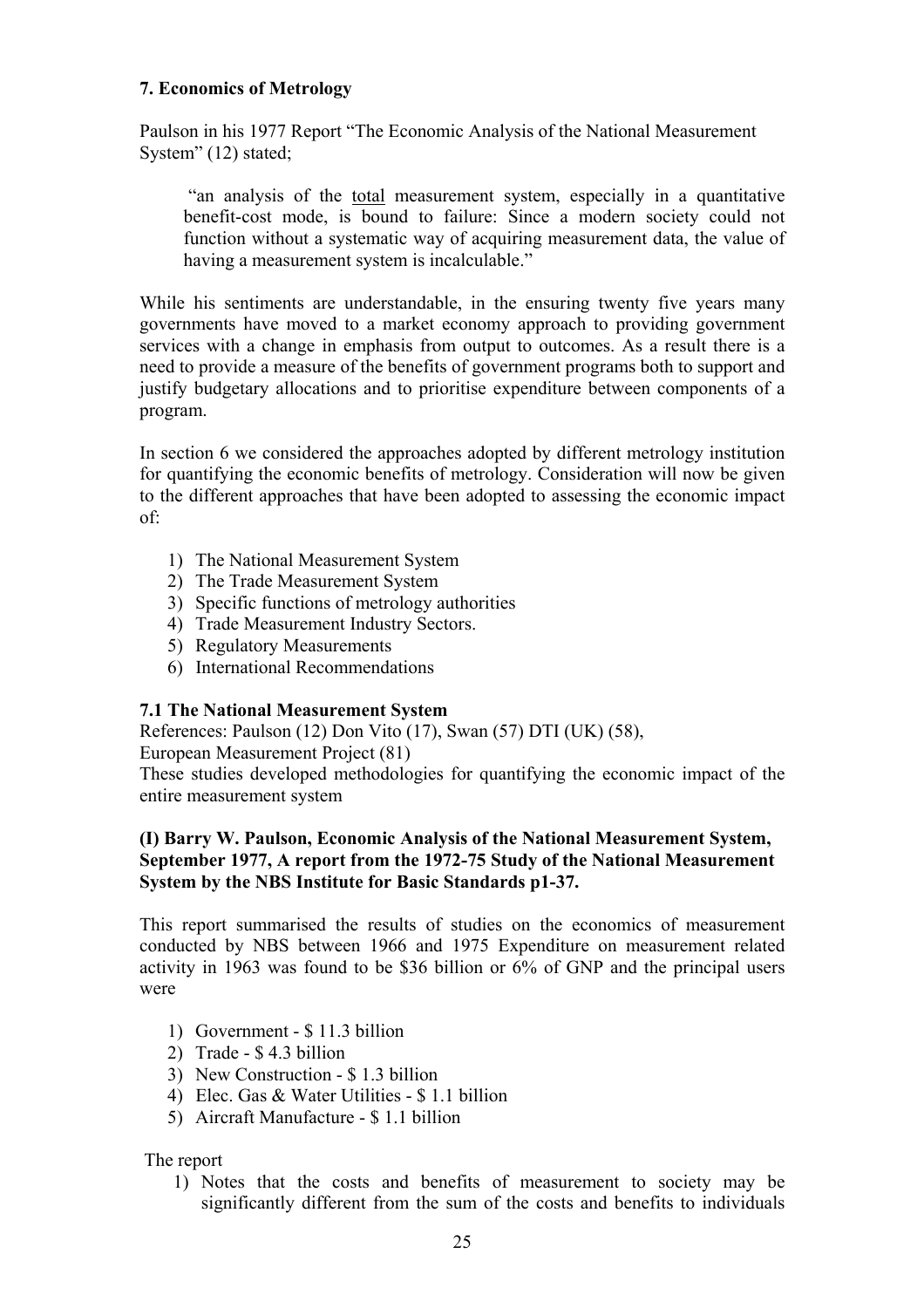due to complex secondary effects arising from political and humanitarian goals of society

- 2) Notes the public (i.e. collective) goods characteristic of measurement and identifies a number of areas where reliance on the private sector could result in a misallocation of resources. This public goods characteristic also creates difficulties in conducting cost-benefit analysis for measurement resource allocation and the report suggests that cost effectiveness analysis i.e. comparing the cost of alternate ways of achieving a specific pre determined goal, may be a more useful analysis.
- 3) Considers a number of micro studies of the costs and benefits of NBS programs but notes (page 35) that these studies are from the perspective of the physical scientist and the specific measurement function he is concerned with. An alternative approach would be from the perspective of the user and in particular the consumer and notes that measurement problems for the consumer probably encompass most types of physical measurement.

#### **(ii) Pasqual A. Don Vito, Estimates of the Cost of Measurement in the U.S. Economy, November 1984 Planning Report 21 NBS p1-42**

This study provided the first comprehensive estimate of the economic role of measurement. Whilst it has been quoted widely for it's estimate of the economic benefit of measurement (3.5% of GDP) the information it provided on measurement intensity in industry sectors was also of great interest.

Survey information was collected on the measurement labour intensity in each industry sector of the US economy i.e. the percentage of labour costs committed to measurement related activities. Measurement costs of the most measurement intensive industrial sectors are shown in Table 1.

Figures for the value added, defined as " the value of goods and services sold less the non labor costs plus certain other items such as profits and indirect business taxes. " were determined by the Bureau of Economic Analysis in the US Department of Commerce for each industry sector. As the cost of labour is typically the largest component of value added Don Vito used the labor component of value added as a surrogate for total value added to obtain the value added from measurement related activities for each sector and summing over all sectors derived that the value added from measurement related activities was 3.5% of GNP.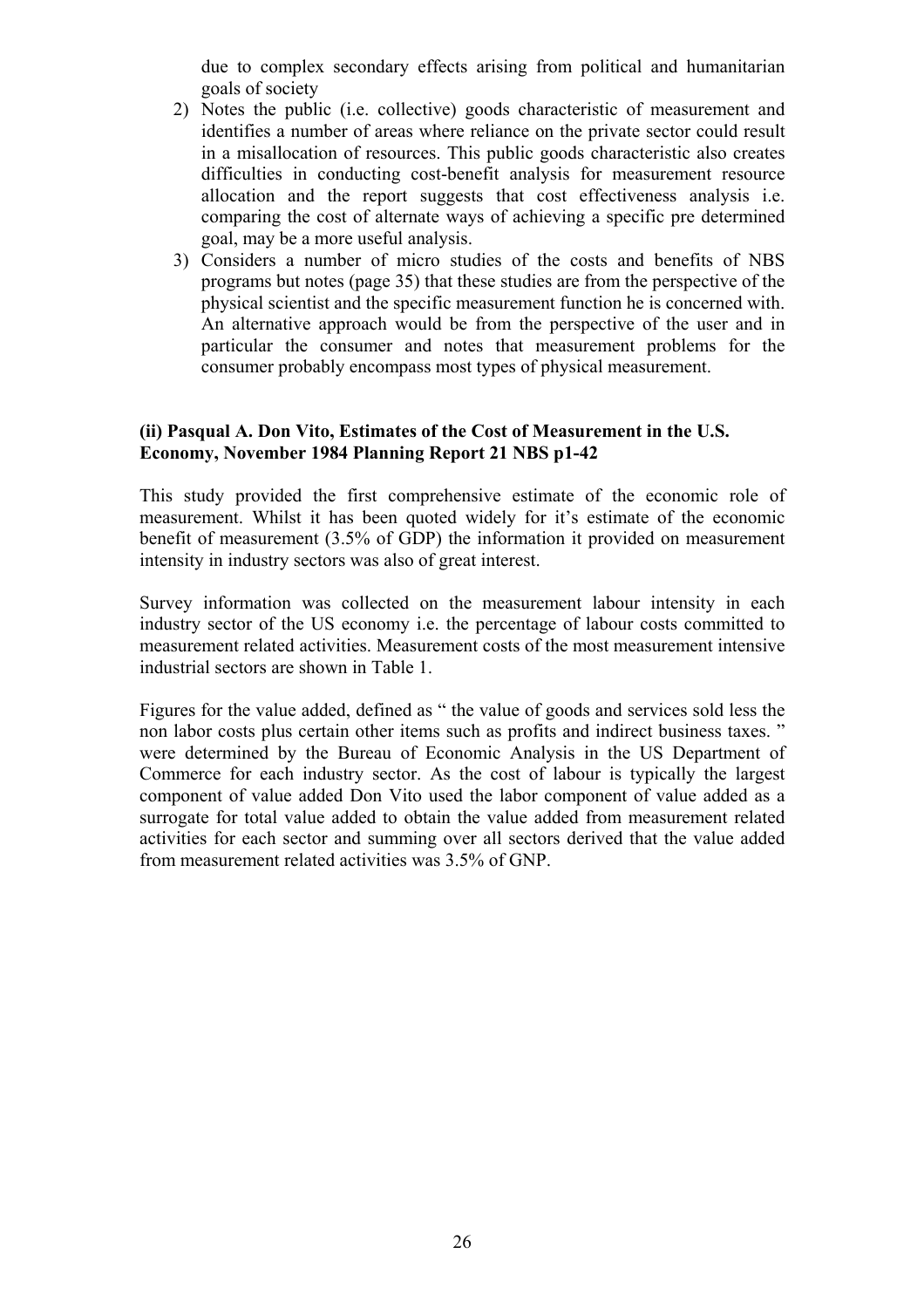|                      | Measurement        |                  | 1979 Labor              |
|----------------------|--------------------|------------------|-------------------------|
| Industry             | Labor as a $\%$ of | 1979 Value Added | <b>Measurement Cost</b> |
| Sector               | total Labor        | $($$ million $)$ | (\$ million)            |
|                      |                    |                  |                         |
| Chemicals            | 12.5               | 34,489           | 4,311                   |
| Plastics             | 16.0               | 5,972            | 956                     |
| Petrol. Refining     | 13.3               | 28,649           | 3,810                   |
| Glass                | 8.8                | 5,449            | 480                     |
| Screw Mach. Prod     | 15.7               | 10,791           | 1,651                   |
| Engines & Turbines   | 12.3               | 5,185            | 638                     |
| Metalwork Mach.      | 7.3                | 11,132           | 813                     |
| Spec Industr Mach    | 7.3                | 5,813            | 424                     |
| Off. Mach&Comp       | 16.5               | 5,651            | 932                     |
| Serv Ind Mach        | 3.6                | 5,340            | 192                     |
| Elec Trans, Distrib  | 9.8                | 11,623           | 1,139                   |
| House. Appliances    | 3.4                | 3,648            | 124                     |
| Radio TV Comm        | 11.0               | 13,979           | 1,538                   |
| Electronic Comp      | 20.5               | 6,001            | 1,230                   |
| Aircraft             | 15.7               | 20,942           | 3,288                   |
| Prof, Scientif Equip | 9.2                | 7,648            | 704                     |
| Optical, PhotoEquip  | 13.9               | 8,010            | 1,113                   |
| Telephone Serv       | 8.9                | 48,796           | 4,343                   |
| ElecGas Water Util   | 20.0               | 48,907           | 9.781                   |
| <b>Auto Services</b> | 15.4               | 25,666           | 3,953                   |

Table 1. Measurement Costs of Selected Industrial Sectors 1979

#### **Notes**:

- 1. The twenty most measurement intensive sectors account for 15% of GNP and 50% of total expenditure on measurement related activity.
- 2. The total cost of measurement to industry was estimated to be \$163 billion in 1984 which represented approx. 2% of sales. Approx. 75% of measurement expenditure is attributable to labor expenditure
- 3. The sectors with highest measurement expenditure viz utilities, telecom, chemicals and petrol refining have a high legal metrology content.
- 4. The above figures do not include government expenditure on measurement.

#### **(iii). G M Peter Swann, The Economics of Measurement, Report for the UK National Measurement System Review, June 1999, 1-62**

The aim of this discussion paper was to "improve understanding of the Economic role of the NMS, the fundamental rationale for public funding, and contribute to the methodologies for identifying and valuing the economic and social benefits that it generates."

The focus was primarily on the economics of innovation and measurements contribution to this. The methods considered for identifying the benefits of measurement are

- 1) **Direct Measurement**, by polling beneficiaries
- **2) Engineering Economics,** where the economic model is derived from the engineering fundamentals of the measurement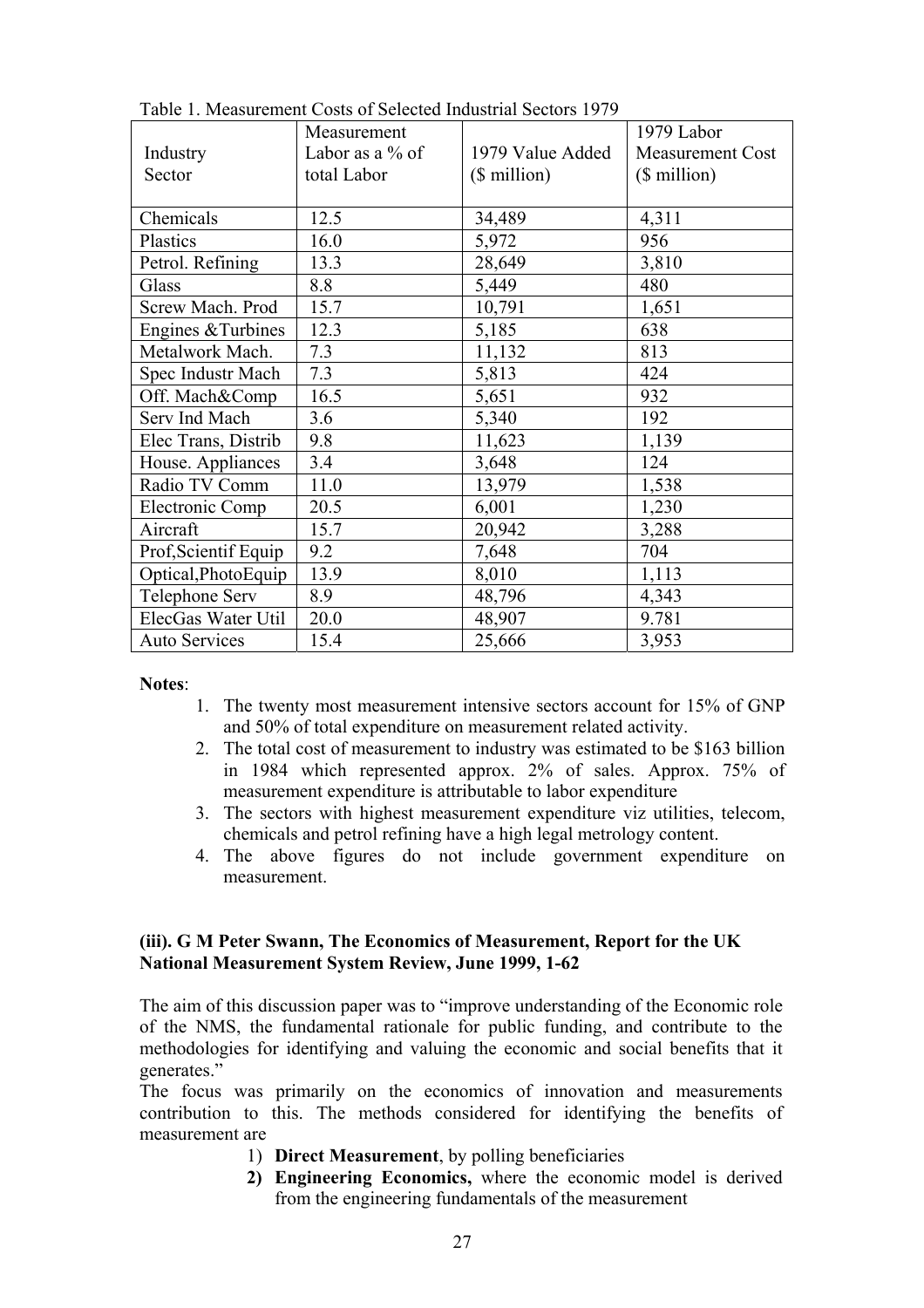- **3) Econometric Studies,** which makes indirect inference of the effect of measurement from correlation with macro-economic data.
- **4) Case Studies,** which are particularly useful in identifying externalities and beneficiaries.

**5)** 

However the report does not get into the detail of quantifying benefits.

#### **(iv) Department of Trade and Industry National Measurement System Policy Unit, Review of the Rationale for Economic Benefit of the UK National Measurement System, November 1999, 1-159**

This review was limited to the economic impact of the peak metrology organizations. The methodology employed was derived from endogenous growth theory and in particular the impact of technology. The impact of metrology was derived from metrology related patents as a percentage of total patents.

#### **(v)Geoffrey Williams, The Assessment of the Economic Role of Measurements in a modern society, European Measurement Project, Summary of Final Report April 2002, 1—42**

The specific contribution of the European Measurement Project was to provide a framework for studying the economic processes that determine the adoption and diffusion of measures and measurement techniques, and the effect they have on economic activity. The study focussed on the role of measurement in underpinning technologies that drive growth of GDP. The methodology used was similar to that in the DTI report above. Making an assumption that 1% of industrial costs are spent on measurement in the EU, it found that expenditure on measurement in the EU, excluding legal metrology and social expenditure, was 0.96% of GDP.

#### **7.2Trade Measurement System**

Whilst there have been many studies of the national measurement System there have been few studies of the trade measurement system. Poulson (12) noted that many of the studies of the NMS had been from the perspective of the physical scientist and suggested that

 "An alternative approach would be from the perspective of the user and in particular the consumer"

and notes "that measurement problems for the consumer probably encompass most types of physical measurement."

The following papers address the Trade Measurement System References: Stiefel (10) Knapp (39, 40), Measurement Canada (43), Birch (69) Butcher (26)

#### **(i) S.Wayne Stiefel, Management Assistance for Weights and Measures Progress, Measuring Inaccuracy's Economic Distortion, presented at the 58th National Conference on Weights and Measures 1973**

This paper addressed the issue of the economic impact of trade measurement compliance programs and in particular the monetary value of under or overcharging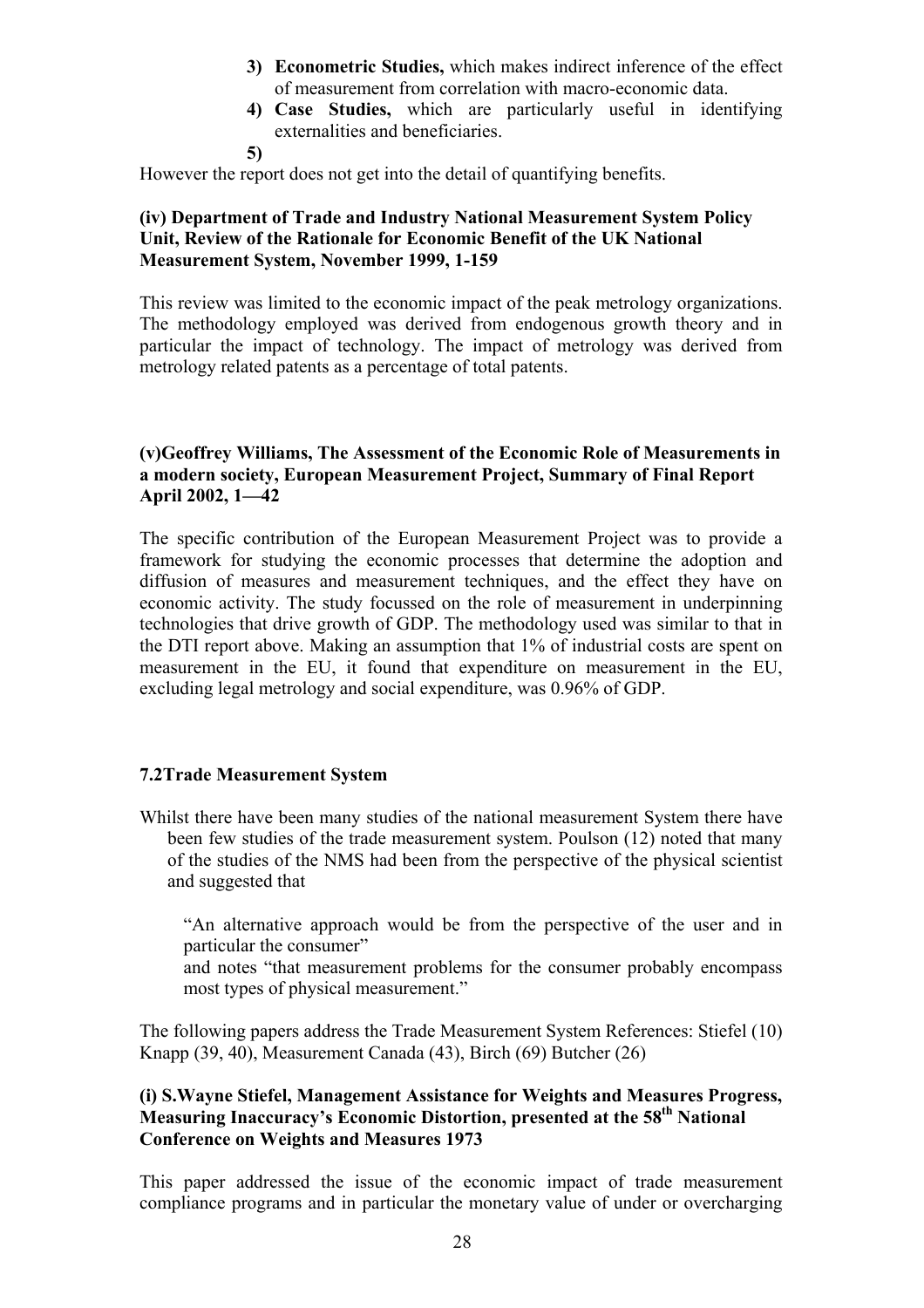("economic distortion") caused by measuring instrument inaccuracies. The method used had three components

- 1) Obtaining from Census data the value, for each census division in each State, of commodities sold at the different points in the commerce chain.
- 2) Estimates of the fraction of these commodities being sold by class of measuring device or by packaging
- 3) A measure of the performance of devices taken from weights and measures inspection reports.

It was assumed for simplification that measuring device errors followed a normal distribution and non-compliance was calculated for deviation from the MPE. The data for (3) was still being collected. There was also a discussion about whether the economic distortion should be related to the extent to which an instrument was outside the MPE, or the total inaccuracy of the instrument.

#### **(ii) R.G. Knapp, Case study of the proportion of Gross National Product (GNP) subject to legal metrology measurement standards, (1997) 2 page note.**

Surveys conducted by Measurement Canada inspectors in the 1980's resulted in the development of a data base on the number and location of all classes of trade weighing and measuring instruments and the mean annual value of commodities and services (e.g. freight charges) traded over each class of instrument.

The data obtained in 1989-1990 from 159,000 0f the 300,000 instruments in service indicated that the total value of goods traded over all classes of trade weighing and measuring instruments totalled \$C203 billion in 1989/90 or 32% of GNP. This did not include pre packaged goods or utility metering

#### **(iii) R.G. Knapp, Case study of the efficiency and effectiveness of Weights and Measures verification and reverification, (1997) 2 page note.**

 Combining the information from the above study with information gathered on instrument compliance rates Measurement Canada were able to estimate for each class of instrument annual "dollars at risk" i.e. the sum of short and over-measure.

When these figures were related to the cost of verification and reverification activity it was found that for each dollar spent on regular periodic inspection 11.4 dollars of non complying measurement was corrected. By targeting inspection activity towards those instruments with higher dollars at risk this "benefit/cost" ratio increased to 28.7.It was also found that on average total trade measurement inequity was comprised of 65% short measure and 35% over measure.

On average each inspector on an annual basis discovered and corrected about \$2 million of total measurement inequity.

#### **(iv)Measurement Canada's Assessment and Intervention Strategy for Canada's Marketplace, September 1999, p 1-61**

This paper describes Measurement Canada's Marketplace Intervention Model that was developed to focus limited resources on those areas where the return to the taxpayer was greatest and to ensure accuracy and equity in the market place.

The scope of transaction covered by the model includes traditional measurement of quantity of commodities (weights & measures), the sale of electricity and gas and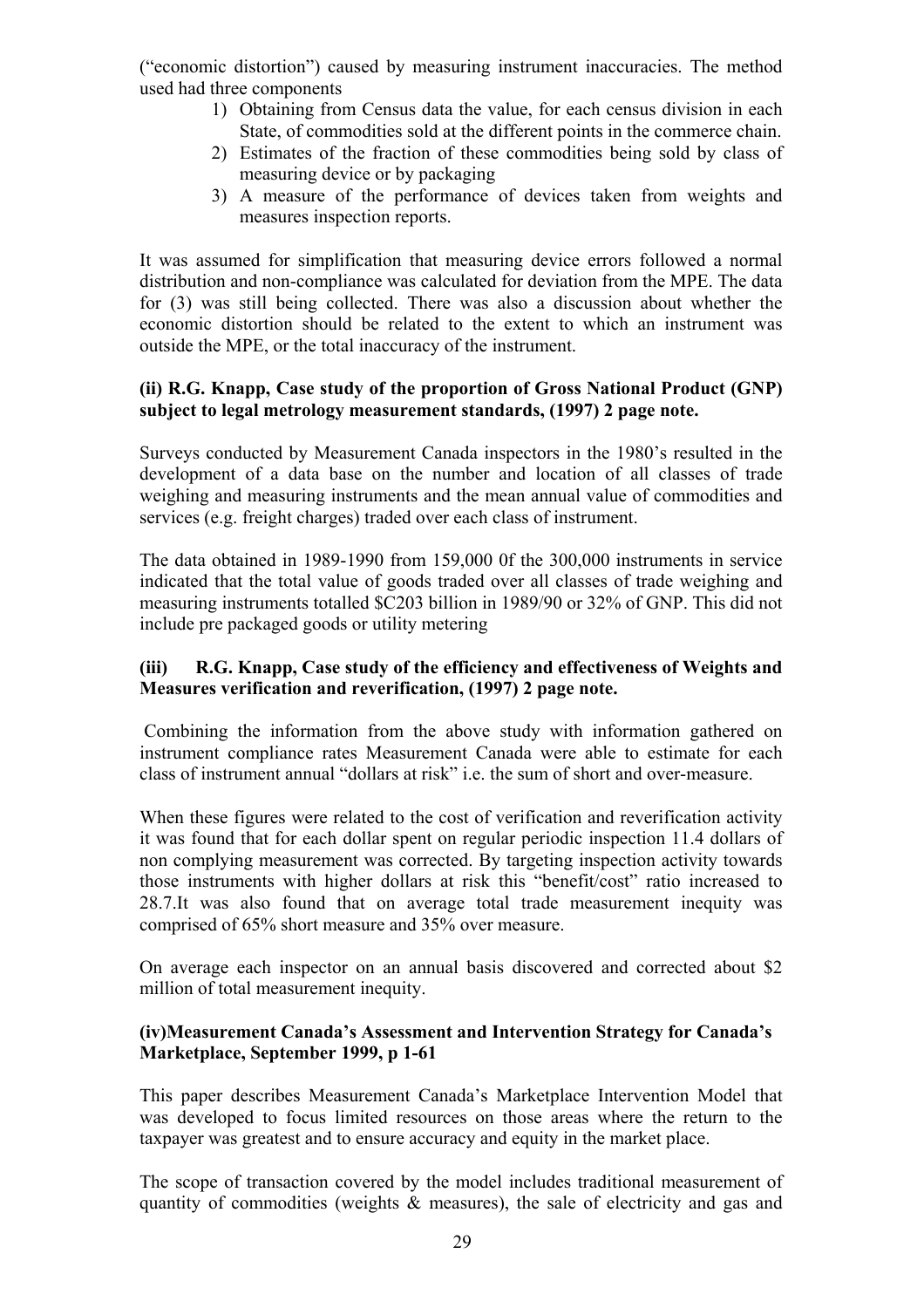quality measurements and grading that determine the unit price but excluding measurements used for collecting excise or taxes.

The Model analyses and scores each of Canada's trade sectors. with respect to their economic significance, dependent party vulnerability and metrological practices. These scores are then used for negotiating with stakeholders a level of intervention in the sector that is aligned to internationally accepted standards and includes national compliance sampling. In some cases sectors where combined e.g. when no additional measurements took place downstream as with pre packed goods in the food manufacturing and wholesaling sectors.

The model scores each sector using six indicators viz.

- 1. Reliance on trade measurement
- 2. Economic significance of the sector
- 3. Economic risk to the vulnerable party
- 4. Dependence of the vulnerable party to receive accurate measurement
- 5. Compliance of trade measurement devices in the sector
- 6. Consistency and conformance of those devices with established standards.

Six cumulative levels of intervention were defined in the Model viz

- 1. Traceability of measurement standards
- 2. Establish rules for accurate measurement of products
- 3. Establish mechanisms to enforce 2
- 4. Establish mechanisms for dispute resolution
- 5. Establish metrology rules for measurement devices
- 6. Establish mechanisms for device performance disputes.

#### **(v) Birch, J A, The Role of Metrology in Economic and Social Development. Presented at a seminar on the Role of Metrology in Economic and Social Development held in Braunschweig, Germany.1998, Published in Conference Proceedings**

This paper reported on estimates from Australian National accounts data of the value of trade measurement transactions in the Australian economy. The total value of trade measurement transactions was estimated to be approx. 60% of the GNP which as it included pre packaged goods and utility metering is consistent with the figure found by Measurement Canada.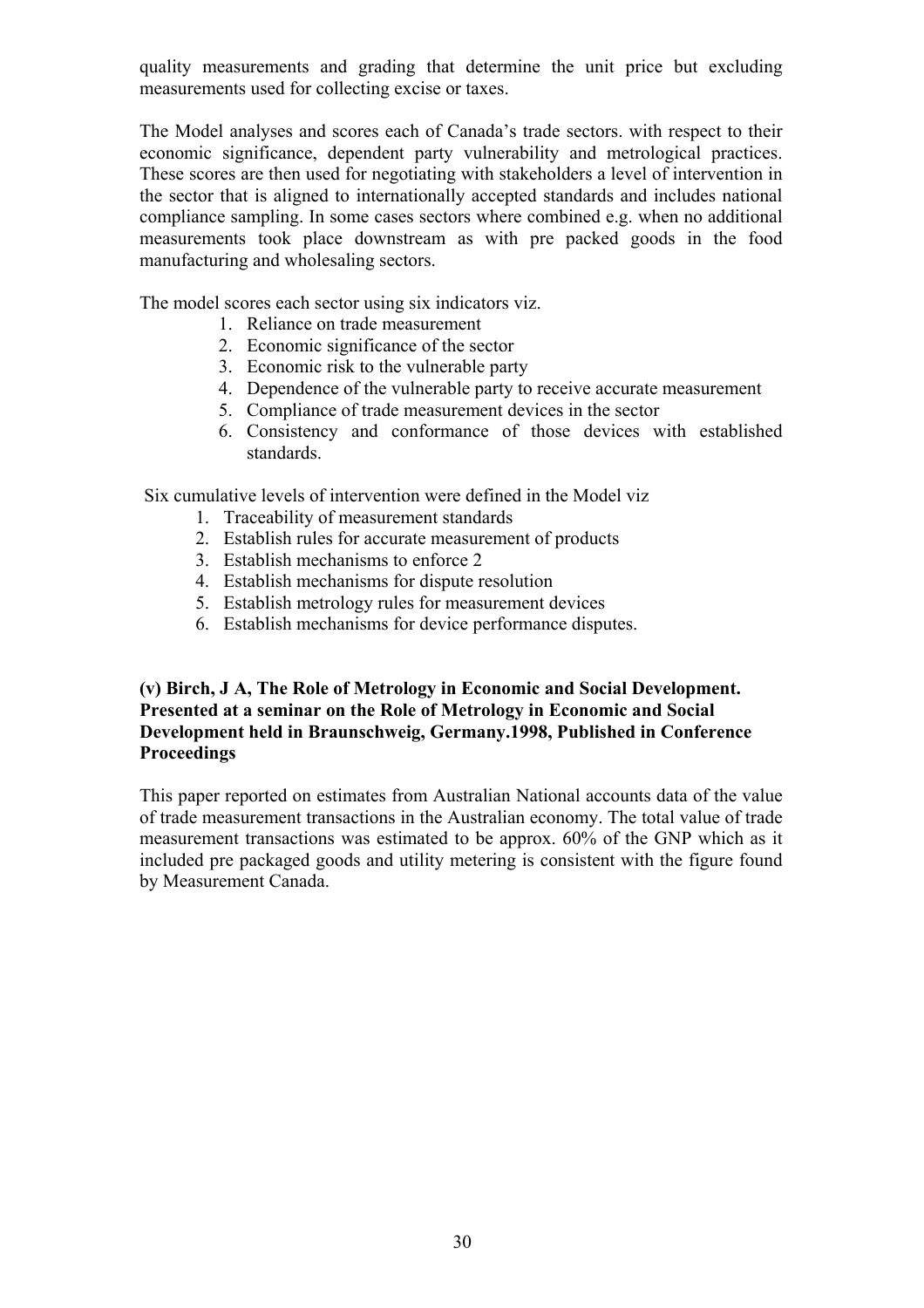| Sector                      | Commercial | Retail | Export | Taxes  | Freight        |
|-----------------------------|------------|--------|--------|--------|----------------|
| Agriculture                 | 20,474     |        | 5,599  |        |                |
| Mining                      | 28,886     |        | 14,639 |        |                |
| Manufacturing               |            |        |        |        |                |
| Food, Beverages             | 34,974     | 47.487 | 7,891  |        |                |
| Chemicals, Petroleum        | 23,485     | 17,201 | 3,012  | 9,433  |                |
| <b>Basic Metals</b>         | 21,446     |        | 11,281 | 1,197  |                |
| Paper Products              | 14,793     |        | 373    |        |                |
| <b>Wood Products</b>        | 7,829      |        | 556    |        |                |
| Non Metallic Products       |            | 751    | 221    |        |                |
| Textiles                    | 4,049      |        | 2,279  |        |                |
| <b>Reticulated Services</b> |            |        |        |        |                |
| Electricity                 | 8,121      | 16,747 |        |        |                |
| Gas                         | 1,526      | 2,788  |        |        |                |
| Water                       |            | 586    |        |        |                |
| Freight                     |            |        |        |        |                |
| Road                        |            |        |        |        | 5,187          |
| Rail                        |            |        |        |        | 2,583          |
| Total                       | 173,099    | 84,804 | 45,851 | 10,530 | 7,770          |
| % of total                  | 54         | 26     | 14     | 3      | $\overline{2}$ |

#### **VALUE OF TRADE MEASUREMENT TRANSACTIONS IN THE AUSTRALIAN ECONOMY \$A MILLIONS 1990-91**

#### **TOTAL VALUE OF TRADE MEASUREMENT TRANSACTIONS \$A 322,000 MILLION**

Note: The value of retail transactions were only 26% of the total which raises the question as to whether the trade measurement system is only for consumer protection or for ensuring the integrity of the entire system.

#### **(vi) Tina Butcher, Office of Weights and Measures, NIST, Economic Impact of Weights and Measures in US, January 1998, 1 page**

An estimate was made of the total value of weights and measures transactions in the USA in 1996 using government and industry data. It was found that weights and measures regulations impact on transactions involving \$4.13 trillion (54.5%) of the \$7.57 trillion US GDP (1996).

#### **7.3 Programs of Metrology Authorities.**

A number of studies have considered the economics of specific programs of metrology authorities. Three that have some relevance to legal metrology are considered below

References: TASC, cholesterol standards (34), INMS, primary standards (50), KPMG, MRA (94)

#### **(i)TASC Inc., The Economic Impact of NIST Cholesterol Standards Program, NIST Planning Report 00-4, September 2000, 1-51**

This study of the provision by NIST of cholesterol standards to industry identifies four levels of economic impact in the supply chain that delivers medical services to the consumer viz,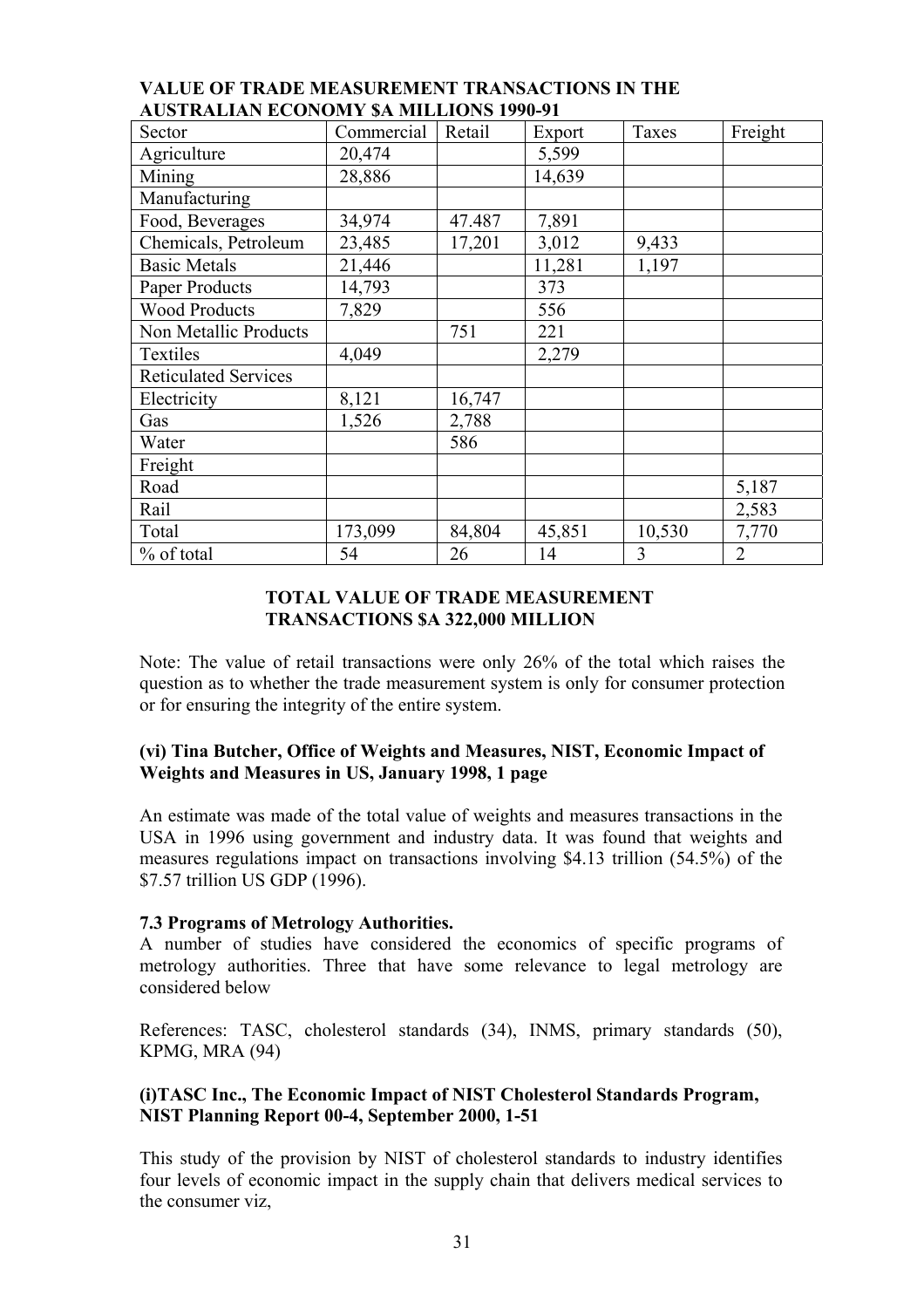- 1. .Lower production costs for manufacturers of cholesterol measuring systems
- 2. Reduced transaction costs between manufacturers and clinical laboratories
- 3. Lower costs for clinical laboratories in maintaining quality control systems
- 4. Higher quality medical services for consumers

The study did not attempt to quantify the benefits to consumers, however the economic impact on industry resulted in a social rate of return of 154% and a benefit to cost ratio of 4.47

#### **(ii) Institute for National Measurement Standards: Economic Impact Study, Conducted by KPMG Consulting September 2001,1-74**

This study was designed to provide an objective measure of the current and expected impact of the maintenance of primary standards by INMS activities on the Canadian economy. The market maintenance impact (pure public good) dimension of was measured by using the cost of annual registration for ISO 9000 & 14000 as a measure of organizations willingness to pay for maintenance of primary standards which provided a known uncertainty of measurement and by extension traceability to national standards (ISO proxy Model)

The core economic benefits of this INMS function were identified as;

- 1. Market Maintenance (Public Good), which took the form of reduced transaction costs. Estimated currently, at a lower bound, as \$18.9 million annually
- 2. Quality of Life (Public Good) associated with social welfare benefits (not quantified)

Comment: Whilst maintenance of national standards supports the quality standards, charging the full cost of quality registration to this activity seems excessive.

#### **(iii) KPMG, Potential Impact of the CIPM mutual Recognition Arrangement, April 2002, 1-127**

This study examined the potential economic impact of the CIPM Mutual Recognition Arrangement (MRA) and its methodology was of particular interest due to the development by OIML of a MAA. It considered the economic impact in terms of

- 1. The gains in cost efficiency for National Metrology Institutions (NMIs) in establishing mutual recognition multilaterally through central co- ordination rather than bilaterally.
- 2. Economic efficiency resulting from reductions in technical barriers to trade (TBT).

Based on information provided by a survey of NMIs it was estimated that there was a notional saving to participating NMIs of 75K Euros per annum in the cost of establishing and maintaining mutual recognition and the total notional saving to the community of NMIs was of the order of 85M Euros.

The study notes that a measure of the extent to which TBT might be limiting or raising the costs of trade has yet to be estimated by the WTO, OECD, the World Bank or other parties. However studies indicate that the reduction of non-tariff barriers to trade can be expected to result in as much as 10% net benefit. Based on the value of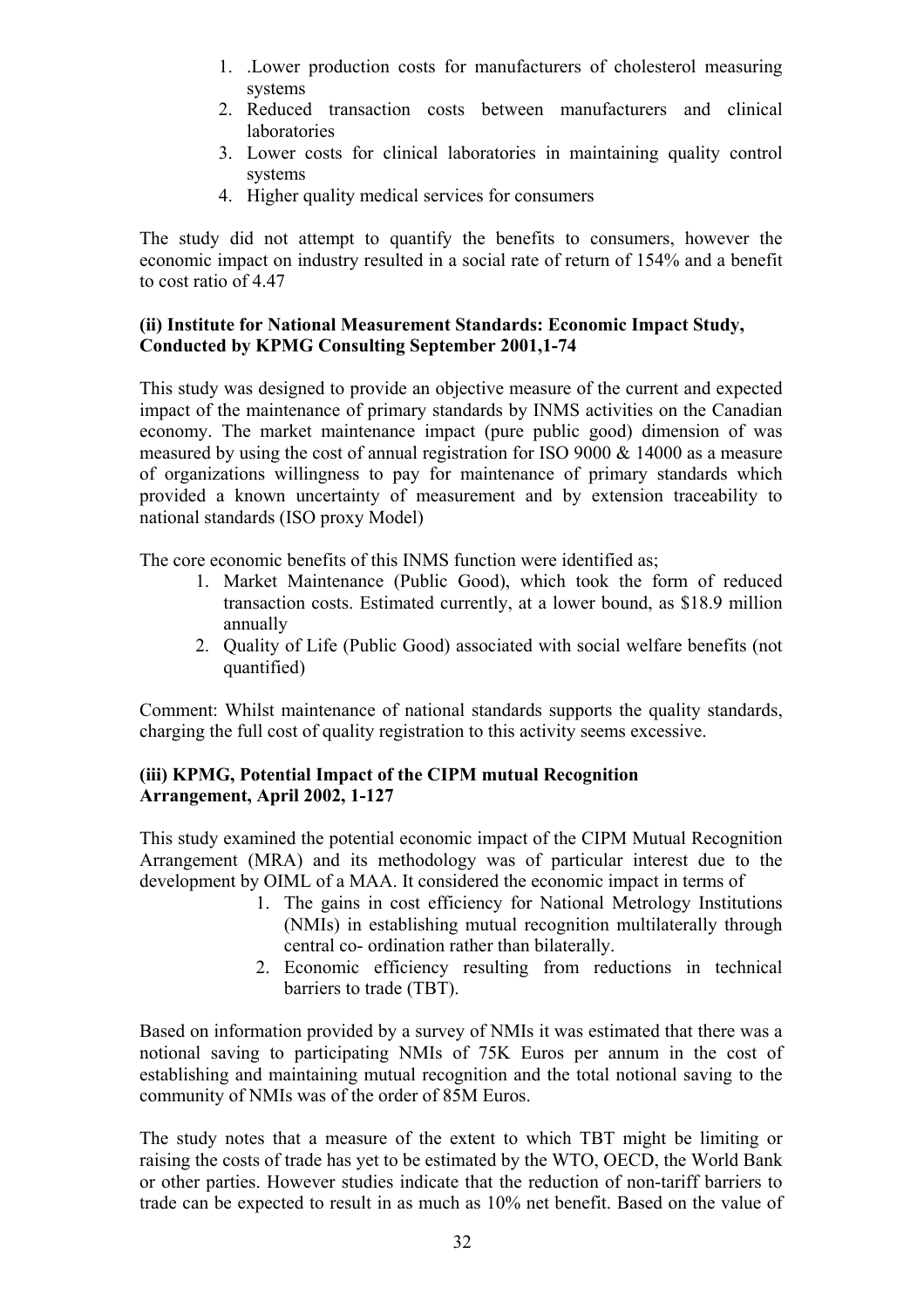the trade between nations participating in the MRA as over \$4 trillion, it is noted that a one-tenth per cent increase in trade values would translate into an increase in value of over \$4billion, amongst the 28 nations that are considered, and this is viewed as a conservative estimate of the benefit.

Comment: No estimate appears to have been made of the correction factors that should be made for the percentage of trade effected by TBT and the extent to which the TBT is measurement related. These factors could markedly reduce the benefit.

#### **7.4 Trade Measurement Industry Sectors**

A number of studies have been conducted on the economic impact of measurement in trade measurement industry sectors. A sample of these are reviewed to identify particular aspects of their economic impact.

References: Gallaher and ors, utility industry (33), Baker, natural gas industry (82), Lange, bulk weighing (107), Kelly, Draft Survey (110)

#### **(i) Michael P. Gallaher, Stephen A. Johnston and Brendan Kirby, Changing Measurement and Standards Needs in a Deregulated Electric Utility Industry, May 2000, NIST Planning Report 00-2, p 1-165**

The objectives of this study were to identify the additional measurements and standards needed to capture the full benefits of wholesale and retail deregulation of the Electric Utility Industry and the economic impacts of not meeting those needs. The needs will arise from

- 1. Increased growth in the number and complexity of transactions
- 2. Increased number of market players and their information needs
- 3. A shift from reliance on voluntary agreements among formerly integrated utilities to explicit contracts among many providers of different services.

It is estimated on the basis of survey responses from a sample of industry experts that the economic impact of prospective opportunities that may be lost by not meeting these needs ranges from \$US3.1 to \$US 6.5 billion

Measurement and standards will be needed to support market transactions by helping ensure interoperability among equipment and systems provided by different vendors, by providing reliable and precise information for contracts and dispute resolution, and by developing pricing systems that reflect proper incentives.

The electric power industry represents approx, 2.5% of the US Gross Domestic Product and 1998 had retail sales of \$217 billion.

The components in the retail cost of supplying electricity are

| generation          | 75.6%      |
|---------------------|------------|
| transmission        | 2.5%       |
| distribution        | 5.6%       |
| market transactions | $16.3\%$ . |

Real time pricing in a competitive market has potential for significant savings by reducing peak demand. However there are potential costs associated with deregulation viz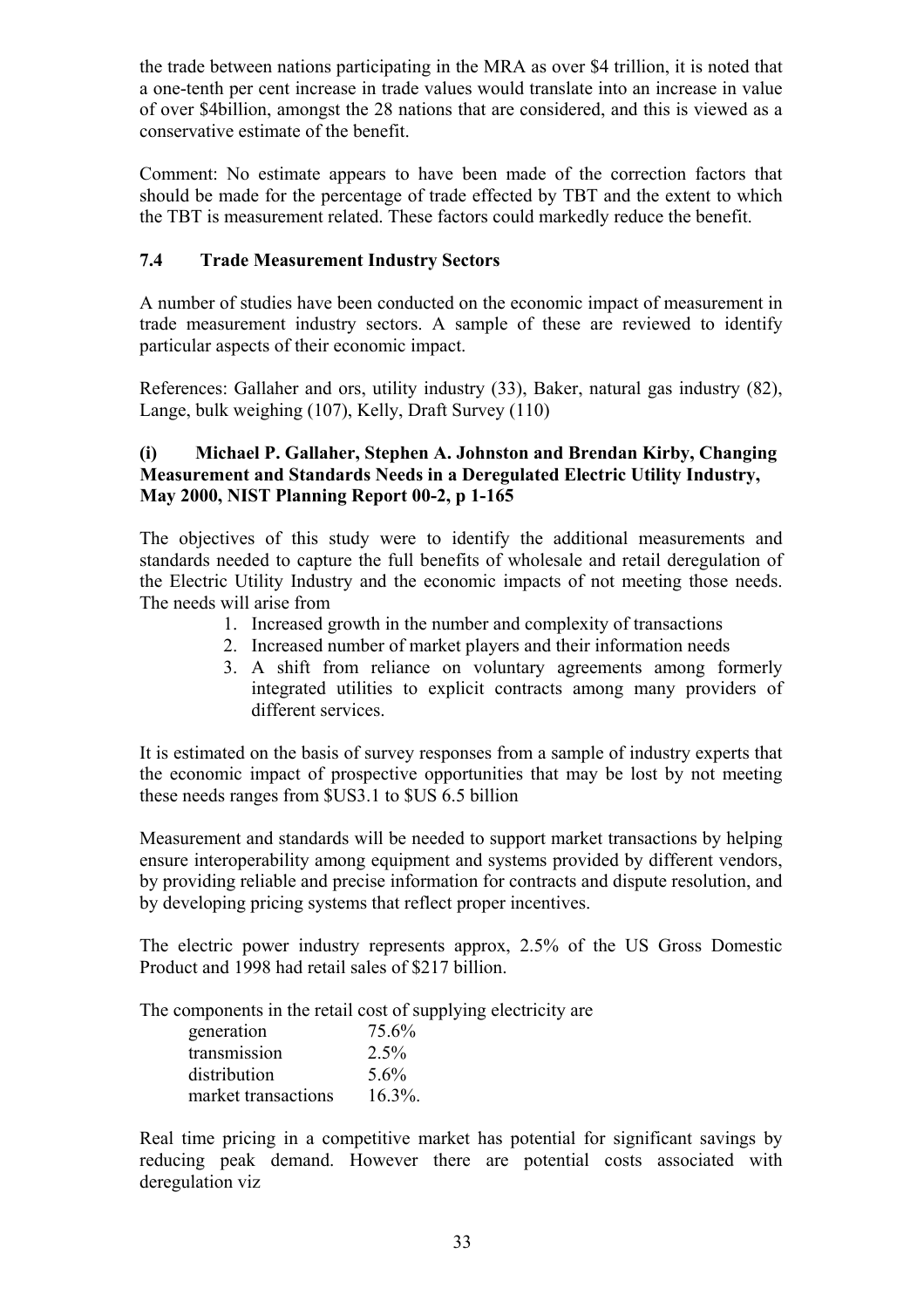1. Increased transaction costs to support market transactions.

-Transaction costs include contracting, metering, communication and processing of information, billing and dispute resolution These costs account for 11% of the cost of supplying electricity.

- 2.Increased bulk transmission requirements
	- caused by competitive markets increasing the average distance electricity is transported.
- 3. Increased monitoring costs to support system reliability and power quality
- 4.Potential decrease in overall system reliability and power quality.
	- these changes could significantly increase costs to industry

Generally there is potentially a trade off between cost of power supply and its reliability and power quality. A role of measurement may be to provide the infrastructure to allow the supply of electricity with different levels of reliability or power quality to different groups of customers.

#### **(ii) Paul Baker, The economics of measurement in the natural gas industry, December 2001, 1-25**

This study examined measurement issues within the gas supply chain in the EU from the transport stage to delivery to the final consumer. The gas market in the EU is moving towards increased market liberalisation which calls for "interoperability" and "simplification" of rules. Increasing gas-to-gas competition and this new market environment is creating additional demand for measurement services.

The study drew on interviews with measurement experts from the natural gas industry, manufacturers of gas measurement equipment and national metrology institutes. However due to an absence of available quantitative data on measurement activities in the gas sector it was not possible to make even selective estimates of the "economic" costs and benefits of measurement activities in the gas sector.

#### **(iii) J.C. Lange, High Capacity Belt Weighers for Iron Ore, OIML Seminar on Testing of Bulk Weighing Installations, April 1985 p 1-14**

This paper describes the upgrading of the belt conveyor weighing system in the port of Narvik in northern Sweden to reduce the uncertainty of measurement from 0.5% to 0.2%.The cost of the extra equipment was 5 million FF and the increased annual return to the exporter due to the reduced uncertainty was 8.6 million FF.

Comment: the basis of the benefit was that the exporter overfilled to ensure no short measure, and the reduction in uncertainty reduced the overfill.

#### **(iv) John P. Kelly, Trade by Draft Survey or by Belt Weighing,** *OIML Bulletin*  **126, 51-55, March 1992**

Cargo draft surveys continue to be used for determining the traded quantity of international and national shipments of bulk materials and commodities. This method has a measurement accuracy significantly less than obtained using belt weighers.

#### **7.5 Regulatory Measurements**

Many of the economic studies on regulatory measurements have been focussed on these measurements as technical barriers to trade and have rarely evaluated the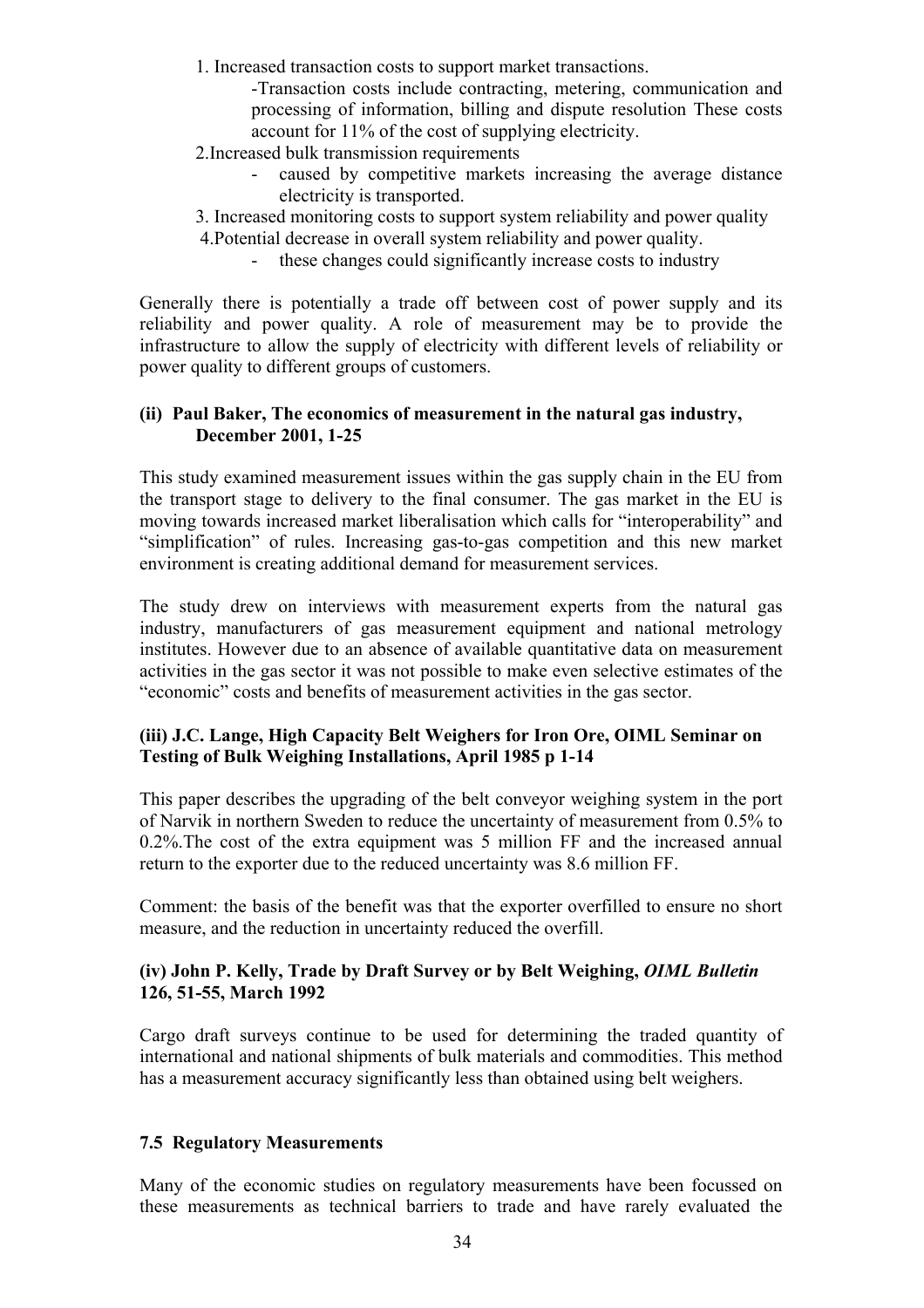benefits of these measurements. A few items in the bibliography have addressed the issue and are summarised below.

References: Semerjian (35) de Bas, emission measurements (83), Birch, vehicle load control, traffic control, (67), Kleppan Resource control in Fishing industry (113)

#### **(i) Hratch G. Semerjian and Robert L. Watters Jr., Impact of measurement and standards infrastructure on the national economy and international trade,**  *Measurement* **27 (2000) 179-196**

This paper described a number of programs in the Chemical Science and Technology Laboratory of NIST which were directed at providing the metrology infrastructure to meet regulatory requirements. These included development of reference materials for the automobile industry and for sulphur content in fossil fuels, radiopharmaceutical standards and the chemical and physical properties of alternative refrigerants to CFC.

The economic impact of these programs, conducted by external consultants are usually retrospective studies which have provided benefit-cost ratios or social rate of return which have been consistently high.

#### **(ii) Patrick de Bas, The economics of measurement of emissions into the air, June 2002, 1-21.**

This study was conducted for the European Measurement Project and considered the economic impact of measurements used in the control of air emissions in the cement industry. Production of cement in Europe has an estimated value of 10 billion euros and it is estimated that the total cost of measurement are at most one per cent of the total cost of production of cement and benefits at the trade level are very small. The principal benefit is improved relations with (local) government and reduced community health risk

Due to the multiplicity of pollutants that are involved in air emissions the economic impact study focussed only on the main components viz  $NO(X)$ ,  $SO(2)$  and dust. The study describes the methodology developed by the WHO for quantifying the impact of air pollution on health, the most important cost being the cost of delivering care. However this study does not attempt to relate the costs to the gained benefits to society from reduced emissions.

#### **(iii) Birch, J A (1998) The Role of Metrology in Economic and Social Development. Presented at a seminar on the Role of Metrology in Economic and Social Development held in Braunschweig, Germany. Published in Conference Proceedings**

This paper highlighted the significant economic and social benefits that can be obtained from the use of metrology in regulatory control. Two examples were provided

The first related to the maintenance of public highways which is a major expenditure for governments in both developing and developed countries.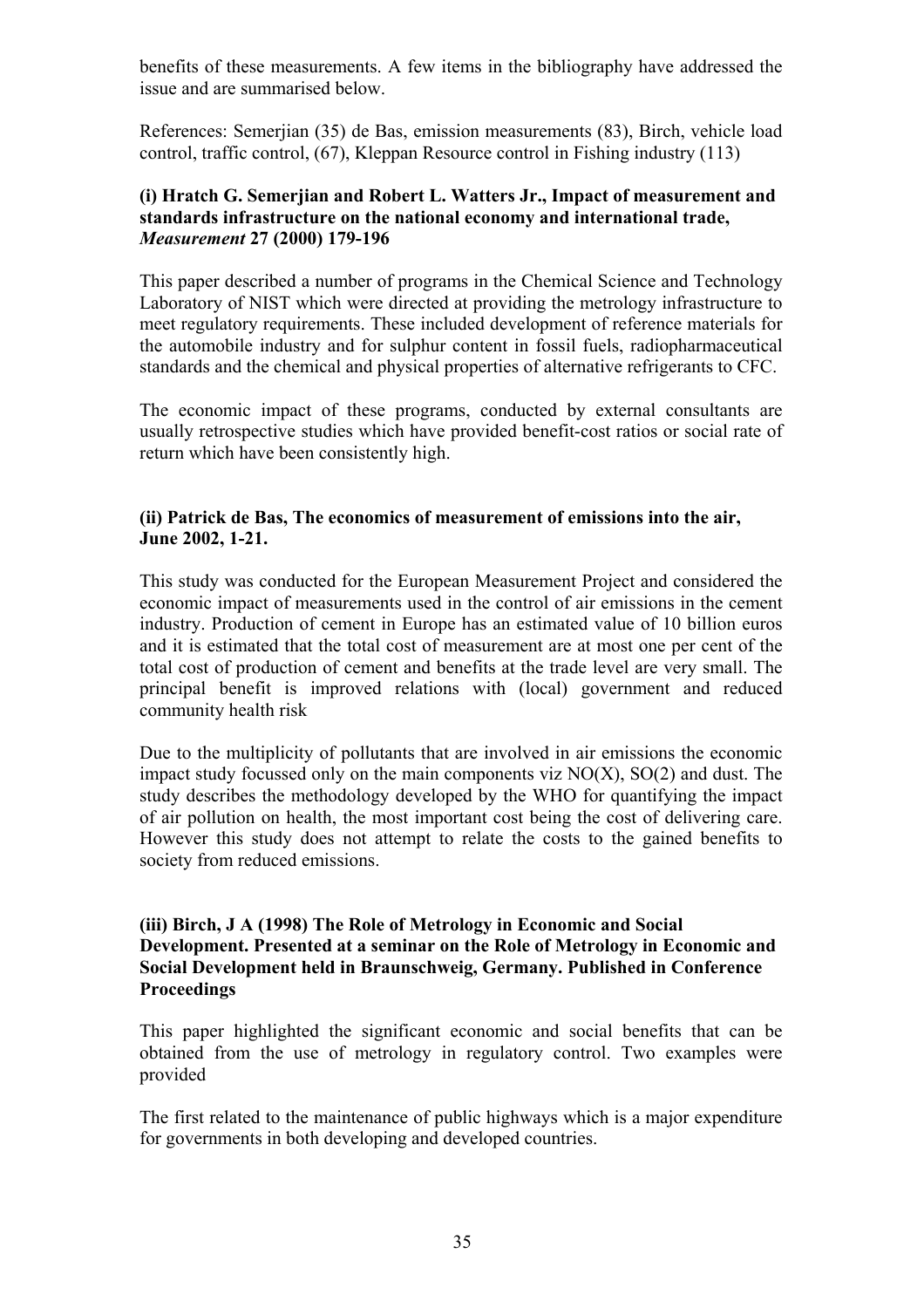The use of vehicle load weighing devices to control overloaded vehicles can provide significant saving. As the damage to road structures increases as the fourth power of the load, detecting a 10% overload can reduce road damage by nearly 50%.

The social (and economic) benefits of legal metrology are most clearly demonstrated by their impact on road fatalities. Over the last twenty years road fatalities in Australia have decreased from 3700 to less than 2000 (Figure 1) per year despite an increasing population and increased car ownership. Whilst improved roads, driver education and compulsory seat belts have all made a significant contribution, legal measuring instruments viz. radar speed devices and breathalysers have also contributed to this decline (Figure 2). These measuring devices greatly increased the probability of apprehension and there was a high degree of community confidence in the accuracy of the measurements



Figure 1. Road Fatalities in Australia

Determining the economic benefit of these reduced fatalities requires a monetary value to be placed on a life. Stiglitz (8) notes " that is virtually no limit to the amount that could be spent to reduce the likelihood of an accident on a road. Yet at some point a judgement must be made that the gain from further expenditure is sufficiently small that additional expenditures are not warranted." Issues that have been considered are whether the value is age dependent or based on prospective earning capacity. Different studies in the USA have produced results in the range of between \$2 million to \$8 million (in 1997 dollars)

In Australia one study conducted in the State of Victoria estimated the saving to the community over a three year period from a reduction in road fatalities of 380 was approximately \$1.6 billion. The economic benefit to Australia in reduced injuries and fatalities over the last twenty years would be in excess of \$5 billion per year to which legal metrology would have made a significant contribution by changing drivers' behaviour indicating that legal metrology is a most cost effective support of social engineering.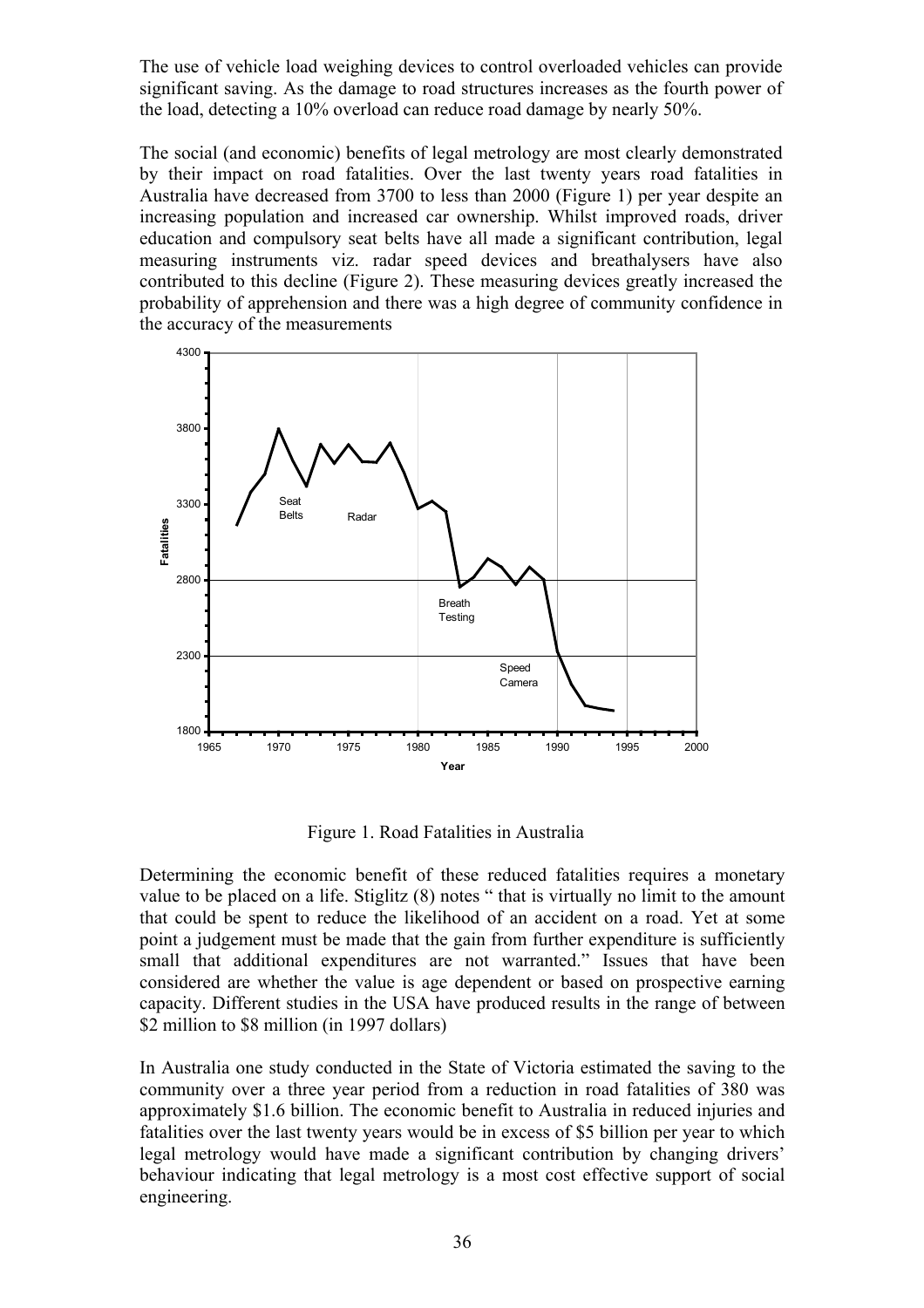The World Disaster Report (117) highlighted the importance of road accident control for developing countries. The report estimated that 70% of road fatalities occur in developing countries and that the current cost of traffic accidents in these countries was roughly the level of all international aid. A major study has forecast that with the rising number of cars, particularly in developing countries, by 2020 road fatalities will be the third highest cause of global death and disability, just behind clinical depression and heart disease.

### **(iv)R. Kleppan, E. Koren, T. Myklebust and B. Schultz, Resource Control by use of belt weighers in the fishing industry,** *OIML Bulletin,***38 24-28, October 1997.**

The Norwegian fishing industry is important to the economy of the country and to ensure sustainability landed quantities of different species are controlled by weight. Control of the pelagic sector (herring and mackerel) is carried out by in-line weighing systems. Use of belt weighers has reduced the uncertainty in determining fish weight from 10-20% to  $\leq 2\%$ .

### **7.6 International Recommendations**

There is an extensive literature on the economics of standardisation some of the key publications are included in the bibliography (119, 120, 121, 126, 132). The issue is relevant to the development by OIML of International Recommendations and the OIML Certification System.

Economists have often viewed standards as an impediment to free markets by reducing competition. However there is increasing recognition of market failure due to externalities and lack or asymmetries of information. Standards can assist in correcting these failures as well as providing inter-changeability and compatibility both nationally and globally.

Forselius (126) provides a Return On Investment (ROI) model for involvement in standards committees activities which may also be of interest to OIML members.

Time does not permit any detailed analysis of the literature, however the bibliography provides a guide for interested members.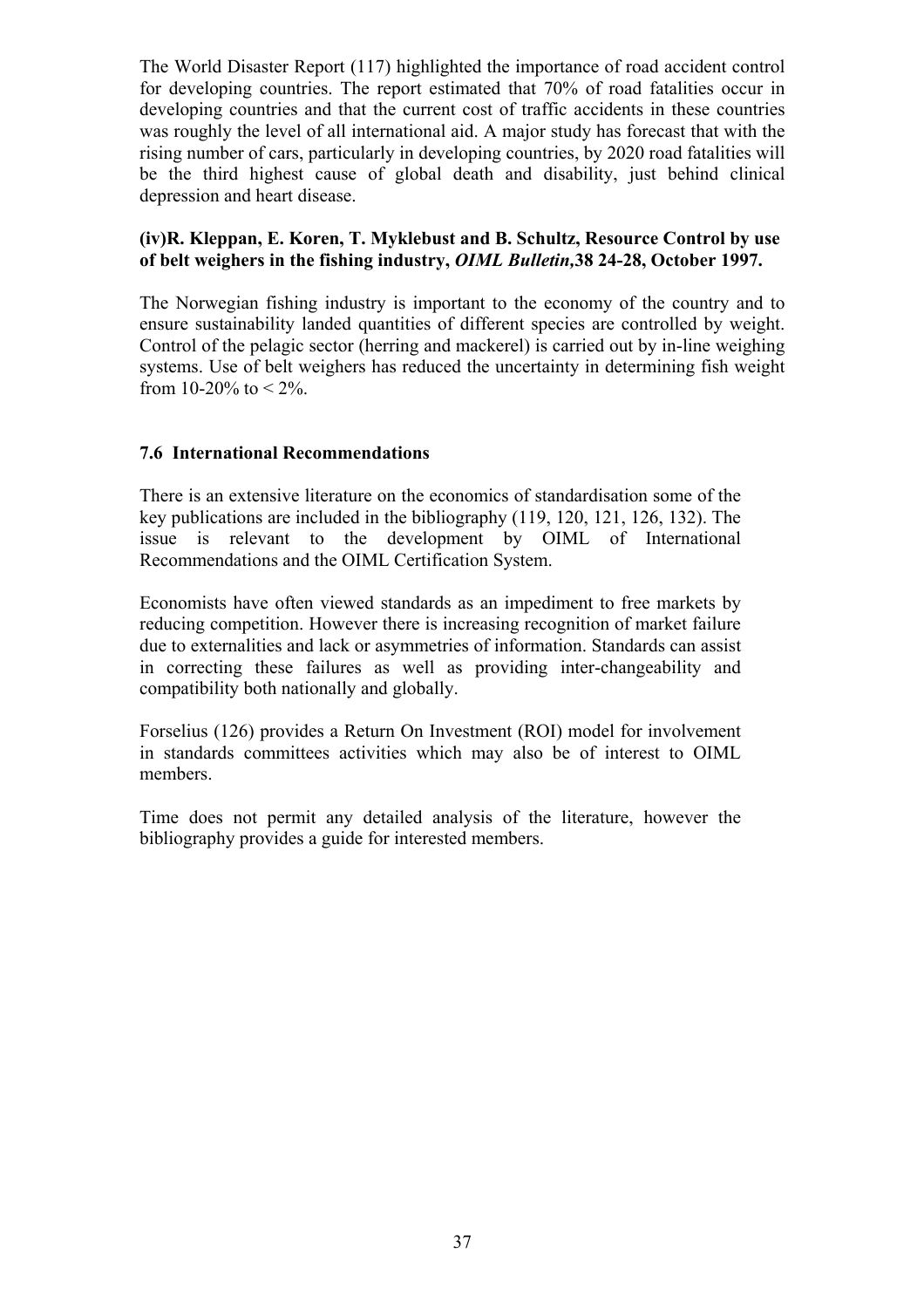### **8. Quantifying the economic benefits of Legal Metrology**

The studies summarised in Section 7 provide some guidance on the quantification of the economic benefits of legal metrology.

The NBS studies (12,17) on the national measurement system provided valuable information on the intensity of measurement expenditure in industry sectors in the US economy and indicated that many of the highest measurement expenditures occurs in the trade and legal metrology sectors e.g. Government, trade, utilities, telecommunications. The estimated measurement expenditures used in the DTI (UK) studies and the European Measurement Project (EMP) studies are markedly less than those found by NBS and the difference is highly significant to any economic analysis of the legal metrology system.

The DTI and EMP studies highlighted the importance of knowledge in innovation and economic growth, and role of scientific metrology in contributing to this knowledge base. They quantified this contribution using information from measurement related patents. Other studies (141,142,144) have emphasised spill-over effects from basic research that diffuse through industry by increasing the human knowledge base. Legal metrology would contribute to this increasing knowledge and associated social benefits through the development of International Recommendations and it's compliance and enforcement programs (c.f. sec 5.2)

### **8.1 Trade Measurement System**

The Canadian studies reported by Knapp identified the value of commodities and services measured over trade measurement instruments and these studies were consistent with the values estimated by NSC for Australia and OWM (NIST) for USA. The studies reported by Knapp also provided a benefit cost ratio for reverification activities and noted the predominance of short measure over over-measure.

The studies in Section 7.3 also identified significant economic benefits from maintaining and developing standards and from international harmonisation of metrology through Mutual Recognition Arrangements.

Finally the industry studies in section 7.4 identified the significant economic benefits from reducing the error of measurement through improved measurement capability.

However what has not been analysed is the economic (or social) benefit provided by the States intervention in trade measurement transactions. In particular what " economic distortions" (Stiefel ref 10) would occur if these measurements were left to the market without any intervention by the State i.e. no legislative requirements, no pattern approval of measuring instruments, no enforcement etc.

Both the history of weights and measures and the problems arising from asymmetry of information (c.f. Gresham's Law) would seem to indicate that under such a regime the errors of measurement and their bias would be significantly greater, resulting in increased "economic distortions". These distortions would primarily arise from use of measuring instruments" not fit for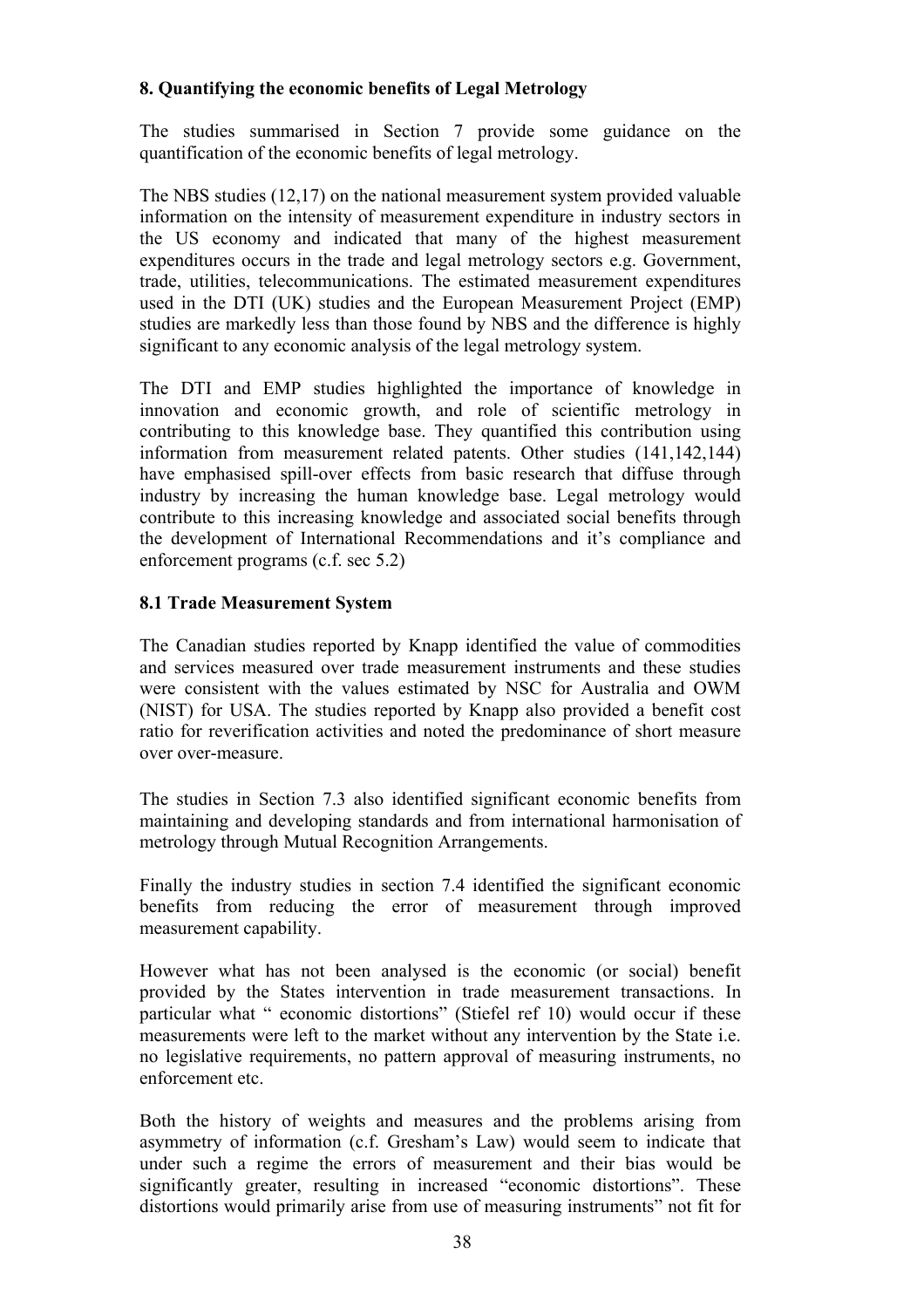purpose", manipulation of larger effective errors, and lack of third party inspection and enforcement, resulting in an increase in short measure, disputation and transaction costs (c.f. 157).

Estimating the dollar value of these distortions would require more detailed information about the value and distribution of errors in measuring instruments. However whilst Stiefel assumed a normal distribution of errors for his study the information provided by Knapp found a strong bias towards short measure. There is also a need to clarify whether the economic distortion is the extent of errors outside the legal MPE's or of all the errors of measurement (Stiefel ref 10).

An indication of magnitude of such economic distortions resulting from the withdrawal of the State, is provided by noting that the annual value of trade measurement transactions in modern industrial societies is about 50% of GDP (ref 26, 40, 69) and an increase in the average error of measurement of 0.1%, would create an "economic distortion" of.05% of GDP. Such an amount is significantly greater than the expenditure by governments in maintaining the national trade measurement systems.

### **8.2 Trade Measurement Authority Programs**

Trade Measurement Authorities need economic analysis of their programs to assist them in prioritising their resource allocation. However as mentioned earlier in this report analysing only a segment of the trade measurement system can overlook spill-over benefits. This can be particularly important when comparing government versus private operation of a program.

Knapp (39,40) has reported significant benefit to cost ratios for reverification activities by Measurement Canada in 1989-1990.This analysis required the development of a significant data base covering the operation of trade measurement instruments. This was facilitated by Canada having a single national authority for trade measurement, however privatisation of these programs in some countries will make it difficult to obtain this detail.

The assessment and Intervention Strategy currently used by Measurement Canada whilst not using the same degree of detail as in the Knapp study is a cooperative strategy with stakeholders that should markedly increase the trust and confidence in the system.

The information on the value of trade measurement transactions in the papers by Stiefl (10) Birch (69) and Butcher (26) provides valuable guidance in determining the economic significance of sectoral programs.

#### **8.3 Mutual Acceptance Arrangements**

The Mutual Acceptance Agreement for pattern approval testing, currently being developed by OIML will have a significant economic impact by eliminating multiple testing of instruments and facilitating the early entry of new instruments to the market place. Quantifying the benefits of this agreement requires information on the current degree of multiple testing, the fees and other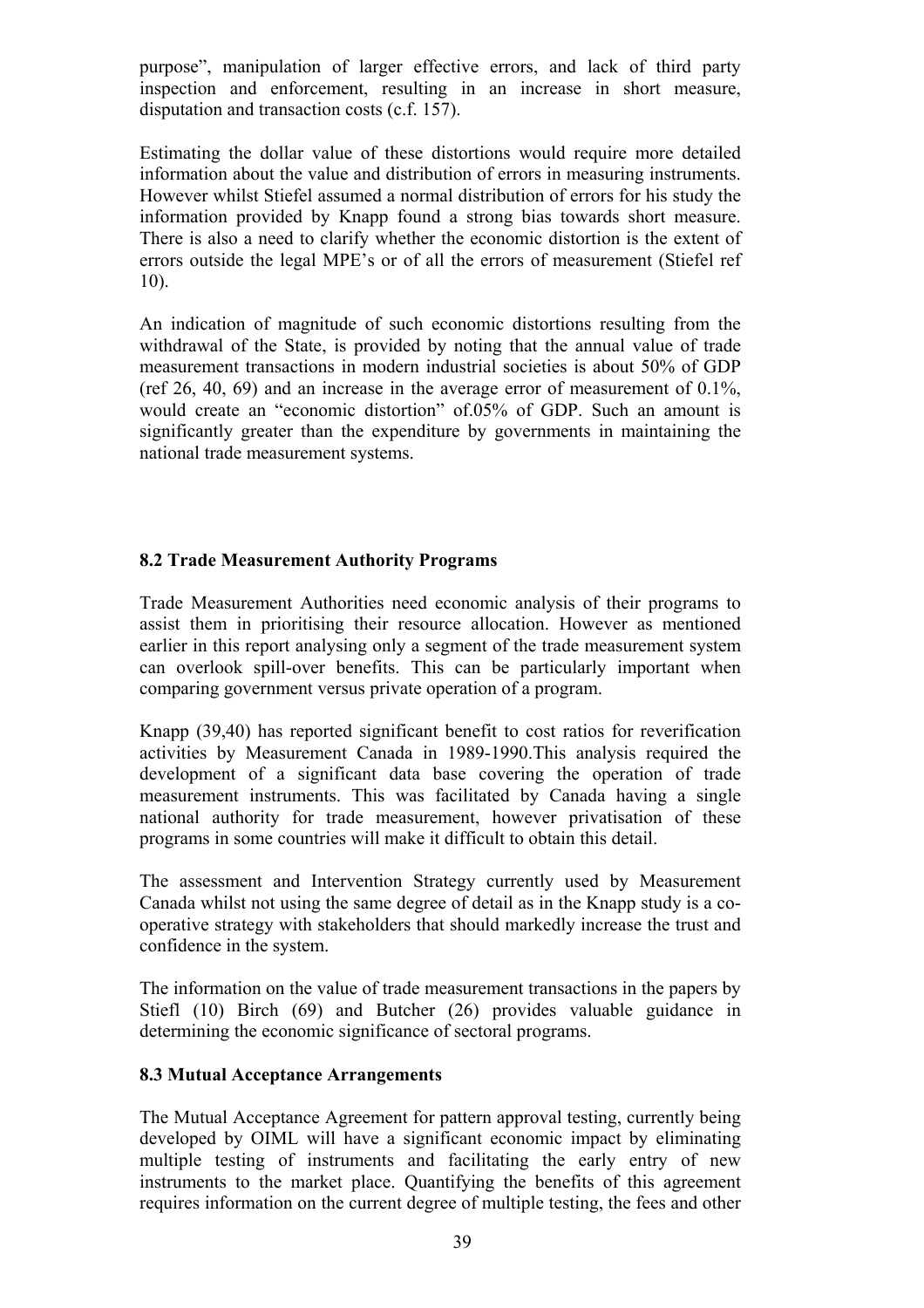costs associated with the testing and the value of trade measurement instruments sold annually. This information is currently not available.

OIML is also considering developing an MAA for pre-packaged goods. This is a sector were there is significant technical barriers to trade and the value of goods traded globally is far greater than measuring instruments. Such an MAA should have a very significant economic impact.

### **8.4 Regulatory Metrology**

Quantifying the benefits of regulatory metrology is far more difficult due to a large component of social benefit and public goods. In addition we need to distinguish between the value of the regulation and the contribution made by legal metrology. The principal benefits of regulatory metrology were described in Section 4.2 and the benefits of legal metrology to society were described in Section 5.

Some studies (35, 69, 113) have shown high social rates of return, however the issues are often complex and quantification can be difficult (83).Arrow in his eight principles for the appropriate use of cost benefit analysis for environmental, health and safety regulation, whilst they relate to regulation rather than regulatory metrology, highlight this complexity viz.

- 1. Is useful for comparing the favourable and unfavourable effects of policies
- 2. Decision makers should not be precluded from considering the economic costs and benefits of different policies in the development of regulations. Agencies should be allowed to use economic analysis to help set regulatory priorities.
- 3. Benefit cost analysis should be required for all major regulatory decisions
- 4. Agencies should not be bound by strict benefit cost tests. Factors such as equity within and across generations may be important
- 5. Benefits and costs should be quantified wherever possible with uncertainties.
- 6. External review of regulatory analysis
- 7. Economic assumptions used should include the social discount rate, the value of reducing risks of premature death and accidents and the value associated with other improvements in health.
- 8. Distributional consequences should be identified.

In many cases cost effective analysis rather than benefit – cost analysis will be found to be more appropriate.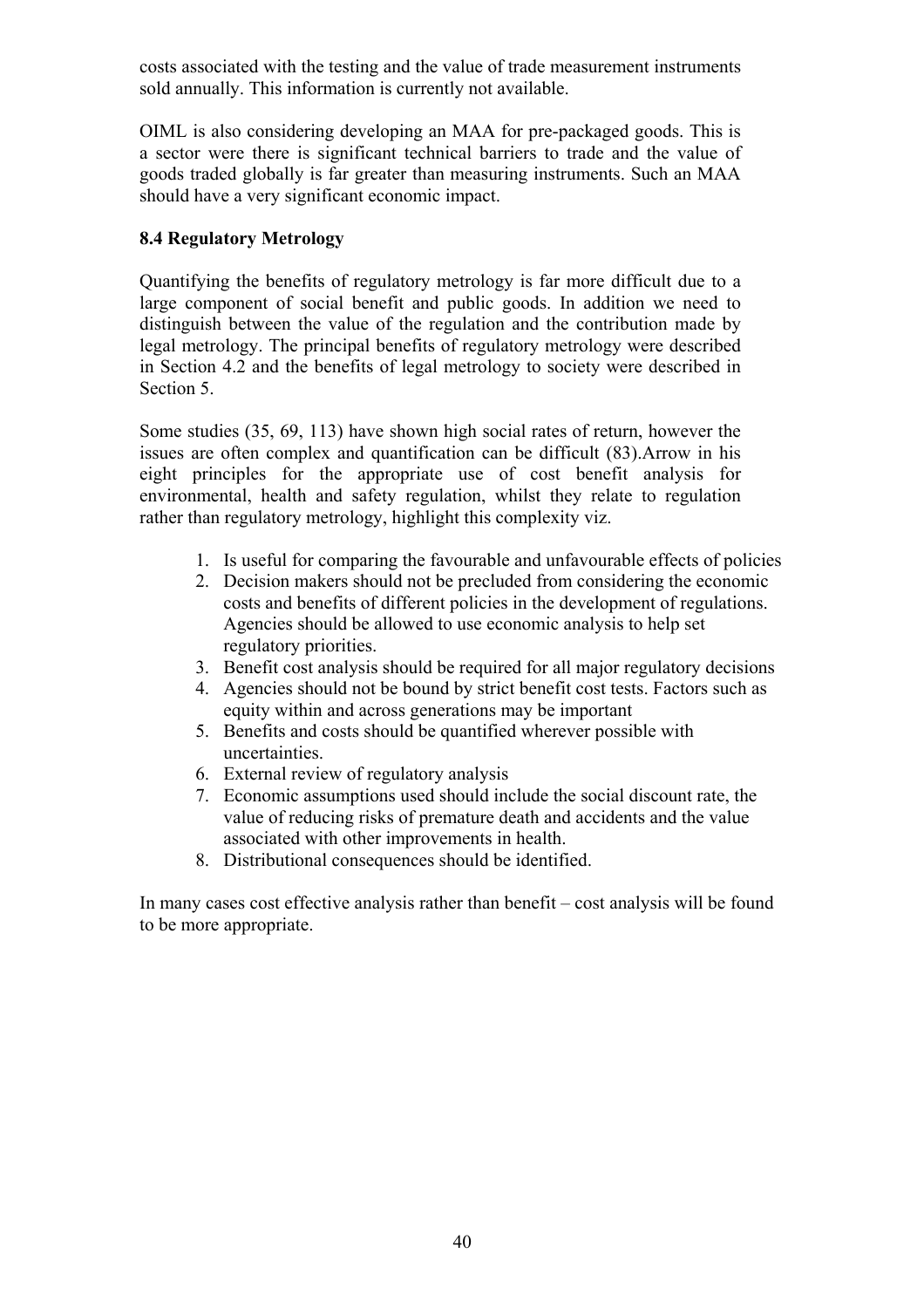#### **9. Developing Countries**

There is little literature on the economics of metrology in developing countries. This despite the challenges to developing countries to develop, modernise and globalise their metrology systems to provide their economies with the social and economic benefits of modern metrology

Birch (76) noted the importance of an effective trade measurement system for the responsibilities of the government of Papua New Guinea viz;

"In this regard it is worth noting that:

 -Mineral products contribute 70%of PNG export income and 17% of government revenue

 -PNG has recently changed its taxes on alcohol and tobacco from an ad valorem tax to taxes based on weight and volume

 -There is a proposal to develop the PNG natural gas deposits and export the gas to Australia by a high pressure gas pipeline

All of these sources of government revenue and national income rely on accurate and consistent measurement."

The study by Lange (107) on high capacity weighing and by Kelly (110) on draft surveys are particularly relevant to these issues. Birch (67 and sec 7.5) has also drawn attention to the use of vehicle load weighing devices to control damage to roadways. This is an important issue in many developing countries.

The UNCTAD specialist workshop on commodity exports of LDC's held in 2002 (95) recognised the importance of measurement infrastructure for developing countries in the Chairpersons summary report in the following terms

"25. An adequate measurement system (both in quantitative and qualitative terms) has been often overlooked although it is essential in accurate valuation of goods. It also reduces transaction costs and disputes, improves collection of government revenues controls fraud and improves export earnings. Experts supported the development of an international system and urged international organisations to contribute to its mainstreaming."

And also recognised the importance of national and/or regional testing laboratories to assist developing countries to access global markets.

"24. Experts have stressed the lack of quality control infrastructures such as laboratories and inspection companies, which makes it difficult for countries to fulfil requirements of SPS and TBT Agreements. In this context, the establishment and/or upgrading of national bureaus of standards as well as regional testing laboratories was recommended. Rules of origin were also often difficult to understand and satisfy."

Introducing regulatory metrology for environmental, health and safety control is also a challenge for these metrology authorities. As noted in sec.7.5 the World Disaster Report (117) has highlighted the importance of road accident control for developing countries. The report estimated that 70% of road fatalities occur in developing countries and that the current cost of traffic accidents in these countries was roughly the level of all international aid. A major study has forecast that with the rising number of cars, particularly in developing countries, by 2020 road fatalities will be the third highest cause of global death and disability, just behind clinical depression and heart disease.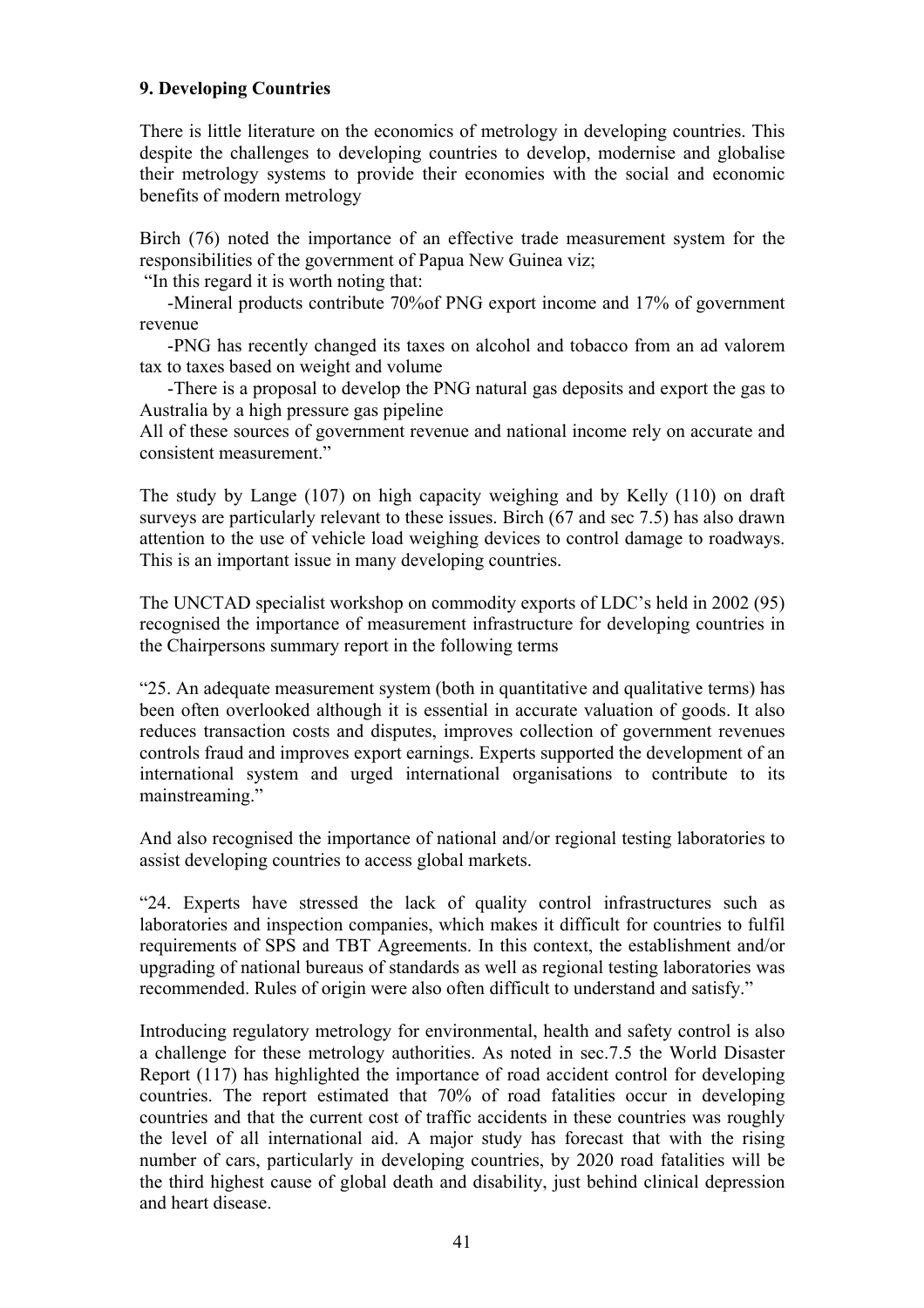The OECD report (118) has noted that an effective road safety program needs a combination of three things: campaigns to raise public awareness of the risks associated with poor road user behaviour, a stringent enforcement regime and a consistent penalty system. Legal metrology can make a significant contribution to such a program.

However economic analysis is only one of the tools necessary for metrology authorities in developing countries to set priorities for the development of their national system. Birch (70) has described the analysis by the Asian Development Bank of their experience in capacity building with governments of developing member countries and their guidelines for effective development, which could equally be applied to the metrology systems.

In particular they have considered the extent to which the ADB programs have supported the efficiency and effectiveness with which government institutions fulfil the key functions of policy formulation, legal framework, development and enforcement, the delivery of public infrastructure and services, the mobilisation and management of financial resources for these purposes and collaboration with private institutions for equitable and sustainable development. The ADB regards inadequate capacity as one of the most consistent constraints to sustainable development.

The ADB conducted an Interdepartmental Review on Technical Assistance Operations and found that traditionally the Bank had used two principal instruments to tackle institutional weakness viz:

- external consultants to advise the weak institution;
- training the staff of the executing agency.

In both cases underlying structural weaknesses were left unaddressed with the result that significant institutional strengthening did not take place.

An ADB Task on Improving Project Quality found that advisory technical assistance (ADTA) grants for institutional strengthening are often ad hoc and have a short-term narrow focus, concentrating on superficial symptoms of institutional inadequacies and missing key institutional areas in need of strengthening. They also found that there was a tendency to impose recommendations for institutional improvement from the outside rather than develop solutions to problems with the full participation of those affected.

Finally an informal review by the ADB Strategy and Policy Office of both loan and technical assistance financed capacity building support has identified the following specific inadequacies -

- prior sector and institutional analyses, and related needs assessments are not undertaken rigorously;
- capacity building technical assistance projects are often one shot deals rather than part of a longer term exercise and plan which is essential given the nature of capacity building;
- tangible measures of project success are readily identified, monitored, followed up or evaluated;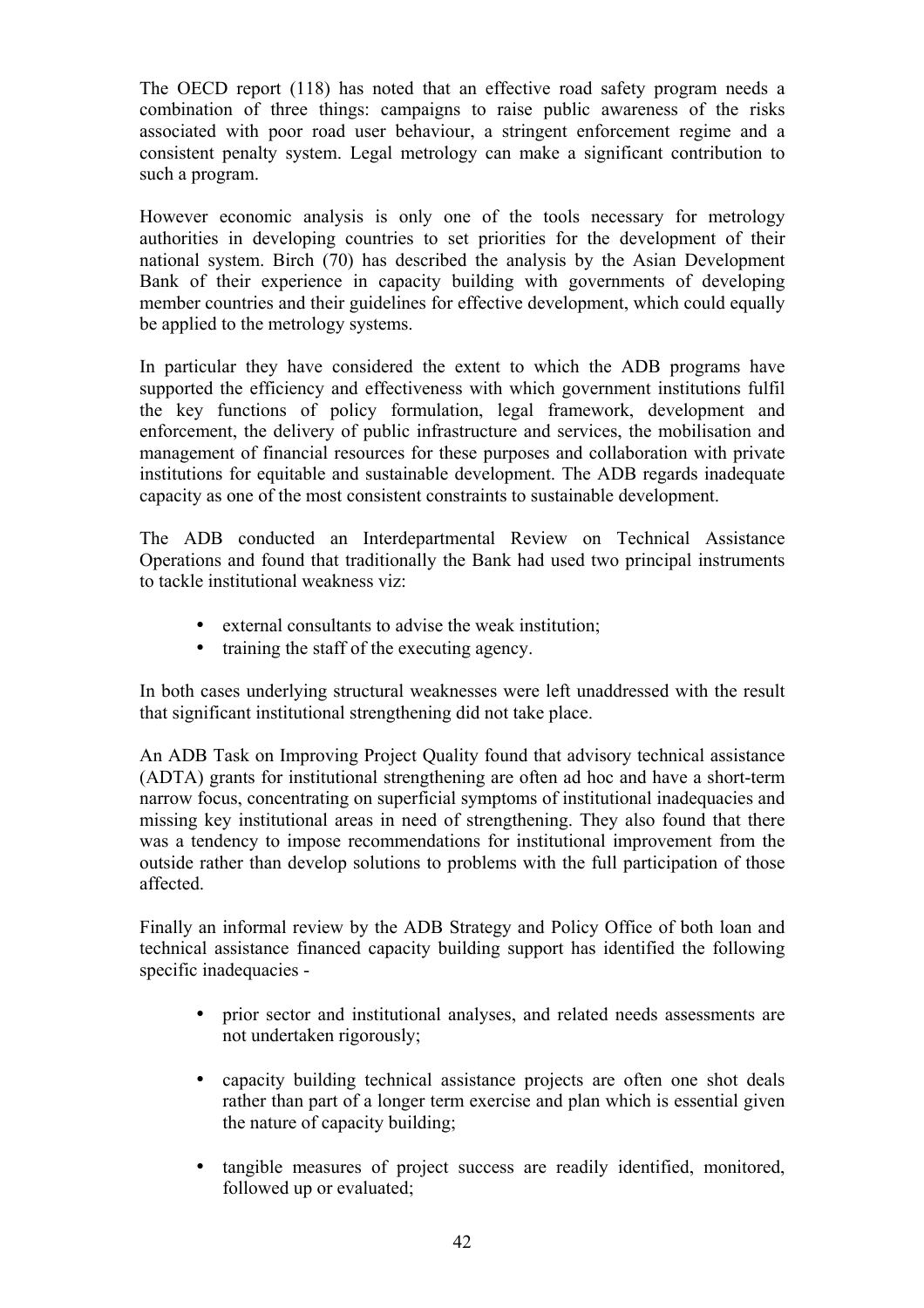- there tends to be an over emphasis on training and hardware supply and inadequate attention to more important capacity variables such as policy, strategy, management ability, systems and redesigned work processes;
- inadequate attention is given to the active involvement of higher management of the institution concerned and to creating internal resources to sustainably manage the capacity building process;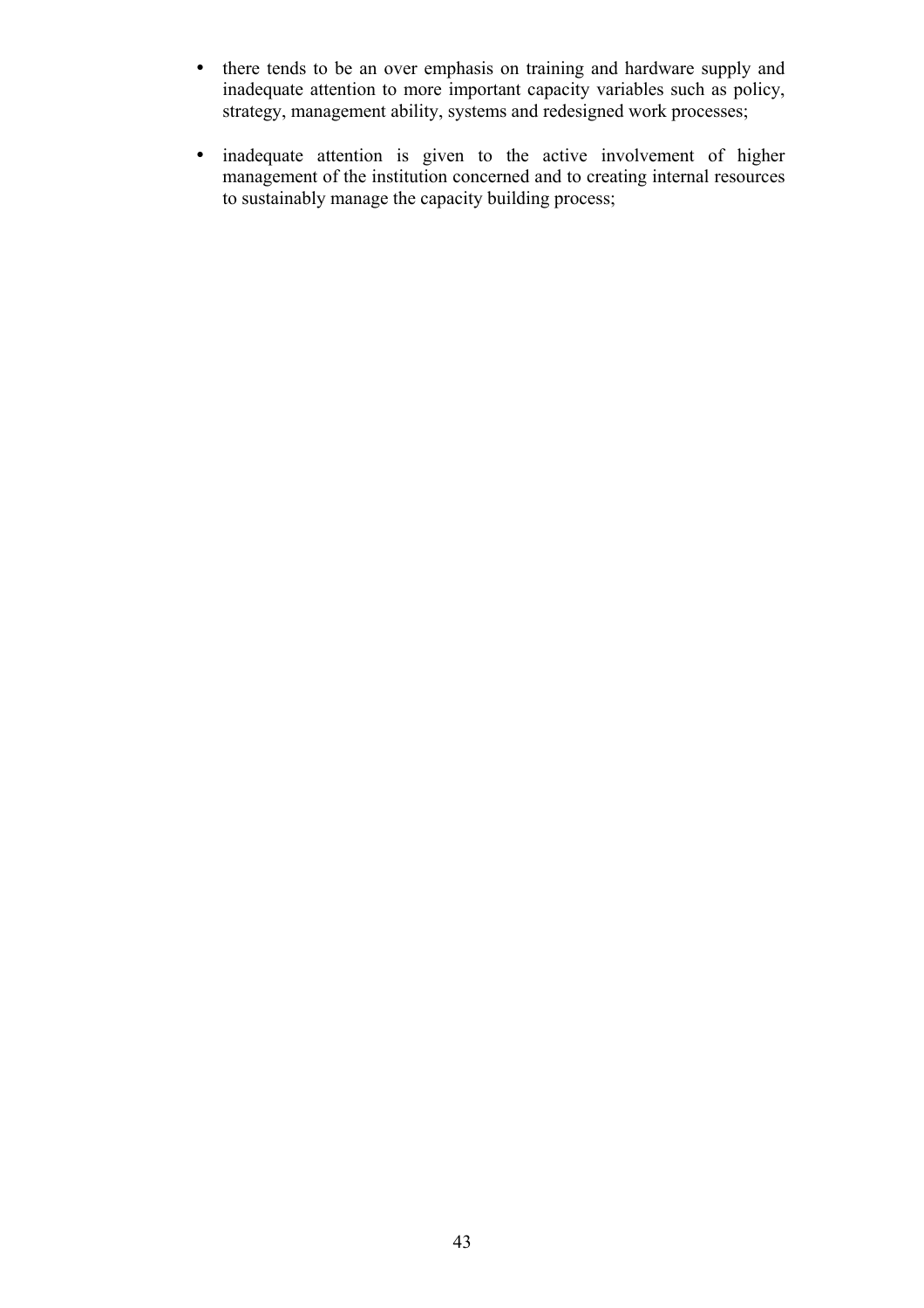#### **10.Conclusion**

As demonstrated in Section 8 the value of trade measurement transactions, the accuracy and consistency with which they are performed industry expenditure on this activity and the cost of (government) programs to maintain and enforce trade measurement systems provide the basic data for quantifying the costs and benefits of trade measurement. However this quantification requires data on the operation of the system that in most cases is not available and may become more difficult to obtain as trade measurement control is privatised.

However IT systems do provide the opportunity to obtain this information, which also has significant value in setting sectoral priorities for control of the system.

Regulatory metrology is more difficult to quantify because of its significant social benefits, however as demonstrated in section 8.4 the social rates of return can be quite high and provide some compensation for uncertainty.

Both lack of time and available data has limited the final result that were obtained from this brief five week study. A number of further studies that could be pursued include:

- 1) A more detailed study on in-service accuracy of trade measurement instruments in both developed and developing countries.
- 2) More detailed information on the value of goods measured in trade measurement transactions, particularly in emerging and developing economies.
- 3) A more detailed study on trade measurement in global trade in commodities. This would be of particular importance to developing countries and could also consider the draft survey issue.
- 4) A study on the benefits of the OIML MAA's for pattern approval certification and pre-packaged goods. A first step in such a study would be obtaining an estimate of the level of global trade in these products.
- 5) A study on the economic benefit of OIML Technical Committee work in developing International Recommendations.
- 6) A study of the economic value of regulatory measurements in developing countries. Road traffic control e.g. radar speed devices and breathalysers would seem to be an appropriate area of study.

From the response I have received from CIML members, the bibliography in the study is seen as a valuable tool for pursuing further studies. I will be placing copies of all of these studies in the BIML information Centre and I would hope that members would continue to identify further studies that could be added to this resource.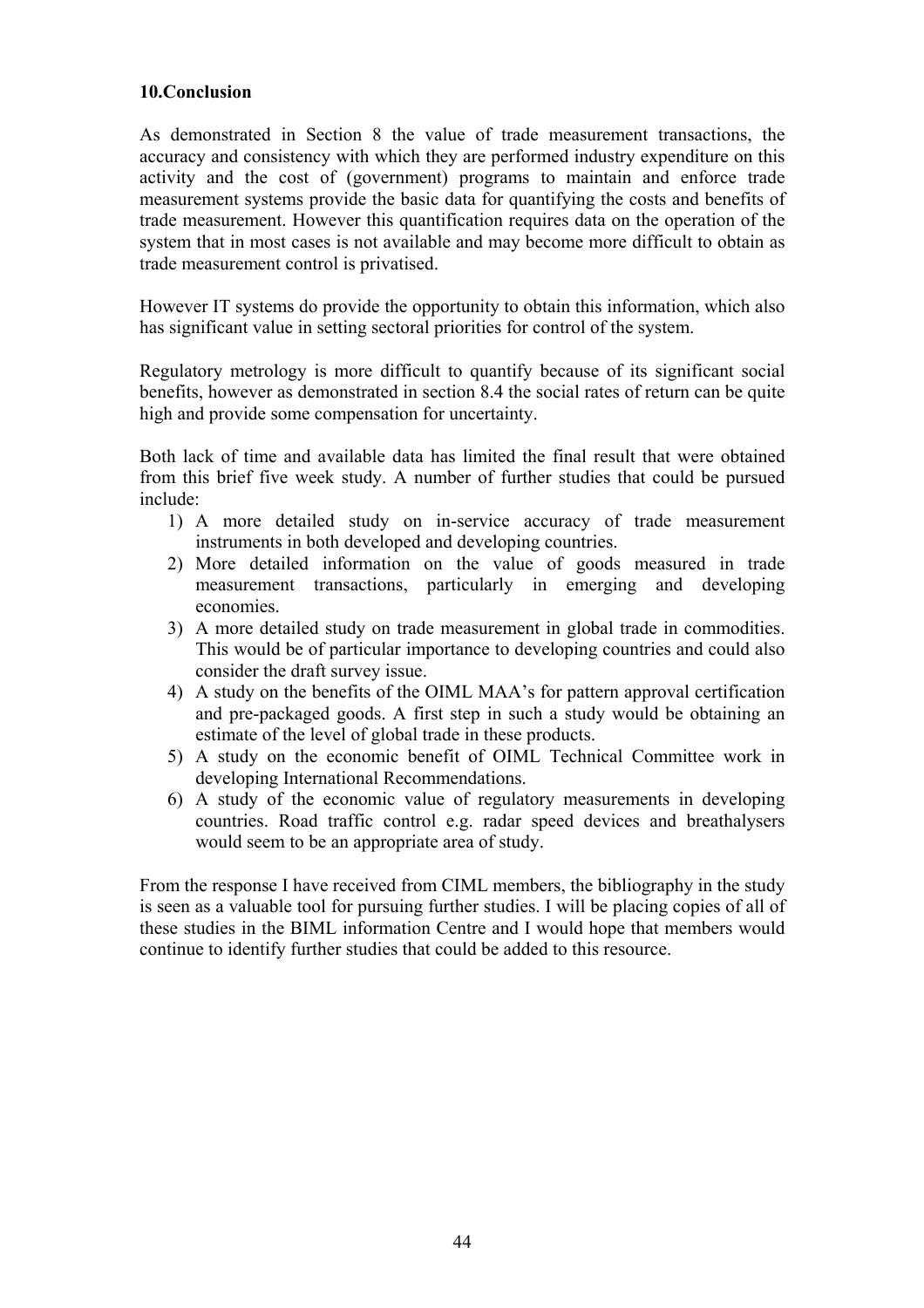# **Attachment 1**

# **Bibliography**

# **General Economic Texts**

- 1. Carlo M. Cipolla (editor), *The Fontana Economic History of Europe -The Industrial Revolution*, (Fontana/Collins.1976)
- 2. Francis Fukuyama, *TRUST The Social Virtues and the Creation of Prosperity*, (Hamish Hamilton,1995)
- 3. John Kenneth Galbraith, *A History of Economics-The Past as the Present* (Hamish Hamilton 1987)
- 4. Human Development Report 2001-Making new technologies work for Human Development (UNDP/Oxford University Press 2001).
- 5. Joan Robinson, *Economic Philosophy* (Penguin Books 1962)
- 6. Paul A. Samuelson and William D. Nordhaus, *Economics* (Irwin McGraw-Hill  $16^{th}$  Ed 1998)
- 7. Joseph A. Schumpeter, *Capitalism, Socialism and Democracy* (Unwin 1970)
- 8. Joseph E. Stiglitz, *Economics of the Public Sector* (Norton 3rd Ed 1999)

## **National Studies**

# **U.S.A.**

- 9. R.D.Huntoon, Concept of a National Measurement System, *Science* 158, 67- 71,October 1967
- 10. S.Wayne Stiefel, Management Assistance for Weights and Measures Progress, Measuring Inaccuracy's Economic Distortion, presented at the 58<sup>th</sup> National Conference on Weights and Measures 1973
- 11. Raymond C.Sangster, Final Summary Report Study of the National Measurement System 1972-75, NBSIR 75-925, December 1976,1-35
- 12. Barry W. Poulson, Economic Analysis of the National Measurement System September 1977, A report from the 1972-75 Study of the National Measurement System by the NBS Institute for Basic Standards p1-37
- 13. Arthur O McCoubrey, The Present and Future of Legal Metrology in the United States of America, OIML Bulletin, 78, March 1980, 15-20
- 14. J.S.Hunter, The National System of Scientific Measurement, *Science,*210, 869- 873, November 1980
- 15. Gregory Tassey, The role of government in supporting measurement standards for high technology industries, *Research Policy* 11 (1982) 10 pages
- 16. Gregory Tassey, Infratechnologies and the Role of Government, *Technological Forecasting and Social Change* 21, 163-180, 1982
- 17. Pasqual A. Don Vito, Estimates of the Cost of Measurement in the U.S. Economy, November 1984 Planning Report 21 NBS p1-42
- 18. Gregory Tassey, The Role of the National Bureau of Standards in Supporting Industrial Innovation, *IEEE Transactions on Engineering Management,* EM33, 3, 162-171, August 1986.
- 19. Albert N. Link and Gregory Tassey, The Impact of Standards on Technology-Based Industries: The Case of Numerically Controlled Machine Tools in Automated Batch Manufacturing, December 1986 32 pages
- 20. Thomas M. Stabler, The U.S. System of Weights and Measures, 1987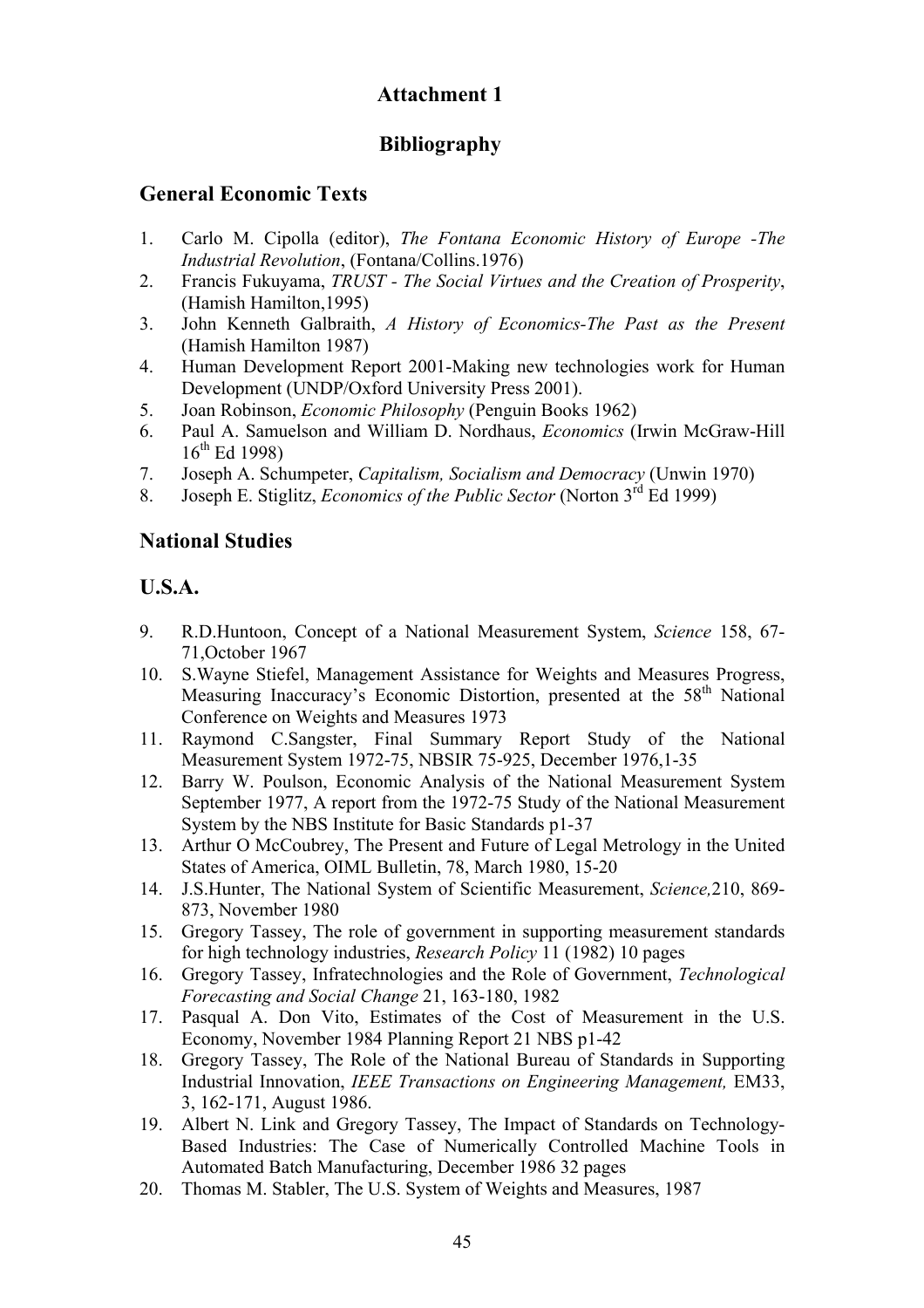- 21. Brian Belanger, Metrology is more than Calibration, Letting others know that Measurements matter, NIST 9pages
- 22. Gregory Tassey, The functions of technology infrastructure in a competitive economy, Research Policy, **20,** 1991, 345- 361
- 23. Gregory Tassey*, Technology Infrastructure and Competitive Position* (Kluwer Academic Publishers, 1992) 303 pages
- 24. Gregory Tassey, The Roles of Standards as Technology Infrastructure, October 1993, NIST, 12 pages
- 25. Albert N. Link, An Evaluation of the Economic Impacts Associated with the NIST Power and Energy Calibration Services, January 1995, NISTIR 5565, 21 pages
- 26. Correspondence from Tina Butcher, Economic Impact of Weights and Measures in US, January 1998, 1 page
- 27. Tasc Inc., The Economics of the Technology based Service Sector, NIST Planning Report 98-2, 1998, 1-209
- 28. Gregory Tassey, Standardisation in Technology-Based Markets, NIST, June 1999, 1-21
- 29. Gregory Tassey, Lessons learned about the methodology of economic Impact studies: the NIST experience, *Evaluation and Program Planning* 22 (1999) 113- 119
- 30. Gregory Tassey, R&D Trends in the U.S. Economy: Strategies and Policy Implications, April 1999,NIST Planning Report 99-2, 52 page13.
- 31. Gregory Tassey, Assessing the Economic Impacts of Government R&D Programs, May 1999
- 32. Martha M. Gray, Applicability of Metrology to Information Technology J. Res. NIST,104 (1999), 567-578
- 33. Michael P. Gallaher, Stephen A. Johnston and Brendan Kirby Changing Measurement and Standards Needs in a Deregulated Electric Utility Industry, May 2000, NIST Planning Report 00-2,165 pages
- 34. TASC Inc., The Economic Impact of NIST Cholesterol Standards Program, NIST Planning Report 00-4, September 2000, 1-51
- 35. Hratch G. Semerjian and Robert L. Watters Jr., Impact of measurement and standards infrastructure on the national economy and international trade, *Measurement* 27 (2000) 179-196
- 36. Gregory Tassey, R&D and Long Term Competitiveness: Manufacturing's Central Role in a Knowledge Based Economy, NIST Planning Report 02 - 2,February 2002, 1-56
- 37. Gregory Tassey, The Economic Impacts of Inadequate Infrastructure for Software Testing, NIST Planning Report 02-3 May 2002
- 38. Arden Bement, Presidents Address National Conference of Weights and Measures 2002 Annual Conference

## **Canada**

- 39. R.G. Knapp, Case study of the proportion of Gross National Product (GNP) subject to legal metrology measurement standards, (1997) 2 page note.
- 40. R.G. Knapp, Case study of the efficiency and effectiveness of Weights and Measures verification/reverification, (1997) 2 page note.
- 41. KPMG, Recommended Structure for a Marketplace Intervention Model for Trade Measurement, Report prepared for Measurement Canada February 1998, 1-38
- 42. Measurement Canada's Marketplace Intervention Model, July 1998 1-38.
- 43. Measurement Canada's Assessment and Intervention Strategy for Canada's Marketplace, September 1999, 1-61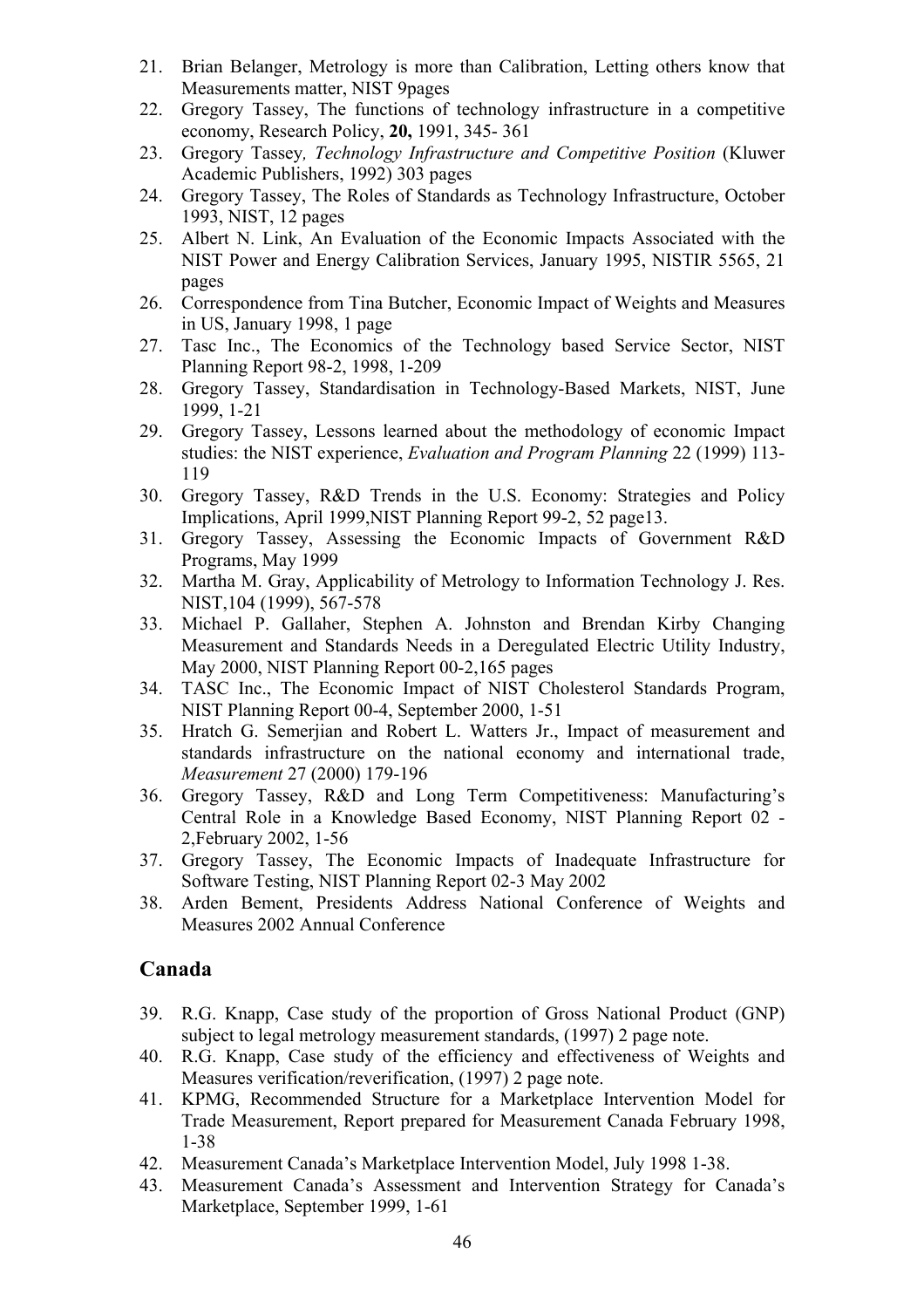- 44. Measurement Canada, Trade Sector Review- Canadian Electricity Industry, September 1999, 1- 30
- 45. Measurement Canada, Trade Sector Review- Canadian Downstream Petroleum Industry, September 1999,1-17
- **Note:** References 44 and 45 are two of thirty-nine sector reviews conducted by Measurement Canada.
- 46. A.J. Carty, Metrology-An Invisible Foundation for the Global Marketplace, Address to National Conference of Standards Laboratories, Toronto, July 2000
- 47. Measurement Canada, Electricity Trade Sector Review-Ensuring Accuracy and Equity in Electricity Metering: A Discussion Paper September 2000, 1- 37.
- 48. Measurement Canada, Electricity Trade Sector Review- What we learned from Electricity Sector Stakeholders during Pre-consultation October 2000, 1- 23
- 49. Measurement Canada, Downstream Petroleum Trade Sector Review-A Discussion Paper on Establishing an Appropriate Level of Measurement Canada Intervention in the Downstream Petroleum Sector, March 2001, 1-100
- 50. Institute for National Measurement Standards: Economic Impact Study, Conducted by KPMG Consulting September 2001,1-74.

### **United Kingdom**

- 51. P. Dean, A Case for Metrology-its Role for Industry and Society April 1988 5 pages
- 52. Department of Trade and Industry, White Paper, Measuring up to Competition,1989
- 53. J.S. Metcalfe and R. Smellie, Maintenance Activities and the National Measurement System, October 1991, 1-32
- 54. P. Clapham, Measurement for what it's Worth, Engineering and Science Education Journal, August 1992, 173-179
- 55. Jeremy Klein, Edward Stacey, Christopher Coggill, Mick McLean and Mary Sagua, Measuring the Economic Benefits from R&D: results from the mass, length and flow programs of the UK national measurement system, *R & D Management,***26,** 1, 5-15, 1996
- 56. Jeremy Klein, Measuring the Economic Benefit from R&D: The Case of the National Measurement System, Science in Parliament, **53,** 2, 1996, 25-27.
- 57. G M Peter Swann, The Economics of Measurement, Report for the UK National Measurement System Review, June 1999, 1-62
- 58. Department of Trade and Industry National Measurement System Policy Unit, Review of the Rationale for Economic Benefit of the UK National Measurement System, November 1999,159 pages
- 59. Steve Brown, Ian Bradley, Fiona Williams & Geoff Williams, Improving the Mapping Measurement Impact Model, National Measurement Partnership Conference, 1999, p 1-8
- 60. Department of Trade and Industry, Quinquennial Review of the National Weights and Measures Laboratory at Teddington, September 2000, 32 pages
- 61. Andrew Wallard, Responding to the 21<sup>st</sup> Century Metrology Market, presentation to the Conference to celebrate 125 years of metrology in Hungary,2002
- 62. Department of Trade and Industry, Policy Framework for increasing the Economic Benefit derived from the National Measurement System, June 2001,23 pages
- 63. Steven Brown, Ian Bradley, Paula Knee, Fiona Williams & Geoffrey Williams, Measuring the Economic Benefits from R&D: Improvements in the MMI Model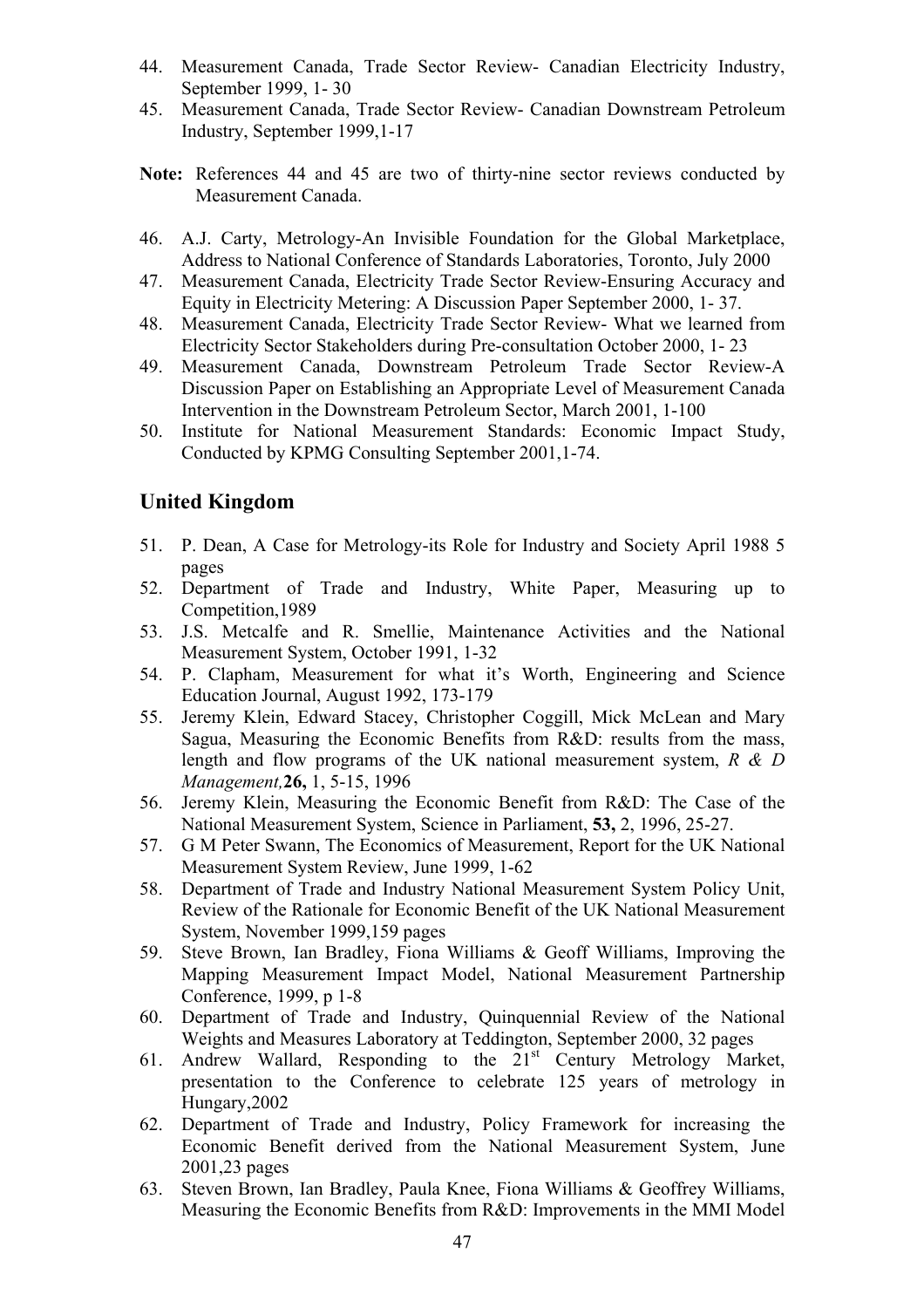of the United Kingdom National Measurement System, June 2002, (Forthcoming in *Research Policy*)

64. Shelley Charik, John Francis, Paula Knee and Ray Lambert, Setting Research Priorities for a National Measurement Programme: The Biggest Bang for the Tax-Payers Buck,2002 NCSL International Workshop and Symposium

## **New Zealand**

- 65. Brian Easton, Metrology and the Economy, a Report for the Ministry of Consumer Affairs, November 1999,16 pages
- 66. Ministry of Research, Science and Technology, Foresight Strategy-New Zealands Standards and Conformance Infrastructure, January 2000, 21 pages

# **Australia**

Following are some of the papers by the author that relate to this topic.

- 67. Birch, J A (1996) Legal Metrology in Support of Economic and Social Development Presented at the First APEC Conference on Standards and Conformance held in Manila. Published in Conference Proceedings.
- 68. Birch, J A (1997) The Scope of Legal Metrology and its Role in Economic and Social Development. Presented at an ASEAN Workshop on Legal Metrology held in Surabaya, Indonesia. Published in Workshop Proceedings.
- 69. Birch, J A (1998) The Role of Metrology in Economic and Social Development. Presented at a seminar on the Role of Metrology in Economic and Social Development held in Braunschweig, Germany. Published in Conference Proceedings
- 70. Birch, J A (1998) Modernisation of Legal Metrology in the Asia-Pacific. Presented at the Second APEC Conference on Standards and Conformance, Kuantan, Malaysia.Published in Conference Proceedings.
- 71. Birch, J A (1998) Modernisation of Legal Metrology in the Indian Ocean IOR-ARC Workshop, Colombo, Sri Lanka.
- 72. Birch, J A (1999) Importance of Legal Metrology for the Economy of the Country and Foreseen Developments into the 21st Century. Presented at a Seminar celebrating 75 years of South African Trade Metrology, Pretoria, South Africa. Published in SABS Journal.
- 73. Birch, J A (1999) Modernisation of Legal Metrology in the Indian Ocean. Presented at the Second International Conference on Metrology, Quality and Global Trade, New Delhi, India. Published in Conference Proceedings
- 74. Birch, J A (1999) Modernisation of Legal Metrology in the Asia-Pacific. Address to the National Conference of Standards Laboratories, Charlotte, NorthCarolina USA. Published in Conference Proceedings.
- 75. Birch, J A (2000) Legal and Trade Metrology in the Asia Pacific Region. Invited Address to the New Zealand National Measurement Conference, Wellington, New Zealand 13-14 July 2000
- 76. Birch, J A (2001) The Role of Legal Metrology in Economic and Social Development in Papua New Guinea. Seminar at the Department of Trade and Industry, Port Moresby, PNG, 2 September

## **France**

77. Christian Pierret, Address to Euro-Mediterranean Seminar on Metrology in the Service of Economic and Social Development. Paris 30 November – 1 December 2000,7 pages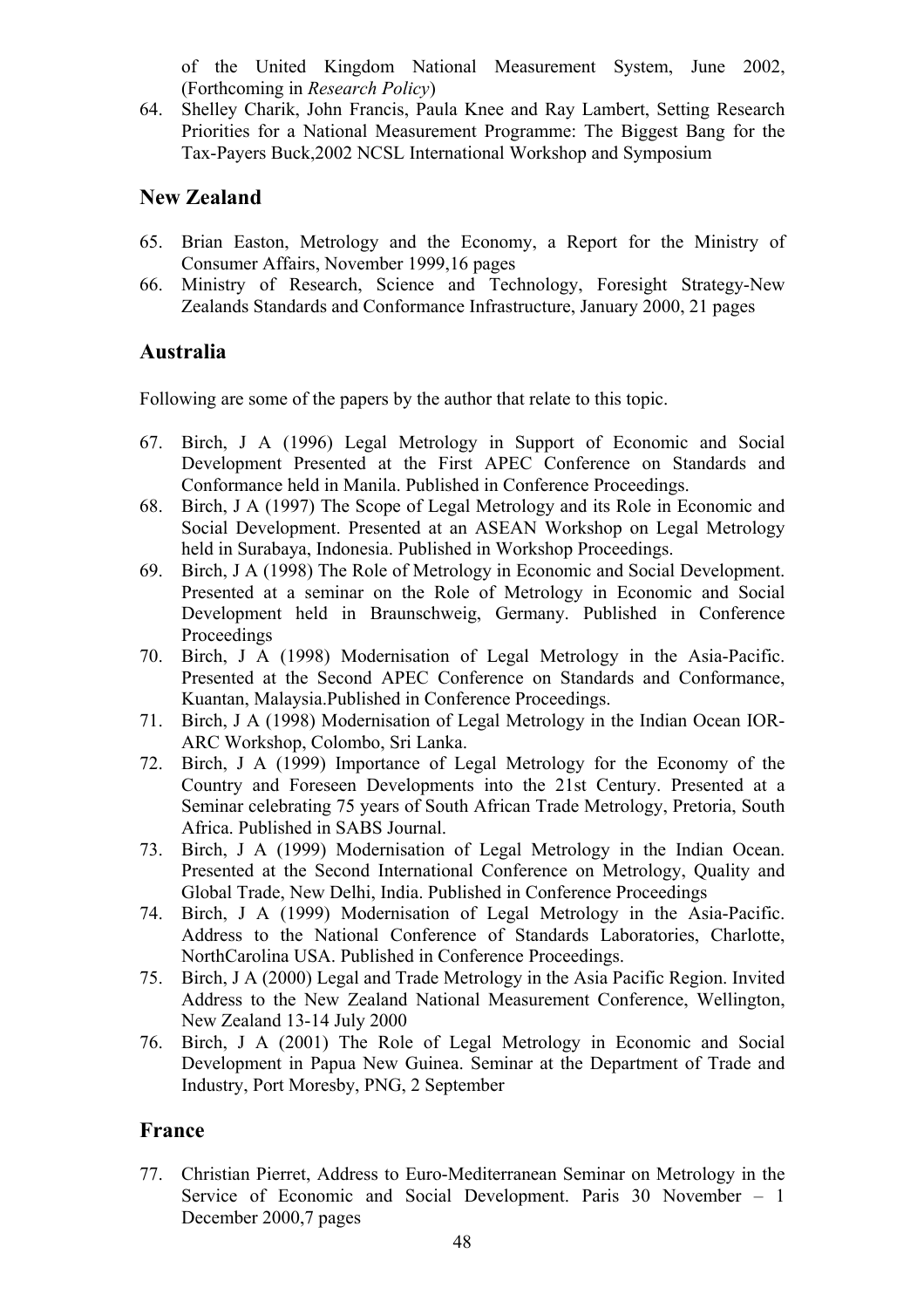## **Germany**

- 78. W Schulz and B.Wegner, Messrichtigkeit und Zuverlassigkeit von Strassenzapfsaulen fur dunnflussige Mineralole,PTB Mitteilungen, 104, 2/94.
- 79. M. Kochsiek and A.Odin, An efficient metrological infrastructure Benefit for industry and society, OIML Bulletin, **XXXIX,** 2, 26-32, April 1998
- 80. *Measuring Man –A Reader* (PTB June 2000)

### **Europe**

The following are seven of twelve studies produced by the European Measurement Project.

- 81. Geoffrey Williams, The Assessment of the Economic Role of Measurements in a modern society, Summary of Final Report,April 2002, 1—42
- 82. Paul Baker, The economics of measurement in the natural gas industry, December 2001, 1-25.
- 83. Patrick de Bas, The economics of measurement of emissions into the air, June 2002, 1-21.
- 84. Christopher Spencer and Geoffrey Williams, The scope and dimensions of measurement activity in Europe, July 2002, 1-47
- 85. Paul Temple and Geoffrey Williams, Infra-Technologies and Economic Performance: Evidence from the United Kingdom Measurement Infrastructure, March 2002, 1-31
- 86. Cristiano Antonelli and Pier Paolo Patrucco, The microeconomics of technical measures, November 2001, 1-31
- 87. eoffrey Williams, The assessment of the economic role of measurement and testing in a modern society, Final Report, July 2002, 1-240

## **OIML**

88. Knut Birkeland, Legal Metrology at the Dawn of the 21st Century (OIML 1999) 49 pages

## **BIPM**

- 89. T.J.Quinn, Metrology, its Role in Today's World (BIPM 1993)
- 90. D. Kind and T Quinn, Metrology: Quo Vadis? IEEE Trans. on Instrum.and Measurement, 44, 2, 1995 85-8
- 91. J.Kovalevsky, What place for Metrology in France at the beginning of the  $21<sup>st</sup>$ **Century**
- 92. CIPM, National & International Needs Relating to Metrology-International Collaborations and the Role of BIPM, January 1998, 51 pages.
- 93. J.Kovalevsky, Metrologie et Societe, *Bulletin du BNM,*117,3-9 1999
- 94. KPMG, Potential Impact of the CIPM mutual Recognition Arrangement, April 2002, 1-127

### **UNCTAD**

95. Chairpersons Summary Report, Expert Meeting on Diversification of Production and Exports in Commodity Dependent Countries, Including Single Commodity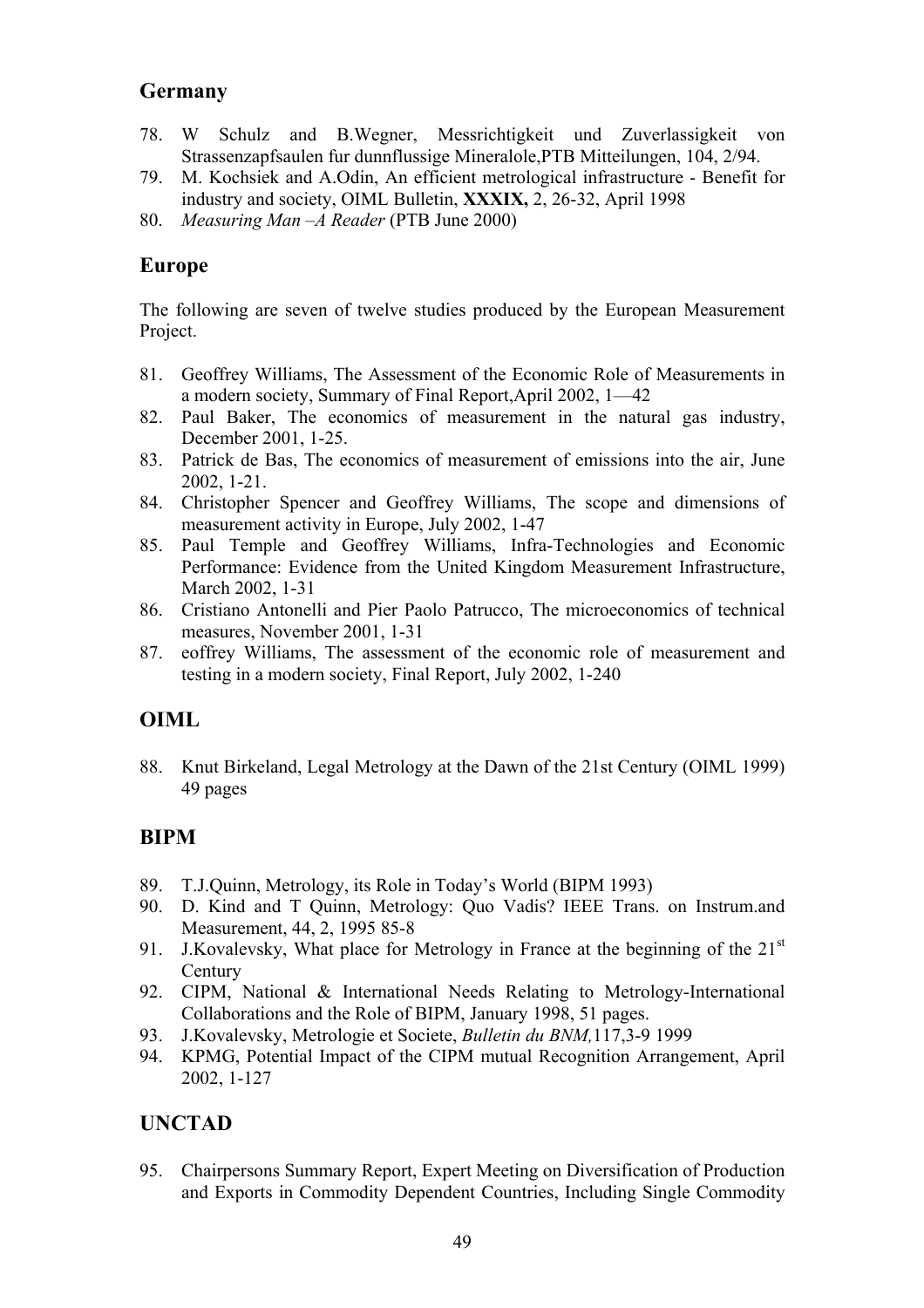Exporters for Industrialization and Development, taking into account the Special Needs of LDCs, Geneva 26-28 June 2002

## **WTO**

96. Vivien Liu, The WTO Agreement on Technical Barriers to Trade and Metrology, Euro Mediterranean Seminar, Paris, November 2000, 8 pages

### **World Bank**

- 97. World Development Report 1997-The State in a Changing World (The World Bank/ Oxford University Press 1997)
- 98. World Development Report 2002- Building Institutions for Markets (The World Bank/Oxford University Press 2002)

### **Sectoral Studies**

#### **Petroleum & Gas**

- 99. J.R.B.Hinton, Some thoughts on the economic justification of flow measurement, *Measurement and Control,* 19,56-57 June 1986
- 100. J.Napper, Economic consequences of measurement errors, *Measurement and Control,*19,59-62, June 1986
- 101. R.C.Gold, Flowmetering in the oil industry, *Measurement and Control,* 19, 63- 66, June 1986
- 102. G.Peignelin et al, Economics of gas flow measurement,*Measurement and Control,* 19, 72-74, June 1986
- 103. Mark Leigh, Fiscal flow measurement in the millennium: an operators view, *Measurement and Control,* 31,293-297, December 1998.
- 104. Jairo Mantilla and Damian Flegel, Why Calibrate Custody Transfer Meters, *Pipeline and Gas Journal,*29-31 July 20
- 105. C.P. Hoeks, Legal Aspects and Traceability of High Pressure Gas Measurements in the Netherlands, undated 15 pages
- 106. Harry H. Dijstelbergen, Gas Measurement in the  $21<sup>st</sup>$  Century undated 12 pages

#### **High Capacity Weighing**

- 107. Jens Chr. Lange, High Capacity Bulk Weighing for Iron Ore, OIML Seminar on Testing of Bulk Weighing Installations, April 1985, 14 Pages
- 108. David R R Gowdie and John Van Der Linden, Weighing of Copper Concentrate, OIML Seminar on Testing of Bulk Weighing Installations April 1985, 10 pages
- 109. H.Colijn, Weighing of Bulk Solids, *Bulk Solids Handling,*11 113-119 March 1991
- 110. John P.Kelly, Trade by Draft Survet or by Belt Weighing, *Bulletin OIML* 126,51-55, March 1992
- 111. Bill McHale, Loading Coal Down Under, *Bulk Solids Handling,* 19, 387-389, July/September 1999
- 112. Hari Prawoko, Measuring Bulk Materials in Trade by Draft Survey, Problems and Implementation, 6th APLMF Forum, Nusa Dua, Indonesia September 1999.

#### **Fishing Industry**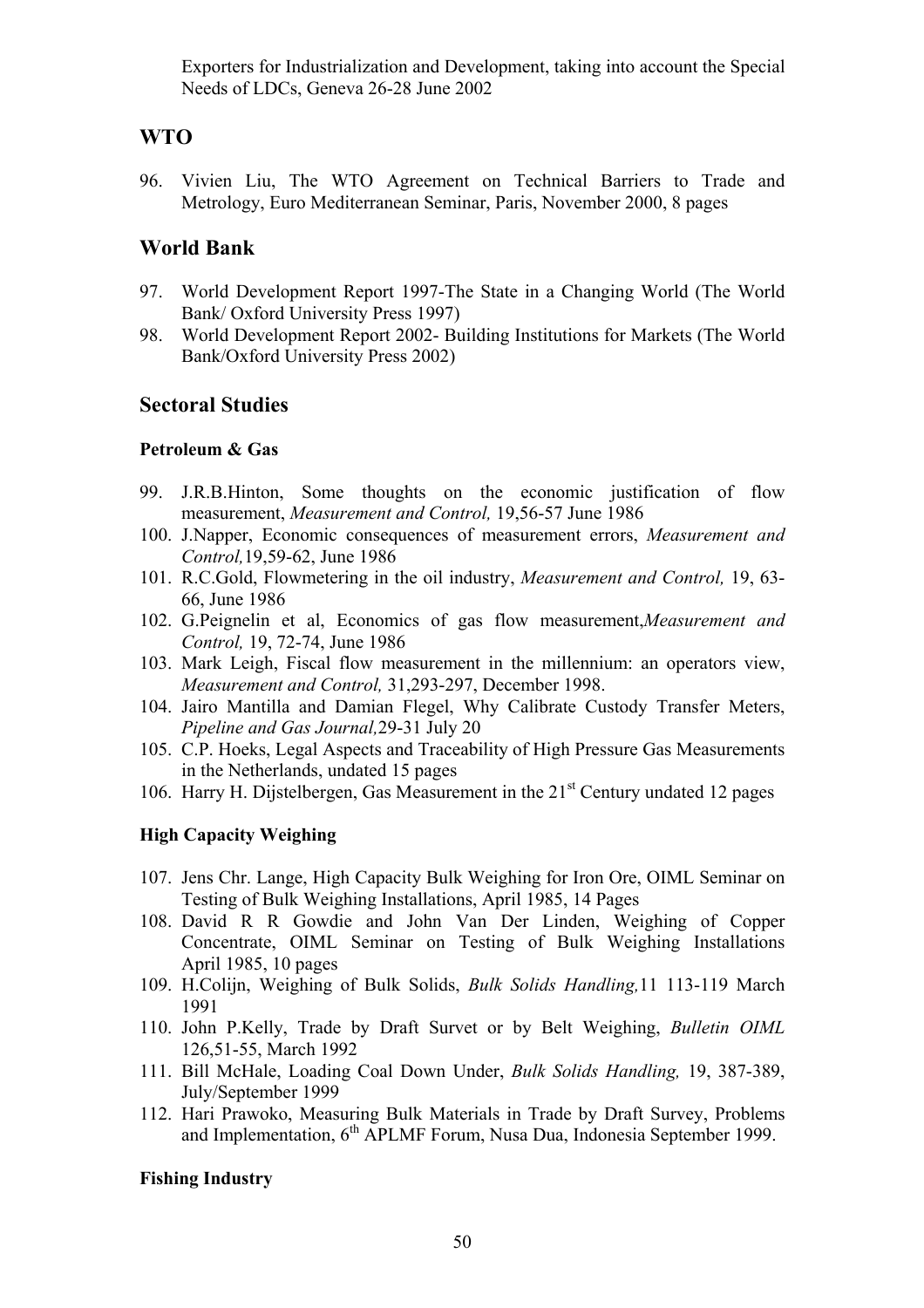113. R.Kleppan, E.Koren, T.Myklebust and B.Schultz, Resource Control by use of belt weighers in the fishing industry, *OIML Bulletin,*38 24-28, October 1997.

#### **Textiles**

114. P.S.Palaniswami and P.Muthukumaraswamy, Metrology and Quality For Export Competiveness in Textile Spinning Mills, Proceedings of  $2<sup>nd</sup>$  International Conference on Metrology,Quality and Global Trade,45-49, New Delhi, February 1999

#### **Dairy Industry**

115. J.B.Hoyle and T.Cheesman,The development and economics of milk metering, *Measurement and Control, 19, 67-71, June 1986*

#### **Road Safety**

- 116. Michael Le Faou, Fraud on Taximeters, OIML conference on Software, September 1999,17 pages
- 117. World Disasters Report 1998,Chapter 2 *Must millions more die from traffic accidents,* (OUP 1998)
- 118. Anthony Ockwell, Road Safety –who cares,*OECD Observer,216 March 1999.*

### **Standards**

- 119. Charles P Kindleberger, Standards as Public, Collective and Private Goods, Kyklos, 36, 1983, 377-396
- 120. Albert N. Link, Market Structure and voluntary product standards, Applied Economics, 15, 1983, 393- 401.
- 121. Donald J. LeCraw, Some economic effects of standards, *Applied Economics, 16, 507-522, 1984.*
- 122. Joseph Farrell and Garth Saloner, Standardization, compatibility, and Innovation, *Rand Journal of Economics,* 16, 70-83, 1985
- 123. Joseph Farrell and Garth Saloner, Coordination through committees and markets, Rand Journal of Economics, 19, 1988, 235-251.
- 124. Sanford V.Berg, The Production of Compatibility:Technical Standards as Collective Goods, Kyklos, 42, 1989, 361- 383.
- 125. Shane M. Greenstein, Invisible Hands and Visible Advisors: An Economic Interpretation of Standardization, J. of the American Society for Information Science, 43, 1992, 538-549.
- 126. Richard J. Forselius, A return on investment model-measuring ROI in Standards development organisations committee participation, *ASTM Standardization News,* 32-36, December 1997.
- 127. OECD Working Party of the Trade Committee, Regulatory Reform and International Standardisation, January 1999, 1-37
- 128. OECD Working Party of the Trade Committee, An assessment of the costs for international trade in meeting regulatory requirements, February 2000, 1-118
- 129. Richard E.Baldwin, Regulatory Protectionism, Developing Nations and a twotier World Trade System, July 2000, 1-40
- 130. Keiya Iida and Raymond Schonfield, International standards and regulationsimproving the link*, ISO Bulletin,* 5-8, July 2000
- 131. World Bank, Standards, Developing Countries and the Global Trade System,1- 29, December 2000.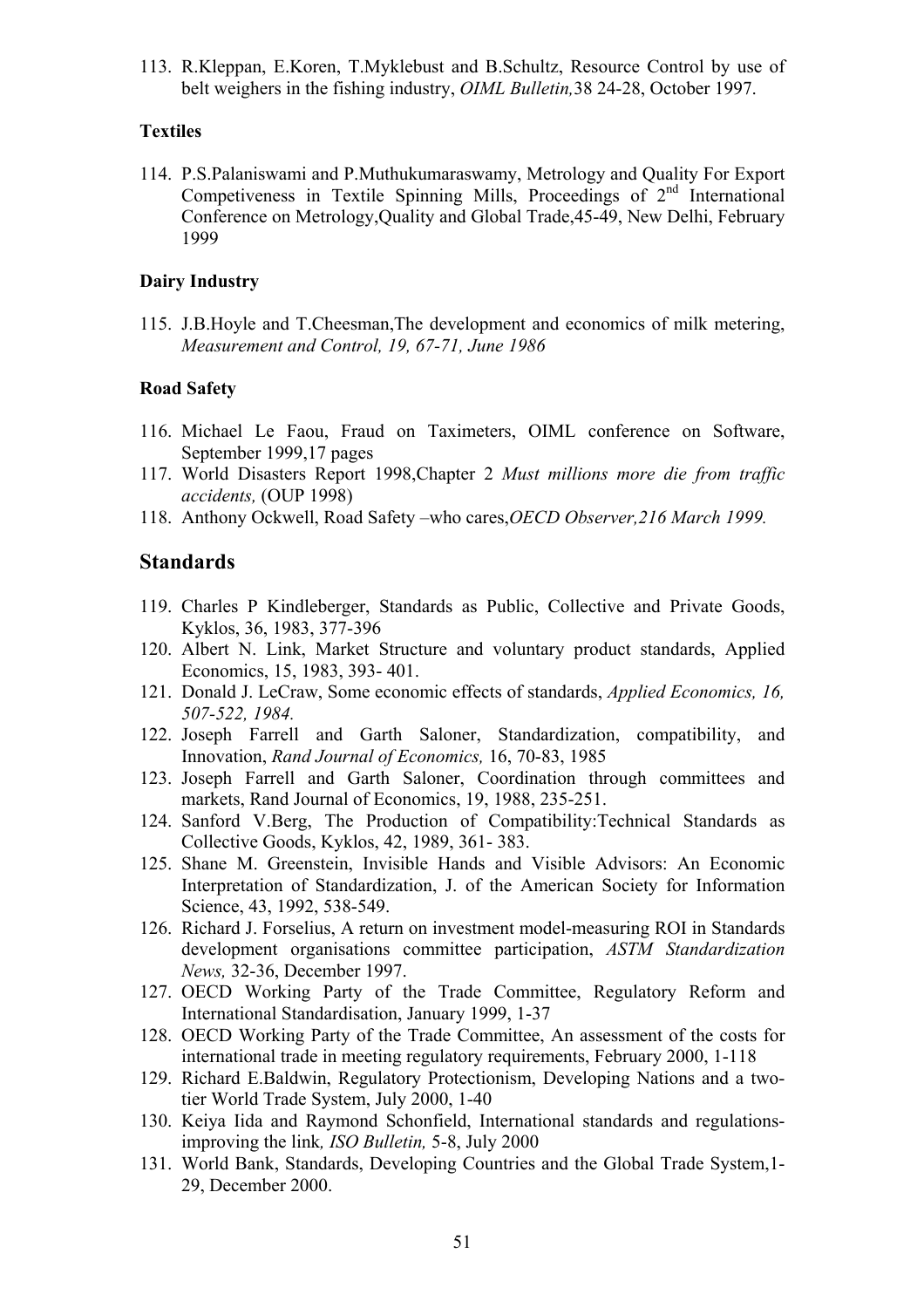132. P Swann, Economics of Standardisation,Final Report for Standards and Technical Regulations Directorate, DTI (UK),2000,1-91

### **Miscellaneous**

- 133. Phillip Nelson, Information and Consumer Behavior, J. of Political Economy, 78, 1970, 311-329.
- 134. George A. Akerlof, The Market for "Lemons": Quality Uncertainty and The Market Mechanism, Quart. J. of Economics, 84, 1970, 488-500.
- 135. Edwin Mansfield, Contribution of R & D to Economic Growth in the United States, Science, 175, 1972, 477-484
- 136. Kenneth J.Arrow, Gifts and Exchanges, Philosophy and Public Affairs, 1, 1972, 343-362.
- 137. Kenneth J. Arrow, *The Limits of Organisation*, W.W.Norton, 1974
- 138. Christopher Freeman, *The Economics of Industrial Innovation,* Penguin 1974, 409 pages
- 139. Geoffrey Heal, Do Bad Products Drive out Good?, Quart. J. of Economics 90, 1976, 499-503.
- 140. National Academy of Sciences (US), Science and Technology-a Five Year Outlook (W.H.Freeman and Company 1979)
- 141. J.G.Tewksbury, M.S.Crandall and W.E.Crane, Measuring the Societal Benefits of Innovation, *Science,* 209, 658-662, August 1980.
- 142. Wassily Leontief, The Choice of Technology, Scientific American, 252, June 1985, 25-33.
- 143. Jeremy Bray, The impact of systems thinking in government, *Measurement And Control,*19, 175-180,July 1986.
- 144. Zvi Griliches, R & D and Productivity: Measurement Issues and Econometric Results, Science, 237, 1987, 31-35.
- 145. W.Spriggs & M.W.Pritchard, Scientists Guide to Economics, *New Zealand Journal of Technology,* 1987, 3, Pt 1 173-184, Pt 2 185-194
- 146. Frances E. Zollers, The Federal Government and Technology Transfer, Regulating Technology: Can Administrative Agencies Cope with Technological Change?, Technology Transfer, 1989, 26-31.
- 147. Paul M. Romer, Endogenous Technological Change, *Journal of Political Economy and Technological Change,*98, S71-102, 1990.
- 148. Paul Wallich, The Analytical Economist, *Scientific American,*55, June1990
- 149. W. Brian Arthur, Positive Feed backs in the Economy, Scientific American, February 1990, 80-85.
- 150. Paul Wallich, Experimenting with the Invisible Hand, Scientific American, August 1992, 100.
- 151. Lewis Branscomb ed, *Empowering Technology*, (MIT Press 1993) 152. Kenneth J. Arrow and ors., Is there a Role for Benefit-Cost Analysis in Environmental, Health and Safety Regulation? Science, 272, 221-222
- 153. J.D.Heydon, *Cross on Evidence, 6th Ed.,* (Butterworths 2000)
- 154. Productivity Commission, Australia, Social Capital:Reviewing the Concept and its Policy Implications, July 2003, 1-89
- 155. J.M.Juran ed., A History of Managing for Quality, ASQC Quality Press
- 156. J.L.Heilbron, The Politics of the meter stick, Am.J.Phys., 57 (11) November 1989, 988- 992.
- 157. NCWM, Task force on Fraud, Fraud Survey, 1988, I 68-I 71
- 158. B.Bozeman, Public-Value Failure: When Efficient Markets May Not Do, Public Administration Review, 62 (2),March/April 2002, 145-161.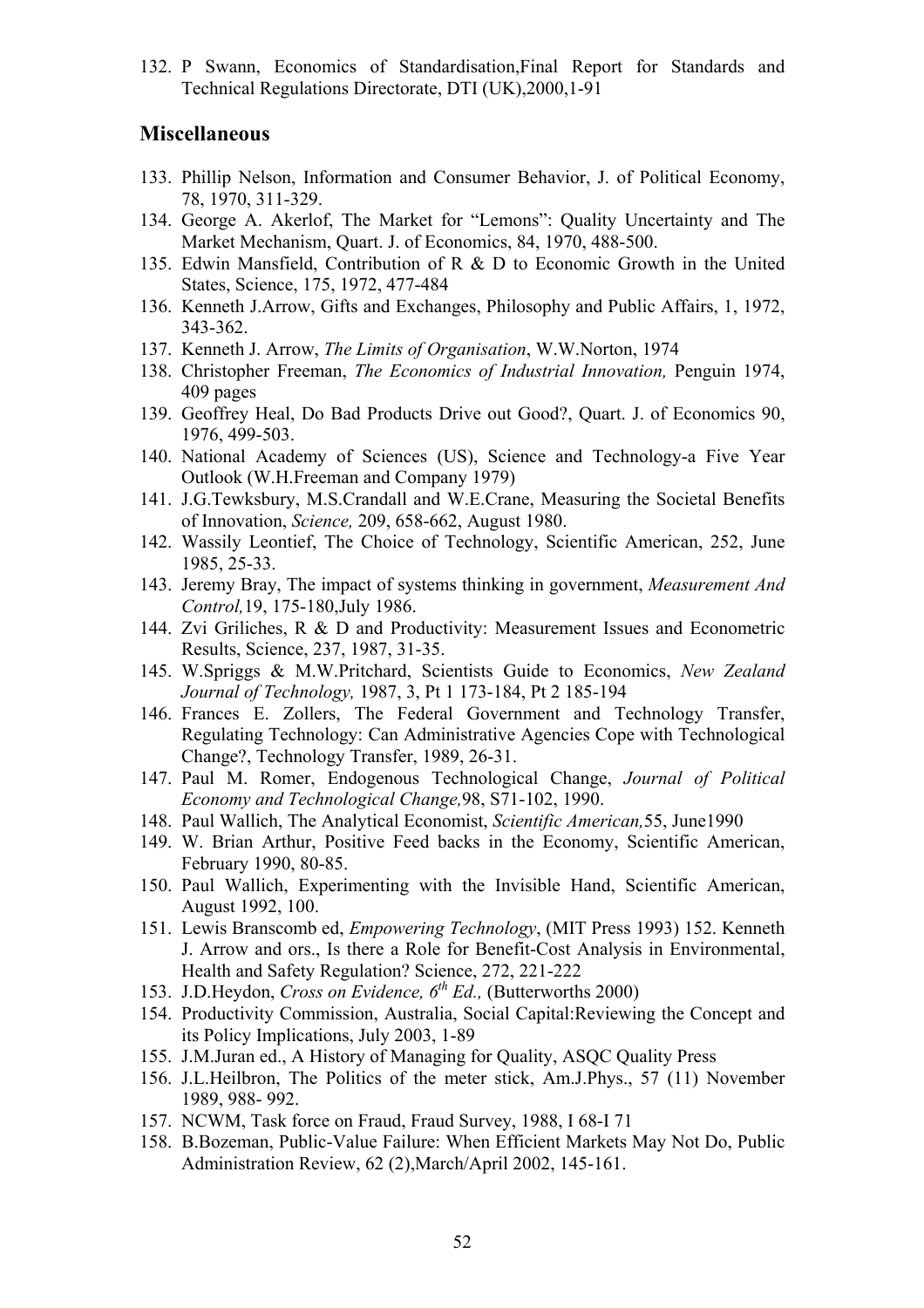# **Attachment 2**

# **Review of the Literature**

This review highlights issues in some of the key publications in the bibliography (numbering has been kept the same) which are relevant to the economic and social analysis of legal metrology. A major issue is the quantification of the economic and social benefits of (legal) metrology.

### **9. R.D. Huntoon, Concept of a National Measurement System,** *Science,* **158, 67-71,October 1967**

This paper notes that "The National Measurement System evolved in this country with little formal recognition as a system (but) is now being examined in this way" and details the magnitude and scope of the system viz.

- 1. Estimated 20 million measurements a day (in USA)
- 2. Those industries that account for two-thirds of the GNP (\$400 million)invest annually about \$14billion of operating expenditure and 1.3 million man years in measurement activity
	- 1) About \$25 billion invested in measuring instruments and increasing at \$4.5 billion per year

And notes that

"If we judge the value of a service by what the user is willing to pay for it, then the value of the National Measurement System to the nation is in excess of \$15 billion a year."

The paper notes that the nationwide need for a complete and consistent system of physical measurement, properly co-ordinated with those of other nations requires;

- 1. The ability to make accurate, reliable, precise and compatible measurements in terms of a common language of units and methodology.
- 2. A systematic and readily accessible body of accurate, reliable, precise and consistent data on the properties of materials in different environments and for information, reference materials and conceptual knowledge that will make possible the effective use of such data.

#### **10. S. Wayne Stiefel, Management Assistance for Weights and Measures Progress, Measuring Inaccuracy's Economic Distortion, presented at the 58th National Conference on Weights and Measures 1973**

This paper addressed the issue of the economic impact of trade measurement compliance programs and in particular the monetary value of under or overcharging ("economic distortion") caused by measuring instrument inaccuracies. The method used had three components

- 4) Obtaining from Census data the value for each census division in each State of commodities sold at different points in the commerce chain.
- 5) Estimate of the fraction of these commodities being sold by class of measuring device or by packaging.
- 6) A measure of the performance of devices taken from weights and measures inspection reports.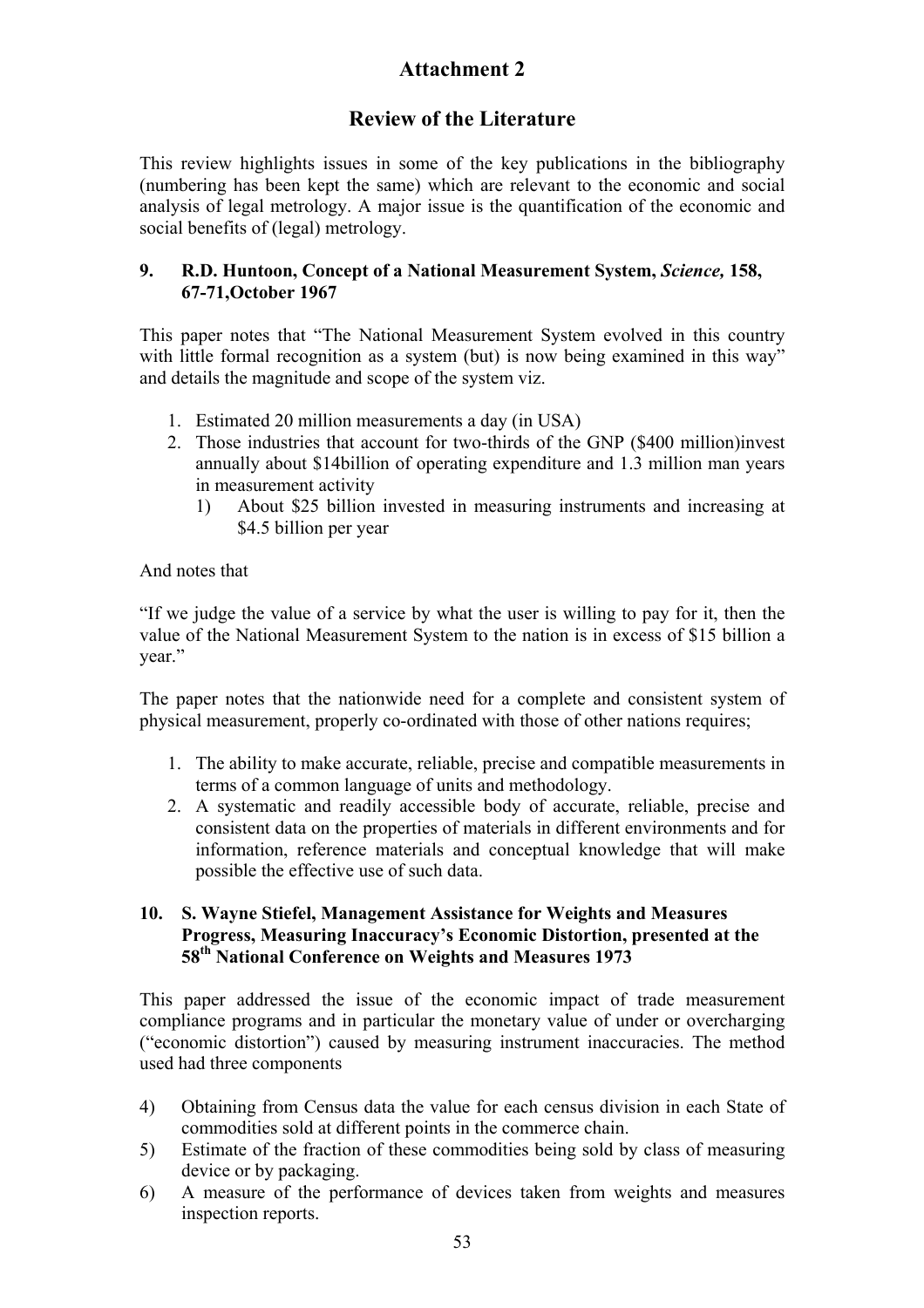It was assumed for simplification that measuring device errors followed a normal distribution and non compliance was calculated for deviation from the MPE. The data for (3) was still being collected. There was also a discussion over whether the economic distortion should be related to the extent to which an instrument was outside the MPE or the total inaccuracy of the instrument.

### **11. Raymond C. Sangster, Final Summary Report Study of the National Measurement System 1972-75, NBSIR 75-925, December 1976,1-35**

This study was conducted by the NBS Institute for Basic Standards on the structure and operation of the US system.

The U.S. National Measurement System is defined as comprising all of the activities and mechanisms-intellectual, operational, technical and institutional –used by the country to produce the physical measurement data needed to create the objective, quantitative knowledge required by our society. This knowledge is used to describe, predict, communicate, control and react in many aspects of our personal and social lives, science and technology. The structure was seen as having five levels

- 6. The conceptual system that defines measurement quantities and units
- 7. Basic technical infrastructure that provides the tools and techniques to implement the conceptual system
- 8. Realized measurement capabilities, that allows the measurement of specific quantities to known accuracies
- 9. The institutional dissemination and enforcement network
- 10. End-use measurements, which all other levels of the system exist to support

This study was one of the first to attempt an economic analysis of the national measurement system. The report conducted for NBS summarises a macroeconomic study that was conducted of the cost of labour and equipment used for making measurements in each of 78 major industry group in the US. Labour costs were estimated from staffing schedules and job analysis sheets in the period 1967-1972 and expenditure on measuring equipment from the 1963 Input-Output model of the U.S. economy.

Measurement was found to cost and estimated 6% of GNP of which 85% was for labour. The study emphasised that measurement is part of the knowledge or information sector and stressed the importance of examining the relation of measurement information to the information sector as a whole. It is that a weakness of the study is that it was conducted from the perspective of the physical scientist and the specific measurement function he is concerned with. An alternative approach would be to focus on the user of measurement, and further notes that the standpoint of consumers has been almost untouched by the study and that the perspective of consumers would make it easier to explore secondary impacts of costs and benefits of measurement for the society as a whole.

### **12. Barry W. Poulson, Economic Analysis of the National Measurement System, September 1977, A report from the 1972-75 Study of the National Measurement System by the NBS Institute for Basic Standards p1-37**

This study was one of the first to attempt an economic analysis of the national measurement. The report conducted for NBS summarises a number of previous studies on economic aspects of the US national measurement system and particularly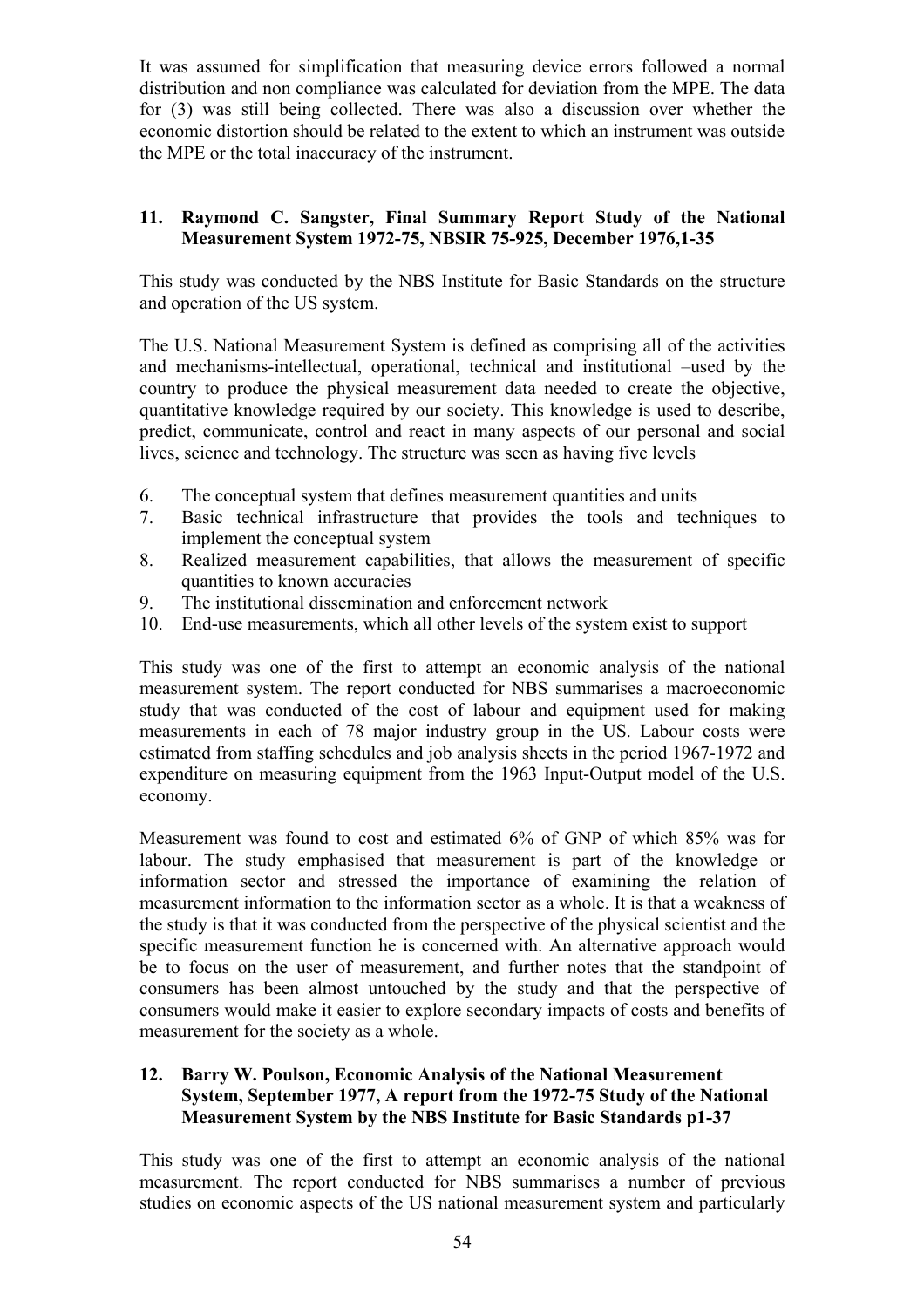the 1963 NBS study on measurement intensity for industry sectors which measured the cost of labour and equipment used for making measurements and the 1972-75 economic analysis of the system conducted by the NBS Institute of Basic Standards. The report is divided into four parts viz.

- 1. Economic characteristics of measurement
- 2. Measurement in the US economy
- 3. Economic analysis of costs and benefits of measurement in the Private Sector
- 4. Economic analysis of costs and benefits of measurement in the Public Sector

The National measurement System is seen as having five interacting levels viz.

- 1. 1.Conceptual system of measurement phenomena, quantities and units
- 2. Basic Technical infrastructure
- 3. Realized measurement capability
- 4. Dissemination and enforcement network
- 5. Organizational input-output transactions in the market place

The report emphasises that measurement is a component of the information sector and identifies a number of economic characteristics of measurement viz

- 1. Measurement is a form of information that is used as an input in production and in transactions by both buyers and sellers
- 2. Improved measurements may not yield benefits in an economic sense, in particular it will depend on the extent to which it satisfies wants or maximises profits.
- 3. Costs and benefits of measurement to society may be significantly different from the sum of the costs and benefits to individuals due to complex secondary effects arising from political and humanitarian goals of society

The report notes the public (i.e. collective) goods characteristic of measurement and identifies a number of areas where reliance on the private sector could result in a misallocation of resources. This public goods characteristic also creates difficulties in conducting cost-benefit analysis for measurement resource allocation and the report suggests that cost effectiveness analysis i.e. comparing the cost of alternate ways of achieving a specific pre determined goal, may be a more useful analysis.

The report considers a number of micro studies of the costs and benefits of NBS programs but notes (page 35) that these studies are from the perspective of the physical scientist and the specific measurement function he is concerned with. An alternative approach would be from the perspective of the user and in particular the consumer and notes that measurement problems for the consumer probably encompass most types of physical measurement. The report notes (page 14)

"that an analysis of the total measurement system, especially in a quantitative benefitcost mode, is bound to failure: Since a modern society could not function without a systematic way of acquiring measurement data, the value of having a measurement system is incalculable."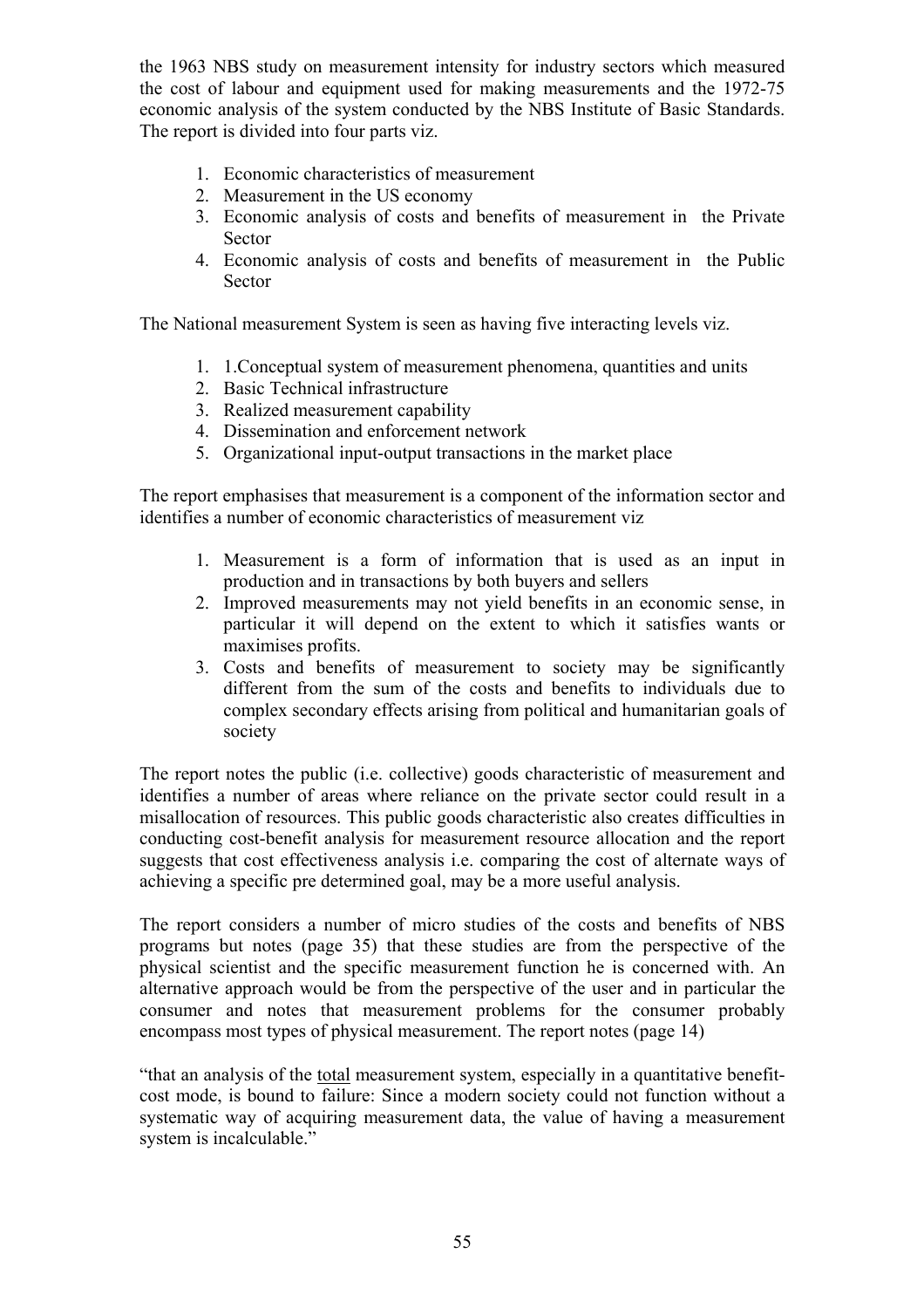### **14. J.S.Hunter, The National System of Scientific Measurement,** *Science,***210, 869-873, November 1980**

This study notes:

"The NBS estimates that the taking of measurements of all kinds costs 6 percent of the gross national product. It was estimated that in 1977 the federal government alone spent \$690 million on the collection of data, and that approximately 43 percent of the data was generated by or for the environmental agencies. If the direct cost of making measurements is large, the indirect cost of making poor measurements must be huge." And concludes as follows;

"The responsibility for and control of the nation's measurement systems is poorly centralized. It is possible that this diffusion is healthy for the development of viable measurements. Further, it is probably impossible to coalesce the nation's diverse measurement requirements into any single pattern. But clearly the quantity of the scientific measurements now required by our measurement-intensive laws and regulations are piling up, while many of the desirable physical and statistical characteristics of good measurement methods and associated measurement systems are being given short shrift. The result is that the quality of many scientific measurements is suspect. The time appears ripe for a review of the adequacy of our present approach to scientific measurement."

### **17. Pasqual A. Don Vito, Estimates of the Cost of Measurement in the U.S. Economy, November 1984 Planning Report 21 NBS p 1-42**

This report provides the first comprehensive estimate of the economic role of measurement. It estimates of the cost of measurement and the value added (defined as the value of goods and services sold less non-labour costs plus certain other items such as profits and indirect business taxes).The cost of labour is typically the largest component of value added.

Using value Department of Commerce, Bureau of Economic Analysis figures for value added by each of the 81 industry sectors of the US economy, estimates of value added by measurement were calculated using survey estimates of measurement labour intensity (the labour component of value added was used as a surrogate for total value added)

The average value added from measurement related activities for all sectors of the U.S. economy was then estimated to be 3.5 per cent of GNP. (See 49, 50 & 59 for comments on this analysis.)

For the twenty most measurement intensive sectors, that collectively contributed 15 per cent of GNP, their measurement related activities were 13.4 per cent of their contribution to GNP and 50 per cent of the total economy expenditure on measurement related activities.

The total cost of measurement to industry (capital plus labour expenditure) was \$163 billion in 1984, approximately two per cent of sales.

Of the twenty most measurement intensive sectors in 1979 electricity gas and water utilities had more than twice the measurement cost of any other sector and also contributed the greatest added value. Other major contributors were chemical and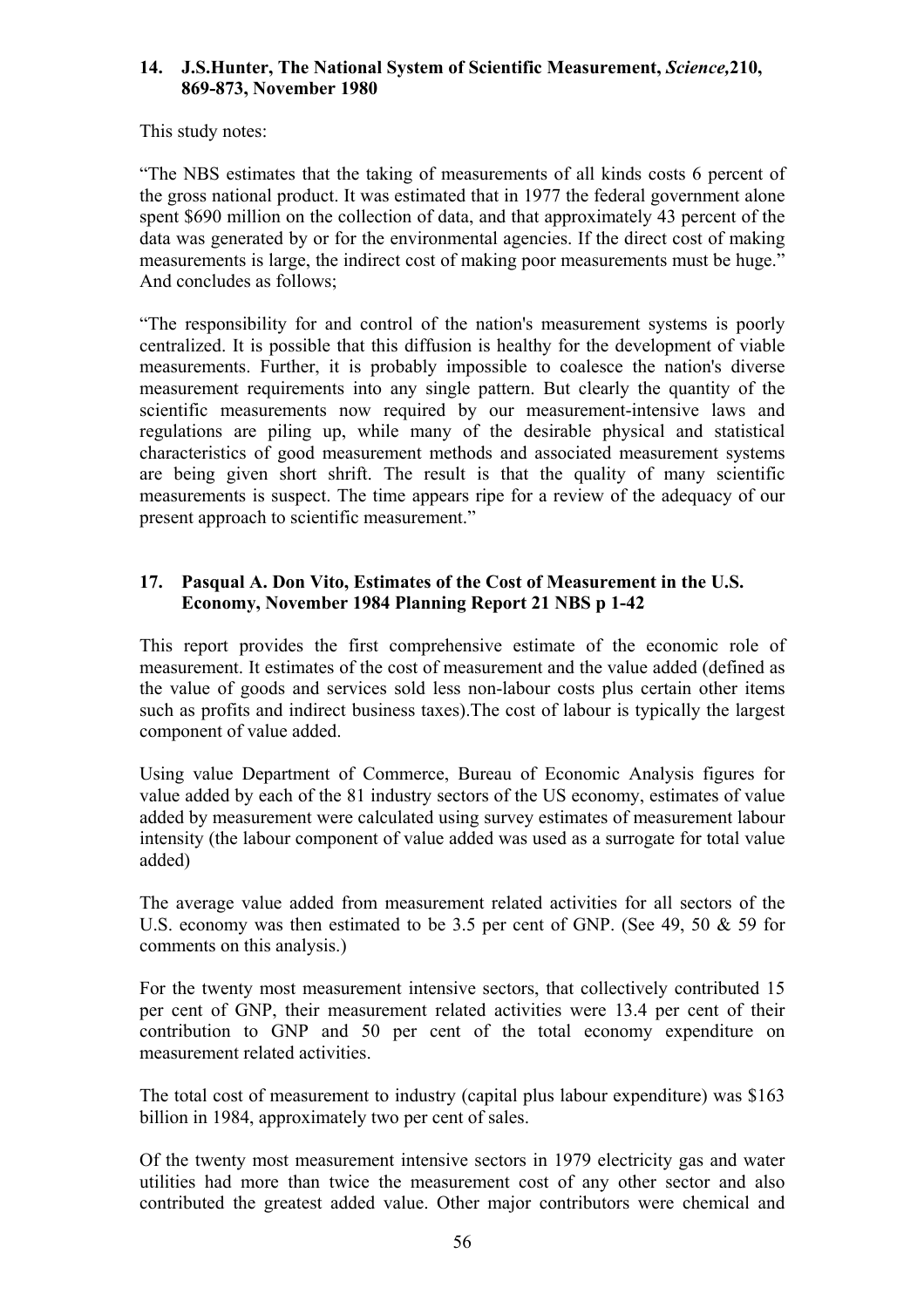chemical products, petroleum refining and related products, telephone and telegraphic services, electric transmission and distribution and glass and glass products all of which have a significant trade metrology component.

### **22. Gregory Tassey, The functions of technology infrastructure in a competitive economy, Research Policy, 20, 1991, 345- 361**

Tassey defines infratechnologies (22)

"Infratechnologies are a varied set of "technical tools" that include measurement and test methods, artefacts such as standard reference materials that allow these methods to be used efficiently, scientific and engineering data bases, process models and the technical basis for both physical and functional interfaces between components of systems technologies such as factory automation and communications"

and he notes that an industry's technology will comprise elements with a high proprietary character while others will offer little private return. These latter components comprise generic technology and infratechnology and they are the components where under-investment is likely to occur and for which government support is desirable.

It is noted that these non proprietary technologies have a high degree of public good and appropriability and they tend to diffuse in a highly disaggregated manner to industry. This creates difficulties in measuring the productivity impacts of these technologies.

Four components of the delivery system of government supplied infratechnologies are analysed viz;

- 1. Underlying research base that provides the basic scientific principles and knowledge from which specific applications are derived.
- 2. Product and process development, particularly those effecting product reliability, quality and cost
- 3. Market development by contributing to performance standards that assist takeup of the technology
- 4. Dissemination or diffusion by reducing transaction uncertainties.

Case studies on the impact of infratechnologies on industrial growth are provided and were found to be comparable with the social rates of return of industrial innovations by private firms and with returns from other government research.

### **28. Gregory Tassey, Standardisation in Technology-Based Markets, NIST, June 1999, 1-21**

Views standards as striking a balance between the requirements of users, the technological possibilities and associated costs of producers, and constraints imposed by government for the benefit of society in general. The function of standards are to provide;

- 1. Quality/reliability
- 2. Evaluated information
- 3. Compatibility/interoperability
- 4. Variety reduction to attain economies of scale.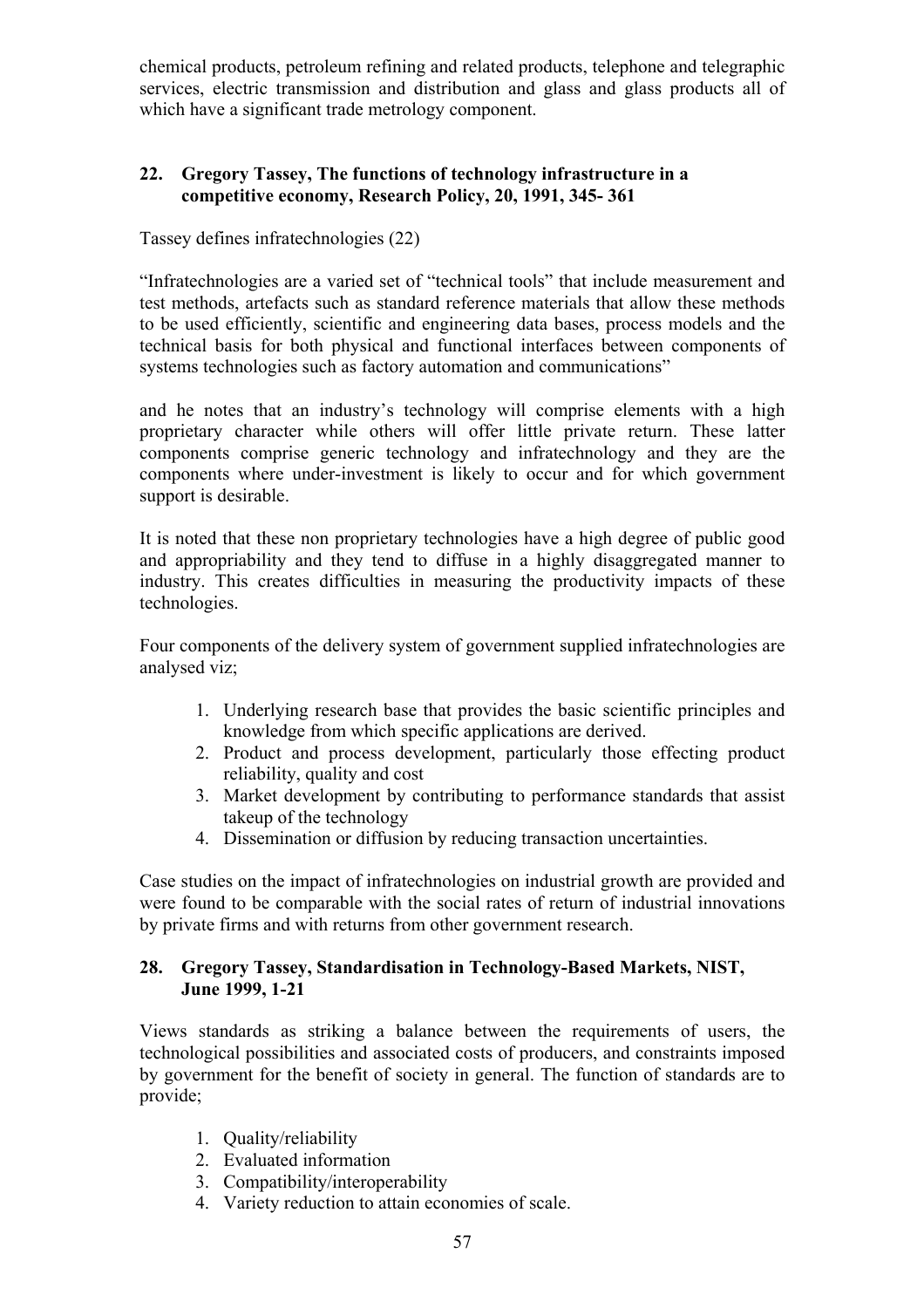- 1. The unavailability of standards at different points in a technologies life cycle can result in large economic inefficiency.
- 2. Multiple standards may exist for prolonged periods, limiting economies of scale
- 3. Standardisation over a technology life cycle has a dynamic character
- 4. The process of standardisation frequently must be managed as a system.

#### **29. Gregory Tassey, Lessons learned about the methodology of economic Impact studies: the NIST experience,** *Evaluation and Program Planning* **22 (1999) 113-119**

This paper considers how the basic tools of economic impact assessment need to be modified when applied to infratechnologies. The knowledge gained is used for project management, strategic planning and policy analysis. The quantitative metrics used are Net Present Value, Benefit-Cost Ratio, Social Rate of Return & Adjusted Internal Rate of Return all of which need to be assessed for their applicability to specific projects. Examples are provided of technical outputs and qualitative and quantitative economic outcomes of a range of projects.

Outcomes for measurement standards projects are primarily in improvement in industry wide infrastructure and in stimulating new product or service commercialisation. However both the research projects and their benefits may be spread over a long period of time greatly affecting the benefit-cost ratios and net internal rates of return and this is compounded by the difficulties in identifying benefits and outcomes for these types of projects.

### **30. Gregory Tassey, R&D Trends in the U.S. Economy: Strategies and Policy Implications, April 1999,NIST Planning Report 99-2, 1-52**

Thos paper provides a detailed analysis of technology policy needed to support long term economic growth. Strategy must be based on a much more pervasive technologyintensive sector which will require greater investment in generic technology and technology infrastructures.

Market failure occurs in a range of technology based industries including

**1. emerging** technologies that entail high-risk and long gestation periods but create new markets with significant added value

**2. systems** technologies that provide infrastructure to many product and service technologies and thereby drive growth in major economic sectors.

**3. enabling** or multi-use technologies which benefit multiple segments of an industry or group of industries, but encounter economies of scope and diffusion investment barriers.

**4. infratechnologies** which leverage investment in both development and use of proprietary technologies, but which require distinct competencies to develop and common ownership (such as standards) to effectively use.

One significant negative impact of these market failures arises from the fact that many of to-day's most important technologies have complex system structures, which require equally complex interfaces to enable market entry by small and medium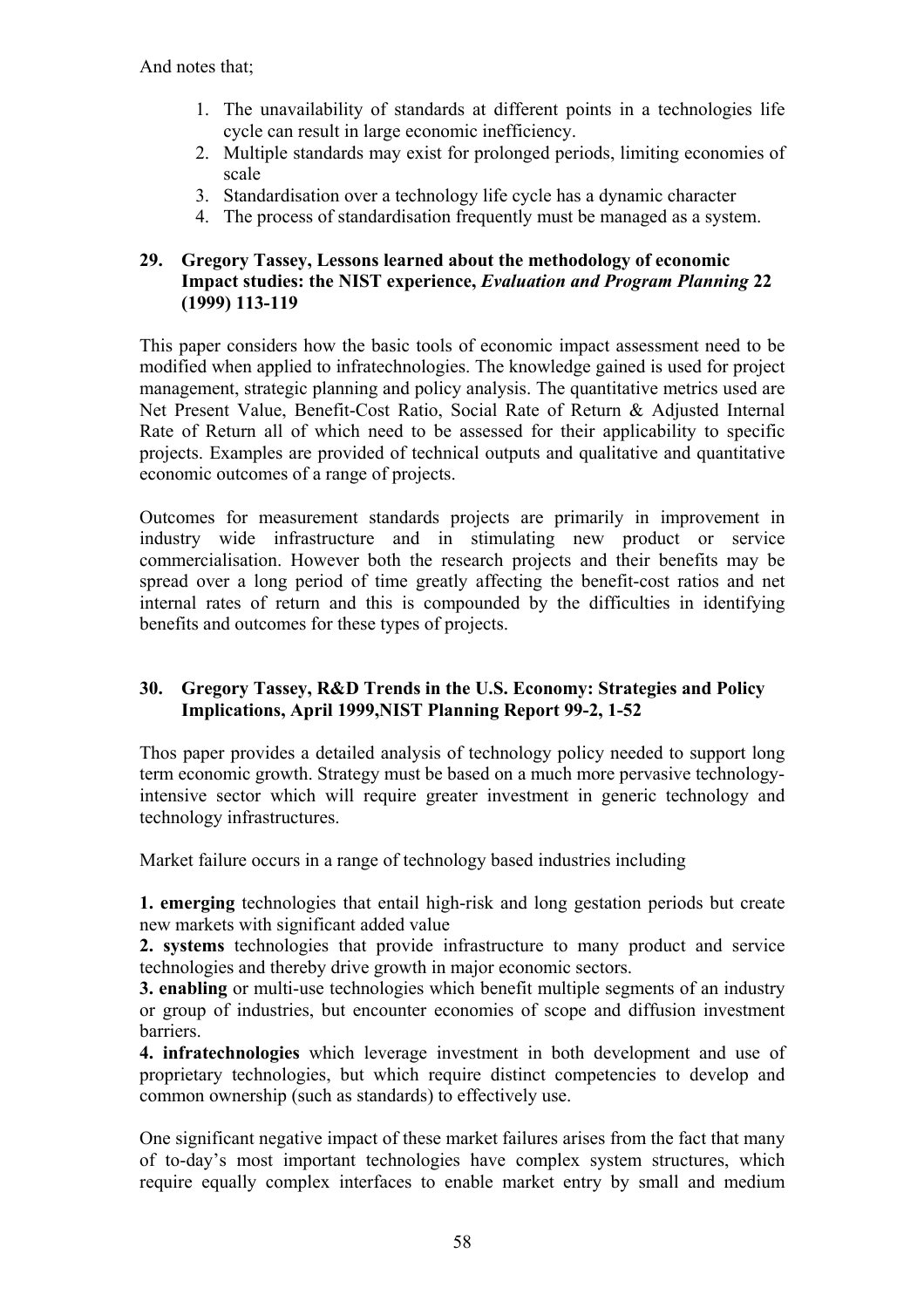suppliers and system optimisation by users. Without the needed infrastructure, inefficient industry structures evolve.

### **33. Michael P. Gallaher, Stephen A. Johnston and Brendan Kirby Changing Measurement and Standards Needs in a Deregulated Electric Utility Industry, May 2000, NIST Planning Report 00-2, p 1-165**

The objectives of this study were to identify the additional measurement and standards needed to capture the full benefits of wholesale and retail deregulation of the Electric Utility Industry and the economic impacts of not meeting those needs. The needs will arise from

- 1. Increased growth in the number and complexity of transactions
- 2. Increased number of market players and their information needs
- 3. A shift from reliance on voluntary agreements among formerly integrated utilities to explicit contracts among many providers of different services.

It is estimated that the economic impact of prospective opportunities that may be lost by not meeting these needs ranges from \$US3.1 to \$US 6.5 billion

Key areas in which the value of measurements and standards are increasing in the electric power industry are

- 1. Competitive metering of energy generation and ancillary services at the supplier and customer level
- 2. Monitoring bulk power flows and transactions
- 3. Monitoring transmission and distribution system conditions
- 4. Communicating and controlling generation, transmission and distribution systems.
- 5. Monitoring power quality along these systems and in customer facilities
- 6. Assessing system conditions and contract compliance through the use of advanced diagnostic tools.

The electric power industry represents approx, 2.5% of the US Gross Domestic Product and 1998 had retail sales of \$217 billion.The components in the retail cost of supplying electricity are

| $\Box$ | generation          | 75.6%      |
|--------|---------------------|------------|
| $\Box$ | transmission        | 2.5%       |
|        | $\Box$ distribution | $5.6\%$    |
| $\Box$ | market transactions | $16.3\%$ . |

Real time pricing in a competitive market has potential for significant savings by reducing peak demand. However there are potential costs associated with deregulation viz

1. Increased transaction costs to support market transactions.

-Transaction costs include contracting, metering, communication and processing of information, billing and dispute resolution These costs account for 11% of the cost of supplying electricity.

2. Increased bulk transmission requirements -caused by competitive markets increasing the average distance electricity is transported.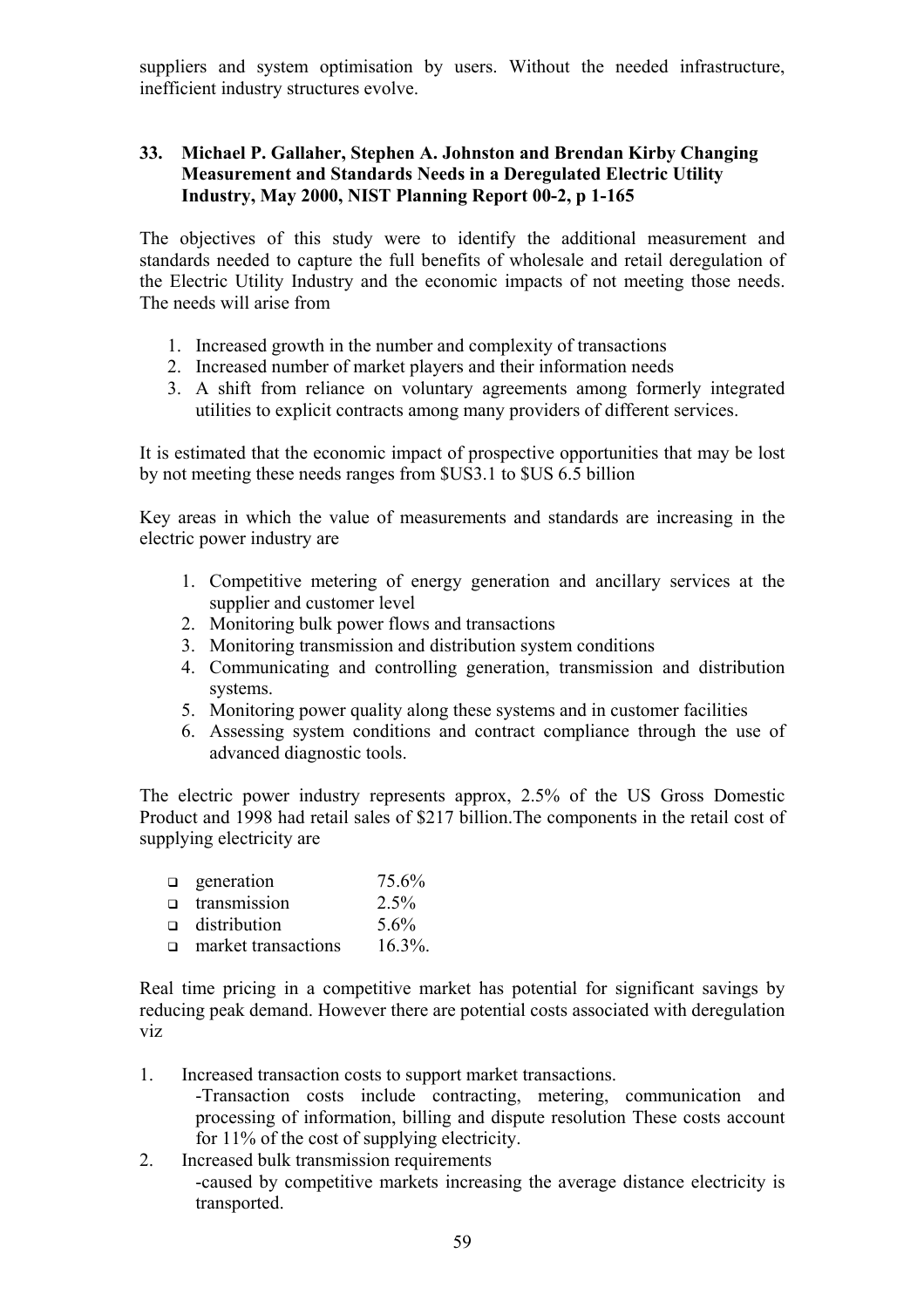- 3. Increased monitoring costs to support system reliability and Power quality
- 4. Potential decrease in overall system reliability and power quality. -these changes could significantly increase costs to industry

Generally there is potentially a trade off between cost of power supply and its reliability and power quality. A role of measurement may be to provide the infrastructure to allow the supply of electricity with different levels of reliability or power quality to different groups of customers.

### **34. TASC Inc.,The Economic Impact of NIST Cholesterol Standards Program,NIST Planning Report 00-4,September 2000, 1-51**

This study identifies four levels of economic impact in the supply chain that delivers medical services to the consumer viz,

- 1. Lower production costs for manufacturers of cholesterol measuring systems
- 2. Reduced transaction costs between manufacturers and clinical laboratories
- 3. Lower costs for clinical laboratories in maintaining quality control systems
- 4. Higher quality medical services for consumers

Surveys of manufacturers and clinical laboratories were undertaken to provide conservative estimates of the economic impact on the first three levels viz,

| Performance Metric         | Lower Bound Est. |
|----------------------------|------------------|
| Net Present Value 1999 \$  | \$3,573,812      |
| Social Rate of Return      | $154\%$          |
| Benefit-cost-ratio 1999 \$ | 4 47             |

#### **39. R.G. Knapp, Case study of the proportion of Gross National Product (GNP) subject to legal metrology measurement standards, (1997) 2 page note.**

Surveys conducted by Measurement Canada in the 1980's indicated that the total value of goods traded over all classes of trade weighing and measuring instruments totalled \$C203 billion in 1989/90 or 32% of GNP. This did not include pre packaged goods or utility metering

#### **40. R.G. Knapp, Case study of the efficiency and effectiveness of Weights and Measures verification/reverification, (1997) 2 page note.**

Combining the information from the above study with information gathered on instrument compliance rates Measurement Canada were able to estimate for each class of instrument annual "dollars at risk" i.e. the sum of short and over-measure.

When these figures were related to the cost of verification and reverification activity it was found that for each dollar spent on regular periodic inspection 11.4 dollars of non-complying measurement was corrected. By targeting inspection activity towards those instruments with higher dollars at risk this "benefit/cost" ratio increased to 28.7.It was also found that on average total trade measurement inequity was comprised of 65% short measure and 35% over measure.

On average each inspector on an annual basis discovered and corrected about \$2 million of total measurement inequity.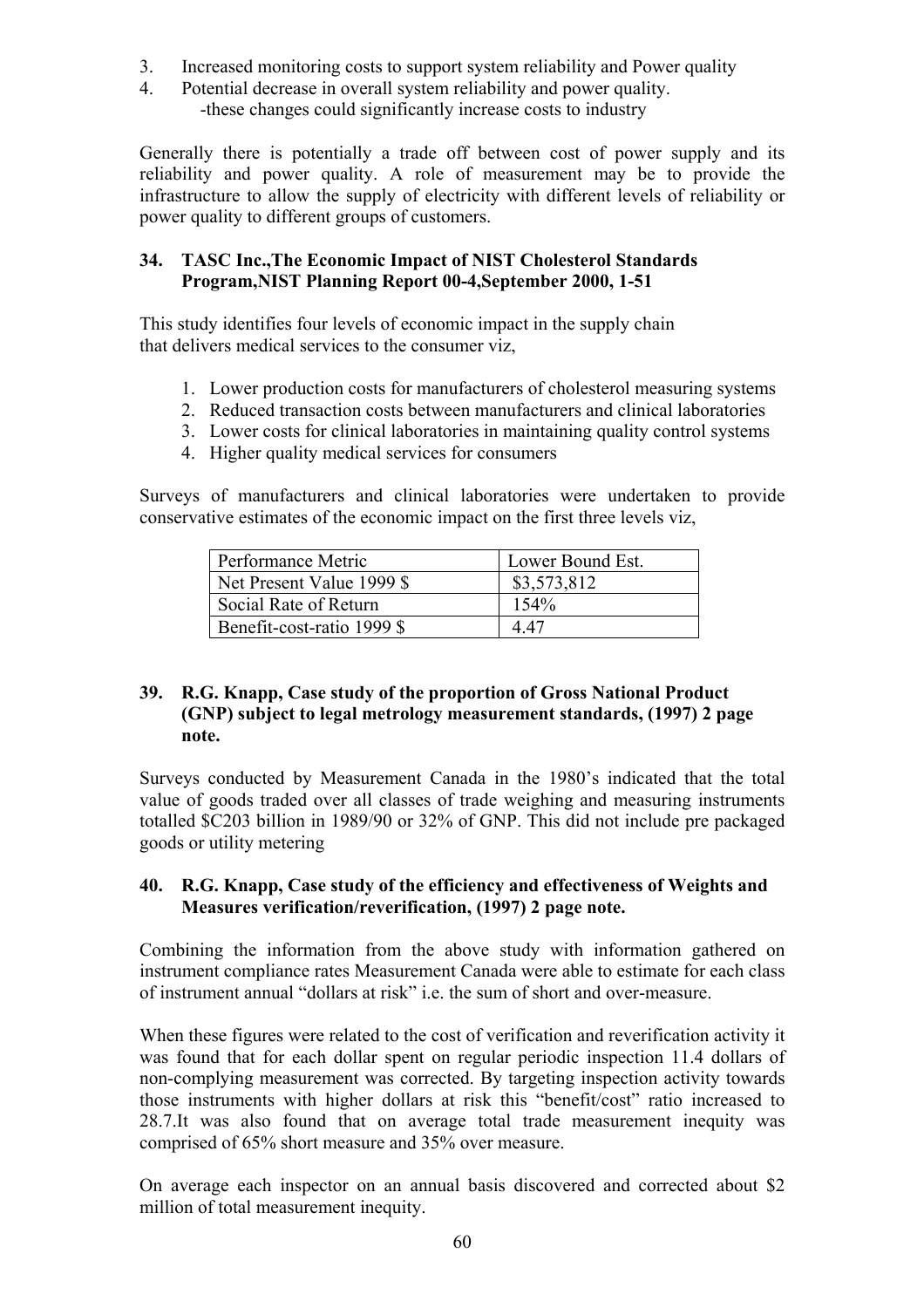### **41. KPMG, Recommended Structure for a Marketplace Intervention Model for Trade Measurement, Report prepared for Measurement Canada, February 1998,1- 38**

This report developed a model for ranking trade measurement sectors on basis of need for regulatory intervention and determining the most appropriate level of intervention by Measurement Canada for each sector. Ranking of the sectors was based upon assessment of the following factors

- 1. Reliance on trade measurement as the basis for commercial transactions
- 2. Economic significance of the sector
- 3. Potential economic risk to the vulnerable party in trade transactions
- 4. Dependency of the vulnerable party on the counter party to ensure accurate measurement
- 5. Compliance Rates
- 6. Measurement consistency and device conformance to established standards.

Stakeholder consultations were undertaken to confirm the appropriate level of intervention.

#### **43. Measurement Canada's Assessment and Intervention Strategy for Canada's Marketplace, September 1999, p 1-61**

This paper describes Measurement Canada's Marketplace Intervention Model that was developed to focus limited resources on those areas where the return to the taxpayer was greatest and to ensure accuracy and equity in the market place.

The scope of transaction covered by the model includes traditional measurement of quantity of commodities (weights & measures), the sale of electricity and gas and quality measurements and grading that determine the unit price but excluding measurements used for collecting excise or taxes.

The Model analyses and scores each of Canada's trade sectors. with respect to their economic significance, dependent party vulnerability and metrological practices. These scores are then used for negotiating with stakeholders a level of intervention in the sector, that is aligned to internationally accepted standards and includes national compliance sampling. In some cases sectors where combined e.g. when no additional measurements took place downstream as with pre packed goods in the food manufacturing and wholesaling sectors. The model scores each sector using six indicators viz.

- 1. Reliance on trade measurement
- 2. economic significance of the sector
- 3. economic risk to the vulnerable party
- 4. dependence of the vulnerable party to receive accurate measurement
- 5. compliance of trade measurement devices in the sector
- 6. consistency and conformance of those devices with established standards.

Six cumulative levels of intervention were defined in the Model viz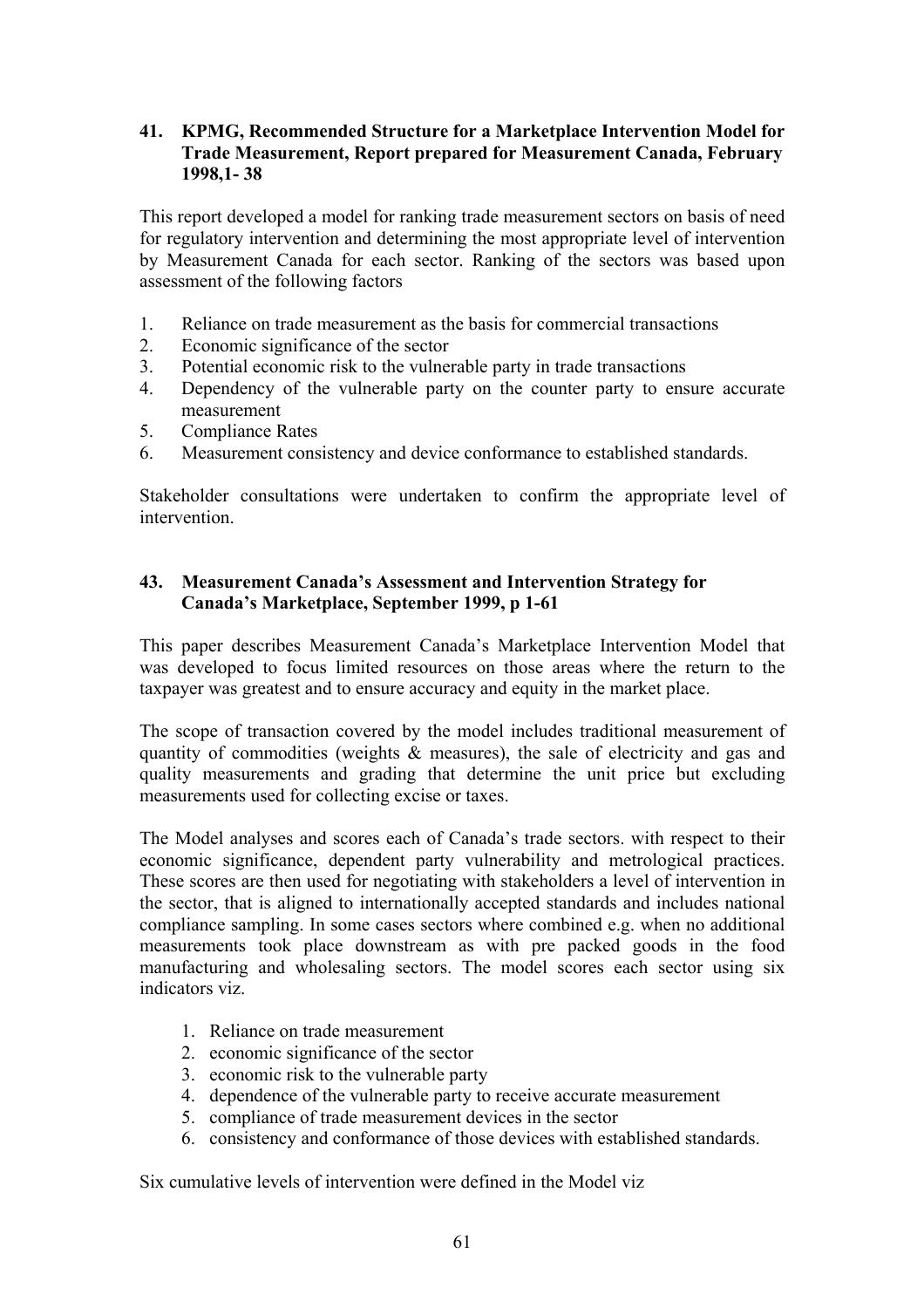- a. Traceability of measurement standards
- b. Establish rules for accurate measurement of products
- c. Establish mechanisms to enforce 2
- d. Establish mechanisms for dispute resolution
- e. Establish metrology rules for measurement devices
- f. Establish mechanisms for device performance disputes.

#### **50. Institute for National Measurement Standards: Economic Impact Study, Conducted by KPMG Consulting September 2001,1-74**

This study was designed to provide an objective measure of the current and expected impact of INMS activities on the Canadian economy. The current economic impacts were calculated through "bottom up"case studies. The market maintenance impact (pure public good) dimension of INMS primary standards is measured by using the cost of annual registration for ISO 9000 & 14000 as a measure of organizations willingness to pay for maintenance of primary standards which provides a known uncertainty of measurement and by extension traceability to national standards (ISO proxy Model) Three core economic benefits of INMS functions are identified

- 1. Market Maintenance (Public Good),which take the form of reduced transaction costs. Estimated currently, at a lower bound, as \$18.9 million annually
- 2. Quality of Life (Public Good) associated with social welfare benefits (not quantified)
- 3. Direct Benefits to Industry/Consumers (Private Goods). Estimated currently at \$140.8 million annually with future additional expected benefits over the next five years for new thrust areas of \$340.6 million, mainly arising from deregulation of the Ontario electricity market.

### **52. Department of Trade and Industry, White Paper, Measuring up to Competition, 1989**

This UK Government White Paper made explicit the rationale for government funding of the national measurement system viz

"Since a measurement standard will typically be used by a very wide range of individuals and firms, the investment necessary to develop and maintain it will yield benefits which accrue to all. The private benefits to be obtained from committing funds to work on measurement standards are therefore overshadowed by the broader benefits they confer on the user community as a whole-a strong disincentive to investment by individual private firms. If left to itself, therefore, the private sector can be expected to devote fewer resources to the development of measurement standards than is desirable from the point of view of the economy as a whole."

The benefits to the economy were

- 1. Facilitating free and open trade
- 2. Encouraging innovation and the spread of new technology
- 3. Promoting quality

### **53. J.S.Metcalfe and R.D.Smellie, Maintenance Activities and the National Measurement System, October1991, 1-32**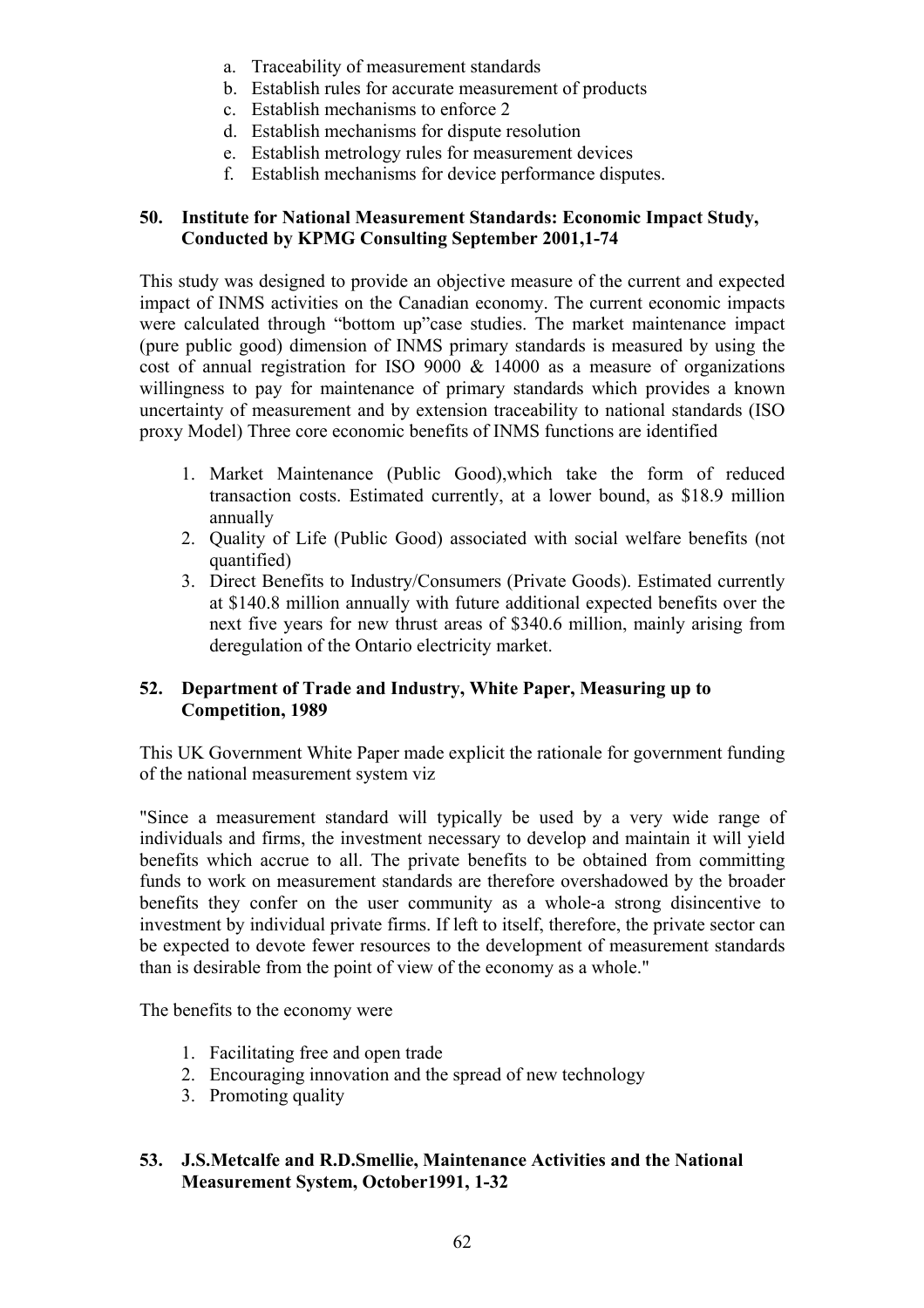This paper has a interesting discussion on metrology standards and public goods viz, Page 22 Metrology Standards and Public Goods

33. The public good rationale requires closer scrutiny. A public good is defined in terms of two important economic characteristics:

(a**) Non-rivalry in consumption**. A public good is used but not consumed in the sense that an unlimited number of users can have equal access to it without the stock of that 'good' being depleted. Apart from marginal dissemination costs it costs no more to supply many customers as it does to supply a single customer. It is therefore argued that the good should be available to all who value it. Off air broadcasting is a prime example of a non-rivalrous public good: no additional broadcasting costs are involved when more individuals tune to the appropriate signal. Knowledge in general has this public good property, one individual's knowledge of relativity theory is not at the expense of anybody else's knowledge.

(b) **Non excludability** Access to the public good cannot be limited or monitored to identify who users are. From this it follows that rational users have no incentive to truthfully disclose the values they individually place on the public good. If it is provided they can make use of it. The inability to control access to the good and the difficulties inherent in valuing its benefits makes it impossible to charge for public goods, allowing users to free-ride. From this it follows that private provision through a market cannot be achieved, the demand side of the market is said to fail.

34. These two characteristics define a pure public good. However, whilst the nonrivalry condition is always present that of non-excludability need not be. Excludability varies along a spectrum with degrees of impurity whereby there is potential for partial or complete excludability. The degree of excludability is vital to the case for public provision by non-market methods.

35. It is the pure, non-excludable public good argument which generates strong conclusions about public provision. Such a good or service should be made available to all individuals willing to pay the costs of dissemination and its production should be financed from general taxation. In principle it should only be provided if the total value all users place on its use exceeds the costs of provision, although in practice there is no way of knowing what user valuations are. Lacking a market to assess demand and willingness to pay it is impossible to assess an appropriate supply of the public good. Underprovision or overprovision are likely to be the norm and there is no simple basis for making investment and production decisions. While there are many different kinds of public good those which flow from the generation of knowledge and information are particularly relevant to the current discussion.

36. The Dobbie report (1989)\* accepted the pure public good argument in its appraisal of the MNS concluding,

"Except in a minority of instances it is neither possible nor desirable that a price should be charged for the use of measurement standards". (para. 3.8)

We do not agree. The argument that it is impossible to charge is valid only for pure public goods. More generally it does not follow that if a method of charging could be devised it would be undesirable to use it. At root the argument for public provision is practical, not substantive, and hinges on the degree of excludability which can be imposed.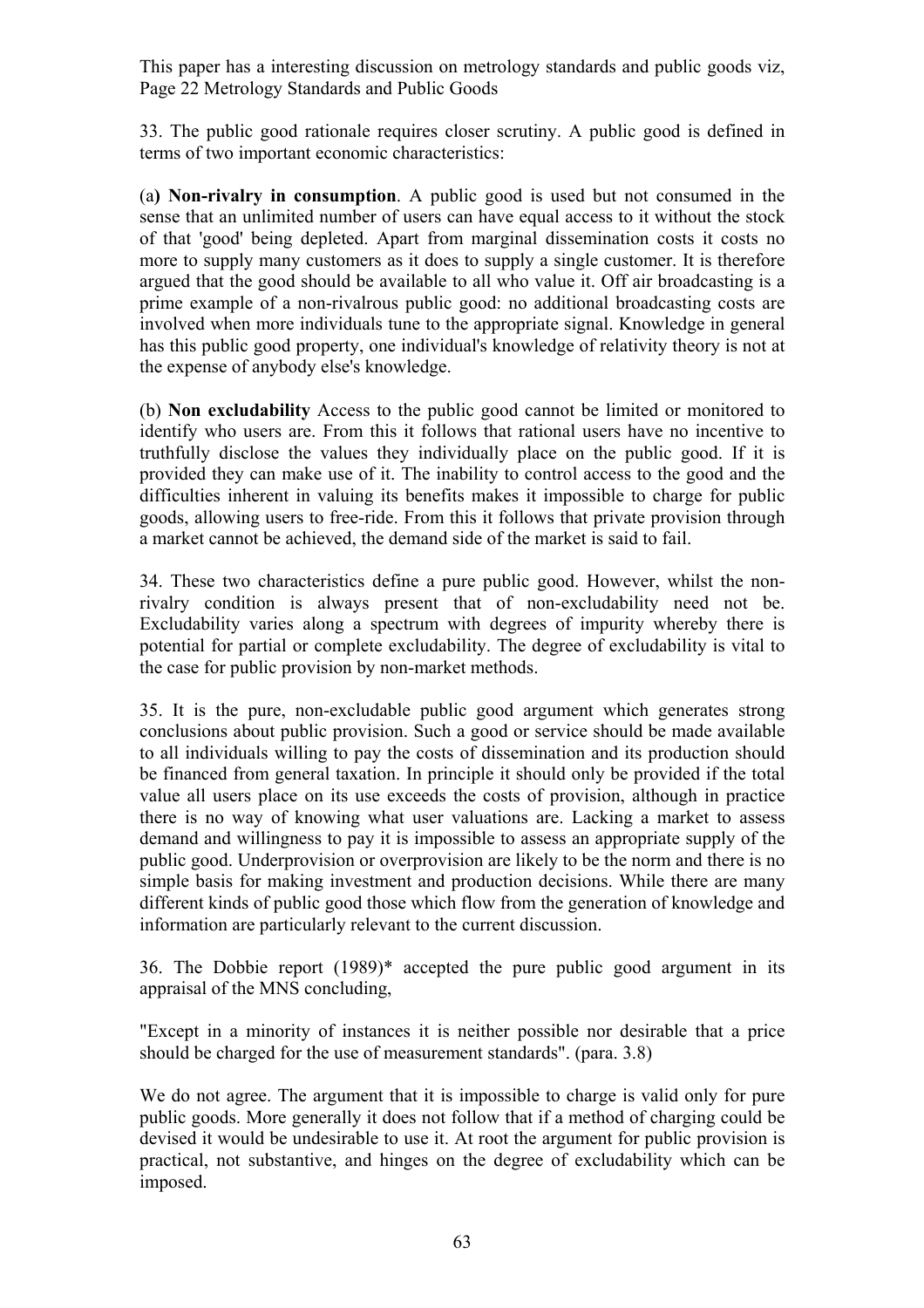37. When excludability is enforceable quite different principles can operate. For example, whilst off air broadcasting is a pure public good, satellite and cable TV turn it into an impure one with a strong excludability regime. Off air broadcasting has to be financed from licence revenue and advertising, cable and satellite TV charge customers directly in proportion to the services they consume. In general the excludability problem can be dealt with in one of two ways:

(a) Embodying the public good in a private good with strong proprietary properties. The book, the record or tape are each examples of how public goods in the form of knowledge and entertainment services are made excludable. The sale of hard copies of British Standards (specification standards produced by the British Standards Institute) provides a more direct analogy from the world of engineering.

(b) Building the provision of the public good around a club arrangement. Cable and satellite TV achieve this as does any concert theatre. A barrier to access is created and with it the basis for charging for the provision of the service.

38. These points are substantiated in Annex 5 of the Dobbie Report (part 2) entitled 'Economic Rationale for Government Funding of Work on Measurement Standards'.

After a thorough review of the non-rivalry and excludability issues the annex notes the situations where charging may be feasible. In particular, where the user community are dependent on researchers who have built a sophisticated facility for the provision of calibration and other services,... "the organization which developed the standard will be able to levy a charge on the use of the standard... Such a charge will finance the development and maintenance (our emphasis) of the standard" - to which the rider is added that limits to charges are set by the cost of users developing the expertise and knowledge themselves (p.7). With this view we agree entirely.

The fundamental point is this. Access to standards knowledge is not open, as a general rule it is gained through buying calibration services provided by the NAMAS accredited laboratories and ultimately traceable back to national standards institutes.

These institutes have a strong comparative advantage in the support and development of standards. Measurement services provide access to their expertise and identify the customers: a basis for charging therefore exists.

Raising revenue from calibration services is not the only option, it may be noted. In particular, R&D club arrangements are a further way of identifying users who benefit from work in the NMS. NEL, for example, has a number of clubs with instrument makers to disseminate generic information on principles of measurement. These clubs are 50% funded by DTI and cover 14% of total programme costs.

1. Department of Trade and Industry, 1987, Review of DTI Work on Measurement Standards., Part I.

#### **55. Jeremy Klein, Edward Stacey, Christopher Coggill, Mick McLean and Mary Sagua, Measuring the Economic Benefits from R&D: results from the mass, length and flow programs of the UK national measurement system,** *R & D Management,***26, 1, 5-15, 1996**

This paper rejects the Don Vito analysis (13) as follows: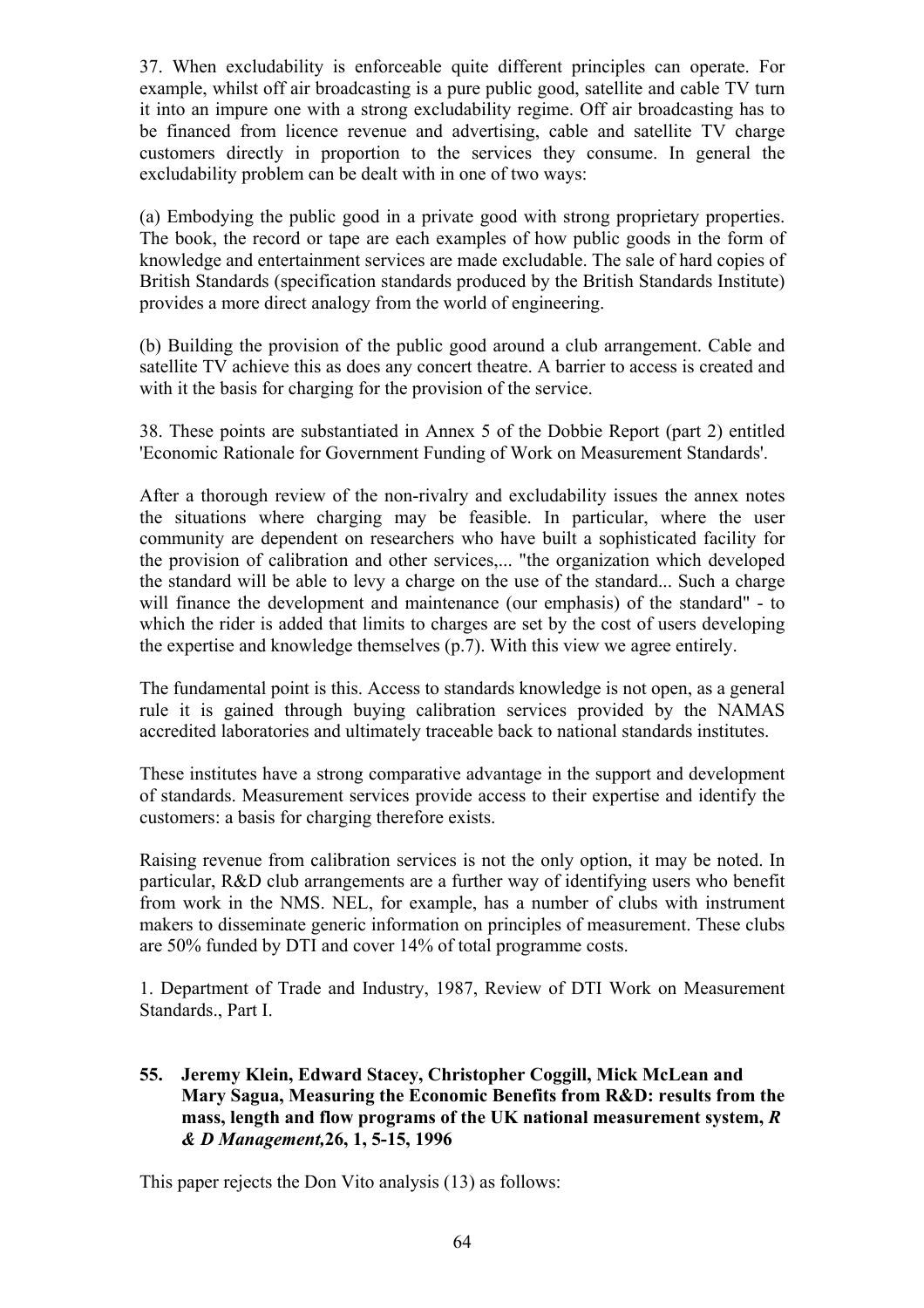"DonVito (1984) aimed to measure the value added (contribution to GNP) from measurement-related activity in the US. He first surveyed US industry on a sector-bysector basis and determined the cost of measurement-related activities as a proportion of sales. He then multiplied these proportions by the value added for each sector in order to calculate the 'value added by measurement'. He deduced that the cost of measurement was \$163 billion in the US and that the average value added from measurement was 3.5% of GNP.

In our view, the use of the labour ratio as a measure of the proportion of GNP affected by measurement activity is questionable because it measures costs or activities rather than benefit. It is only necessary to observe that improvements in the efficiency of making measurements would lead to a reduction in cost of measurement activities, resulting in a reduction in the value added from measurement if calculated using Don Vito's method. In fact, improved measurement technologies should increase the value added by measurement. Furthermore, the high economic value for measurement which results from this method has tended to be used uncritically as a justification for correspondingly high levels of government support."

Recognising the difficulty in calculating the value of the national measurement system a more focussed investigation of the marginal effects of reduced expenditure on particular parts of the national measurement system is adopted. This approach was driven by the political imperative of convincing policy makers.

The study limited its approach to direct impacts, excluding any indirect benefits. The main value creation mechanisms investigated were;

- 1. Traceability to primary standards
- 2. Generating new measurement technologies which are turned into products & services
- 3. Using leading edge metrology to support advanced products.
- 4. Providing an expert service to industry to diagnose and solve measurement related problems
- 5. Providing leadership in frontier technologies through workshops, training courses and collaborative clubs

This analysis was then applied to the impact of not funding in 1993 a number of measurement infrastructure projects in mass, length and flow at a cost saving of 5 million pounds. On the basis of industry surveys it was found that the industry sectors affected had an annual output of 212 million pounds and a trading profit of 46 million pounds and the effects of the cuts would be to reduce growth in these sectors from 3.79% to 3.07% per annum. The split of economic value between the mechanisms was found to be

- **Traceability 5%**
- Commercialisable Products  $2\%$
- $\Box$  Leading-edge calibrations 8%
- Consultancy 54%
- $\Box$  Leadership 30%

#### **56. Jeremy Klein, Measuring the Economic Benefit from R&D: The Case of the National Measurement System, Science in Parliament, 53, 2, 1996, 25-27.**

This paper criticised the Don Vito analysis in the following terms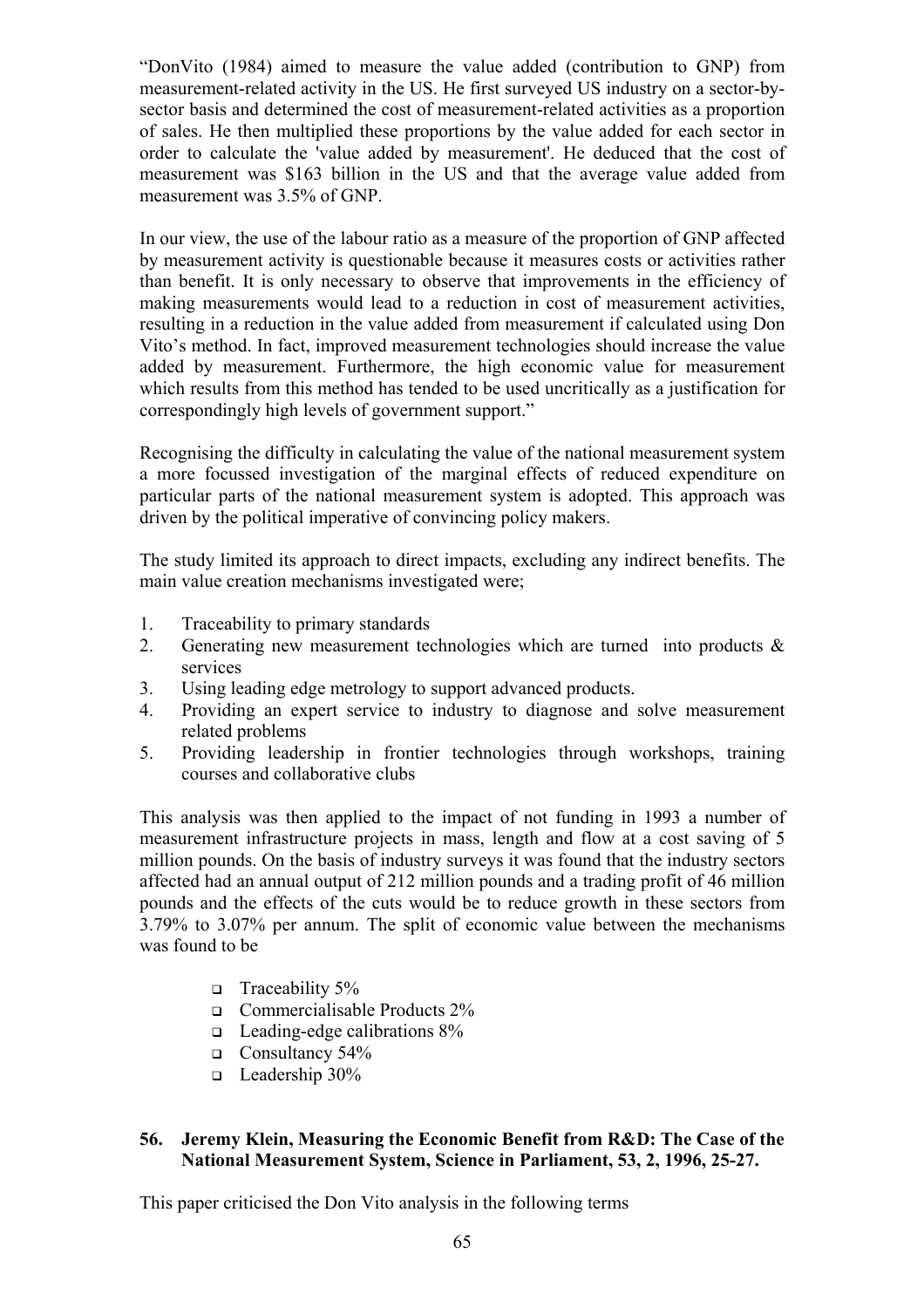"We were hampered initially by some unfortunate assumptions in the metrology community: A questionable American study from the mid-80s had attempted to measure the value of measurement standards by looking at the costs to industry of making measurements. Though the fallacy of estimating output value from input costs should be obvious, the conclusion that the "value added by measurement" in the US economy was 3.5 per cent. of GDP, some \$163bn, had become accepted inter alia as a justification for high levels of government support. Furthermore, the 1989 UK White Paper had nurtured the belief that the NMS produces benefits which, although substantial, are neither tangible nor quantifiable."

### **57. G M Peter Swann, The Economics of Measurement, Report for the UK National Measurement System Review, June 1999, 1-62**

The aim of this discussion paper was to "improve understanding of the Economic role of the NMS, the fundamental rationale for public funding, and contribute to the methodologies for identifying and valuing the economic and social benefits that it generates."

His analysis of the economics of measurement provides a number of useful ideas including

- i) That measurements are located both inside organizations and as part of an exchange between organizations
- ii) That the economics of measurements that are done to meet regulatory requirements and to facilitate trade have similarities with the economics of standards Whereas the economics of measurements that are done to increase efficiency in production have similarities with the economics of investment.
- iii) The pool of feasible measurements determines the size of the pool of measurable product characteristics.

He provides a detailed discussion of the rationale for public funding which he identifies three reasons

- i) market failure
- ii) regulating private monopolies
- iii) new industry development

Three generic causes of market failure are identified

### **i) Externalities**

For which a detailed discussion is provided on their importance and why they arise. The discussion highlights that focussing on the "bottom line "value of measurements will have difficulty in assessing spill-over benefits and provide an incomplete measure of the economic benefits. This will result in private sector projects appearing to having a higher measured benefit/cost ratio than public sector projects.

Pure public goods are discussed and the ability to internalise spill-overs by charging the beneficiaries.(see also ref 52). However this is difficult where benefits are spread widely.

Externalities highlight the difficulty in identifying the customer for measurement

**ii)** where economic activities are subject to **increasing returns**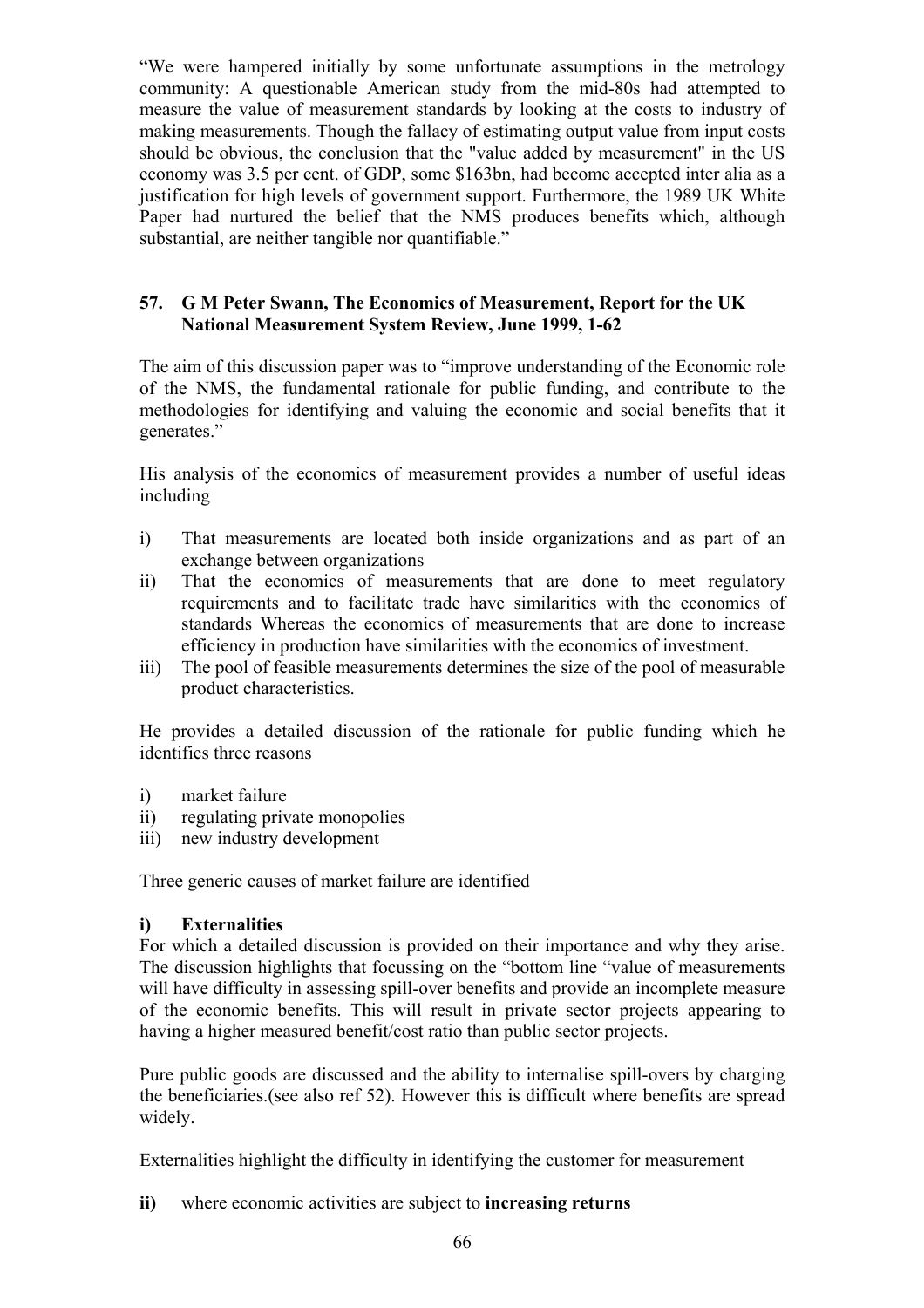#### **iii) Asymmetric information**

Those who control measurement technologies will not have an incentive to create measurement technologies that demonstrate failings.(This is dealt with in detail in ref 130). A discussion is provided of four generic approaches to evaluating the benefits of measurements, viz

- **1. Direct Measurement**, by polling beneficiaries
- **2. Engineering Economics,** where the economic model is derived from the engineering fundamentals of the measurement
- **3. Econometric Studies,** which makes indirect inference of the effect of measurement from correlation with macro-economic data.
- **4. Case Studies,** which are particularly useful in identifying externalities nd beneficiaries.

#### **58. Department of Trade and Industry National Measurement System Policy Unit, Review of the Rationale for Economic Benefit of the UK National Measurement System, November 1999, 1-159**

This review by PA Consulting Group for DTI was limited to the peak technical and organisational metrology infrastructure organisations that are funded by the UK Government i.e. NPL, NEL, LGC & NWML and contractors under competitive tender arrangements. The determination of the benefits was limited to an industrial perspective and it was found that measurement as a whole delivers impact into the economy of 0.8% of GDP.

A key idea in the economic analysis is that of knowledge stock. Economic impact methodology, rather than cost benefit analysis, is used to quantify the contribution of a particular activity to the overall activity in an economy. Using an analysis that growth of total factor productivity (TFP) is a function of various sources of knowledge or technology they

- Allocate a proportion of GDP growth to TFP growth
- Allocate a proportion of TFP growth to knowledge growth
- $\Box$  Allocate a proportion of knowledge growth to metrology inputs

From the literature on endogenous growth and technology inputs

- Around 20-25% of growth in GDP comes from changes in technology or TFP growth
- Around 60% of domestically available knowledge comes from domestic sources
- From patent count which identified metrology related patents as  $10\%$  of all patents

### **59. Steve Brown, Ian Bradley, Fiona Williams & Geoff Williams, Improving the Mapping Measurement Impact Model, National Measurement Partnership Conference, 1999, 1-8**

Using an improved version of the method developed by Klein and ors (46) the model delivers an economic benefit measure which estimates for each project funded by DTI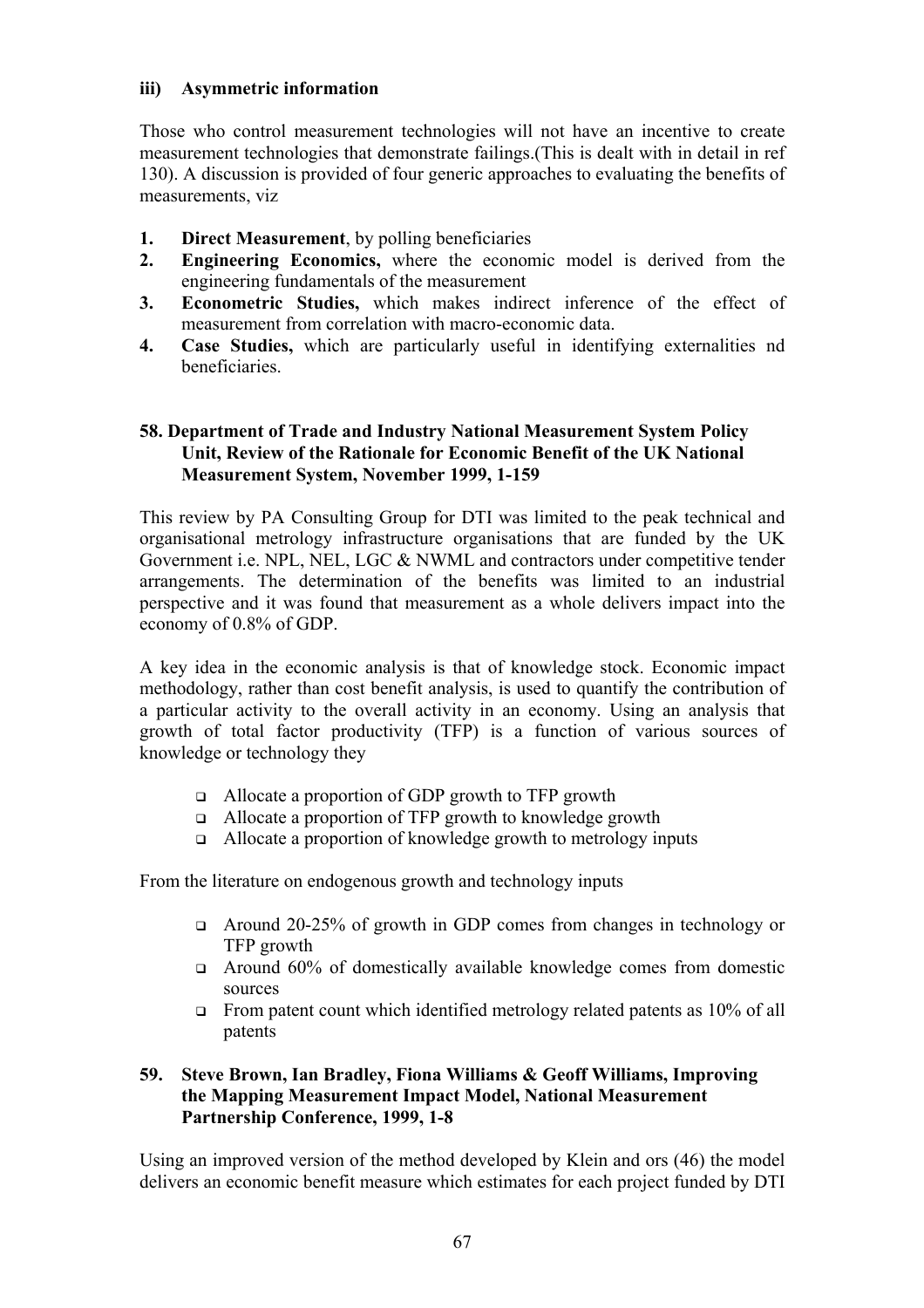the value of the additional benefit, in terms of increased gross profit, that UK industry can expect to gain as a result of the project

The value creation mechanisms used are the same as in 46 with an additional mechanism

57. Representing UK interests on international bodies.

The three main data inputs to the model are:

- 1. Financial data about the industries affected
- 2. An assessment of the impact on industries of the projects
- 3. Strength of the interaction mechanism for each project

Using small scale equations for impact profiles across the sectors and applying appropriate discounting techniques a present value figure is derived as a measure of the overall economic effect over a particular time frame.

#### **60. Department of Trade and Industry, Quinquennial Review of the National Weights and Measures Laboratory at Teddington, September 2000,p 1-32**

This review focussed on organisational issues, particularly with respect to the changing role of national Legal metrology authorities in the wider European market, and there was little economic analysis of the contribution of NWML to the UK economy.

There was recognition of the need to maintain a UK Centre of Excellence in Metrology, to maintain a good regulatory system for the benefit of consumers and UK industry and to continue the policy, legal and regulatory activities to sustain open and competitive markets.

The need to continuously measure outcomes to ensure optimum resource allocation was recognised

#### **63. Steven Brown, Ian Bradley, Paula Knee, Fiona Williams & Geoffrey Williams, Measuring the Economic Benefits from R&D: Improvements in the MMI Model of the United Kingdom National Measurement System, June 2002, (Forthcoming in** *Research Policy***)**

Following Tassey (21,22) the paper considers metrology as an underpinning or infratechnology supporting the development and use of new techniques and products. They are likely to have similar benefits to industrial standards (129) through reduction of transaction costs, avoidance of replication of effort and encouragement of international trade.

The Mapping Measurement Impact (MMI) Model assesses publicly funded research through a forward looking econometric approach as distinct from the more common retrospective case study assessments.

They define the UK National Measurement System as a set of publicly funded programs which aim: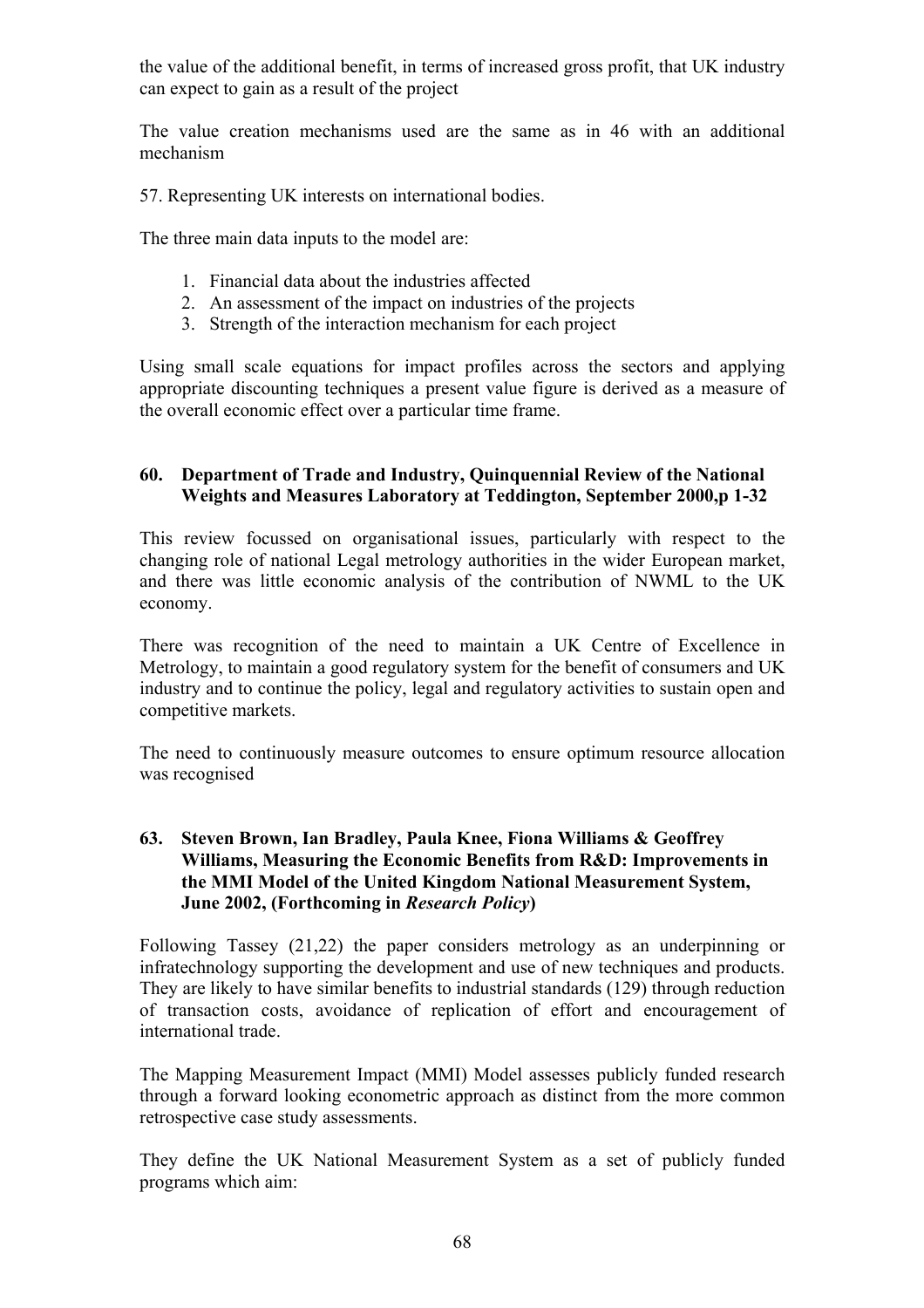"To maintain and develop, at the national level, an infrastructure that ensures measurement in the UK is valid, fit for purpose, consistent and internationally recognised. This infrastructure exists primarily to promote the UK's economic competiveness and support regulatory needs"

NOTE: this is a much narrower definition of the National Measurement System than that first put forward by Huntoon (9) and defined by Sangster (11) and the global measurement system proposed by Birkeland (86)

#### **64. Shelley Charik, John Francis, Paula Knee and Ray Lambert, Setting Research Priorities for a National Measurement Programme: The Biggest Bang for the Tax-Payers Buck,2002 NCSL International Workshop and Symposium, p 1-12**

DTI provides 50 million pounds to a wide range of UK metrology organisations through a customer -contractor relationship which is assessed on the efficiency of delivery of the funded program. This paper considers analytical tools for measuring the prospective effectiveness of programs in delivering quality of life benefits, including consideration of uncertainty budgets as a factor in determining value for money.

The paper describes a Mapping Measurement Impact (MMI) tool developed to measure for industrial metrology the increase in business profit or value adding resulting from metrology. The MMI provides a projected Economic Benefit Measure (EBM) representing the 10year cumulated additional growth as a measure of the metrology impact.

The MMI approach was applied primarily to metrology in high technology applications and it underemphasized the role of measurement in underpinning continuous improvement across industry (the pervasive effect of the system).

Due to modelling and bias problems with the MMI model other alternatives are being considered that are more transparent and less ambitious. One alternative is to consider sectoral measurement intensities as a proxy indicator for the influence of measurement.

In considering quality of life, monetary values are derived using an economic equivalents model (EEM) based on surveys of public willingness to pay and the value of a statistical life (VOSL) estimated by road traffic accident prevention analysis. A table of economic equivalents for aspects of QOL is provided.

Finally the paper provides information on Decision Conferencing (DC) procedures which integrates the analytical data and expert judgement to assess funding proposals.

#### **67. Birch, J A, Legal Metrology in Support of Economic and Social Development Presented at the First APEC Conference on Standards and Conformance held in Manila. 1996, Published in Conference Proceedings.**

This paper detailed some qualifications to the Don Vito analysis (13) viz.

"Any discussion on the role of metrology in economic development needs to consider the economic impact of measurement. The most commonly quoted figure is that measurement related activities add 3.5% to the gross national product of industrialised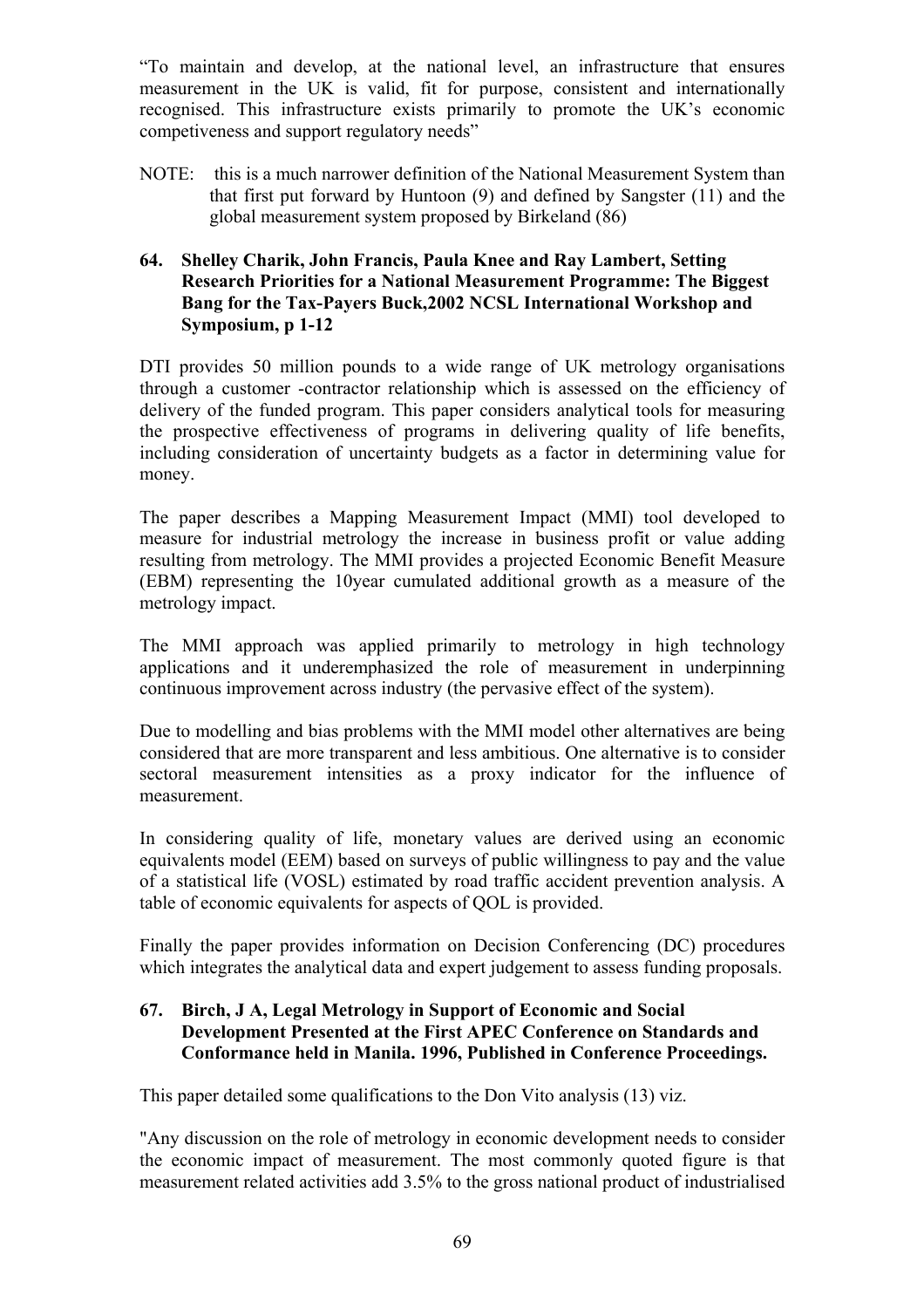nations. This figure was derived from labour and capital expenditure in the US economy in  $1979^3$ .

However I have five qualifications about this economic analysis:

- 1. With the introduction of mutual recognition of measurement and testing there will be a significant reduction in expenditure on measurement related activities resulting in a reduced contribution to gross national product and a reduction in added value. However from the point of view of the metrologist the mutually recognised tests and measurements would have greater value than the multiple tests and measurements.
- 2. It is assumed that all measurements are fit for purpose. However a percentage of measurements are wrong or misleading. We need a complementary survey on the cost of bad measurement.
- 3. Only labour and capital inputs are considered. However the greater part of measured growth in industrialised countries arises from technical progress. The development of measurement systems and technologies makes a significant contribution to technical progress. Indeed measurement has been described as the hallmark of the remarkable advance in understanding the physical universe in modern times $4$ .
- 4. The economic analysis does not include the benefits from confidence in the measurement system which minimises disputation and transaction costs. Poulson<sup>5</sup> in his 1977 Economic Analysis of the National Measurement System said:

 *"Economic analysis of the total measurement system, especially in a quantitative benefit-cost mode is bound to failure, since modern society could not function without a systematic way of acquiring measurement data, the value of having a measurement system is incalculable."* 

5. The analysis does not take account of the social benefits that arise from the application of metrology. A significant social benefit arises from legal measurements for the control of health and safety, environment and police traffic control. In addition the application of metrologv in community activities provides a significant social benefit, in this regard sport is particularly measurement intensive.

On balance, taking account of these issues should significantly increase the total benefits obtained from measurement. The clarification and quantification of these issues is important not just to give metrology its due but more importantly to underpin decisions by governments on investment in metrology."

This paper also highlighted the economic and social benefits of legal measuring devices-breathalysers and radar speed measurements-in reducing the road toll in Australia.

**68. Birch, J A, The Scope of Legal Metrology and its role in Economic and Social Development. Presented at an ASEAN Workshop on Legal Metrology held in Surabaya, Indonesia, 1997, Published in Workshop Proceedings.**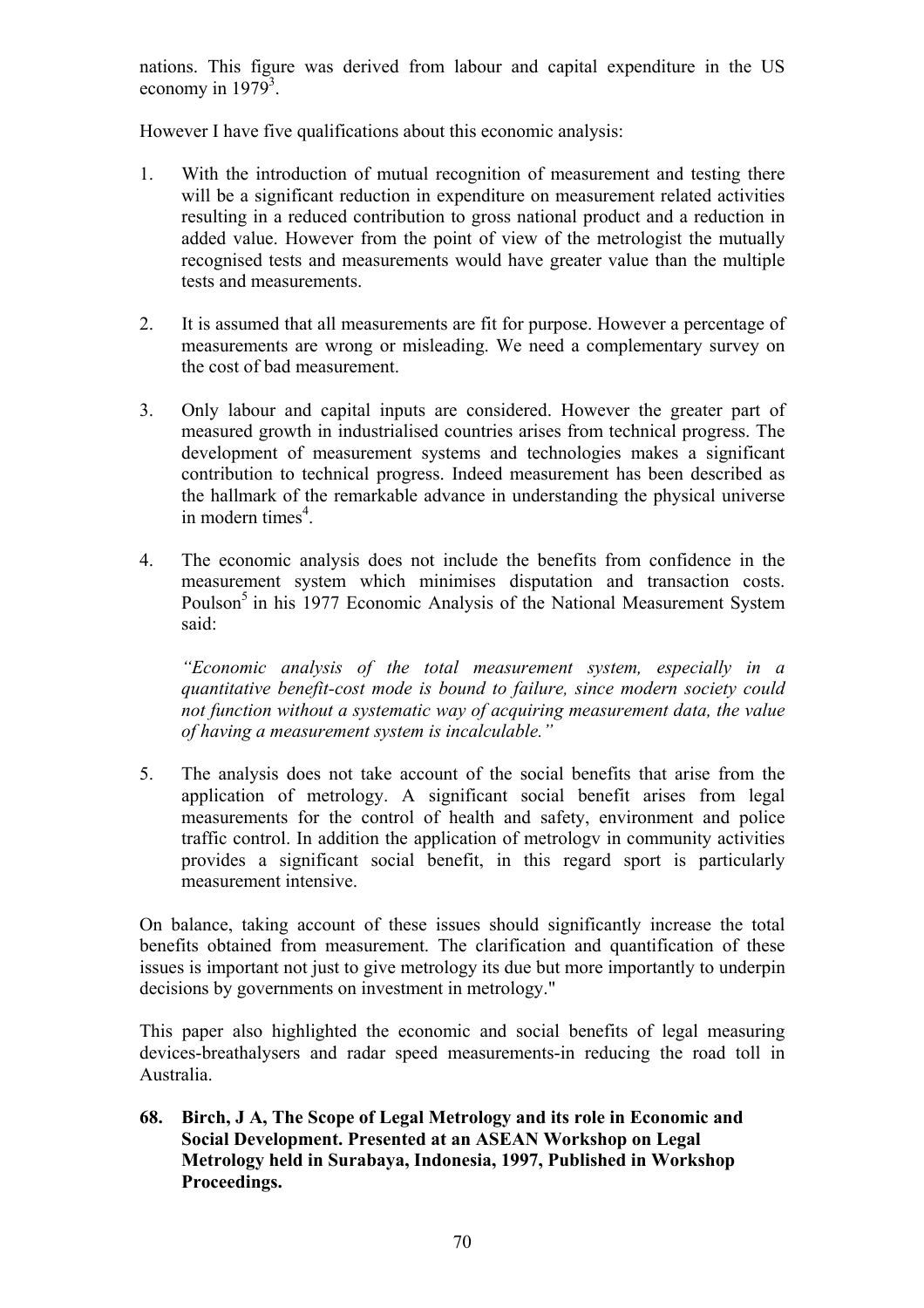This paper estimated that the total annual value of trade measurement transactions in Australia was \$A 300 million or about 60% of the GNP about 25% of this value was in the retail sector.

The paper also noted that the benefits to industry, commerce, government and consumers of an effective trade measurement system were manifold and included

- 1. Consumer Protection.
- 2. Providing a level playing field for commercial transactions.
- 3. Facilitating effective stock control.
- 4. Reducing disputation and transaction costs.
- 5. Providing control of Fraud.
- 6. Ensuring full national benefit is obtained for commodity exports.
- 7. Ensuring full collection of government taxes based on measurement.

#### **69. Birch, J A, The Role of Metrology in Economic and Social Development. Presented at a seminar on the Role of Metrology in Economic and Social Development held in Braunschweig, Germany, 1998, Published in Conference Proceedings**

"Significant economic and social benefits can be obtained from these legal measurements. Their application to public highways provides an example of their cost effectiveness. Development and maintenance of public highways is a major expenditure for governments in both developing and developed countries.

The use of vehicle load weighing devices to control overloaded vehicles can provide significant saving. As the damage to road structures increases as the fourth power of the load, detecting a 10% overload can reduce road damage by nearly 50%.

The social (and economic) benefits of legal metrology are most clearly demonstrated by their impact on road fatalities. Over the last twenty years road fatalities in Australia have decreased from 3700 to less than 2000 (Figure 2) per year despite an increasing population and increased car ownership. Whilst improved roads, driver education and compulsory seat belts have all made a significant contribution, legal measuring instruments viz. radar speed devices and breathalysers have also contributed to this decline (Figure 2). These measuring devices greatly increased the probability of apprehension and there was a high degree of community confidence in the accuracy of the measurements. One study conducted in the State of Victoria estimated the saving to the community over a three year period from a reduction in road fatalities of 380 was approximately \$1.6 billion. The economic benefit to Australia in reduced injuries and fatalities over the last twenty years would be in excess of \$5 billion per year to which legal metrology would have made a significant contribution. Legal metrology has been most effective in changing drivers' behaviour. The choice for governments is expensive civil engineering aimed at avoiding accidents or cost effective social engineering using legal metrology devices."

### **76. Birch, J A, The Role of Legal Metrology in Economic and Social Development in Papua New Guinea. Seminar at the Department of Trade and Industry, Port Moresby, PNG, 2September 2001, 1-13.**

This paper noted the importance of an effective trade measurement system for the responsibilities of the government of Papua New Guinea. Viz;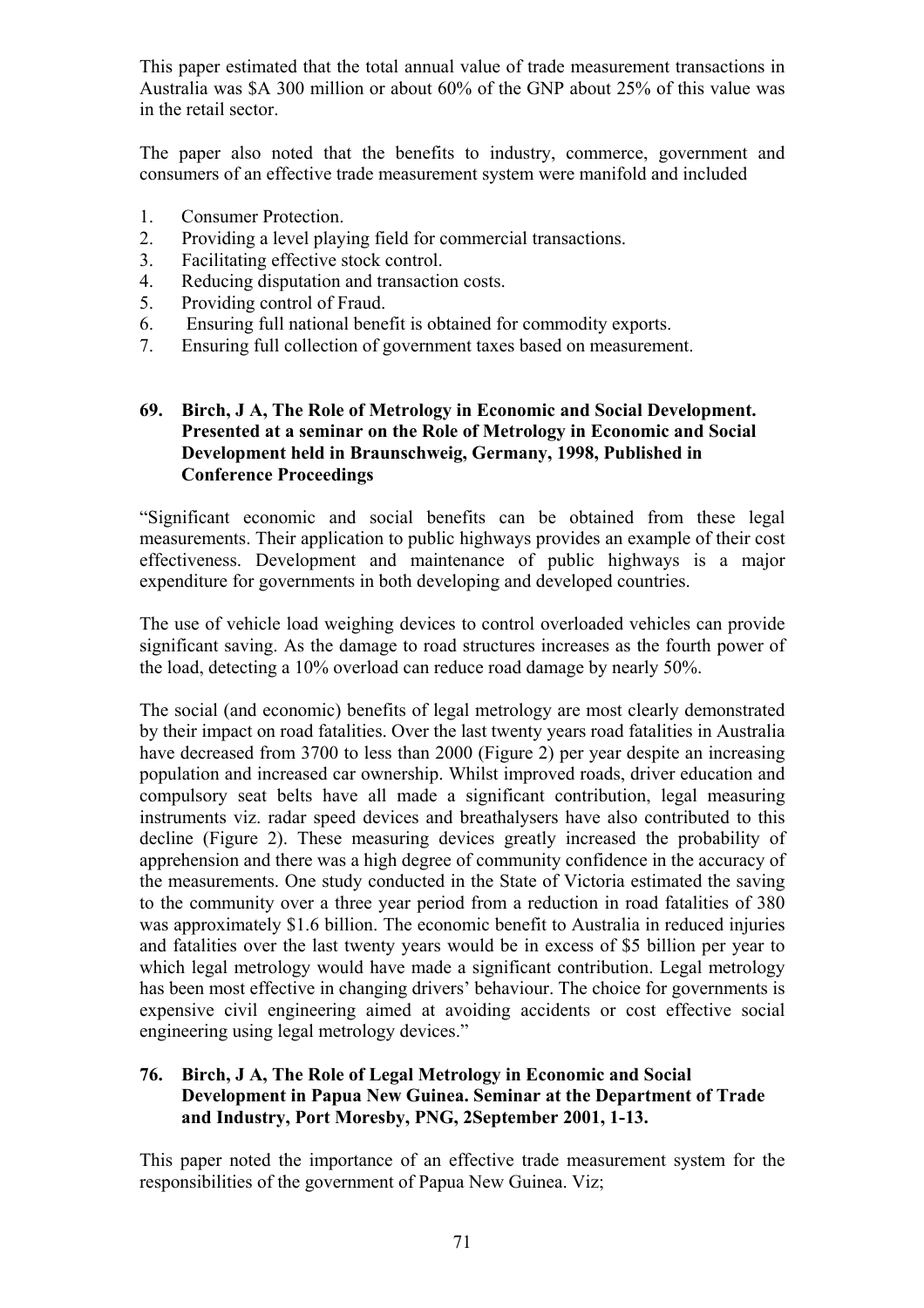"In this regard it is worth noting that:

- Mineral products contribute 70%of PNG export income and 17% of government revenue
- PNG has recently changed its taxes on alcohol and tobacco from an ad valorem tax to taxes based on weight and volume
- There is a proposal to develop the PNG natural gas deposits and export the gas to Australia by a high pressure gas pipeline

All of these sources of government revenue and national income rely on accurate and consistent measurement."

#### **78. W Schulz and B.Wegner, Messrichtigkeit und Zuverlassigkeit von Strassenzapfsaulen fur dunnflussige Mineralole,PTB Mitteilungen, 104, 2/94.**

In this study 3000petrol pumps were examined todetermine the effectiveness of verification and reverification.Only 1% were found outside the MPE but a mean relative deviation of 0.1% was found.

### **80. Measuring** *Man –A Reader***, PTB June 2000, 1-78**

This booklet provides excellent descriptions of the application of metrology to a wide range of everyday life situations, most of which are in the field of legal metrology.

### **81. Geoffrey Williams, The Assessment of the Economic Role of Measurements in a modern society, Summary of Final Report April 2002, 1—42**

The study considers the mechanism and extent to which the market can develop and capture new measurement technologies and the role of market failure in providing one example of government involvement.

Other drivers are legal metrology and the need for harmonisation of measurements. In addition constraints on the application of measurement technologies can impede technological progress and international trade.

Direct benefits of measurement are seen in terms of profits to business, improvements in technologies, the growth of trade and social benefits arising from improved environment, safety and quality. However measurement techniques are seen as having little saleable benefit of their own accord and the greatest impact of measurement arises indirectly in the form of externalities and spill-overs. These can arise from making markets work better by reducing transaction costs, by increasing productivity and through innovation.

The paper then considers the role of measurement in underpinning technologies that drive growth. In this regard it is noted that whilst most R& D is carried out in specific sectors the value added is more widely distributed. This is particularly true of measurement R &D.

To quantify the impact of measurement R& D on growth a survey of EU patents in the period 1995-2000 was undertaken and those patents citing measurement activity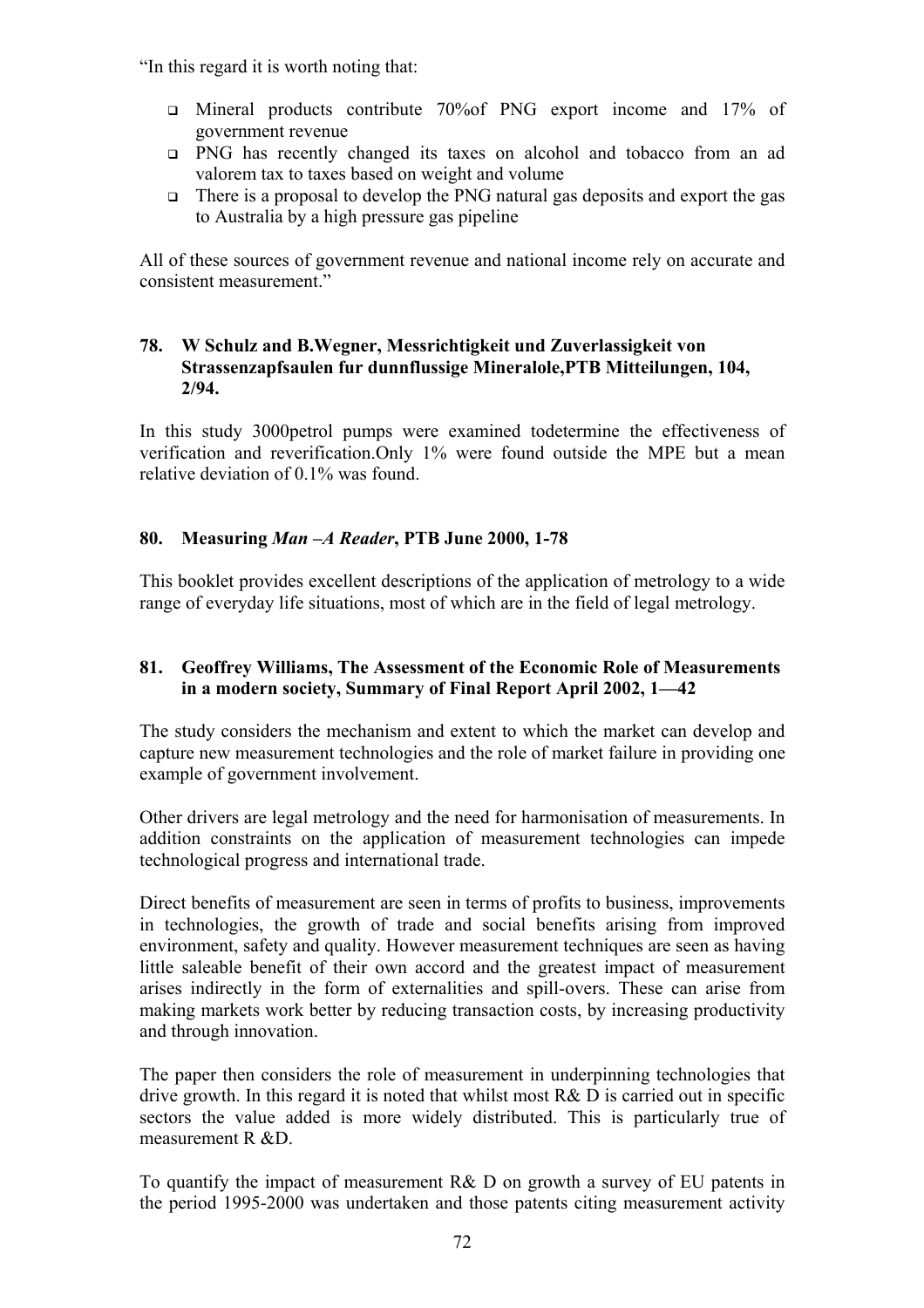as a key input were identified. This was used to provide average estimates of measurement related patents in the total, and from this were derived benchmark estimates of the impact of measurement innovation, viz 0.77%GNP. This is a similar methodology to that used in ref 57.

# **82. Paul Baker,The economics of measurement in the natural gas industry, December 2001, 1-25.**

This study examined measurement issues within the gas supply chain in the EU from the transport stage to delivery to the final consumer. The gas market in the EU is moving towards increasing market liberalisation which calls for "interoperability" and "simplification" of rules. Increasing gas-to-gas competition and this new market environment is creating additional demand for measurement services.

The study drew on interviews with measurement experts from the natural gas industry, manufacturers of gas measurement equipment and national metrology institutes. However due to an absence of available quantitative data on measurement activities in the gas sector it was not possible to make even selective estimates of the "economic" costs and benefits of measurement activities in the gas sector.

# **82. Patrick de Bas, The economics of measurement of emissions into the air, June 2002, 1-21.**

This study considered the economic impact of measurements used in the control of air emissions in the cement industry. Production of cement in Europe has an estimated value of 10 billion euros and it is estimated that the total cost of measurement are at most one per cent of the total cost of production of cement and benefits at the trade level are very small. The principal benefit is improved relations with (local) government and reduced community health risk.

Due to the multiplicity of pollutants that are involved in air emissions the economic impact study focussed only on the main components viz  $NO(X)$ ,  $SO(2)$  and dust. The study describes the methodology developed by the WHO for quantifying the impact of air pollution on health, the most important cost being the the cost of delivering care. However this study does not attempt to relate the costs to the gained benefits to society from reduced emissions.

# **83. Christopher Spencer and Geoffrey Williams, The scope and dimensions of measurement activity in Europe, July 2002, 1-47**

This study provides a description of the scope and dimensions of measurement and testing activity in the EU. Funding of NMI's Accreditation Services turnover, certification costs and expenditure on measurement and instrumentation are tabulated for each EU country and internal spending by industry on measurements, based on discussions with industrial users, is estimated at 1% of total industrial costs. Legal Metrology and social spending is not included. Total spending on Measurement in EU is found to be 0.98% of GDP.

Total benefits comprise Application Benefits which are estimated based on econometric estimates of measurement contribution to aggregate final demand (GDP) and Knowledge Spill-overs which are based on econometric estimates of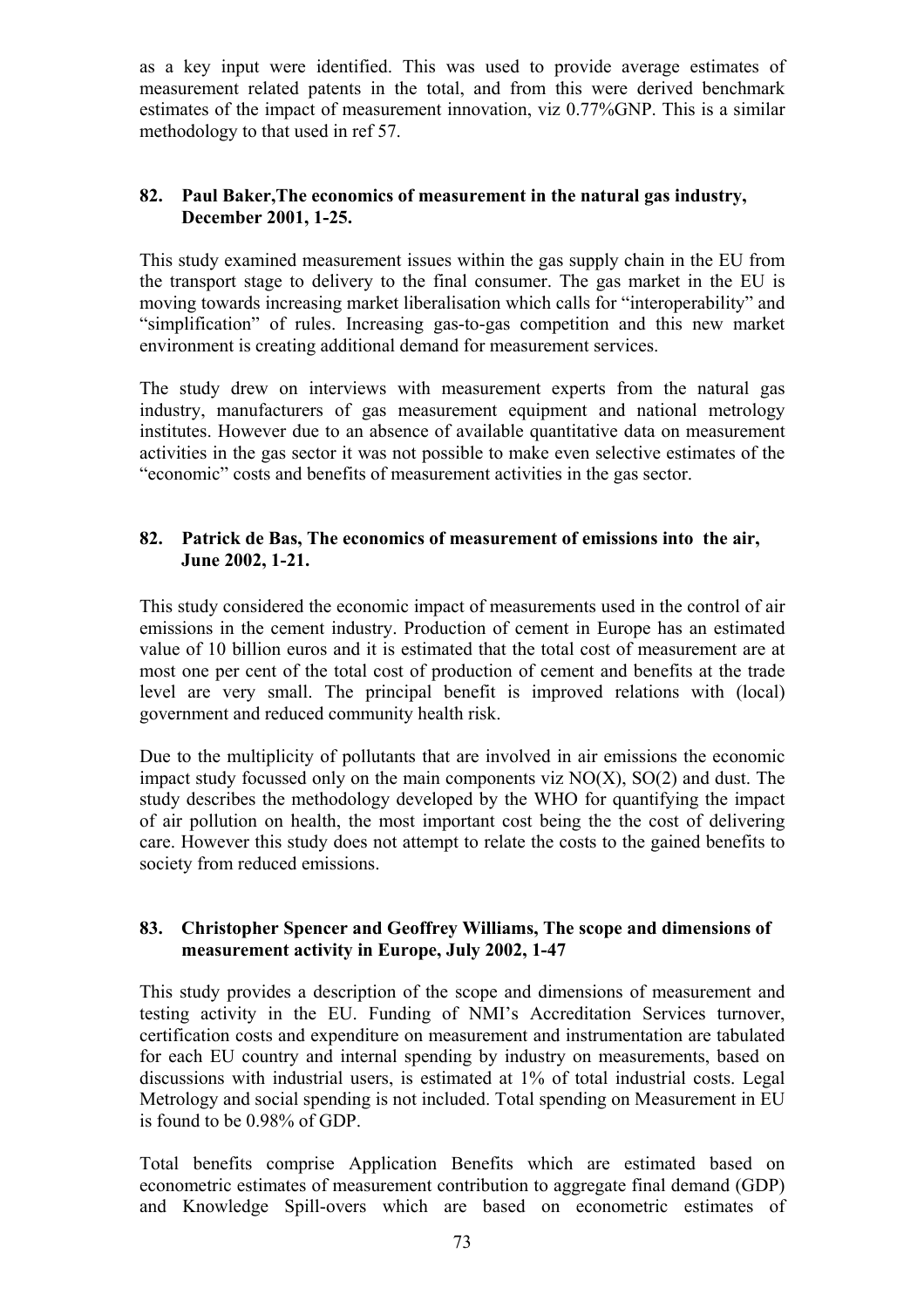measurement knowledge contribution to economic growth. Externalities and benefits to society are not estimated. Total benefits are found to be 2.67% of GDP giving a benefit to cost ratio of 2.73

# **84. Paul Temple and Geoffrey Williams, Infra-Technologies and Economic Performance: Evidence from the United Kingdom Measurement Infrastructure, March 2002, 1-31**

The study begins with Tassey's definition of "infratechnologies" (21, 22) and describes the souces of measurement infratechnologies in the UK, both from publicly funded metrology institutions and from industry and accreditation organizations.

The paper notes the importance of infratechnologies to legal metrology in regulating market failure such as the negative externalities of pollution using a methodology based on endogenous growth theory (see ref 57, 79, 144) they provide a benchmark estimate of the aggregate impact of measurement. A key component in this estimate is an average estimate of 11.2% of measurement related patents in the total of all UK patents in particular years.

# **88. Knut Birkeland, Legal Metrology at the Dawn of the 21st Century, 1999, 1- 49.**

This strategic study of legal metrology addresses many of the underlying issues of this review. The study defines the concept of a global measurement system in the following terms

"The global measurement system provides a coherent structure which ensures that measurements can be made on a consistent, appropriately accurate, transparent and internationally recognised basis throughout the world. It comprises all activities that provide measurement data as a basis for decisions in many aspects of life - politics, commerce, industry, science, engineering, international trade, human health and safety, environmental and resource protection"

# **91. J. Kovalevsky, What place for Metrology in France at the beginning of the 21st Century, Summary and Recommendations of a Review of the French Metrology System**

This paper notes;

"Metrology, be it primary or legal, is in the heart of a severe international competition. At a time when European harmonisation of regulations is taking place, countries with a strong legal metrology will be the most able to defend their interests successfully."

# **94. KPMG, Potential Impact of the CIPM Mutual Recognition Arrangement, April 2002, 1-127**

This study examines the potential economic impact of the CIPM Mutual Recognition Arrangement (MRA) in terms of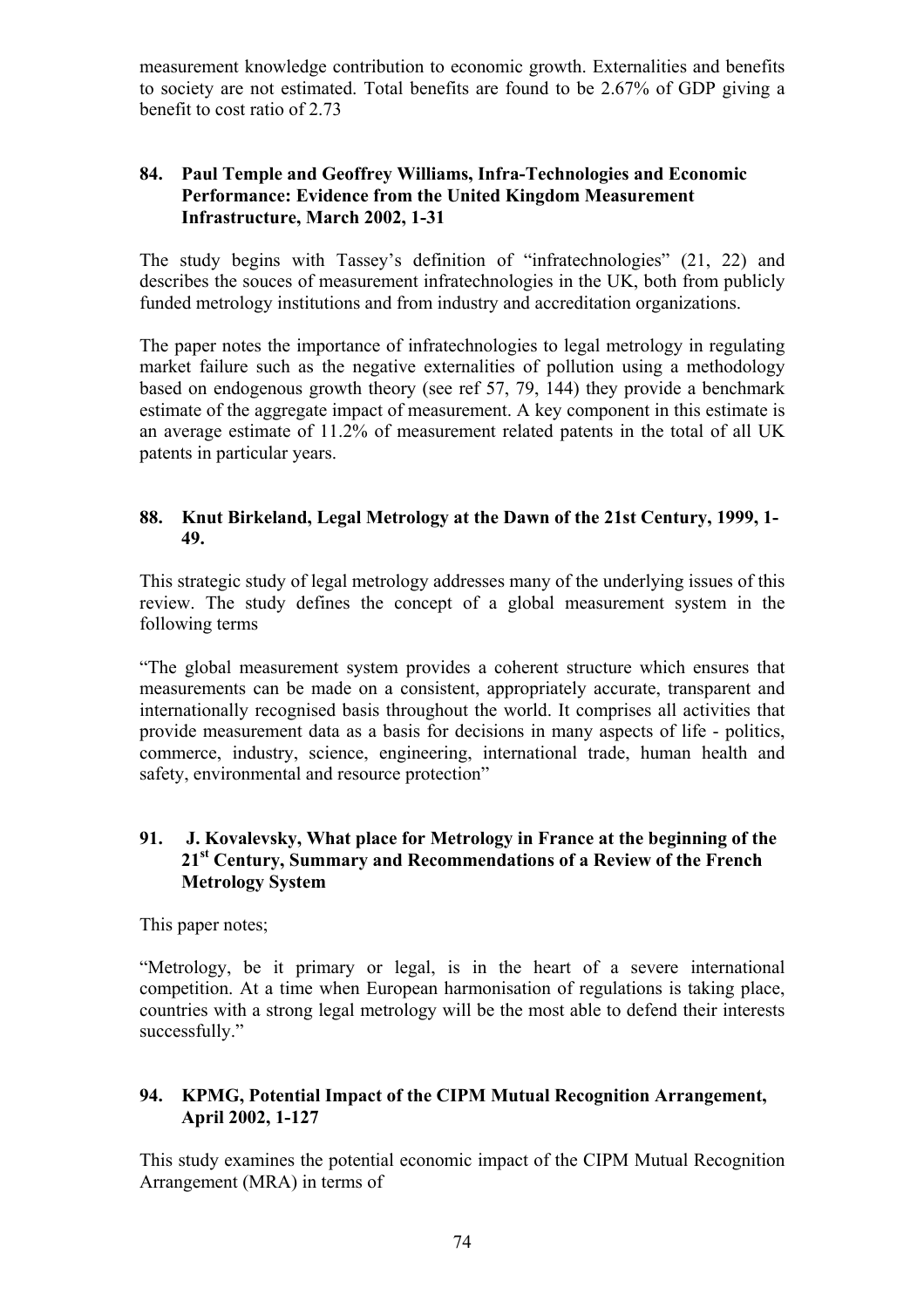- 1. The gains in cost efficiency for National Metrology Institutions (NMIs) in establishing mutual recognition multilaterally through central co ordination rather than bilaterally.
- 2. Economic efficiency resulting from reductions in technical barriers to trade (TBT).

Based on information provided by a survey of NMIs it is estimated that there is a notional saving to participating NMIs of 75K Euros per annum in the cost of establishing and maintaining mutual recognition and the total notional saving to the community of NMIs is of the order of 85M Euros

The study notes that a measure of the extent to which TBT might be limiting or raising the costs of trade has yet to be estimated by the WTO, OECD,the World Bank or other parties. However based on the value of the trade between nations participating in the MRA a saving of \$US4billion is conservatively estimated.

# **95. UNCTAD.,Chairpersons Summary Report, Expert Meeting on Diversification of Production and Exports in Commodity Dependent Countries, Including Single Commodity Exporters for Industrialization and Development, taking into account the Special Needs of LDCs, Geneva 26-28 June 2002**

The Chairpersons summary report gave recognition to the importance of measurement infrastructure for developing countries in the following terms

25. An adequate measurement system (both in quantitative and qualitative terms) has been often overlooked although it is essential in accurate valuation of goods. It also reduces transaction costs and disputes, improves collection of government revenues controls fraud and improves export earnings. Experts supported the development of an international system and urged international organisations to contribute to its mainstreaming.

And also recognised the importance of national and/or regional testing laboratories to assist developing countries to access global markets.

24. Experts have stressed the lack of quality control infrastructures such as laboratories and inspection companies, which makes it difficult for countries to fulfil requirements of SPS and TBT Agreements. In this context, the establishment and/or upgrading of national bureaus of standards as well as regional testing laboratories was recommended. Rules of origin were also often difficult to understand and satisfy.

# **98. World Development Report 2002- Building Institutions for Markets (The World Bank/Oxford University Press 2002), 1-249**

This report is interesting for it's lack of recognition of measurement as an institution that facilitates markets and reflects a common failing of policy to overlook measurement. There are a number of case studies in the report where whilst measurement is central to the issue discussed it is neither mentioned or recognised e.g. p18 rice marketing and standardisation, p107 regulation of overloaded trucks and p 154/155 long distance transmission of petroleum by pipeline and transmission of electricity.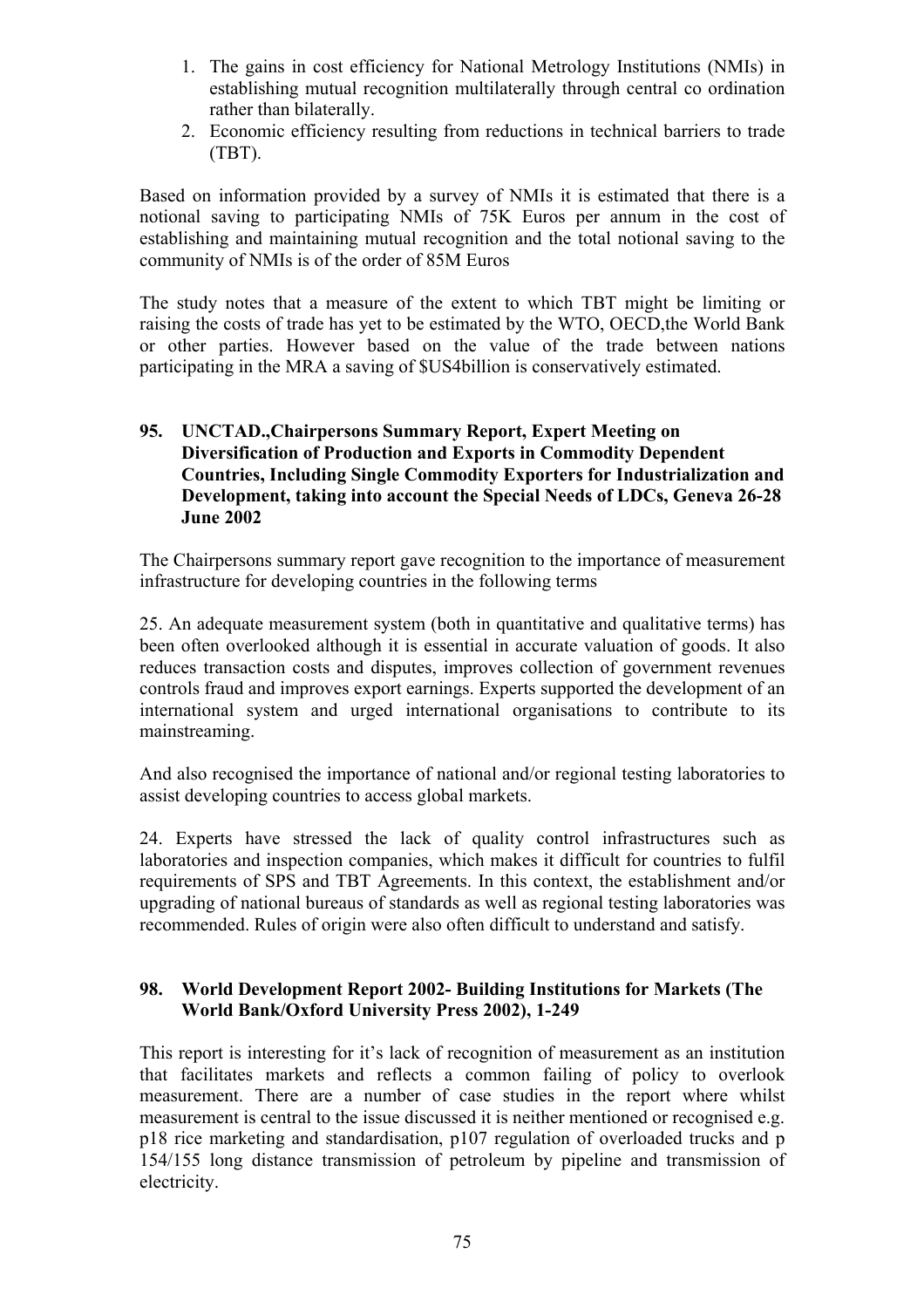## **107. J.C. Lange,High Capacity Belt Weighers for Iron Ore, OIML Seminar on Testing of Bulk Weighing Installations, April 1985 p 1-14**

This paper describes the upgrading of the belt conveyor weighing system in the port of Narvik in northern Sweden to reduce the uncertainty of measurement from 0.5% to 0.2%.The cost of the extra equipment was 5 million FF and the increased annual return to the exporter due to the reduced uncertainty was 8.6 million FF. Zvi Griliches, R & D and Productivity: Measurement Issues and Econometric Results, Science, **237,** 1987, 31-35.

#### **144. Zvi Griliches, R & D and Productivity: Measurement Issues and Econometric Results, Science, 237, 1987, 31-35.**

This paper considers the contribution of R&D to productivity and economic growth. It considers the value of patent counts in such studies. Patent statistics have the advantage of relative abundance, ease of access and a reasonably objective legal definition. However the present value associated with patents differ greatly, with the majority of patents being of little or no real value, while at the same time a much smaller fraction of patents is associated with really large economic returns. This makes it difficult to use patent counts as an index of "output" of R&D except, perhaps at a very aggregated level.

# **147. Paul M. Romer, Endogenous Technological Change,** *Journal of Political Economy and Technological Change,***98, S71-102, 1990.**

The thrust of this paper is that growth is driven by technological change that arises from intentional investment decisions made by profit maximising agents i.e. endogenous technological change. The distinguishing feature of the technology as an input is that it is neither a conventional good nor a public good; it is a no-rival, partly excludable good.

# **151. Lewis Branscomb ed,** *Empowering Technology***, (MIT Press 1993)**

This study of technology policy by a former Director of NBS provides some valuable comments on underlying problems of metrology. He notes (page 76-77)

"Infrastructure or generic technology faces serious constituency problems. While the work is often quite basic, even theoretical, it rarely touches the conceptual frontiers of science. Thus it is too practical and too useful to earn high prestige among academics. At the same time this work is too systematic and too oriented to intrinsic scientific goals to thrill an industry R&D manager. The subject covers the full spectrum of industrial know-how, so it is even difficult to find a disciplinary constituency to support it."

## **152. Kenneth J. Arrow et al., Is there a Role for Benefit-Cost Analysis in Environmental, Health and Safety Regulation?, Science, 272, 221-222**

The paper proposes eight principles on the appropriate use of benefit-cost analysis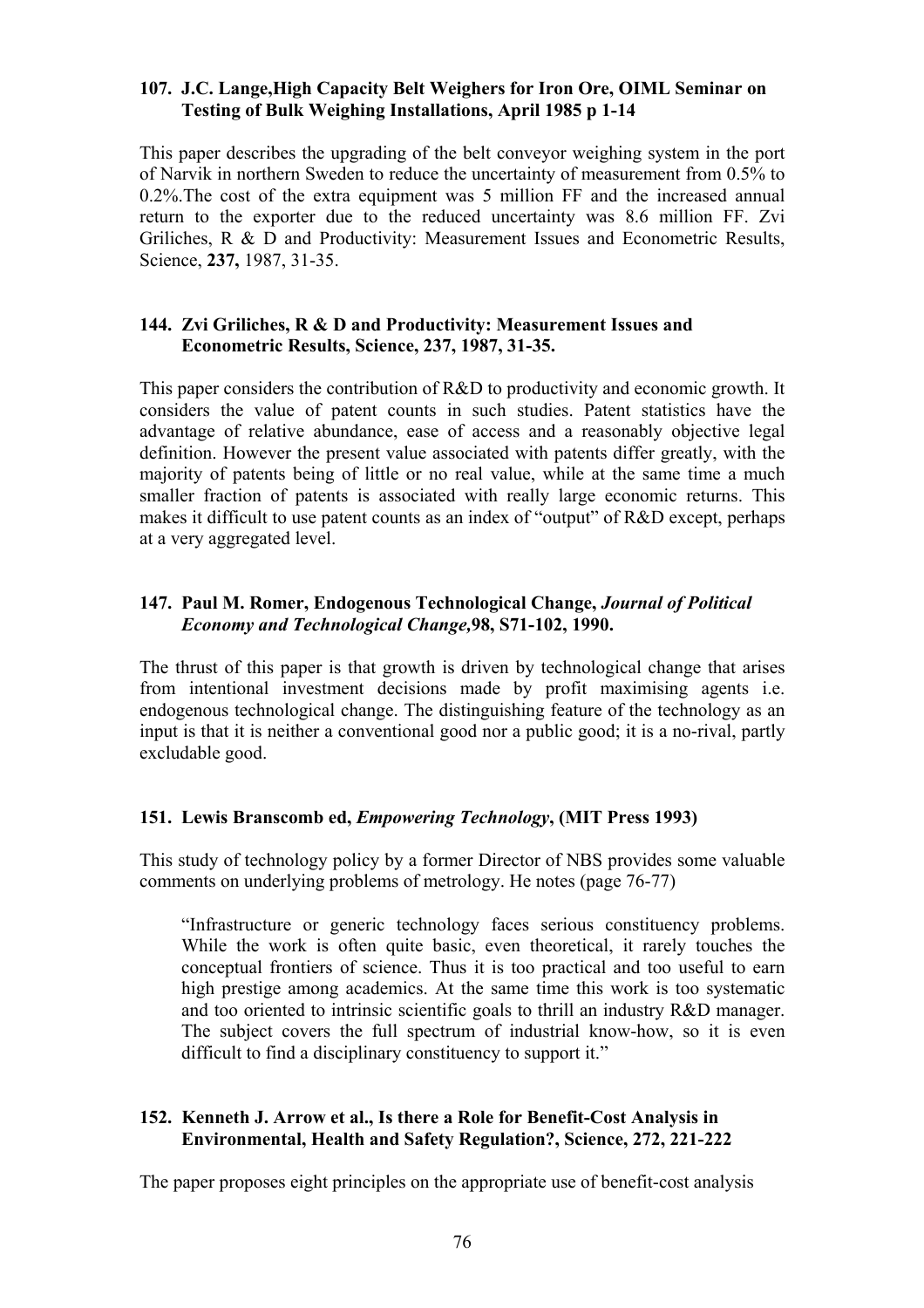- 1. Is useful for comparing the favourable and unfavourable effects of policies.
- 2. Decision makers should not be precluded from considering the economic costs and benefits of different policies in the development of regulations. Agencies should be allowed to use economic analysis to help set regulatory priorities.
- 3. Benefit cost analysis should be required for all major regulatory decisions.
- 4. Agencies should not be bound by strict benefit cost tests. Factors such as equity within and across generations may be important.
- 5. Benefits and costs should be quantified wherever possible with uncertainties.
- 6. External review of regulatory analysis.
- 7. Economic assumptions used should include the social discount rate, the value of reducing risks of premature death and accidents and the value associated with other improvements in health.
- 8. Distributional consequences should be identified.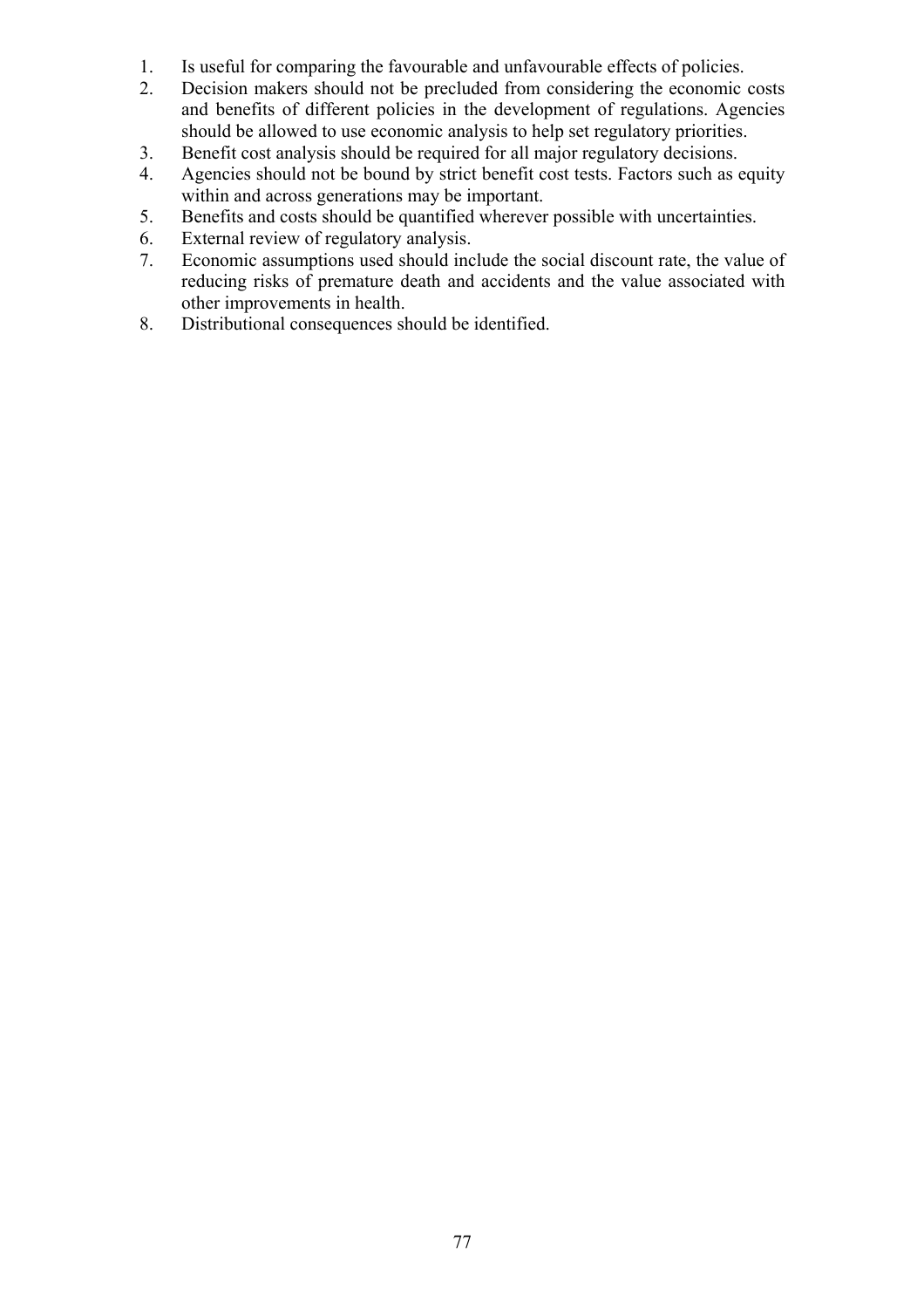# **Attachment 3**

# **Glossary of Economic Terms**

# **References**

Penguin Dictionary of Economics,  $6<sup>th</sup>$  edition, 1998 Paul A Samuelson and Richard Nordhaus, Economics, 16<sup>th</sup> edition, 1998 Joseph E. Stiglitz, Economics of the Public Sector,3rd Edition, 2000

## **Adjusted Internal Rate of Return (AIRR). (Tassey (28))**

The AIRR is a measure of the annual yield from a project over a given study period, taking into account the reinvestment of interim receipts at a specified rate.

When the reinvestment rate is made explicit, all investment costs are easily expressible as a time-equivalent initial outlay and all non-investment cash flows as a time-equivalent terminal amount.

This allows a straightforward comparison of the amount of money that comes out of a project (its terminal value) with the amount of money put into a project (its present value of investment costs).

#### **Allocative Efficiency**

A situation in which no one can be made better off without someone being made worse off. It requires optimal productive, allocative and distributional efficiency. Also known as Pareto Efficiency.

#### **Benefit-Cost Ratio (BCR).(Tassey (28))**

Calculated from the same estimates of the present value of benefits and costs as are used for Net Present Value, except that the two values are expressed as a ratio to provide a measure of relative efficiency across projects. As a  $BCR = I$  is the break even value, presumably any project with a greater value is a successful project.

#### **Cost Benefit Analysis**

Appraisal of a project to determine whether the benefits will exceed the costs. As these benefits and costs may extend over a period of time they need to be discounted at an appropriate rate (see net present value). For government projects, social costs and benefits may be important and there value should reflect the market failure.(see ref 148).

#### **Cost Effectiveness Analysis**

Analysis to determine the least cost method of implementing a particular project. Usually used where there are difficulties in comparing costs and benefits.

#### **Deflation**

In economic statistics the adjustment of index numbers or economic aggregates to eliminate the effects of price changes. See GDP deflator.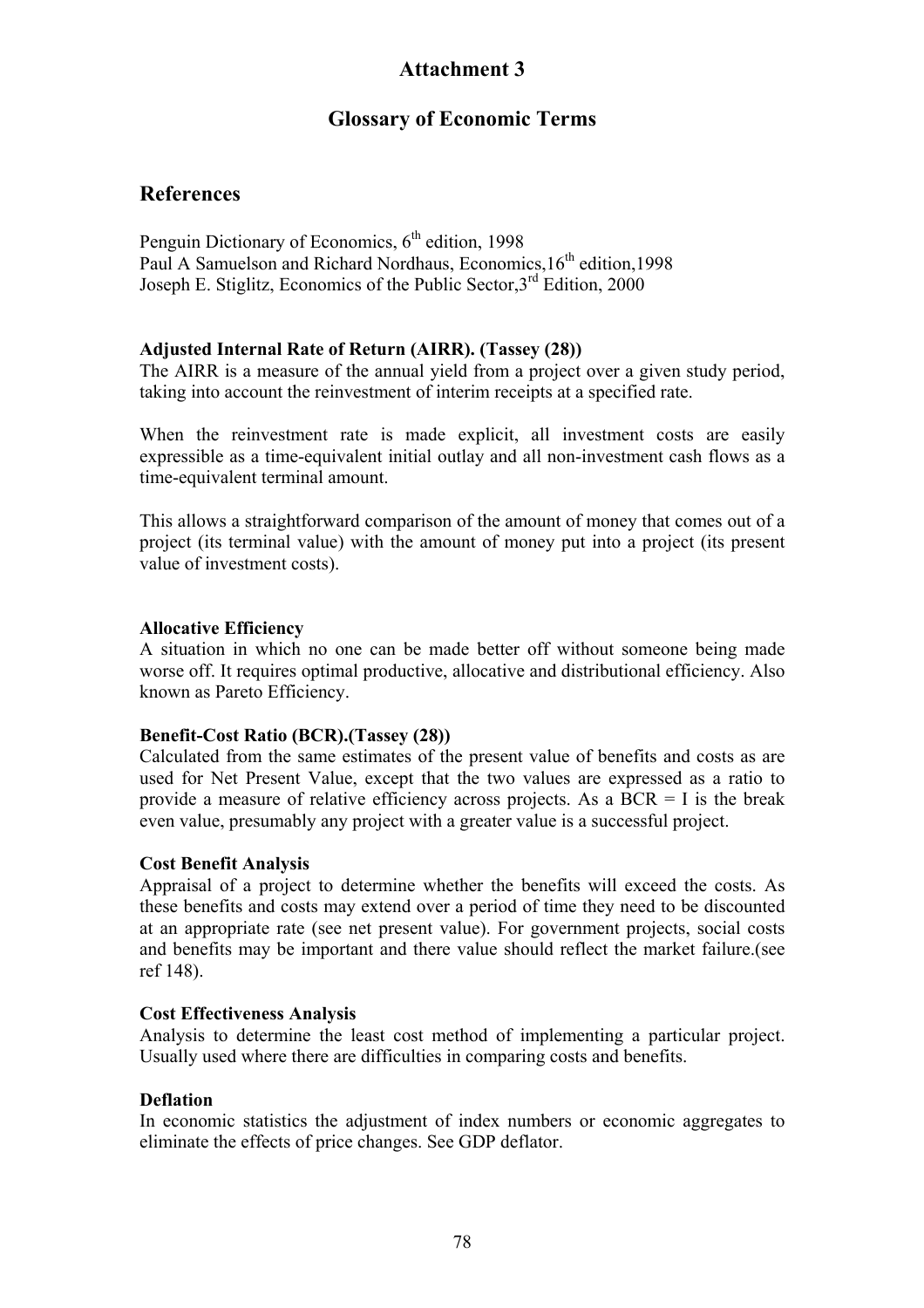# **Diminishing Returns**

A Law that states that the marginal product of factors declines when they are employed in increasing quantities i.e. that there is an optimum efficiency for the level of application of each factor of production; too little results in diseconomies of scale too much results in diminishing returns.

#### **Endogenous Growth**

An endogenous variable is one whose value is determined by other variables within a system. Endogenous growth theory attempts to explain the role of technology or knowledge in economic growth (see Romer ref 144).

#### **Exogenous Variables**

Are those variables determined by conditions outside the economy. Changes in the weather e.g. drought, are exogenous.(see Romer ref 144).

#### **Externalities**

Activities that effect others for better or worse, without those others paying or being compensated for the activity. Externalities arise when private cost or benefits do not equal social cost or benefits.

#### **External Diseconomies**

Situations in which production or consumption imposes uncompensated costs on other parties. Pollution is an external diseconomy (or negative externality).

#### **External Economies**

Situations in which production or consumption yields positive benefits to others, without those others paying. Education is an external economy (or positive externality).

#### **Factors of Production**

Productive inputs such as labour, land and capital; the resources needed to produce goods and services.

#### **Greshams Law**

A law attributed to Sir Thomas Gresham who stated in 1558 that "bad money drives out good" i.e. people will hoard the good money and try to pass off the bad money to someone else c.f. ref 131, 135.

#### **Gross Domestic Product (GDP)**

The value at current market prices of the total final output produced inside an economy during a given year. Note that all intermediate goods are excluded. GDP at factor cost is obtained by deleting indirect taxes and adding subsidies. This is the measure of GDP that is used for calculating growth rates.

#### **GDP Deflator**

An index of prices which can be applied to the value estimates of the gross domestic product over a time period in order to remove the effects of changes in the general level of prices.

#### **Gross National Product (GNP)**

Gross domestic product plus the income from investments abroad less income paid on foreign domestic investment.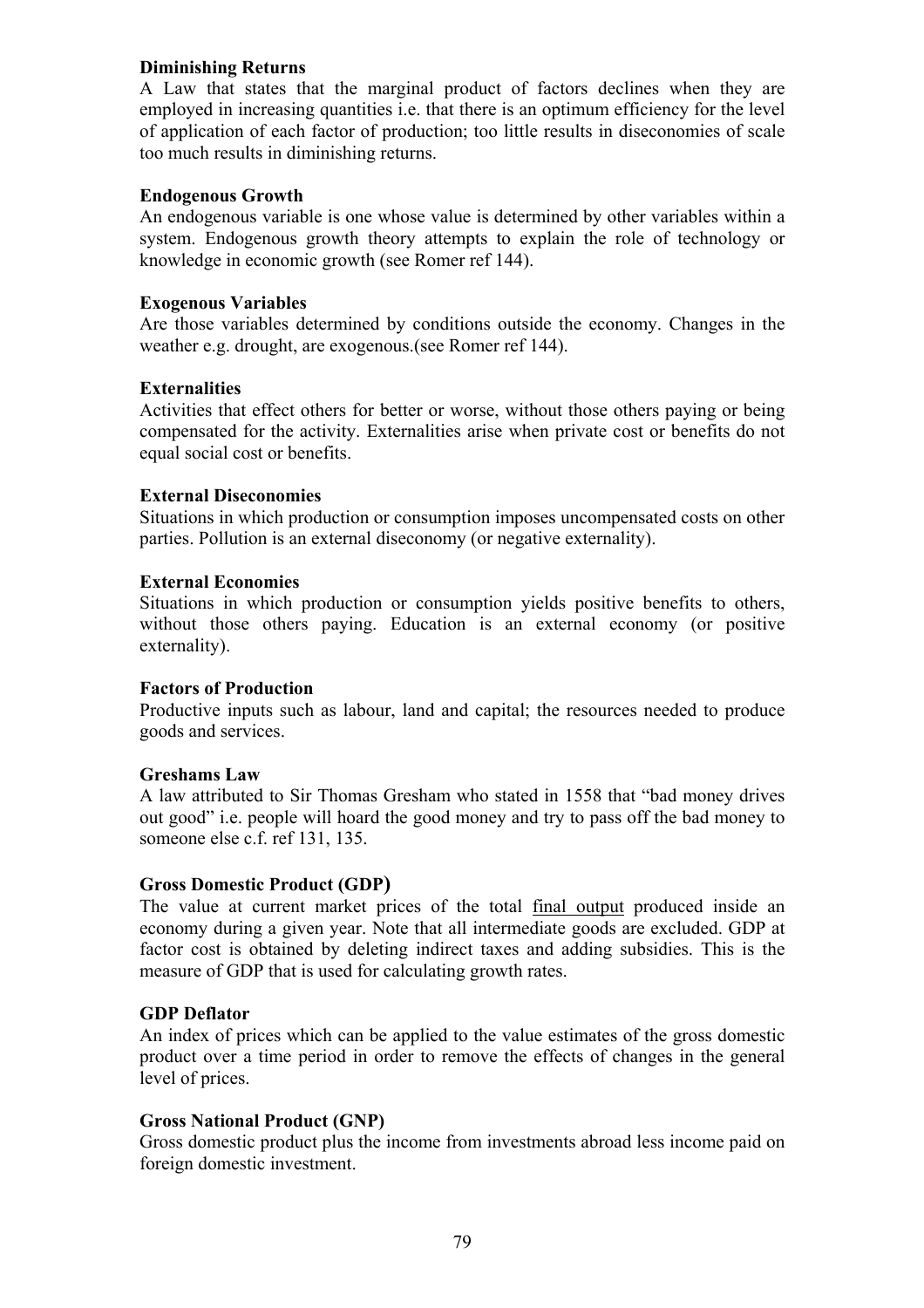#### **Imperfect (or Asymmetric) Information**

Imperfect information on the part of consumers can lead to systematic undervaluation of some services. Asymmetry of information occurs when information about a transaction is unequally shared between the parties to the transaction. (ref 130, 131)

#### **Inappropriability**

The inability to capture the full monetary value of inventions and innovation, i.e. the private return on investment is significantly less than the social return. This can lead to underfunding and support by government for these activities.

#### **Incomplete Markets**

Markets that fail to provide goods or services even though the costs would be less than what buyers are willing to pay.

#### **Macroeconomics**

Analysis of the economy as a whole with respect to output, income, prices, employment, fiscal and monetary policy, consumption, investment, the balance of payments and economic growth.

#### **Microeconomics**

Analysis of the individual elements in an economy. Deals with the behaviour of individual consumers or firms and focuses on the efficient allocation of resources between alternative uses.

#### **Market Economy**

An economy in which resource allocation is primarily determined by supply and demand in markets.

# **Market Failure**

When a market economy fails to allocate resources efficiently.

# **Monopoly**

A market structure in which a commodity is supplied by a single firm.

#### **Natural Monopoly**

An industry in which technical factors preclude the efficient existence of more than one producer. Examples would include public utilities i.e. water, electricity, gas where there is a requirement for a network of pipes or cables Thus a single firm can supply the industry output more efficiently than can multiple firms

#### **Net Present Value (NPV).(Tassey (28))**

 This is an absolute measure of the value or expected value of an R&D project in constant dollar term's. It is calculated by discounting (or inflating) the cost and benefit time series to the reference year and subtracting the present value of costs from the present value of benefits to yield the net present value of the investment. Varying forms of this measure are widely used by industry, where it is often referred to as 'discounted cash flow'. Like most metrics, its use is affected by the selection of a discount rate which is used to adjust the time series of benefits and costs for risk, time preferences of money, and inflation. This selection is not straightforward because of different views with respect to how many of these three factors to include in determining the discount rate.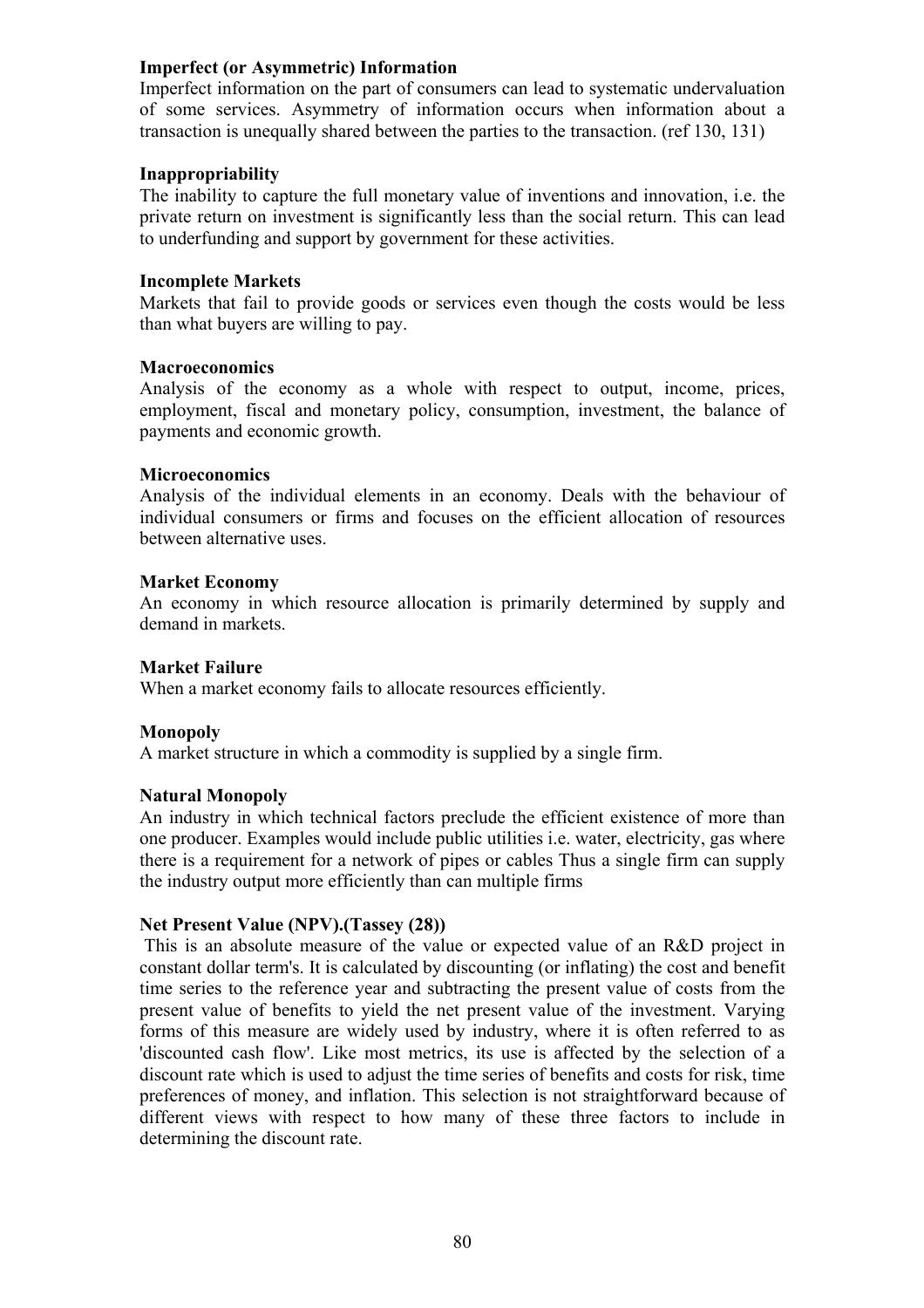#### **Normative and Positive Economics**

Normative economics is concerned with judgements about "what ought to be" i.e. value judgements or goals of public policy, whereas Positive economics is concerned with propositions which can in principle be verified by observations of events in the real world, without reference to value judgements.

#### **Opportunity Costs**

The value of the next best use (or opportunity) for an economic good, or the value of the sacrificed alternative.

# **Private Goods**

Are goods that can be divided up and provided separately to different individuals with no external benefits or costs to others. Private goods can be efficiently allocated by markets.

## **Productivity**

The relationship between the output of goods and services and the inputs of resources (factors of production) used to produce them.

## **Public Goods**

A commodity whose benefits are indivisibly spread among the entire community, whether or not particular individuals desire to consume the public good.

## **A public good is defined in terms of two important economic characteristics (Metcalfe and Smellie (52))**

(a) Non-rivalry in consumption. A public good is used but not consumed in the sense that an unlimited number of users can have equal access to it without the stock of that 'good' being depleted. Apart from marginal dissemination costs it costs no more to supply many customers as it does to supply a single customer. It is therefore argued that the good should be available to all who value it. Off air broadcasting is a prime example of a non-rivalrous public good: no additional broadcasting costs are involved when more individuals tune to the appropriate signal. Knowledge in general has this public good property, one individual's knowledge of relativity theory is not at the expense of anybody else's knowledge.

(b) Non excludability.. Access to the public good cannot be limited or monitored to identify who users are. From this it follows that rational users have no incentive to truthfully disclose the values they individually place on the public good. If it is provided they can make use of it. The inability to control access to the good and the difficulties inherent in valuing its benefits makes it impossible to charge for public goods, allowing users to free-ride. From this it follows that private provision through a market cannot be achieved, the demand side of the market is said to fail.

These two characteristics define a pure public good. However, whilst the non-rivalry condition is always present that of non-excludability need not be. Excludability varies along a spectrum with degrees of impurity whereby there is potential for partial or complete excludability. The degree of excludability is vital to the case for public provision by non market methods.

It is the pure, non excludable public good argument which generates strong conclusions about public provision. Such a good or service should be made available to all individuals willing to pay the costs of dissemination and its production should be financed from general taxation. In principle it should only be provided if the total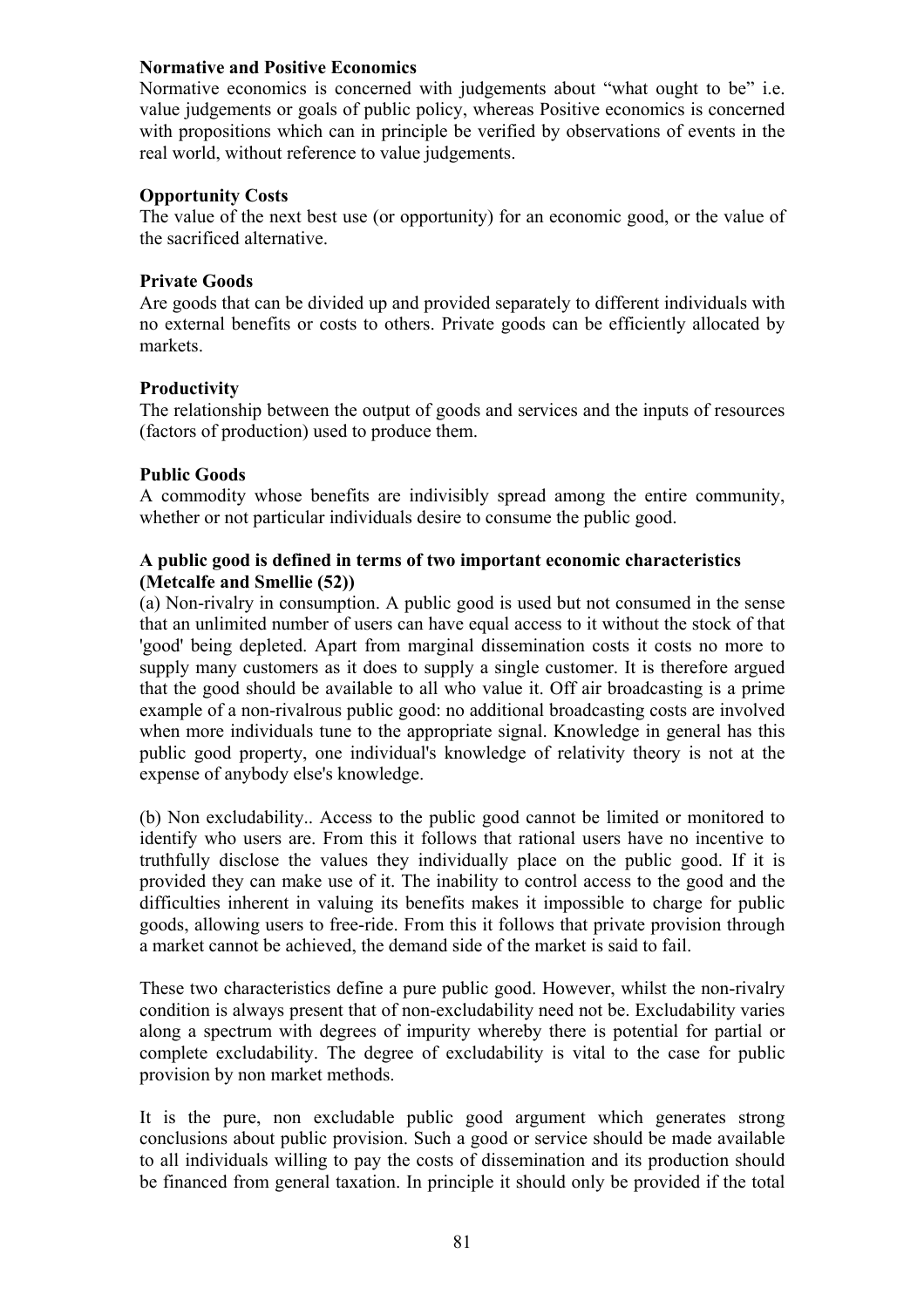value all users place on its use exceeds the costs of provision, although in practice there is no way of knowing what user valuations are.

#### **Risk Assessment**

A measure of the risks of a course of action, and the costs and benefits of reducing those risks. Risks differ from uncertainties in that some measure of probability can be attached to them.

# **Social Capital**

Social Capital is an evolving concept as illustrated by the following three definitions (see also "trust" in Introduction).

Social capital is the total stock of a society's productive assets, including those that allow the manufacture of the marketable outputs that create private sector profits, and those that create non marketed outputs such as defence and education (Penguin Dictionary of Economics 1991).

The social capital of a society includes the institutions, the relationships, the attitudes and values that govern interactions among people and contribute to economic and social development. Social capital, however, is not simply the sum of institutions which underpin society, it is also the glue that holds them together. It includes the shared values and rules for social conduct expressed in personal relationships, trust, and a common sense of 'civic' responsibility, that makes society more than just a collection of individuals. (World Bank 1998).

Social capital is built at the 'level' of families, communities, firms, and national and sub-national administrative units and other institutions. Typically, the idea of social capital is associated with relations in civil society. However, relationships of trust and networks also involve public organizations and institutions. Social capital is embedded in norms and institutions, which include public and legal entities. The focus of analysis may also extend to different groups within civil society such as gender, occupational, linguistic or ethnic groups. (OECD 2001).

#### **Social Benefits**

The total increase in the welfare of a society from an economic action.

# **Social Costs**

The total cost to society of an economic activity.

# **Social Rate of Return (SRR). (Tassey (28))**

Calculated as the discount rate that is needed to reduce the time series of net benefits under analysis to zero (i.e., the break even point). Economists often use this metric (which is called the 'internal rate of return' in the corporate finance literature) because, like a Benefit Cost Ratio, it provides an indicator of relative efficiency. One feature that distinguishes. this measure from alternatives, including other rate-of-return measures, is that its value depends solely on the internal characteristics of the project (i.e., selection of a discount rate is not required). When economists use the internal rate-of-return measure to estimate the result from investment in a technology by one firm, the measure is called the 'private' or 'innovator' rate of return, and when this measure is applied to the result from investment in the technology by an entire industry or industries, the term 'social' rate of return is used to denote the fact that an aggregate (as opposed to a single firm) rate of return is being calculated.